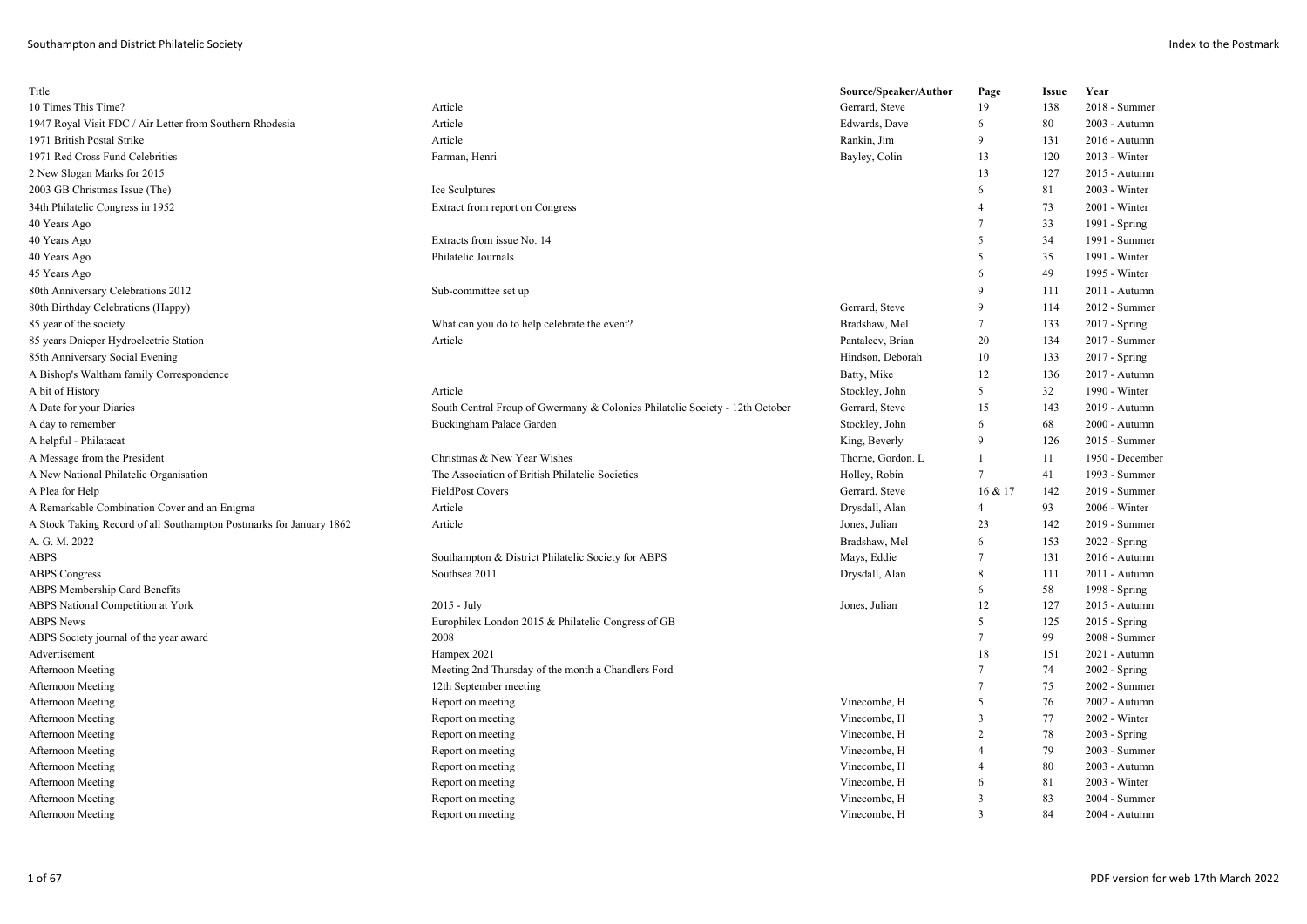| Afternoon Meeting | Thanks to Harry Vinecombe                  | Warren, John       | $\overline{c}$          | 85  | 2004 - Winter   |
|-------------------|--------------------------------------------|--------------------|-------------------------|-----|-----------------|
| Afternoon Meeting |                                            |                    | $\overline{7}$          | 85  | 2004 - Winter   |
| Afternoon Meeting |                                            | Holley, Robin      | $\overline{\mathbf{3}}$ | 88  | 2005 - Autumn   |
| Afternoon Meeting |                                            | Holley, Robin      | 7                       | 93  | 2006 - Winter   |
| Afternoon Meeting |                                            | Holley, Robin      | 15                      | 95  | 2007 - Summer   |
| Afternoon Meeting |                                            | Holley, Robin      | 11                      | 104 | 2009 - Winter   |
| Afternoon Meeting | Ladies Day                                 | Drysdall, Alan     | 8                       | 113 | 2012 - Spring   |
| Afternoon Meeting |                                            | Cruttenden, John   | 5                       | 118 | 2013 - Summer   |
| Afternoon Meeting | Ladies Day - 13th February 2014            | Drysdall, Alan     | 4                       | 122 | 2014 - Summer   |
| Afternoon Meeting | Social afternoon on 9th July 2015          | Hindson, Deborah   | $\tau$                  | 124 | 2014 - Winter   |
| Afternoon Meeting | Thanked for 3 new display frames           | Bayley, Colin      | 7                       | 124 | 2014 - Winter   |
| Afternoon Meeting | Social afternoon on 9th July 2016          | Hindson, Deborah   | 5                       | 126 | 2015 - Summer   |
| Afternoon Meeting | Ladies Day - 12th March                    | Drysdall, Alan     | 6                       | 126 | 2015 - Summer   |
| Afternoon Meeting | Sociable'                                  | Drysdall, Alan     | 14                      | 127 | 2015 - Autumn   |
| Afternoon Meeting | Sociable - 14th July 2016                  | Drysdall, Alan     | 6                       | 131 | 2016 - Autumn   |
| Afternoon Meeting | Meet one of the Chandlers Ford displayers  | Barstow, Harold    | 8                       | 133 | $2017 - Spring$ |
| Afternoon Meeting | Social with Afternoon Tea                  | Hindson, Deborah   | 14                      | 134 | 2017 - Summer   |
| Afternoon Meeting | Tea Party                                  | Vokes, Mike        | 14                      | 135 | 2017 - Winter   |
| Afternoon Meeting |                                            | Arnold, Paul (Rev) | 8                       | 137 | 2018 - Spring   |
| Afternoon Meeting |                                            | Vokes, Mike        | 16                      | 139 | 2018 - Autumn   |
| Afternoon Meeting | Chandler's Ford Meeting                    | Vokes, Mike        | 13                      | 140 | 2018 - Winter   |
| Afternoon Meeting | Lady's Display September 2018              | Berridge, John     | 23                      | 140 | 2018 - Winter   |
| Afternoon Meeting | Routine meeting of Displays                | Vokes, Mike        | 22 & 23                 | 142 | 2019 - Summer   |
| Afternoon Meeting | Afternoon Prosecco & Juice Party 11th July | Vokes, Mike        | 18                      | 143 | 2019 - Autumn   |
|                   |                                            |                    |                         |     |                 |
| Afternoon Meeting | 14th November 2019                         | Vokes, Mike        | 11                      | 144 | 2019 - Winter   |
| Afternoon Meeting |                                            | Vokes, Mike        | 17                      | 144 | 2019 - Winter   |
| Afternoon Meeting |                                            | Vokes, Mike        | 6                       | 145 | 2020 - Spring   |
| Afternoon Meeting |                                            | Vokes, Mike        | 16                      | 145 | 2020 - Spring   |
| Afternoon Meeting |                                            | Vokes, Mike        | 10                      | 146 | 2020 - Summer   |
| <b>AGM</b>        | 7th March 1989                             |                    | $\overline{c}$          | 26  | 1988 - Winter   |
| <b>AGM</b>        | Meeting Report                             |                    | $\overline{2}$          | 27  | 1989 - Spring   |
| <b>AGM</b>        | Report on meeting                          |                    | 3                       | 31  | 1990 - Autumn   |
| <b>AGM</b>        | Report on meeting                          |                    | 3                       | 33  | 1991 - Spring   |
| <b>AGM</b>        | 6th April 1992                             |                    | 5                       | 40  | 1993 - Spring   |
| <b>AGM</b>        | 1995 AGM - 33 Members Attended             |                    | 6                       | 47  | 1995 - Spring   |
| <b>AGM</b>        | 16th April 1996                            |                    | 4                       | 50  | 1996 - Spring   |
| AGM               | 22nd April 1997                            |                    | $\overline{4}$          | 54  | 1997 - Spring   |
| <b>AGM</b>        | 21st April 1998                            |                    | $\overline{3}$          | 58  | 1998 - Spring   |
| <b>AGM</b>        | <b>Competition Results</b>                 | Knight, John       | 7                       | 58  | 1998 - Spring   |
| <b>AGM</b>        | 20th April                                 |                    | $\overline{c}$          | 62  | 1999 - Spring   |
| <b>AGM</b>        | 18th April 2000                            |                    | 2                       | 67  | 2000 - Summer   |
| <b>AGM</b>        | 69th - 24th April                          |                    | $\overline{3}$          | 70  | 2001 - Spring   |
| <b>AGM</b>        | 16th April                                 |                    | $\overline{3}$          | 74  | 2002 - Spring   |
| <b>AGM</b>        | 1st April                                  |                    | 3                       | 78  | 2003 - Spring   |
| <b>AGM</b>        | 20th April 2004                            |                    | $\overline{3}$          | 82  | 2004 - Spring   |
| AGM               | 19th April 2005                            |                    | $\mathcal{D}$           | 86  | 2005 - Spring   |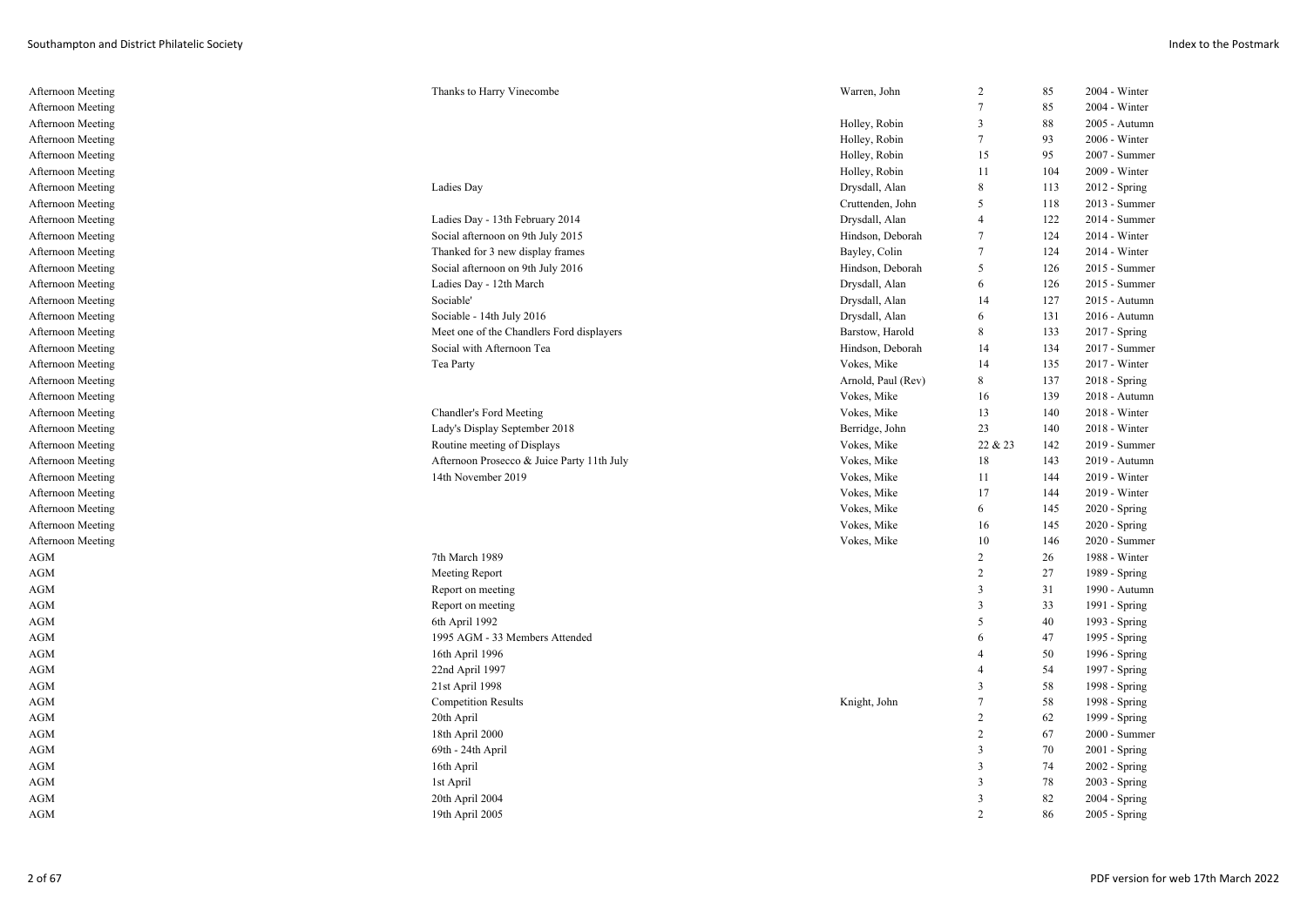| <b>AGM</b>                                     | 17th April                                |                    | $\tau$          | 93  | 2006 - Winter   |
|------------------------------------------------|-------------------------------------------|--------------------|-----------------|-----|-----------------|
| AGM                                            | 17th April 2007                           |                    | 13              | 94  | 2007 - Spring   |
| <b>AGM</b>                                     | 15th April 2008                           |                    | 6               | 98  | $2008 - Spring$ |
| AGM                                            | 21st April 2009                           |                    | $\overline{4}$  | 102 | 2009 - Spring   |
| <b>AGM</b>                                     | 20th April 2010                           |                    | 9               | 106 | 2010 - Summer   |
| AGM                                            | 19th April 2011                           |                    | 9               | 110 | 2011 - Summer   |
| <b>AGM</b>                                     | 17th April 2012                           |                    | 6               | 114 | 2012 - Summer   |
| <b>AGM</b>                                     | Chairman's Report - 16th April 2013       | Dorrington, John   | 12              | 118 | 2013 - Summer   |
| AGM                                            | 21st April 2015                           | Arnold, Paul (Rev) | $\tau$          | 125 | 2015 - Spring   |
| AGM                                            | 19th April 2016                           |                    | $\overline{4}$  | 129 | 2016 - Spring   |
| <b>AGM</b>                                     | Editor to call time - at the AGM 2017     | Gerrard, Steve     | 12              | 132 | 2016 - Summer   |
| <b>AGM</b>                                     | 18th April 2017                           | Bradshaw, Mel      | $\tau$          | 133 | 2017 - Spring   |
| <b>AGM</b>                                     | Three Posts to fill at the AGM            | Gerrard, Steve     | 1               | 145 | 2020 - Spring   |
| AGM                                            | 21st April 2020                           | Bradshaw, Mel      | 6 & 7           | 145 | $2020 - Spring$ |
| AGM & Competitions Evening                     | 19th April 1994                           | Knight, John       | 3               | 43  | 1994 - Spring   |
| AGM & Competitions Evening                     | 18th April 2000                           |                    | 7               | 65  | 1999 - Winter   |
| AGM & Competitions Evening                     | 18th April 2000                           |                    | $\tau$          | 66  | $2000 - Spring$ |
| AGM & Competitions Evening                     | 20th April                                |                    | $\,8\,$         | 105 | $2010 - Spring$ |
| All quiet on the Cover Front                   | Article                                   | Mays, Eddie        | 15              | 128 | 2015 - Winter   |
| Always open your mail                          | Article                                   | Baker, Rod         | $\overline{4}$  | 77  | 2002 - Winter   |
| An advanced philatelic technique               | Article                                   | Drysdall, Alan     | 13              | 122 | 2014 - Summer   |
| An early outlook on Philately                  | Article                                   | Parker, A. C.      | 4               | 21  | 1953 - May      |
| An exciting find                               | Article                                   | Ketchell, Alan     | 8               | 98  | 2008 - Spring   |
| An interesting item from the collection        | Where is or what is 'Tank'                | Gerrard, Steve     | 13              | 137 | $2018 -$ Spring |
| An Offence in Reusing Non-Cancelled Stamps     | Article                                   | Edwards, Dave      | 11              | 143 | 2019 - Autumn   |
| An Ordinary Letter with an Extraordinary Story | Article                                   | Dorrington, John   | 6 & 7           | 146 | 2020 - Summer   |
| Anglo-French Moveable Box: Southampton MB      |                                           | Jones, Julian      | 9               | 142 | 2019 - Summer   |
| <b>Annual Competitions</b>                     | Rules Review 2001                         | Presland, Brian    | 6               | 69  | $2000 - Winter$ |
| Annual Dinner                                  | Star Hotel, Southampton 23rd October 1993 | Bayley, Colin      | $\overline{4}$  | 39  | 1992 - Winter   |
| Annual Dinner                                  | Star Hotel, Southampton 23rd October 1993 |                    | $\overline{4}$  | 40  | 1993 - Spring   |
| <b>Annual Dinner</b>                           | The Star Hotel - 23rd October 1993        | Bayley, Colin      | 5               | 41  | 1993 - Summer   |
| Annual Dinner                                  | The Star Hotel - 29th October 1994        | Bayley, Colin      | 4               | 42  | 1993 - Autumn   |
| <b>Annual Dinner</b>                           | The Star Hotel - 29th October 1994        | Bayley, Colin      | $\tau$          | 43  | 1994 - Spring   |
| Annual Dinner                                  | Dolphin Hotel - 4th May                   |                    | 5               | 50  | 1996 - Spring   |
| Annual Dinner                                  | 10th May 1997 - Avenue Hotel              | Bayley, Colin      | $\tau$          | 53  | 1996 - Winter   |
| Annual Dinner                                  | No annual meal                            | Bayley, Colin      | $\overline{3}$  | 54  | 1997 - Spring   |
| Annual Dinner                                  | 23rd October                              | Bayley, Colin      | 6               | 61  | 1998 - Winter   |
| Annual Dinner                                  | Millennium Dinner 21st October            |                    | 7               | 66  | $2000 - Spring$ |
| <b>Annual Dinner</b>                           | 20th October                              | Bayley, Colin      | $\tau$          | 71  | 2001 - Summer   |
| Annual Dinner                                  | 20th October                              | Bayley, Colin      | 3               | 72  | 2001 - Autumn   |
| Annual Dinner                                  | Kings Court Restaurant Report             | Bayley, Colin      | $7\phantom{.0}$ | 84  | 2004 - Autumn   |
| Annual Dinner                                  | Keats Restaurant - 28th October 2005      | Bayley, Colin      | 11              | 86  | 2005 - Spring   |
| Annual Dinner                                  | Society Grand Jubilee Lunch               |                    | $\overline{3}$  | 93  | 2006 - Winter   |
| Annual Dinner                                  | King Rufus - 24th October                 | Bayley, Colin      | 6               | 99  | 2008 - Summer   |
| <b>Annual Dinner</b>                           | Annual Society Dinner 23rd October        |                    | 4               | 103 | 2009 - Autumn   |
| Annual Dinner                                  | Society Lunch - 27th June 2010            | Bayley, Colin      | 10              | 104 | 2009 - Winter   |
|                                                |                                           |                    |                 |     |                 |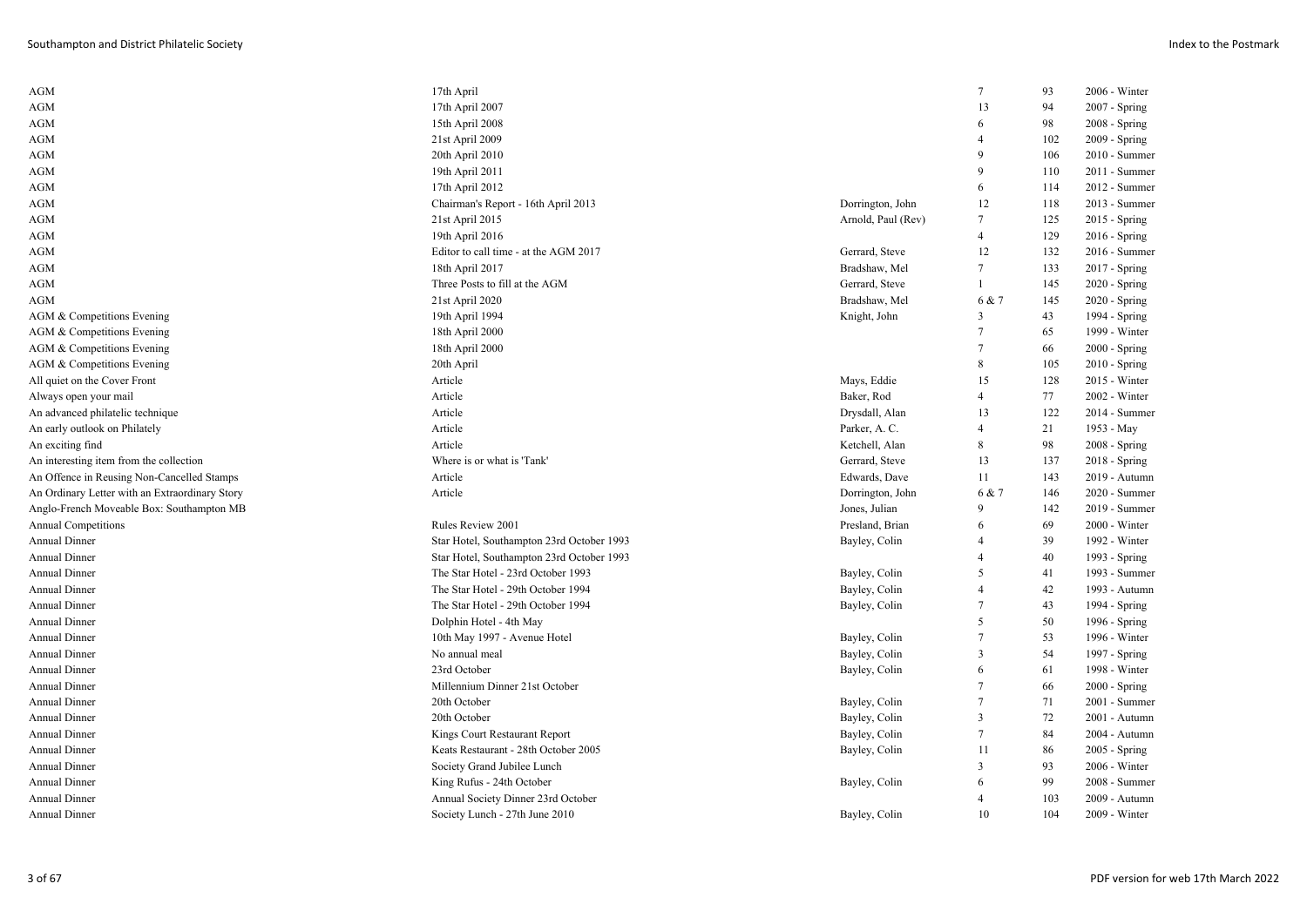| Annual Dinner                                                 | Ampfield Golf Club - 27th June                                                 | Bayley, Colin       | 7            | 105            | $2010 -$ Spring |
|---------------------------------------------------------------|--------------------------------------------------------------------------------|---------------------|--------------|----------------|-----------------|
| Annual Dinner                                                 | Christmas Lunch 2011                                                           |                     | $\mathbf{8}$ | 113            | 2012 - Spring   |
| Annual Dinner                                                 | Anniversary Lunch 24th June 2012                                               | Rankin, Jim         | 11           | 113            | $2012 - Spring$ |
| <b>Annual Dinner</b>                                          | MJ's - Brockenhurst                                                            | Rankin, Jim         | 10           | 117            | $2013$ - Spring |
| Annual Dinner                                                 | MJ's - Brokenhurst - 17th November                                             | Rankin, Jim         | 6            | 119            | 2013 - Autumn   |
| <b>Annual Dinner</b>                                          | MJ's - Brokenhurst - 17th November                                             | Rankin, Jim         | .5           | 121            | $2014 - Spring$ |
| Annual Dinner                                                 | Wellow Golf Club - 15th November 2015                                          | Rankin, Jim         | 5            | 125            | $2015 - Spring$ |
| Annual Dinner                                                 | Wellow Golf Club - 15th November 2015                                          | Rankin, Jim         | 7            | 126            | 2015 - Summer   |
| <b>Annual Dinner</b>                                          | Wellow Golf Club - 27th November 2016                                          | Rankin, Jim         | 5            | 131            | 2016 - Autumn   |
| Annual Dinner                                                 | Wellow Golf Club - 27th November 2017                                          | Rankin, Jim         | $\mathbf{Q}$ | 133            | 2017 - Spring   |
| Annual Dinner                                                 | Wellow Golf Club - 1st October 2017                                            | Rankin, Jim         | 11           | 134            | 2017 - Summer   |
| Annual Dinner                                                 | Dibden Golf Course                                                             | Rankin, Jim         | 12           | 140            | 2018 - Winter   |
| Annual Dinner                                                 | 19th May 2019                                                                  | Rankin, Jim         | 18           | 140            | 2018 - Winter   |
| Annual Dinner                                                 | Total of 34 Members                                                            | Rankin, Jim         | 11           | 143            | 2019 - Autumn   |
| Annual Dinner                                                 | Dibden Golf Course - 17th May                                                  | Rankin, Jim         | 10           | 144            | 2019 - Winter   |
| <b>Annual Subscription Benefits</b>                           |                                                                                |                     | 6            | 57             | 1997 - Winter   |
| Appeal                                                        | From the Society Postal Collection Curator                                     | Gerrard, Steve      | 12           | 117            | $2013 - Spring$ |
| Appeal For Help                                               | Four Members to the Rescue - Ferndown & West Moors P&PC                        | Gerrard, Steve      | 10           | 144            | 2019 - Winter   |
| Appeal For Help                                               | Member to the Rescue - Petersfield PS                                          | Hague, Brian        | 23           | 144            | $2019 - Winter$ |
| Appeal for material for Society Collection & Catalogue Update |                                                                                | Gerrard, Steve      | 13           | 127            | 2015 - Autumn   |
| Architects of the air stamps                                  |                                                                                |                     | 6            | 54             | 1997 - Spring   |
| Architects of the air stamps                                  | Issued on 10th June 1997                                                       |                     | 6            | 55             | 1997 - Summer   |
| Archives                                                      | On CD ROM & Record Book                                                        | Batty, Mike         | 13           | 94             | $2007 - Spring$ |
| Archives                                                      | <b>Steel Cabinet</b>                                                           |                     | 14           | 102            | $2009 - Spring$ |
| Archives - New Additions                                      | Ref 4039 To 4055                                                               | Gerrard, Steve      | 11           | 146            | 2020 - Summer   |
| Are Philatelists Human?                                       | Article - A Non-Collector's Theory                                             | Ainsworth, Tom      | 14           | $\overline{2}$ | 1948 - Autumn   |
| Are stamp collectors unhinged?                                | Article                                                                        | Holley, Robin       | 8            | 103            | 2009 - Autumn   |
| Article                                                       | Postal History of the Solent Southampton Docks Branch Office                   | Montgomery, Malcolm | 12           | 148            | $2020 - Winter$ |
| Article                                                       | Victoria, Australia - insuffficiently paid post for christmas                  | Greig, Ian          | 16           | 148            | 2020 - Winter   |
| Article                                                       | Southampton P.O. Brass Band                                                    | Harris, Roger       | 17 18 & 19   | 148            | $2020 - Winter$ |
| Article                                                       | The heroes of the Emden                                                        | Torreggiani, Mike   | 21 22 & 23   | 148            | $2020 - Winter$ |
| Article                                                       | Interregnum Letter                                                             | Austin, Patrick     | 24 25 & 26   | 148            | 2020 - Winter   |
| Article                                                       | All I wanted to do was send a postcard                                         | Torreggiani, Mike   | 19           | 149            | $2021 -$ Spring |
| Article                                                       | Federation of Rhodesia & Nyasalnd : Or what is not found in Gibbons            | Painter, David      | 20           | 149            | $2021 -$ Spring |
| Article                                                       | A response to Robin Pope's a Farthing for your Thoughts                        | Batty, Mike         | 26           | 149            | $2021 -$ Spring |
| Article                                                       | Red Cross message scheme from England to the Channel Islands WWII              | Whittaker, Alan     | 27           | 149            | 2021 - Spring   |
| Article                                                       | More Southampton Paquebot Marks Broken, broken Wavy Lines!                     | Jones, Julian       | 16 & 17      | 149            | $2021$ - Spring |
| Article                                                       | Kiwi World                                                                     | Dorrington, John    | 18 & 19      | 149            | 2021 - Spring   |
| Article                                                       | Things that you find                                                           | Gerrard, Steve      | 21 22 & 23   | 149            | $2021 -$ Spring |
| Article                                                       | Too Late / Ship Sailed                                                         | Jones, Julian       | 24 & 25      | 149            | $2021$ - Spring |
| Article                                                       | Prepaerimg Material for a ZOOM Presentation - Malcolm Coe & Julian Jones       | Jones, Julian       |              | 149            | 2021 - Spring   |
| Article                                                       | Southampton & D.P.S. @ HAMPEX 2021                                             | Hague, Brian        | 13           | 150            | 2021 - Summer   |
| Article                                                       | Universal Private Telegraph Co. LTD - Eddie Mays, Colin Airey & Rod Spearpoint | Spearpoint, Rod     | 18           | 150            | 2021 - Summer   |
| Article                                                       | Chinese New Year                                                               | Edwards, Dave       | 19           | 150            | 2021 - Summer   |
| Article                                                       | Private Armies                                                                 | Austin, Patrick     | 16 17 & 18   | 150            | 2021 - Summer   |
| Article                                                       | The 1939 Challenger Flying Boat Crash                                          | Harris, Roger       | 20 & 21      | 150            | 2021 - Summer   |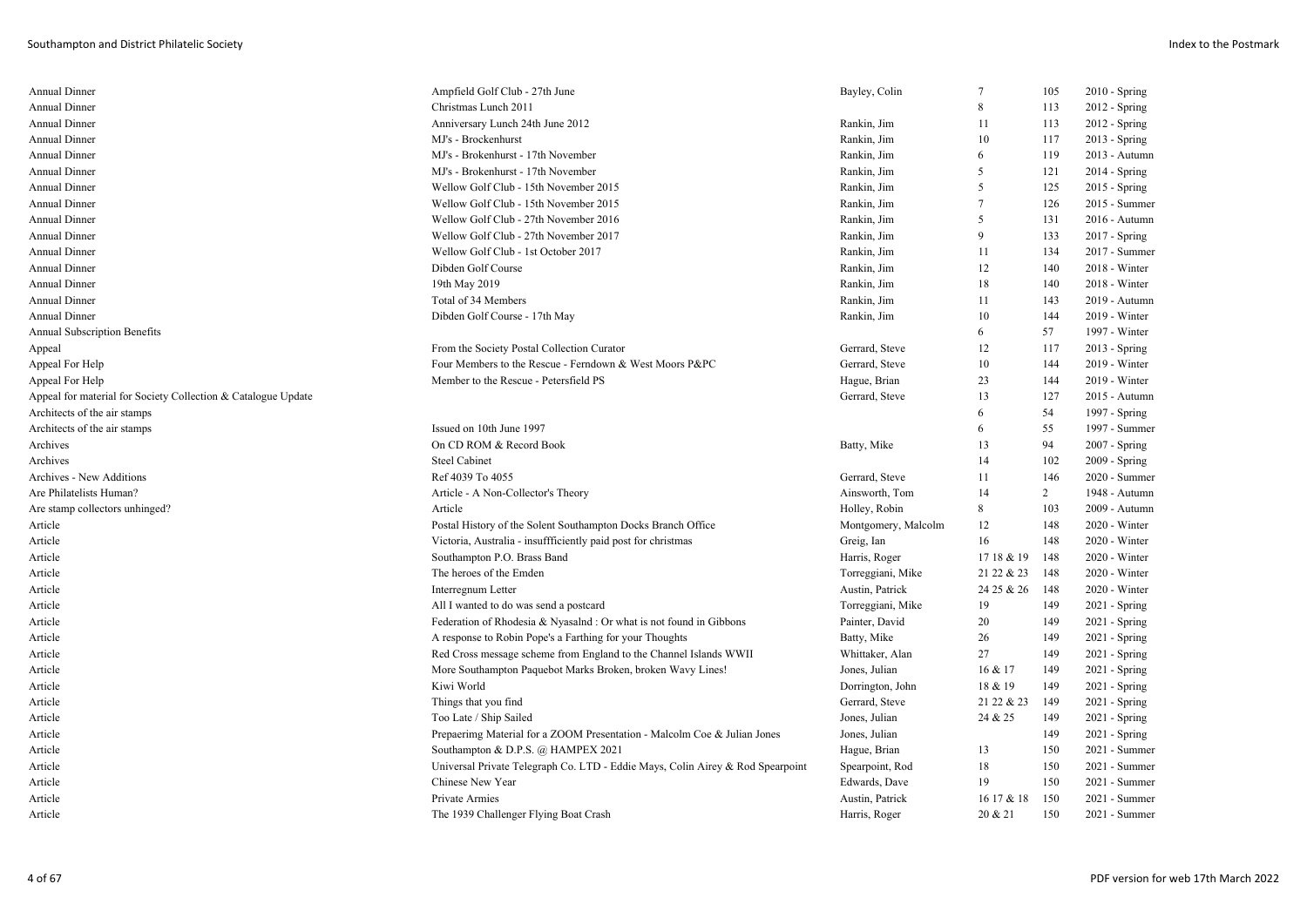| Article                     | Southampton Post Office (1609 - 1900)              | Gerrard, Steve      | 22 & 23        | 150 | $2021 - Summer$  |
|-----------------------------|----------------------------------------------------|---------------------|----------------|-----|------------------|
| Article                     | The Postal History of the Solent                   | Montgomery, Malcolm | 24 & 25        | 150 | 2021 - Summer    |
| Article                     | Universal Private Telegraph Co.                    | Barstow, Harold     | 20             | 151 | 2021 - Autumn    |
| Article                     | Fly by British Air Lines                           | Montgomery, Malcolm | 21             | 151 | 2021 - Autumn    |
| Article                     | A friend in Need is a Friend Indeed                | Robertson, John     | 24             | 151 | 2021 - Autumn    |
| Article                     | A Letter from Hong Kong                            | Edwards, Dave       | 25             | 151 | 2021 - Autumn    |
| Article                     | The Good Ship "Jhesus"                             | Montgomery, Malcolm | 26             | 151 | 2021 - Autumn    |
| Article                     | 1965 Telegram from Southampton to Harrogate        | Burton, Keith       | 27             | 151 | 2021 - Autumn    |
| Article                     | Chinese New Year Lottery                           | Lloyd, Keith        | 19 & 20        | 151 | 2021 - Autumn    |
| Article                     | Last French invasion of Britain                    | Austin, Patrick     | $22 - 24$      | 151 | 2021 - Autumn    |
| Article                     | Hampex 2021 at Wickham                             | Bradshaw, Mel       | $\tau$         | 152 | $2021 - Winter$  |
| Article                     | In the Right Place at the Right Time               | Dorrington, John    | 25             | 152 | 2021 - Winter    |
| Article                     | Fords, the Motor Company at Swaythling             | Gerrard, Steve      | 18 & 19        | 152 | 2021 - Winter    |
| Article                     | You've Missed the Boat, Mate                       | Harris, Roger       | 20 & 21        | 152 | $2021 - Winter$  |
| Article                     | The Last Blantyre's                                | Austin, Patrick     | $22 - 24$      | 152 | $2021$ - Winter  |
| Article                     | The Harrogate Experience                           | Mays, Eddie         | 26 & 27        | 152 | 2021 - Winter    |
| Article                     | An Indulgence                                      | Mays, Eddie         | 21             | 153 | $2022 - Spring$  |
| Article                     | Southampton Connections: NDL ship to Shore Service | Jones, Julian       | 26             | 153 | 2022 - Spring    |
| Article                     | Wrapping it allup                                  | Torreggiani, Mike   | 27             | 153 | 2022 - Spring    |
| Article                     | Joan de Stonistanton                               | Austin, Patrick     | 16 & 17        | 153 | 2022 - Spring    |
| Article                     | The British Red Cross in Lisbon                    | Whittaker, Alan     | $18 - 20$      | 153 | 2022 - Spring    |
| Article                     | Southampton Additions                              | Gerrard, Steve      | 22 & 23        | 153 | $2022 - Spring$  |
| Article                     | Success at my first attempt                        | Betteridge, Stephen | 24 & 25        | 153 | 2022 - Spring    |
| Artricle                    | Ships that Called                                  | Montgomery, Malcolm | 16 & 17        | 152 | 2021 - Winter    |
| Attempt to scam the Society | Article                                            | Gerrard, Steve      | 4              | 134 | 2017 - Summer    |
| Attendance Book             | Legal Requirement                                  |                     | 2              | 84  | 2004 - Autumn    |
| Attendance Book             | Legal Requirement                                  |                     | 6              | 87  | 2005 - Summer    |
| <b>Attendance Book</b>      | Legal Requirement                                  |                     | $\overline{4}$ | 88  | 2005 - Autumn    |
| <b>Auctioineer's Report</b> |                                                    | Chard, Kevin        | $\overline{4}$ | 152 | 2021 - Winter    |
| Auction                     | <b>Remainders Auction</b>                          | Bayley, Colin       | 7              | 55  | 1997 - Summer    |
| <b>Auction News</b>         | October - 200 Lots - £ 150.00 sold                 | Gould, Ernest, G    | 12             | 3   | 1948 - Christmas |
| <b>Auction News</b>         | 10th July Grand Auction                            | Bayley, Colin       | 6              | 41  | 1993 - Summer    |
| <b>Auction News</b>         | 15th February - 1994                               | Bayley, Colin       | 5              | 42  | 1993 - Autumn    |
| <b>Auction News</b>         | 1994 - July                                        | Bayley, Colin       | 7              | 44  | 1994 - Summer    |
| <b>Auction News</b>         | 1994 - September                                   | Bayley, Colin       | $\overline{4}$ | 45  | 1994 - Autumn    |
| <b>Auction News</b>         | Mini Auction & Grand Auction                       | Bayley, Colin       | 3              | 46  | 1994 - Winter    |
| <b>Auction News</b>         | Grand Auction - 7th October                        | Bayley, Colin       | 6              | 47  | 1995 - Spring    |
| <b>Auction News</b>         | Grand Auction - 7th October                        | Bayley, Colin       | 4              | 48  | 1995 - Autumn    |
| <b>Auction News</b>         |                                                    | Bayley, Colin       | 3              | 52  | 1996 - Autumn    |
| <b>Auction News</b>         | Grand Auction - 4th October 1997                   | Bayley, Colin       | 3              | 54  | 1997 - Spring    |
| Auction News                |                                                    | Bayley, Colin       | 6              | 60  | 1998 - Autumn    |
| <b>Auction News</b>         | Grand Auction 9th October 1998                     | Bayley, Colin       | 6              | 61  | 1998 - Winter    |
| <b>Auction News</b>         | Grand Auction 9th October 1998                     | Bayley, Colin       |                | 62  | 1999 - Spring    |
| <b>Auction News</b>         | <b>Grand Auction</b>                               | Bayley, Colin       | 3              | 68  | 2000 - Autumn    |
| <b>Auction News</b>         | 20th March Auction                                 | Bayley, Colin       | 3              | 69  | 2000 - Winter    |
| Auction News                | 15th May                                           | Bayley, Colin       |                | 70  | $2001 - Spring$  |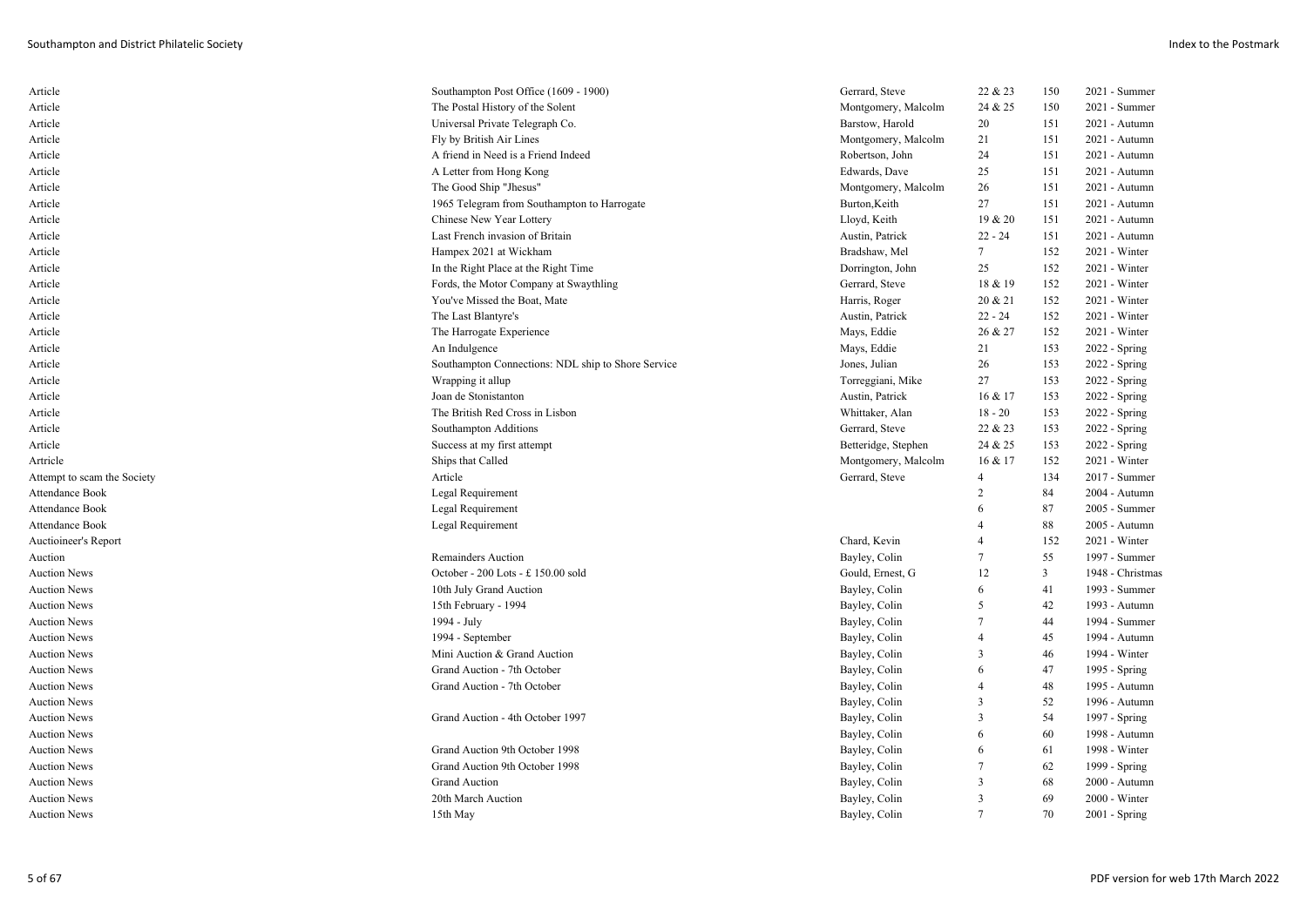| <b>Auction News</b>  | <b>Grand Auction</b>                                    | Bayley, Colin  | $\tau$          | 71  | 2001 - Summer   |
|----------------------|---------------------------------------------------------|----------------|-----------------|-----|-----------------|
| <b>Auction News</b>  | Grand Auction - October                                 | Bayley, Colin  | $\overline{7}$  | 72  | 2001 - Autumn   |
| <b>Auction News</b>  | March                                                   | Bayley, Colin  | $\tau$          | 73  | 2001 - Winter   |
| Auction News         | Timetable of remaining auctions                         | Bayley, Colin  | $7\phantom{.0}$ | 74  | $2002 - Spring$ |
| <b>Auction News</b>  | Grand Auction - 12th October 2002                       | Bayley, Colin  | 5               | 75  | 2002 - Summer   |
| <b>Auction News</b>  | Timetable of remaining auctions                         | Bayley, Colin  | $\tau$          | 76  | 2002 - Autumn   |
| <b>Auction News</b>  | Timetable of remaining auctions                         | Bayley, Colin  | 6               | 77  | 2002 - Winter   |
| <b>Auction News</b>  | Grand Auction - 11th October                            | Bayley, Colin  | $\tau$          | 78  | $2003 - Spring$ |
| <b>Auction News</b>  | Grand Auction - 11th October                            | Bayley, Colin  | 6               | 79  | 2003 - Summer   |
| <b>Auction News</b>  | Grand Auction - 11th October                            | Bayley, Colin  | 3               | 80  | 2003 - Autumn   |
| <b>Auction News</b>  | Grand Auction - 9th October                             | Bayley, Colin  | 5               | 81  | 2003 - Winter   |
| Auction News         | Grand Auction - 8th October                             | Bayley, Colin  | $7\phantom{.0}$ | 87  | 2005 - Summer   |
| <b>Auction News</b>  | 17th July Auction                                       | Bayley, Colin  | 5               | 94  | 2007 - Spring   |
| <b>Auction News</b>  | Jubilee - 6th October                                   | Bayley, Colin  | 12              | 96  | 2007 - Autumn   |
| <b>Auction News</b>  | <b>First Silent Auction</b>                             | Bradshaw, Mel  | 5               | 105 | 2010 - Spring   |
| Auction News         | $2010 - May$                                            | Bradshaw, Mel  | 5               | 106 | 2010 - Summer   |
| <b>Auction News</b>  | 2010 - September                                        | Bradshaw, Mel  | 5               | 107 | 2010 - Autumn   |
| Auction News         | 2011 - February                                         | Bradshaw, Mel  | 8               | 109 | $2011 -$ Spring |
| <b>Auction News</b>  | $2011 - June$                                           | Bradshaw, Mel  | 8               | 110 | $2011 - Summer$ |
| Auction News         | $2011 - August$                                         | Bradshaw, Mel  | 10              | 111 | 2011 - Autumn   |
| <b>Auction News</b>  | 2012 auction schedule                                   | Bradshaw, Mel  | 5               | 112 | $2011 - Winter$ |
| <b>Auction News</b>  | $2012$ - January                                        | Bradshaw, Mel  | 5               | 113 | $2012 -$ Spring |
| <b>Auction News</b>  | $2012 - May$                                            | Bradshaw, Mel  | 5               | 114 | 2012 - Summer   |
| Auction News         | $2012$ - August                                         | Bradshaw, Mel  | 5               | 115 | 2012 - Autumn   |
| <b>Auction News</b>  | 2013 - February                                         | Bradshaw, Mel  | $\overline{4}$  | 117 | 2013 - Spring   |
| Auction News         | $2013 - May$                                            | Bradshaw, Mel  | $\overline{4}$  | 118 | 2013 - Summer   |
| <b>Auction News</b>  | 2013 - September                                        | Bradshaw, Mel  | 12              | 119 | 2013 - Autumn   |
| <b>Auction News</b>  | 2014 - February                                         | Bradshaw, Mel  | 14              | 121 | $2014 - Spring$ |
| <b>Auction News</b>  | $2014 - May$                                            | Bradshaw, Mel  | 9               | 122 | 2014 - Summer   |
| Auction News         | $2014$ - August                                         | Bradshaw, Mel  | 7               | 123 | 2014 - Autumn   |
| <b>Auction News</b>  | 2015 - February                                         | Bradshaw, Mel  | $\overline{4}$  | 125 | 2015 - Spring   |
| Auction News         | $2015$ - June                                           | Bradshaw, Mel  | 4               | 126 | 2015 - Summer   |
| <b>Auction News</b>  | 2015 - August                                           | Bradshaw, Mel  | 4               | 127 | 2015 - Autumn   |
| <b>Auction News</b>  | 2016 - February                                         | Bradshaw, Mel  | 4               | 129 | 2016 - Spring   |
| <b>Auction News</b>  | 2017 - September                                        | Bradshaw, Mel  | $\overline{4}$  | 135 | 2017 - Winter   |
| <b>Auction News</b>  | $2018 - June$                                           | Bradshaw, Mel  | $\overline{4}$  | 138 | 2018 - Summer   |
| <b>Auction News</b>  | 2018 - September                                        | Bradshaw, Mel  | 5               | 139 | 2018 - Autumn   |
| <b>Auction News</b>  | 2019 - January                                          | Bradshaw, Mel  | 5               | 141 | 2019 - Spring   |
| <b>Auction News</b>  | $Sep-19$                                                | Chard, Kevin   | 6               | 143 | 2019 - Autumn   |
| <b>Auction News</b>  | Unsold Lots Available                                   | Chard, Kevin   | 28              | 146 | 2020 - Summer   |
| <b>Auction News</b>  | June Auction                                            | Chard, Kevin   | 12 & 13         | 146 | 2020 - Summer   |
| <b>Auction Notes</b> | Special Catalogue Auction - 10th July 1993              | Bayley, Colin  | 6               | 39  | 1992 - Winter   |
| <b>Auction Notes</b> | Grand Auction - 18th June 1994                          | Bayley, Colin  | 7               | 43  | 1994 - Spring   |
| <b>Auction Notes</b> | Revised auction arrangements by the new Auction Manager | Westcott, Paul | 9               | 87  | 2005 - Summer   |
| <b>Auction Notes</b> | March Auction Catalogue                                 | Bayley, Colin  | 8               | 97  | 2007 - Winter   |
| <b>Auction Notes</b> | $2016$ - August                                         | Bradshaw, Mel  | $\overline{4}$  | 131 | 2016 - Autumn   |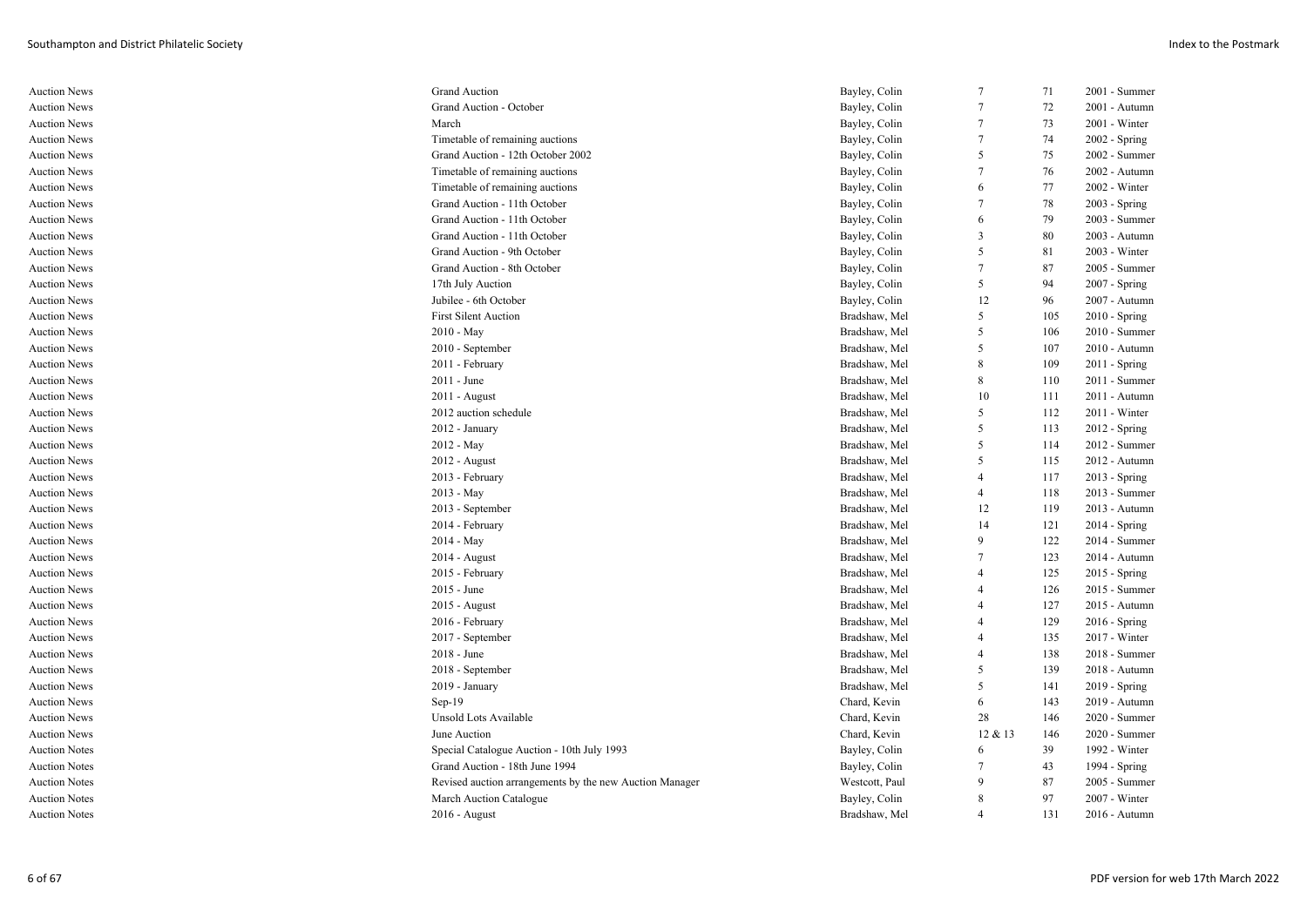| Auction Report        | Grande Auction raised £3, 400       | Berridge, John        | $7\phantom{.0}$ | 84             | 2004 - Autumn     |
|-----------------------|-------------------------------------|-----------------------|-----------------|----------------|-------------------|
| <b>Auction Report</b> | 15th March                          | Bayley, Colin         | $\overline{7}$  | 85             | 2004 - Winter     |
| <b>Auction Report</b> | Grand Auction - 9th October - Total | Bayley, Colin         | 7               | 85             | 2004 - Winter     |
| <b>Auction Report</b> | 19th July                           | Bayley, Colin         | $\overline{c}$  | 86             | 2005 - Spring     |
| <b>Auction Report</b> | Grand Auction - sales               | Bayley, Colin         | 6               | 88             | 2005 - Autumn     |
| <b>Auction Report</b> | 21st March                          | Bayley, Colin         | 6               | 89             | 2005 - Winter     |
| <b>Auction Report</b> | July Catalogue                      | Bayley, Colin         | 6               | 90             | 2006 - Spring     |
| <b>Auction Report</b> | Grand Auction - October             | Westcott, Paul        | 11              | 100            | 2008 - Autumn     |
| <b>Auction Report</b> | 2009                                | Bradshaw, Mel         | 6               | 104            | 2009 - Winter     |
| <b>Auction Report</b> | 2010                                | Bradshaw, Mel         | 8               | 108            | $2010 - Winter$   |
| <b>Auction Report</b> | 2012 - November                     | Bradshaw, Mel         | 11              | 116            | 2012 - Winter     |
| <b>Auction Report</b> | 2013 - November                     | Bradshaw, Mel         | 10              | 120            | 2013 - Winter     |
| <b>Auction Report</b> | 2014 - November                     | Bradshaw, Mel         | $\overline{4}$  | 124            | 2014 - Winter     |
| <b>Auction Report</b> | 2015 - November                     | Bradshaw, Mel         | $\overline{4}$  | 128            | 2015 - Winter     |
| <b>Auction Report</b> | 2016 - December                     | Bradshaw, Mel         | 4               | 132            | 2016 - Summer     |
| <b>Auction Report</b> | 2017 - December                     | Bradshaw, Mel         | $\overline{4}$  | 136            | 2017 - Autumn     |
| <b>Auction Report</b> | 2018 - December                     | Bradshaw, Mel         | 5               | 140            | 2018 - Winter     |
| <b>Auction Report</b> | 2019 - October                      | Bradshaw, Mel         | 7 & 8           | 144            | 2019 - Winter     |
| <b>Auction Update</b> | 17th March                          | Bradshaw, Mel         | 8               | 101            | 2008 - Winter     |
| <b>Auction Update</b> | 21st July                           | Bradshaw, Mel         | 10              | 102            | 2009 - Spring     |
| <b>Auction Update</b> | 21st July                           | Bradshaw, Mel         | 9               | 103            | 2009 - Autumn     |
| <b>Auction Update</b> | 2019 - October                      | Chard, Kevin          | 1 & 10          | 144            | 2019 - Winter     |
| <b>Auction Update</b> |                                     | Chard, Kevin          | 14              | 145            | 2020 - Spring     |
| <b>Auction Update</b> | June Auction                        | Chard, Kevin          | $\overline{4}$  | 147            | 2020 - Autumn     |
| <b>Auction Update</b> |                                     | Chard, Kevin          |                 | 148            | 2020 - Winter     |
| Auctioneer's Report   |                                     | Chard, Kevin          | $\overline{4}$  | 151            | 2021 - Autumn     |
| Auctioneer's Report   |                                     | Chard, Kevin          | $\overline{4}$  | 153            | 2022 - Spring     |
| Auctions              |                                     | Bayley, Colin         | 3               | 21             | 1988 - Summer     |
| Auctions              | Material Required                   | Bayley, Colin         | 6               | 26             | 1988 - Winter     |
| Auctions              | Next 19th September                 | Bayley, Colin         | 6               | 27             | 1989 - Spring     |
| Auctions              | Grand Auction - 10th October 1998   | Bayley, Colin         | $\tau$          | 58             | 1998 - Spring     |
| Auctions              | Grand Auction - 10th October 1998   |                       | $\overline{4}$  | 59             | 1998 - Summer     |
| Auctions              | Grand Auction - 9th October 1999    | Bayley, Colin         | 5               | 63             | 1999 - Summer     |
| Auctions              | Grand Auction - 2004                | Bayley, Colin         | 7               | 82             | 2004 - Spring     |
| Auctions              | <b>Grand Auction result</b>         | Bayley, Colin         | 6               | 92             | 2006 - Autumn     |
| Auctions              | 20th March                          | Bayley, Colin         | 10              | 93             | 2006 - Winter     |
| Auctions              | Grand Auction - 4th October 2008    | Westcott, Paul        | $\overline{4}$  | 98             | 2008 - Spring     |
| Auctions              | October & November                  | Westcott, Paul        | $\overline{7}$  | 99             | 2008 - Summer     |
| Auctions              | Grand Auction - 3rd October         |                       | $\overline{4}$  | 103            | 2009 - Autumn     |
| Auctions              | Grand Auction - 6th October         | Bradshaw, Mel         | 8               | 114            | 2012 - Summer     |
| Autumn Programme      |                                     | Mays, Eddie           | $\overline{7}$  | 151            | 2021 - Autumn     |
| Autumn Stampex 2002   | Winner: Large Vermeil               | Presland, Brian       | 7               | 77             | 2002 - Winter     |
| Award                 | Gordon Thorne Trophy                | Whittington, F. H. J. | 10              | $\overline{3}$ | 1950 - October    |
| Award                 | Sharman Medal                       | Whittington, F. H. J. | 10              | $\overline{3}$ | 1950 - October    |
| Award                 | Vernon Medal - Junior Section       |                       | 1               | 10             | 1950 - October    |
| Award                 | Sharman Medal Competition           | Sharman, E. A.        | 1               | 12             | 1948 - Mid Summer |
|                       |                                     |                       |                 |                |                   |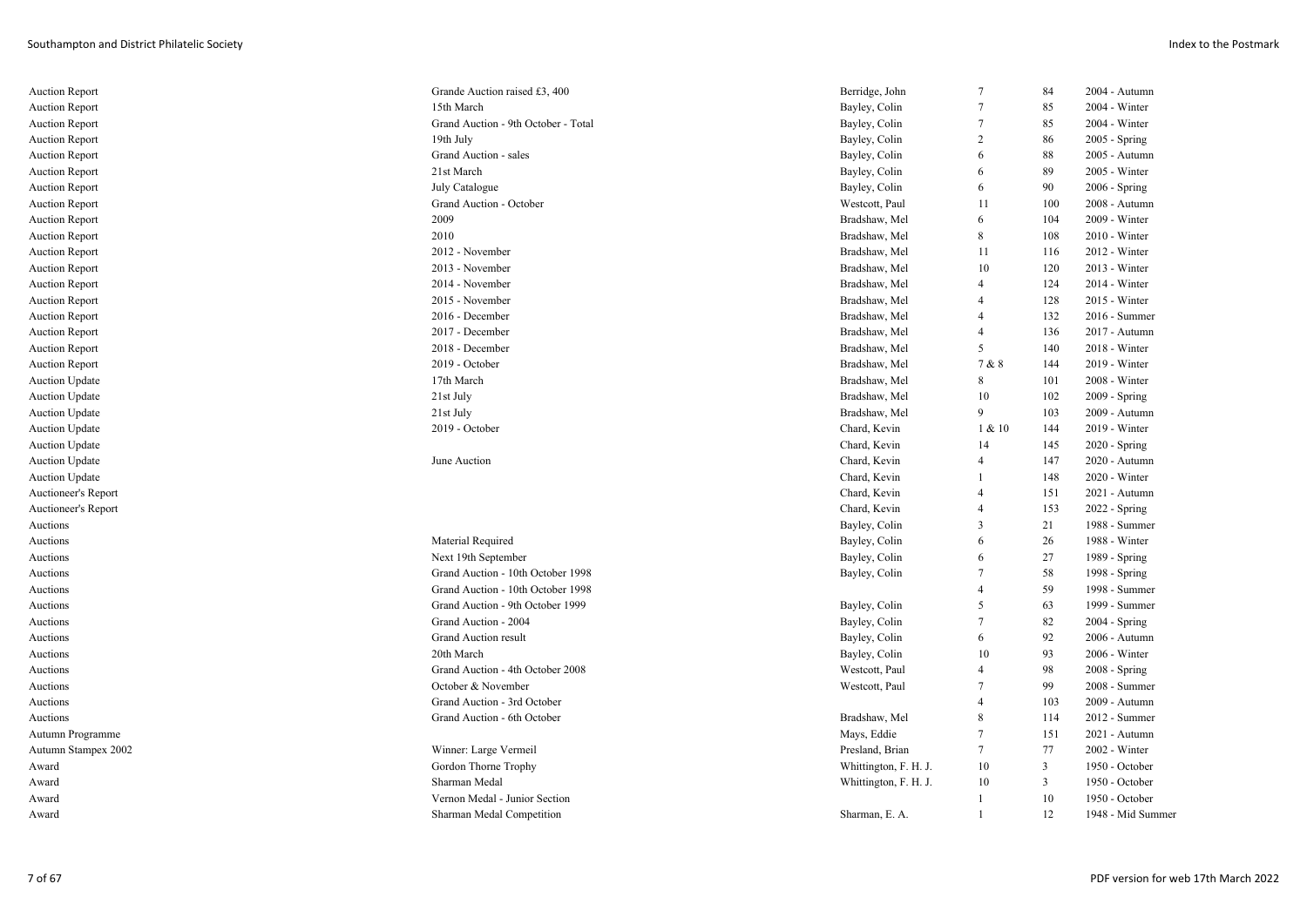| Award | Acceptace as a member of Society of Postal Historians                   | Goodman, Major. J.       | 6               | 18 | 1952 - October  |
|-------|-------------------------------------------------------------------------|--------------------------|-----------------|----|-----------------|
| Award | Vernon Medal - Junior Section - Newest Junior Winner                    | Porter, W. A.            | $\overline{1}$  | 19 | 1952 - December |
| Award | Non-members - Junior - King Edward VI School                            | Andrews, B.              | 6               | 19 | 1952 - December |
| Award | Non-members - Junior - King Edward VI School                            | James, L.                | 6               | 19 | 1952 - December |
| Award | Gordon Thorne Trophy                                                    | Small, P. S.             | 6               | 22 | 1953 - October  |
| Award | Sharman Medal                                                           | Allum,                   | 6               | 22 | 1953 - October  |
| Award | International Class Gold Medal at Autumn Stampex                        | Cosh, Graham             | $\overline{4}$  | 32 | 1990 - Winter   |
| Award | Ron Emmott Sheild                                                       | Holley, Robin            | $\overline{4}$  | 32 | 1990 - Winter   |
| Award | First Honorary Member of the Royal Philatelic Society, London           | Lowe, Robson             | 5               | 34 | 1991 - Summer   |
| Award | Made a Fellow of the Canadian Philatelic Society of Great Britain       | Sanderson, Dorothy (Dr)  | $7\phantom{.0}$ | 35 | 1991 - Winter   |
| Award | South African National Philatelic Exhibition - Gold Medal - Transvaal   | Drysdall, Alan           | 5               | 36 | 1992 - Spring   |
| Award | South African National Philatelic Exhibition - Silver Medal             | Drysdall, Alan           | 5               | 36 | 1992 - Spring   |
| Award | Society Life Long Membership Certificate                                | Gaulton, Ivor            | $\overline{7}$  | 36 | 1992 - Spring   |
| Award | Society Life Long Membership Certificate                                | Money, John              | 7               | 36 | 1992 - Spring   |
| Award | Society Life Long Membership Certificates                               | Bennett, Tom             | $\overline{7}$  | 36 | 1992 - Spring   |
| Award | Gordon Thorne Throphy                                                   |                          | 5               | 38 | 1992 - Autumn   |
| Award | Ron Emmott Award                                                        | Bayley, Colin            | $\overline{c}$  | 39 | 1992 - Winter   |
| Award | Adams Cup - Spain                                                       | Findley, P, A.           | 6               | 40 | 1993 - Spring   |
| Award | Basil Owen Postal History Award - Canadian Postal Stationary            | Baker, Rod               | 6               | 40 | 1993 - Spring   |
| Award | Gordon Thorne Trophy - GB Entry                                         | Presland, Brian          | 6               | 40 | 1993 - Spring   |
| Award | John Stockley Rose Bowel - Austrian/Hungarian Defense of Cracow 1914/18 | Presland, Brian          | 6               | 40 | 1993 - Spring   |
| Award | Sharman Medal - Postage Due of KUT                                      | Cruttenden, John         | 6               | 40 | 1993 - Spring   |
| Award | Society Life Long Membership Certificate                                | Gandy, R, L. (Mrs)       | $\overline{7}$  | 40 | 1993 - Spring   |
| Award | Howard White Individual Trophy - Transvaal                              | Drysdall, Alan           | $\overline{4}$  | 42 | 1993 - Autumn   |
| Award | Tilleard Medal - Transvaal                                              | Drysdall, Alan           | 5               | 47 | 1995 - Spring   |
| Award | Capex, Toronto - Large Vermeil                                          | Sanderson, Dorothy (Dr)  | $\overline{7}$  | 51 | 1996 - Summer   |
| Award | Hampex '96 - Large Vermeil                                              | Presland, Brian          | 5               | 53 | 1996 - Winter   |
| Award | Hampex '96 - Small Vermeil                                              | Presland, Brian          | 6               | 53 | 1996 - Winter   |
| Award | Newcastle '96 - A Vermeil                                               | Presland, Brian          | 6               | 53 | 1996 - Winter   |
| Award | Stamp Show 2000 - Gold Award                                            | Drysdall, Alan           | 6               | 67 | 2000 - Summer   |
| Award | Stampex: Francis Webb Memorial Trophy                                   | Eibl-Kaye, Geoffrey (Dr) | $\overline{4}$  | 80 | 2003 - Autumn   |
| Award | Stampex: Large Vermeil                                                  | Smith, Barry             | $\overline{4}$  | 80 | 2003 - Autumn   |
| Award | Stampex: Vermeil                                                        | Eibl-Kaye, Geoffrey (Dr) | $\overline{4}$  | 80 | 2003 - Autumn   |
| Award | Bangkok 2003 - Large Gold                                               | Drysdall, Alan           | 5               | 81 | 2003 - Winter   |
| Award | <b>Ron Emmott Award</b>                                                 | Hunt, Bryan              | $\overline{2}$  | 84 | 2004 - Autumn   |
|       |                                                                         |                          | $\mathbf{1}$    | 86 |                 |
| Award | Rowland Hill Awards 2004 - Society Work - Society won                   |                          | $\overline{4}$  |    | $2005 - Spring$ |
| Award | Tapling Medal - RPSL                                                    | Eibl-Kaye, Geoffrey (Dr) |                 | 86 | 2005 - Spring   |
| Award | ABPS - Society member nominated                                         | Stockley, John           | 5               | 87 | 2005 - Summer   |
| Award | Membership of RPS London election                                       | Baker, Rod               | 5               | 87 | 2005 - Summer   |
| Award | Elected membership to RPSL                                              | Batty, Mike              | 6               | 89 | 2005 - Winter   |
| Award | Awards of Merit 2006 - Society nominees                                 | Jones, Julian            | 7               | 90 | $2006 - Spring$ |
| Award | Awards of Merit 2006 - Society nominees                                 | Presland, Brian          | $\tau$          | 90 | $2006 - Spring$ |
| Award | RPSL Medal Winner                                                       | Eibl-Kaye, Geoffrey (Dr) | $7\phantom{.0}$ | 90 | 2006 - Spring   |
| Award | Torquay 2006 - Large Vermeil - Society Winner                           | Presland, Brian          | 10              | 93 | 2006 - Winter   |
| Award | ABPS - Society member nominated                                         | Berridge, John           | 15              | 94 | 2007 - Spring   |
| Award | Elected membership to RPSL                                              | Cruttenden, John         | 8               | 98 | 2008 - Spring   |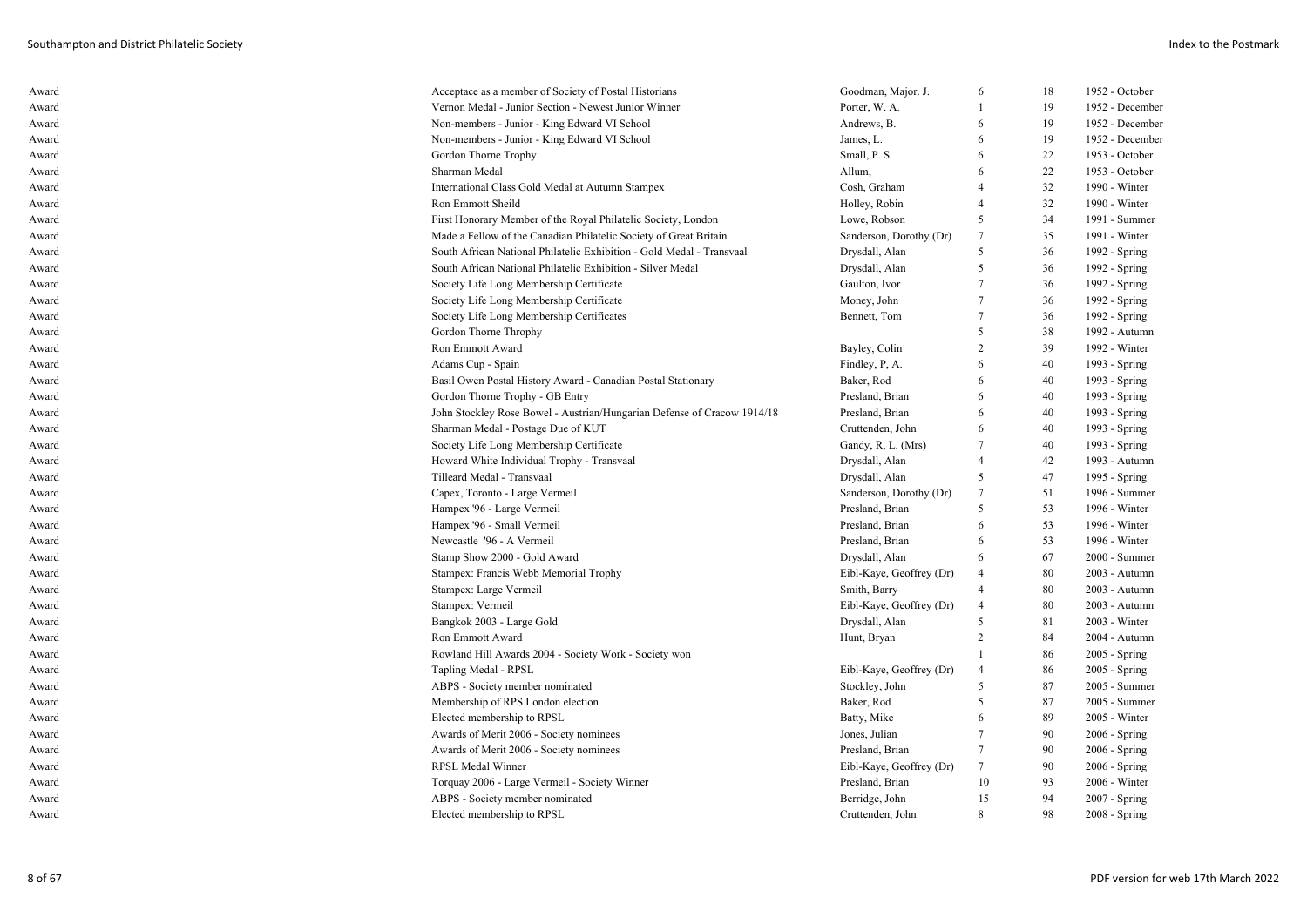| Award                                      | Elected membership to RPSL                                                     | Dorrington, John    | 8              | 98             | $2008 - Spring$ |
|--------------------------------------------|--------------------------------------------------------------------------------|---------------------|----------------|----------------|-----------------|
| Award                                      | Elected membership to RPSL                                                     | Jones, Julian       | 8              | 98             | 2008 - Spring   |
| Award                                      | Bucharest - Large Vermeil                                                      | McGrath, Miller     | 3              | 100            | 2008 - Autumn   |
| Award                                      | ABPS - Society member nominated                                                | Dorrington, John    | 5              | 106            | 2010 - Summer   |
| Award                                      | London 2010 - Todd, Gregory Drysdall, Alan ~Presland, Brian                    |                     | 5              | 106            | 2010 - Summer   |
| Award                                      | Ron Shelley Trophy                                                             | Stockley, John      | 8              | 106            | 2010 - Summer   |
| Award                                      | Spring Stampex - Gold medal                                                    | Hague, Brian        | 8              | 106            | 2010 - Summer   |
| Award                                      | Joburg 2010 - Large Vermeil                                                    | Drysdall, Alan      | 11             | 109            | $2011 -$ Spring |
| Award                                      | Literature Class Stampex - Gold Medal                                          | Drysdall, Alan      | 6              | 117            | 2013 - Spring   |
| Award                                      | Literature Class Stampex - Gold Medal                                          | Drysdall, Alan      | 6              | 117            | $2013 - Spring$ |
| Award                                      | Stampex - Won Large Gold & Large Vermeil                                       | Drysdall, Alan      | 6              | 126            | 2015 - Summer   |
| Award                                      | Simpson Salver                                                                 | Drysdall, Alan      | 13             | 131            | 2016 - Autumn   |
| Award                                      | British Youth Stamp Championships - Large Silver Medal                         | Preuveneers, Jack   | 8              | 141            | $2019 - Spring$ |
| Award                                      | British Youth Stamp Championships - Small Silver-gilt Medal                    | Preuveneers, Jack   | 5              | 144            | 2019 - Winter   |
| Awards                                     | ABPS Order of Merit                                                            | Mays, Eddie         | 5              | 150            | 2021 - Summer   |
| <b>Balance Sheet</b>                       | as of 31st December 1988                                                       |                     | 3              | 27             | 1989 - Spring   |
| <b>Balance Sheet</b>                       | as of 31st December 1989                                                       |                     | $\overline{4}$ | 31             | 1990 - Autumn   |
| <b>Balance Sheet</b>                       | as of 31st December 1990                                                       |                     | 5              | 33             | 1991 - Spring   |
| Balloon Mail                               | Article                                                                        | Gerrard, Steve      | 13             | 126            | 2015 - Summer   |
| Begin Here                                 | Article - Notes on Layout & Writing-Up                                         | Buckett, L. S.      | 10             | $\overline{4}$ | 1949 - Spring   |
| Believe it or not                          | Article - Strange things about Canadian stamps                                 | Bryant, Herbert, P. | 6              | 6              | 1949 - Autumn   |
| <b>Bequests</b>                            |                                                                                | Burgess, Ian        | 12             | 102            | $2009 - Spring$ |
| Berlin Airlift                             | Article                                                                        |                     | 5              | 59             | 1998 - Summer   |
| Beware!                                    | Stamps crumble to dust                                                         | Cole, Les           | $\tau$         | 31             | 1990 - Autumn   |
| Bishop's Waltham Family Correspondence     | Article - Part 1                                                               | Batty, Mike         | 6              | 135            | 2017 - Winter   |
| Bishop's Waltham Family Correspondence     | Article - Part 2                                                               | Batty, Mike         | 12             | 136            | 2017 - Autumn   |
| Black Bearded Barbarian of Taiwan (The)    | Article                                                                        | Edwards, Dave       | 17             | 145            | 2020 - Spring   |
| <b>Boat Duties</b>                         | Postal & Telegraph Officer                                                     |                     | 6              | 46             | 1994 - Winter   |
| <b>Book Review</b>                         | A Maritime History of Southampton in Picture Postcards                         | Baker, Rod          | 6              | 31             | 1990 - Autumn   |
| <b>Book Review</b>                         | Movement of Aircraft on Imperial Airways African Route 1931-39 - Peter Wingate | Berridge, John      | 5              | 36             | 1992 - Spring   |
| <b>Book Review</b>                         | Kedah & Perlis                                                                 | Holley, Robin       | $\tau$         | 51             | 1996 - Summer   |
| <b>Book Review</b>                         | King George VI Postage & Revenue Stamps of N. Rhodesia                         | Drysdall, Alan      | 1              | 89             | 2005 - Winter   |
| <b>Book Review</b>                         | Yesterday's Mail - John Dorrington                                             | Gerrard, Steve      | 10             | 114            | 2012 - Summer   |
| <b>Book Review</b>                         | The Stamps & Postal History of Malaya - Rob Holley                             | Berridge, John      | 9              | 136            | 2017 - Autumn   |
| <b>BPA Expertising LTD</b>                 | A History                                                                      |                     | 3              | 41             | 1993 - Summer   |
| British Architect French Mawson Rattenbury | Question                                                                       | Bayley, Colin       | 6              | 128            | 2015 - Winter   |
| British Architect French Mawson Rattenbury | Answer                                                                         | Bayley, Colin       | 15             | 128            | 2015 - Winter   |
| <b>British Philatelic Societies</b>        | Progress & Objectives - Whither the ABPS?                                      |                     | 5              | 44             | 1994 - Summer   |
| British Postal Museum & Archive (BPM&A)    | Charitable Trust                                                               | Cruttenden, John    | 6              | 85             | 2004 - Winter   |
| Calling all stamp themed music collectors  | Advert                                                                         | Johnson, Tony       | 11             | 114            | 2012 - Summer   |
| Calshot Aerodrome                          | Cover - Article                                                                | Jones, Julian       | 14             | 120            | $2013 - Winter$ |
| Canadian Christmas Stamps                  | Article - Part 1                                                               | King, Dave          | 3              | 34             | 1991 - Summer   |
| Canadian Christmas Stamps                  | Article - Part 2                                                               | King, Dave          | 10             | 35             | 1991 - Winter   |
| Candid Comments                            | Article                                                                        | Gandy, J. S.        | 6              | 17             | 1952 - May      |
| Catalogue Auctions                         |                                                                                | Bradshaw, Mel       | 6              | 133            | 2017 - Spring   |
| Catapult System (The)                      |                                                                                | Williamson, David   | 16             | 136            | 2017 - Autumn   |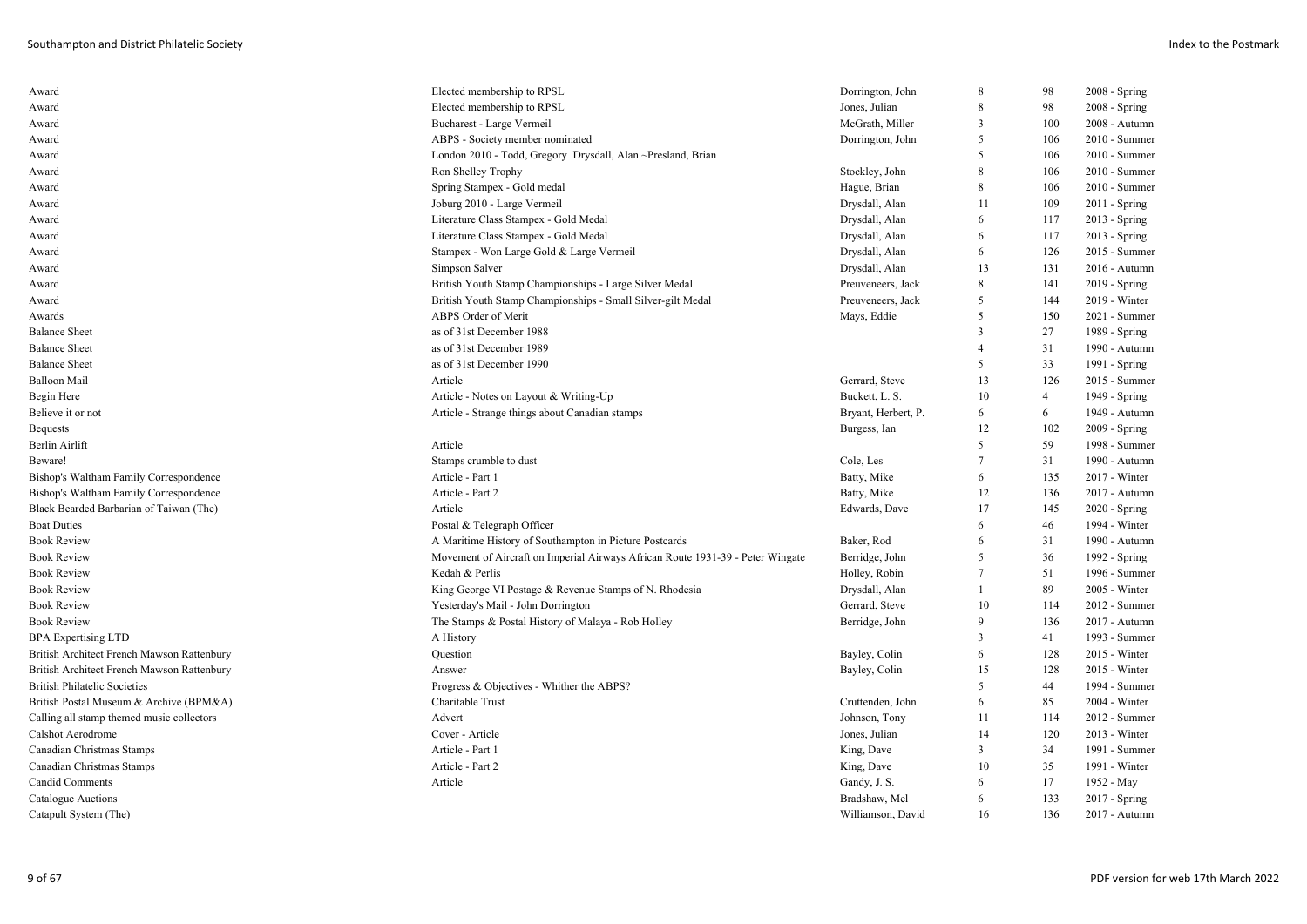| Catering at the Grand Auction | Grand Auction - 3rd October                           | Bradshaw, Mel    | 13                      | 127 | 2015 - Autumn   |
|-------------------------------|-------------------------------------------------------|------------------|-------------------------|-----|-----------------|
| Caveat Emptor                 | Article                                               | Holley, Robin    | $\overline{4}$          | 30  | 1990 - Spring   |
| Cavendish Auctions            | Death of Founder                                      | Manton, Geoff    | 6                       | 77  | 2002 - Winter   |
| Celebrating our Coming-of-Age | Society is 21st - Dinner, Masonic Hall, Albion Place  |                  | $\mathbf{1}$            | 22  | 1953 - October  |
| Chairman' Report              | Chairman's Report                                     | Mel              | 4 To 6                  | 146 | 2020 - Summer   |
| Chairman's Column             |                                                       | Bradshaw, Mel    | 3 & 4                   | 147 | 2020 - Autumn   |
| Chairman's Column             |                                                       | Bradshaw, Mel    | 3 & 4                   | 148 | 2020 - Winter   |
| Chairman's Column             |                                                       | Bradshaw, Mel    | $\overline{c}$          | 149 | 2021 - Spring   |
| Chairman's Column             |                                                       | Bradshaw, Mel    | 3                       | 150 | 2021 - Summer   |
| Chairman's Column             |                                                       | Bradshaw, Mel    | 3                       | 151 | 2021 - Autumn   |
| Chairman's Column             |                                                       | Bradshaw, Mel    | $\overline{3}$          | 152 | 2021 - Winter   |
| Chairman's Column             |                                                       | Bradshaw, Mel    | 3                       | 153 | $2022 - Spring$ |
| Chairman's Desk (From the)    |                                                       | Dorrington, John | $\overline{\mathbf{3}}$ | 103 | 2009 - Autumn   |
| Chairman's Desk (From the)    |                                                       | Dorrington, John | 3                       | 104 | 2009 - Winter   |
| Chairman's Desk (From the)    |                                                       | Dorrington, John | $\mathfrak{Z}$          | 105 | $2010 - Spring$ |
| Chairman's Desk (From the)    |                                                       | Dorrington, John | 3                       | 106 | 2010 - Summer   |
| Chairman's Desk (From the)    |                                                       | Dorrington, John | 3                       | 107 | 2010 - Autumn   |
| Chairman's Desk (From the)    |                                                       | Dorrington, John | 3                       | 108 | $2010 - Winter$ |
| Chairman's Desk (From the)    |                                                       | Dorrington, John | 3                       | 109 | $2011 -$ Spring |
| Chairman's Desk (From the)    |                                                       | Dorrington, John | 3                       | 110 | 2011 - Summer   |
| Chairman's Desk (From the)    |                                                       | Dorrington, John | 3                       | 111 | 2011 - Autumn   |
| Chairman's Desk (From the)    |                                                       | Dorrington, John | 3                       | 112 | $2011 - Winter$ |
| Chairman's Desk (From the)    |                                                       | Dorrington, John | 3                       | 113 | $2012 -$ Spring |
| Chairman's Desk (From the)    |                                                       | Dorrington, John | 3                       | 114 | 2012 - Summer   |
| Chairman's Desk (From the)    |                                                       | Dorrington, John | 3                       | 115 | 2012 - Autumn   |
| Chairman's Desk (From the)    |                                                       | Dorrington, John | 3                       | 116 | 2012 - Winter   |
| Chairman's Desk (From the)    |                                                       | Dorrington, John | 3                       | 117 | $2013 - Spring$ |
| Chairman's Desk (From the)    |                                                       | Dorrington, John | 3                       | 118 | 2013 - Summer   |
| Chairman's Desk (From the)    |                                                       | Dorrington, John | 3                       | 119 | 2013 - Autumn   |
| Chairman's Desk (From the)    |                                                       | Dorrington, John | 3                       | 120 | 2013 - Winter   |
| Chairman's Desk (From the)    |                                                       | Dorrington, John | 3                       | 121 | $2014 - Spring$ |
| Chairman's Letter             | New Chairman                                          | Warren, John     | $\overline{c}$          | 31  | 1990 - Autumn   |
| Chairman's Letter             | Why I Collect Gibraltar                               | Warren, John     | $\overline{c}$          | 32  | 1990 - Winter   |
| Chairman's Letter             | 1991 was an enjoyable philatelic year for the Society | Warren, John     | $\overline{c}$          | 35  | 1991 - Winter   |
| Chairman's Letter             | Excellent start to 1992                               | Warren, John     | $\overline{2}$          | 36  | 1992 - Spring   |
| Chairman's Letter             | Why I collect Australia George V 1d Stamps            | Warren, John     | $\overline{2}$          | 37  | 1992 - Summer   |
| Chairman's Letter             | Why I CollectUnited Arab Emirates                     | Warren, John     | 3                       | 39  | 1992 - Winter   |
| Chairman's Message            |                                                       | Holley, Robin    | $\mathbf{1}$            | 21  | 1988 - Summer   |
| Chairman's Message            |                                                       | Holley, Robin    | $\mathbf{1}$            | 25  | 1988 - Autumn   |
| Chairman's Message            | New Chairman                                          | Dorrington, John | 16                      | 102 | $2009 - Spring$ |
| Chairman's Notes              | 2014 - August                                         | Bradshaw, Mel    | 3                       | 122 | 2014 - Summer   |
| Chairman's Notes              | 2014 - May                                            | Bradshaw, Mel    | 3                       | 122 | 2014 - Summer   |
| Chairman's Notes              | 2014 - December                                       | Bradshaw, Mel    | 3                       | 124 | 2014 - Winter   |
| Chairman's Notes              | 2015 - February                                       | Bradshaw, Mel    | 3                       | 125 | 2015 - Spring   |
| Chairman's Notes              | 2015 - August                                         | Bradshaw, Mel    | 3                       | 127 | 2015 - Autumn   |
| Chairman's Notes              | 2016 - February                                       | Bradshaw, Mel    | 3                       | 129 | $2016 -$ Spring |
|                               |                                                       |                  |                         |     |                 |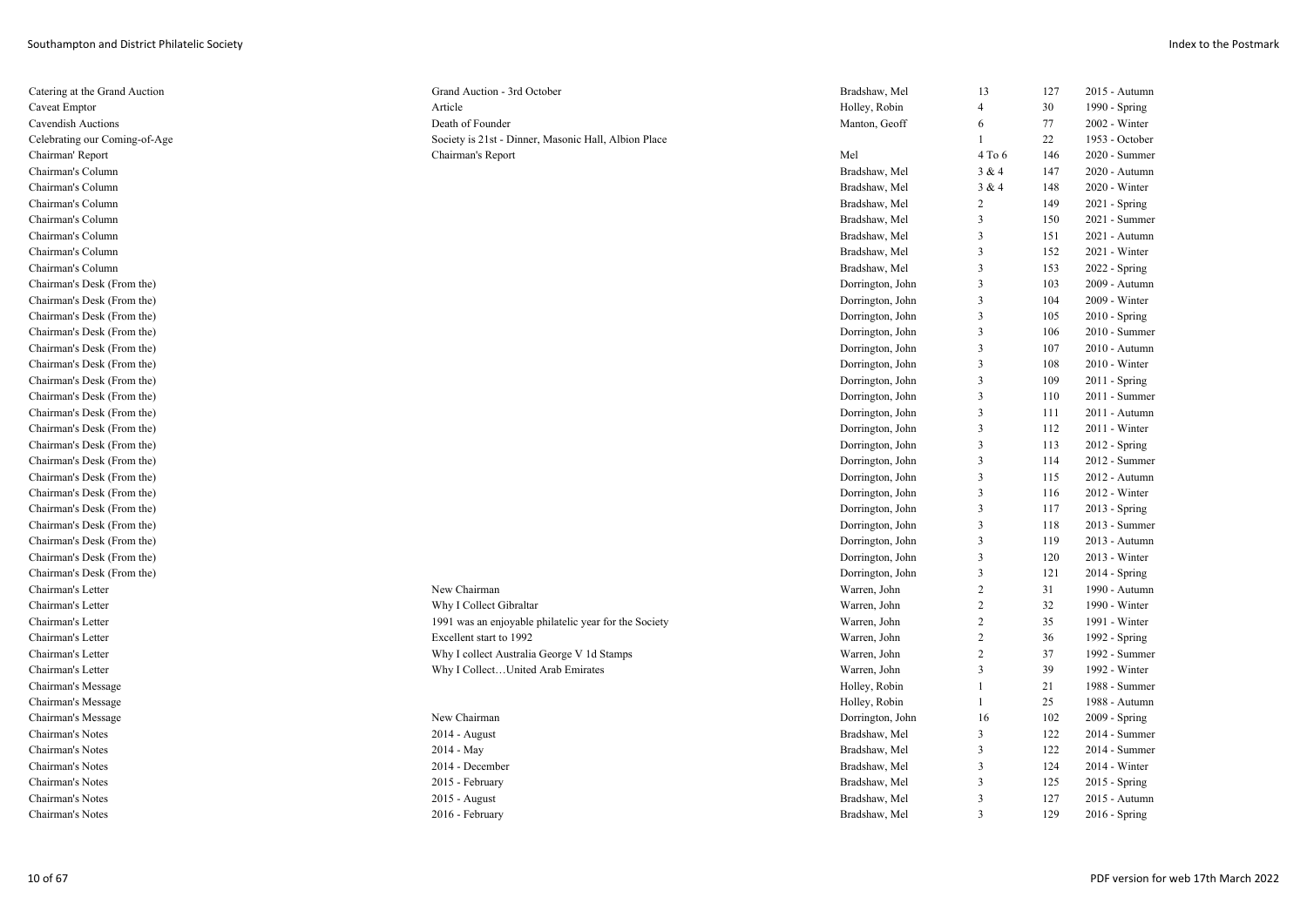| Chairman's Notes                    | 2016 - August                                | Bradshaw, Mel    | 3              | 131 | 2016 - Autumn   |
|-------------------------------------|----------------------------------------------|------------------|----------------|-----|-----------------|
| Chairman's Notes                    | 2016 - November                              | Bradshaw, Mel    | 3              | 132 | 2016 - Summer   |
| Chairman's Notes                    | 2017 - February                              | Bradshaw, Mel    | $\overline{4}$ | 133 | 2017 - Spring   |
| Chairman's Notes                    | 2017 - May                                   | Bradshaw, Mel    | $\overline{1}$ | 134 | 2017 - Summer   |
| Chairman's Notes                    | 2017 - September                             | Bradshaw, Mel    | 3              | 135 | 2017 - Winter   |
| Chairman's Notes                    | 2017 - December                              | Bradshaw, Mel    | $\overline{4}$ | 136 | 2017 - Autumn   |
| Chairman's Notes                    | 2017 - December                              | Bradshaw, Mel    | $\overline{4}$ | 136 | 2017 - Autumn   |
| Chairman's Notes                    |                                              |                  | 3              | 137 | 2018 - Spring   |
| Chairman's Notes                    |                                              | Bradshaw, Mel    | $\overline{7}$ | 138 | 2018 - Summer   |
| Chairman's Notes                    | 2018 - September                             | Bradshaw, Mel    | 3              | 139 | 2018 - Autumn   |
| Chairman's Notes                    | 2018 - December                              | Bradshaw, Mel    | 3              | 140 | 2018 - Winter   |
| Chairman's Notes                    | 2019 - March                                 | Bradshaw, Mel    | 4 & 5          | 141 | 2019 - Spring   |
| Chairman's Notes                    |                                              | Bradshaw, Mel    | 3 To 6         | 142 | 2019 - Summer   |
| Chairman's Notes                    | 2019 - September                             | Bradshaw, Mel    | 3 & 4          | 143 | 2019 - Autumn   |
| Chairman's Notes                    | 2019 - December                              | Bradshaw, Mel    | 3 & 4          | 144 | 2019 - Winter   |
| Chairman's Notes                    | 2020 - February                              | Bradshaw, Mel    | 4 & 5          | 145 | 2020 - Spring   |
| Charity Collections for I.C.S.      | Article                                      | Vokes, Mike      | 18 & 19        | 147 | 2020 - Autumn   |
| Cheating the Post Office            | Article                                      | Harris, Roger    | 5              | 133 | 2017 - Spring   |
| <b>Childrens Stamps</b>             | Article - A new thematic suggestion - Part 1 | Davis, R. W.     | $\overline{4}$ | 20  | 1953 - February |
| Childrens Stamps                    | Article - A new thematic suggestion - Part 2 | Davis, R. W.     | -6             | 21  | 1953 - May      |
| Chile - The "Hahn" Reprints         | Article                                      | Davis, R. W.     | 6              | 15  | 1951 - December |
| Christmas Quiz                      |                                              |                  | 7              | 56  | 1997 - Autumn   |
| Christmas Quiz                      | Answers                                      |                  | $\overline{4}$ | 57  | 1997 - Winter   |
| Christmas Social                    | Tuesday 6th December 1988                    |                  | 3              | 21  | 1988 - Summer   |
| Club Library                        | Housed at Unity Club                         |                  | $\overline{4}$ | 21  | 1988 - Summer   |
| Colin Tabeart Gift To The Society   | Article                                      | Gerrard, Steve   | 9              | 143 | 2019 - Autumn   |
| Collection is Born (a)              |                                              | Gerrard, Steve   | $\overline{4}$ | 120 | 2013 - Winter   |
| Collections, displays & exhibitions | Article                                      | Drysdall, Alan   | 6              | 115 | 2012 - Autumn   |
| Collector's Society                 | Natal & KWA / Zulu                           |                  | 6              | 50  | 1996 - Spring   |
| <b>Coming Events</b>                |                                              |                  | $\overline{4}$ | 21  | 1988 - Summer   |
| Committee Room (From The)           |                                              | Mays, Eddie      | 10             | 147 | 2020 - Autumn   |
| Commonwealth Collector Takes Stock  | Article                                      | TAG              | 10             | 18  | 1952 - October  |
| <b>Competition Display News</b>     |                                              | Dorrington, John | 12             | 101 | 2008 - Winter   |
| <b>Competition Evening</b>          | 2011                                         | Hague, Brian     | 9              | 109 | $2011 -$ Spring |
| <b>Competition Evening</b>          | 17th May                                     |                  | $\overline{4}$ | 110 | 2011 - Summer   |
| <b>Competition Evening</b>          | The Results                                  | Chard, Kevin     | 15             | 143 | 2019 - Autumn   |
| Competition Evening                 | Members                                      | Hague, Brian     | 19             | 144 | 2019 - Winter   |
| <b>Competition Evening</b>          | Members - 18th February                      | Gerrard, Steve   | 15             | 145 | 2020 - Spring   |
| Competition Night                   | 6th April                                    | Knight, John     | 5              | 39  | 1992 - Winter   |
| <b>Competition Night</b>            | Gordon Thorne Trophy - Military Hospitals    | Presland, Brian  | $\overline{4}$ | 44  | 1994 - Summer   |
| Competition Night                   | Le Harve Trophy - Channel Islands            | Bayley, Colin    | $\overline{4}$ | 44  | 1994 - Summer   |
| <b>Competition Night</b>            | 20th April                                   | Knight, John     | $\overline{4}$ | 61  | 1998 - Winter   |
| Competition Night                   | 20th April                                   | Knight, John     | 6              | 62  | 1999 - Spring   |
| <b>Competition Night</b>            | Winner: Sudan                                | Coe, Malcolm     | -7             | 142 | 2019 - Summer   |
| <b>Competition Programme</b>        | 1996 - Starting April 16                     | Knight, John     | 5              | 49  | 1995 - Winter   |
| Competition Results                 | Sharman Medal                                | Gee, R.          |                | 5   | 1949 - Summer   |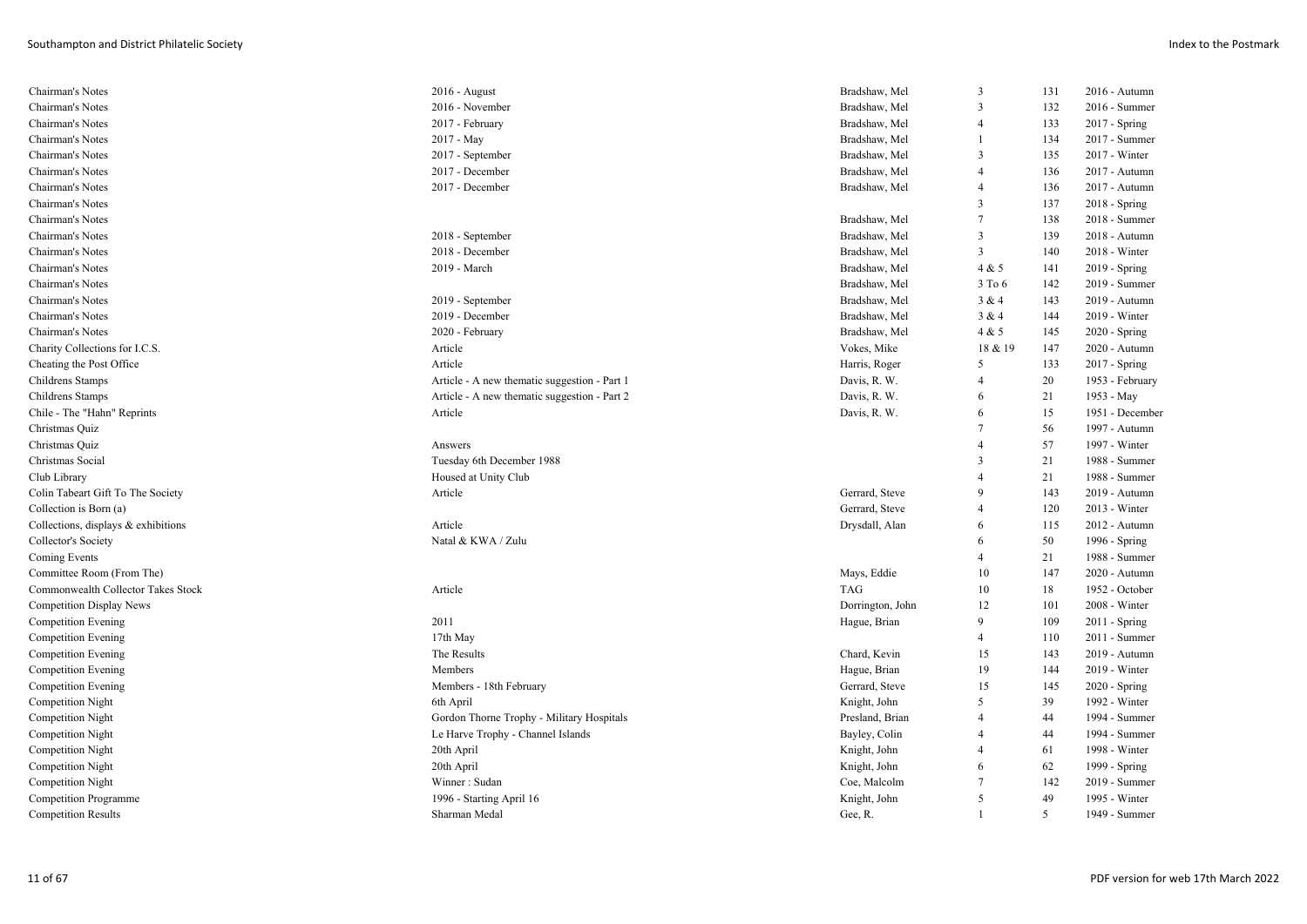| Competition Results        | Adams Cup - GB Line engraved                                  | Cruttenden, John         | $\overline{4}$ | 27  | 1989 - Spring   |
|----------------------------|---------------------------------------------------------------|--------------------------|----------------|-----|-----------------|
| <b>Competition Results</b> | Basil Owen Award - SW Africa                                  | Painter, David           | $\overline{4}$ | 27  | 1989 - Spring   |
| <b>Competition Results</b> | Fassnidge Award - Bosnia                                      | Warren, John             |                | 27  | 1989 - Spring   |
| <b>Competition Results</b> | Gordon Thorne Trophy - Gibraltar                              | Warren, John             | $\overline{4}$ | 27  | 1989 - Spring   |
| <b>Competition Results</b> | John Stockley Rose Bowl - War & Peace                         | Baker, Rod               | $\overline{4}$ | 27  | 1989 - Spring   |
| <b>Competition Results</b> | National Westminster Trophy - God's House                     | Yandell, Len             | $\overline{4}$ | 27  | 1989 - Spring   |
| <b>Competition Results</b> | Basol Owen Award                                              | Painter, David           | 5              | 31  | 1990 - Autumn   |
| <b>Competition Results</b> | Fassnidge Award                                               | Manning, Jon             | -5             | 31  | 1990 - Autumn   |
| <b>Competition Results</b> | Gordon Thorne Trophy                                          | Holley, Robin            | 5              | 31  | 1990 - Autumn   |
| <b>Competition Results</b> | John Stockley Rose Bowl                                       | Shorey, John             | -5             | 31  | 1990 - Autumn   |
| <b>Competition Results</b> | National Westminster Trophy                                   | Baker, Rod               | 5              | 31  | 1990 - Autumn   |
| <b>Competition Results</b> | Adams Cup - Transvaal the First South African Republic        | Drysdall, Alan           | 6              | 33  | 1991 - Spring   |
| <b>Competition Results</b> | Basil Owen Award - Raffles Hotel in Singapore                 | Holley, Robin            | 6              | 33  | 1991 - Spring   |
| <b>Competition Results</b> | Fassnidge Award - Hungarian Booklets                          | Yandell, Len             | 6              | 33  | 1991 - Spring   |
| <b>Competition Results</b> | Gordon Thorne Trophy - Stamps of Sultan Abubabakaru of Johore | Holley, Robin            | 6              | 33  | 1991 - Spring   |
| <b>Competition Results</b> | John Stockley Rose Bowl - Postcards from Argentina            | Baker, Rod               | 6              | 33  | 1991 - Spring   |
| <b>Competition Results</b> | National Westminster Bank Trophy - God's House in Wien        | Yandell, Len             | 6              | 33  | 1991 - Spring   |
| <b>Competition Results</b> | Sharman Medal - King's Heads of SW Africa                     | Painter, David           | 6              | 33  | 1991 - Spring   |
| <b>Competition Results</b> | Le Harve Marianne Trophy - 2d Blue Issue                      | Cruttenden, John         | 6              | 40  | 1993 - Spring   |
| <b>Competition Results</b> | Basil Owen Salver - Empire Airmail Schemes                    | Berridge, John           | 6              | 44  | 1994 - Summer   |
| <b>Competition Results</b> | Fassnidge Award - Germany                                     | Miller, George           | 6              | 44  | 1994 - Summer   |
| <b>Competition Results</b> | John Stocley Rose Bowl - Graf Zeppelin                        | Presland, Brian          | -6             | 44  | 1994 - Summer   |
| <b>Competition Results</b> | National Westminster Trophy - God's House                     | Yandell, Len             | 6              | 44  | 1994 - Summer   |
| <b>Competition Results</b> | Sharman Medal - Toledo                                        | Mar-Molinero, Cecilio    | 6              | 44  | 1994 - Summer   |
| <b>Competition Results</b> | Adams Cup - Penny Red Stars                                   | Tuppen, Laurie           | $\tau$         | 47  | 1995 - Spring   |
| <b>Competition Results</b> | Basil Owen Award - Late Fees                                  | Presland, Brian          | $\tau$         | 47  | 1995 - Spring   |
| <b>Competition Results</b> | Fassnidge Award - French Essays                               | Wood, Nigel              | 7              | 47  | 1995 - Spring   |
| <b>Competition Results</b> | John Stocley Rose Bowl - Brazilian Airmails                   | Presland, Brian          | $\tau$         | 47  | 1995 - Spring   |
| <b>Competition Results</b> | National Westminster Trophy - God's House                     | Yandell, Len             | $\tau$         | 47  | 1995 - Spring   |
| <b>Competition Results</b> | Sharman Medal - GB Controls                                   | Tuppen, Laurie           | 7              | 47  | 1995 - Spring   |
| <b>Competition Results</b> |                                                               | Knight, John             | 6              | 50  | 1996 - Spring   |
| <b>Competition Results</b> | 3 winners                                                     |                          | $\overline{7}$ | 54  | 1997 - Spring   |
| <b>Competition Results</b> | Le Harve Marianne Trophy - Winner                             | Yandell, Len             | 6              | 56  | 1997 - Autumn   |
| <b>Competition Results</b> | Le Harve Marianne Trophy - Winner                             | Gannaway, Peter          | 3              | 63  | 1999 - Summer   |
| <b>Competition Results</b> | 6 Winners                                                     |                          | $\tau$         | 67  | 2000 - Summer   |
| <b>Competition Results</b> | 5 Members                                                     |                          | 6              | 78  | $2003 - Spring$ |
| <b>Competition Results</b> | 3 Entries                                                     | Presland, Brian          | 5              | 82  | 2004 - Spring   |
| <b>Competition Results</b> | 19th April Meeting                                            | Presland, Brian          | $\overline{2}$ | 85  | 2004 - Winter   |
| <b>Competition Results</b> | 7 Entries                                                     |                          | .5             | 86  | 2005 - Spring   |
| <b>Competition Results</b> | 3 Entries                                                     |                          | 5              | 90  | 2006 - Spring   |
| <b>Competition Results</b> | Le Harve Marianne Trophy                                      | Shorey, John             | 5              | 90  | $2006 - Spring$ |
| <b>Competition Results</b> | Le Harve Marianne Trophy                                      | Hague, Brian             | 5              | 102 | 2009 - Spring   |
| <b>Competition Results</b> | 6 Entries                                                     | Hague, Brian             | 13             | 102 | 2009 - Spring   |
| <b>Competition Results</b> | Le Harve Marianne Trophy                                      | Eibl-Kaye, Geoffrey (Dr) | 5              | 106 | 2010 - Summer   |
| <b>Competition Results</b> | 7 Entries                                                     | Hague, Brian             | 11             | 107 | 2010 - Autumn   |
| <b>Competition Results</b> | 15th May 2012                                                 | Hague, Brian             | 10             | 115 | 2012 - Autumn   |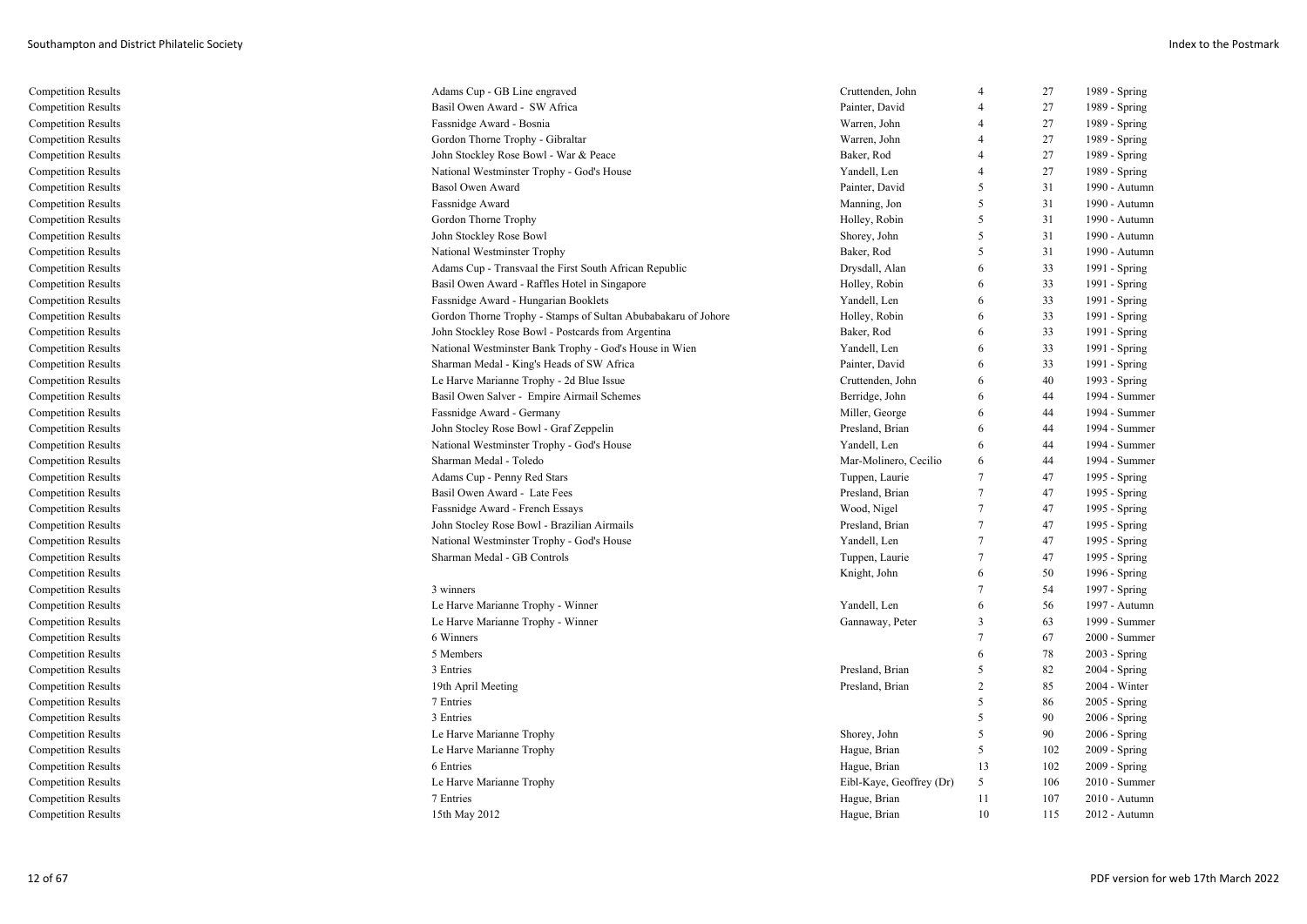| <b>Competition Results</b>     | 19th July 2016                                                 |                    | 11             | 131            | 2016 - Autumn     |
|--------------------------------|----------------------------------------------------------------|--------------------|----------------|----------------|-------------------|
| <b>Competition Rules</b>       | Change to Rule Book                                            |                    | 12             | 92             | 2006 - Autumn     |
| <b>Competition Rules</b>       | Society - 5 Winners                                            | Jones, Julian      | 15             | 135            | 2017 - Winter     |
| Competitions                   | A silver cup for competitions awarded by                       | Thorne, Gordon. L  | 14             | $\tau$         | 1949 - December   |
| Competitions                   | Annual competitions on 7th March                               | Shorey, John       | 3              | 25             | 1988 - Autumn     |
| Competitions                   | 10 Sheets or 20p                                               |                    | $\overline{3}$ | 28             | 1989 - Summer     |
| Competitions                   | 4th April AGM                                                  | Knight, John       | 5              | 46             | 1994 - Winter     |
| Competitions                   | 16th April reminder                                            | Presland, Brian    | $\overline{7}$ | 73             | 2001 - Winter     |
| Competitions                   | 20th April - Trophies to be Awarded                            |                    | $\overline{7}$ | 81             | 2003 - Winter     |
| Competitions                   | 18th April                                                     |                    | 5              | 89             | 2005 - Winter     |
| Competitions                   | In 2007                                                        | Dorrington, John   | 15             | 92             | 2006 - Autumn     |
| Competitions                   | Display Competitions In 2007                                   | Dorrington, John   | 11             | 93             | $2006$ - Winter   |
| Competitions                   | 17th April & 15th May                                          |                    | 6              | 94             | 2007 - Spring     |
| Competitions                   | 20th May 2008                                                  | Dorrington, John   | $\overline{7}$ | 97             | 2007 - Winter     |
| Competitions                   | Society - 2016                                                 | Hague, Brian       | 5              | 131            | 2016 - Autumn     |
| Competitions                   | Annual competitions on 3rd April                               | Mannig, Jon        | 6              | 30             | 1990 - Spring     |
| Competitions                   | 4 Winners                                                      |                    | 6              | 70             | 2001 - Spring     |
| Competitions                   | Competition winners Presentations                              | Mays, Eddie        | 20             | 144            | 2019 - Winter     |
| Congress 1952                  | The Inside Story                                               | Goodman, Major. J. | 1              | 18             | 1952 - October    |
| <b>Congress Notes</b>          | Dates Fixed for 1952 Congress                                  | R. W. D.           | $\mathbf{1}$   | 13             | 1951 - May        |
| <b>Congress Notes</b>          | Any Volunteers?                                                | R. W. D.           | 10             | 13             | 1951 - May        |
| <b>Congress Notes</b>          | Filling the Vacancies                                          |                    | $\overline{4}$ | 14             | 1951 - October    |
| <b>Congress Notes</b>          | <b>Final Edition</b>                                           |                    | 8              | 17             | 1952 - May        |
| Congress Reflections           | Article - 30th Philatelic Congress at Bournemouth              | Goodman, Major. J. | 12             | $\overline{2}$ | 1948 - Autumn     |
| Congress, Welcome to           | <b>Special Postmark Edition</b>                                | Thorne, Gordon. L  |                | 17             | 1952 - May        |
| Congress: Advance Arrangements | Help Wanted                                                    |                    |                | 12             | 1951 - February   |
| Correction To Program          | 2020                                                           | Chard, Kevin       | 17             | 146            | 2020 - Summer     |
| Count's Golden Stamp (The)     | Swedish 3 Skilling error of colour - Article                   | Hague, Brian       | 12             | 120            | 2013 - Winter     |
| Cover Corner                   | Article                                                        | Mays, Eddie        | 10             | 133            | 2017 - Spring     |
| Cover Corner                   |                                                                | Mays, Eddie        | 10 & 11        | 142            | 2019 - Summer     |
| Cover Corner                   | Article                                                        | Mays, Eddie        | 17             | 143            | 2019 - Autumn     |
| Cover Corner                   | Article                                                        | Mays, Eddie        | 14 & 15        | 144            | 2019 - Winter     |
| Cover Corner                   | Article                                                        | Mays, Eddie        | 8              | 145            | 2020 - Spring     |
| Cover with a story             | Illustrated cover                                              | Drysdall, Alan     | $\overline{4}$ | 77             | 2002 - Winter     |
| Cover with a story             | Illustrated cover                                              | Drysdall, Alan     | 6              | 79             | 2003 - Summer     |
| COVID 19 Update                | Continued Suspension of Club Meetings                          | Bradshaw, Mel      | 13             | 146            | 2020 - Summer     |
| Current Topics & Tips - 1      | Article - Contributed by "Observer'                            |                    |                | 10             | 1948 - Mid Summer |
| Current Topics & Tips - 2      | Article - Airmails - Profit and Loss                           | Snushall, E. D.    | $\overline{2}$ | 5              | 1948 - Autumn     |
| Current Topics & Tips - 3      | Article - Forthcoming new issues - will used better than mint? | Snushall, E. D.    | 16             | $\overline{3}$ | 1948 - Christmas  |
| Current Topics & Tips - 4      | And Still They Come ! - More New & Recent Isuues               | Snushall, E. D.    | 11             | $\overline{4}$ | 1949 - Spring     |
| Current Topics & Tips - 5      | Article                                                        | Snushall, E. D.    | 19             | 5              | 1949 - Summer     |
| Current Topics & Tips - 6      | Article - U.P.U - And Others                                   | Snushall, E. D.    | 12             | 6              | 1949 - Autumn     |
| Current Topics & Tips - 7      | Foreign U.P.U will be best                                     | Snushall, E. D.    | 16             | 8              | 1950 - February   |
| Current Topics & Tips - 8      | Stamps in the news                                             | Snushall, E. D.    | 8              | 12             | 1951 - February   |
| Current Topics & Tips - 9      | Stamps in the news                                             | Snushall, E. D.    | 14             | 13             | 1951 - May        |
| Daily Telegraph                | <b>Stamp Quality</b>                                           | Simms, Lorraine    | 15             | 140            | 2018 - Winter     |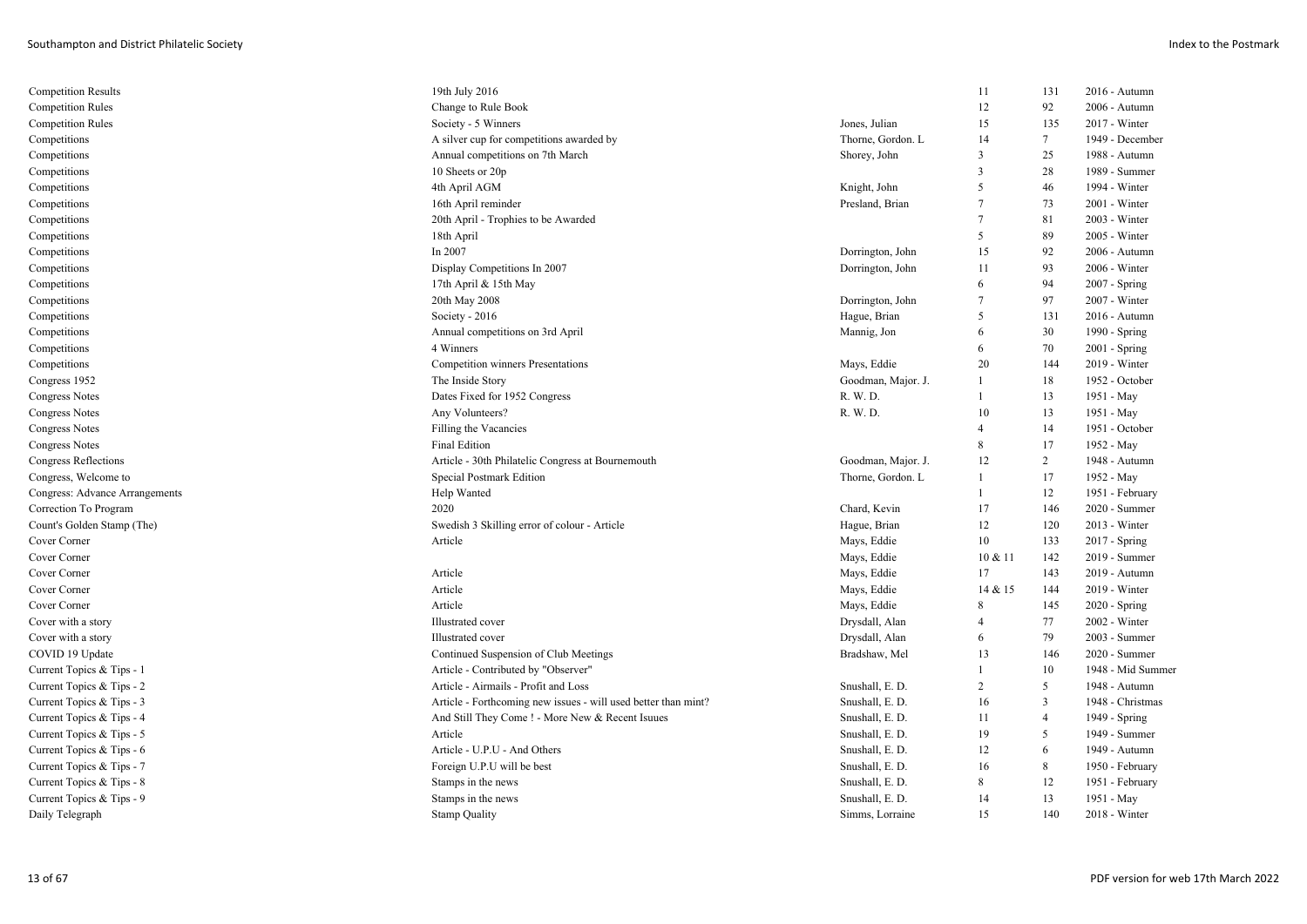| Data Protection                              | Data Protection and our Privacy                            | Chard, Kevin      | 20                      | 140            | 2018 - Winter     |
|----------------------------------------------|------------------------------------------------------------|-------------------|-------------------------|----------------|-------------------|
| Data Protection Act                          |                                                            | Bradshaw, Mel     | 11                      | 142            | 2019 - Summer     |
| Death & Taxes                                |                                                            | Vinecombe, Harry  | 10                      | 122            | 2014 - Summer     |
| Diamond Jubilee                              | of the Society in 1992                                     |                   | $\tau$                  | 33             | 1991 - Spring     |
| Diamond Jubilee                              | Tie-pin & enamel badge                                     | Blake, Syd        | $\overline{7}$          | 34             | 1991 - Summer     |
| Diamond Jubilee                              | Paperweights                                               | King, Dave        | 5                       | 35             | 1991 - Winter     |
| Diamond Jubilee                              | Tie-pin & enamel badge                                     | Blake, Syd        | 5                       | 35             | 1991 - Winter     |
| Diamond Jubilee                              | Programme 17/18 October 1992                               |                   | 5                       | 37             | 1992 - Summer     |
| Diamond Jubilee                              | Report                                                     | Shorey, John      | $\overline{3}$          | 38             | 1992 - Autumn     |
| Diamond Jubilee                              | Some not very philatelic thoughts                          | Bayley, Colin     | $\overline{4}$          | 38             | 1992 - Autumn     |
| Diamond Jubilee                              | Display                                                    |                   | 6                       | 38             | 1992 - Autumn     |
| Distinguished Philatelist (Roll of)          | Philatelic Congress of Great Britain                       | Drysdall, Alan    | $\overline{1}$          | 78             | 2003 - Spring     |
| Do you remember '68                          | Article                                                    | Stockley, John    | 5                       | 129            | 2016 - Spring     |
| DR. Otto Nicodemus: An Interesting Addressee | Article                                                    | Torreggiani, Mike | 14 & 15                 | 147            | 2020 - Autumn     |
| Early Southampton Postmark                   | 1991 or 1661?                                              |                   | 8                       | 112            | 2011 - Winter     |
| Eastleigh Model Railway Show - Eurotrack     | Society table & Display                                    | Gerrard, Steve    | 15                      | 117            | 2013 - Spring     |
| Eastleigh Model Railway Show - Eurotrack     | Society table & Display                                    | Gerrard, Steve    | 11                      | 120            | 2013 - Winter     |
| Eastleigh Model Railway Show - Eurotrack     | Society table & Display                                    | Gerrard, Steve    | 5                       | 121            | 2014 - Spring     |
| Eastleigh Model Railway Show - Eurotrack     | Society table & Display                                    | Gerrard, Steve    | 5                       | 122            | 2014 - Summer     |
| EBay Trap                                    |                                                            | Gerrard, Steve    | $\overline{4}$          | 121            | 2014 - Spring     |
| Ebay Way (The)                               |                                                            | Gittoes, Pauline  | $\overline{4}$          | 108            | 2010 - Winter     |
| Editor (The)                                 |                                                            | Gerrard, Steve    |                         | 134            | 2017 - Summer     |
| <b>Editor Standing  Down</b>                 | Postmark Editor Standing Down at 2020 AGM                  | Gerrard, Steve    | 5                       | 143            | 2019 - Autumn     |
| Editorial                                    | Debut                                                      |                   | $\overline{3}$          | 1              | 1948 - Mid Summer |
| Editorial                                    |                                                            |                   | $\overline{2}$          | $\overline{3}$ | 1948 - Autumn     |
| Editorial                                    |                                                            |                   | 3                       | 3              | 1948 - Christmas  |
| Editorial                                    | Congress for Southampton                                   |                   |                         | $\overline{4}$ | 1949 - Spring     |
| Editorial                                    | Congress Secretaries & The New Postmark                    |                   | $\overline{3}$          | 5              | 1949 - Summer     |
| Editorial                                    | Cotswold To Polygon & Front Page Troubles                  |                   | $\overline{\mathbf{3}}$ | 6              | 1949 - Autumn     |
| Editorial                                    | Stamp Collectors of the Future                             |                   | $\overline{\mathbf{3}}$ | 8              | 1950 - February   |
| Editorial                                    |                                                            |                   | $\overline{3}$          | 9              | 1950 - May        |
| Editorial                                    |                                                            |                   | $\overline{3}$          | 11             | 1950 - December   |
| Editorial                                    | Membership ups & downs                                     |                   | $\overline{\mathbf{3}}$ | 12             | 1951 - February   |
| Editorial                                    | Philatelic Festival                                        |                   | $\overline{3}$          | 13             | 1951 - May        |
| Editorial                                    | Was it worth it? - Art Gallery 25th August - 2nd September |                   | $\overline{3}$          | 14             | 1951 - October    |
| Editorial                                    | It's only money!                                           |                   | $\overline{\mathbf{3}}$ | 15             | 1951 - December   |
| Editorial                                    | Farewell to Highfield                                      |                   | $\overline{3}$          | 16             | 1952 - February   |
| Editorial                                    | <b>About Ourselves</b>                                     |                   | $\overline{\mathbf{3}}$ | 17             | 1952 - May        |
| Editorial                                    | The Third Page Theme                                       |                   | $\overline{3}$          | 18             | 1952 - October    |
| Editorial                                    | The Missing Members                                        |                   | $\overline{3}$          | 19             | 1952 - December   |
| Editorial                                    |                                                            |                   | $\overline{3}$          | 20             | 1953 - February   |
| Editorial                                    |                                                            | Berridge, John    | $\overline{1}$          | 21             | 1988 - Summer     |
| Editorial                                    | Another Anniversary                                        |                   | 3                       | 21             | 1953 - May        |
| Editorial                                    | Reminiscences                                              |                   | $\overline{\mathbf{3}}$ | 22             | 1953 - October    |
| Editorial                                    |                                                            | Berridge, John    | $\overline{4}$          | 25             | 1988 - Autumn     |
| Editorial                                    |                                                            | Berridge, John    |                         | 26             | 1988 - Winter     |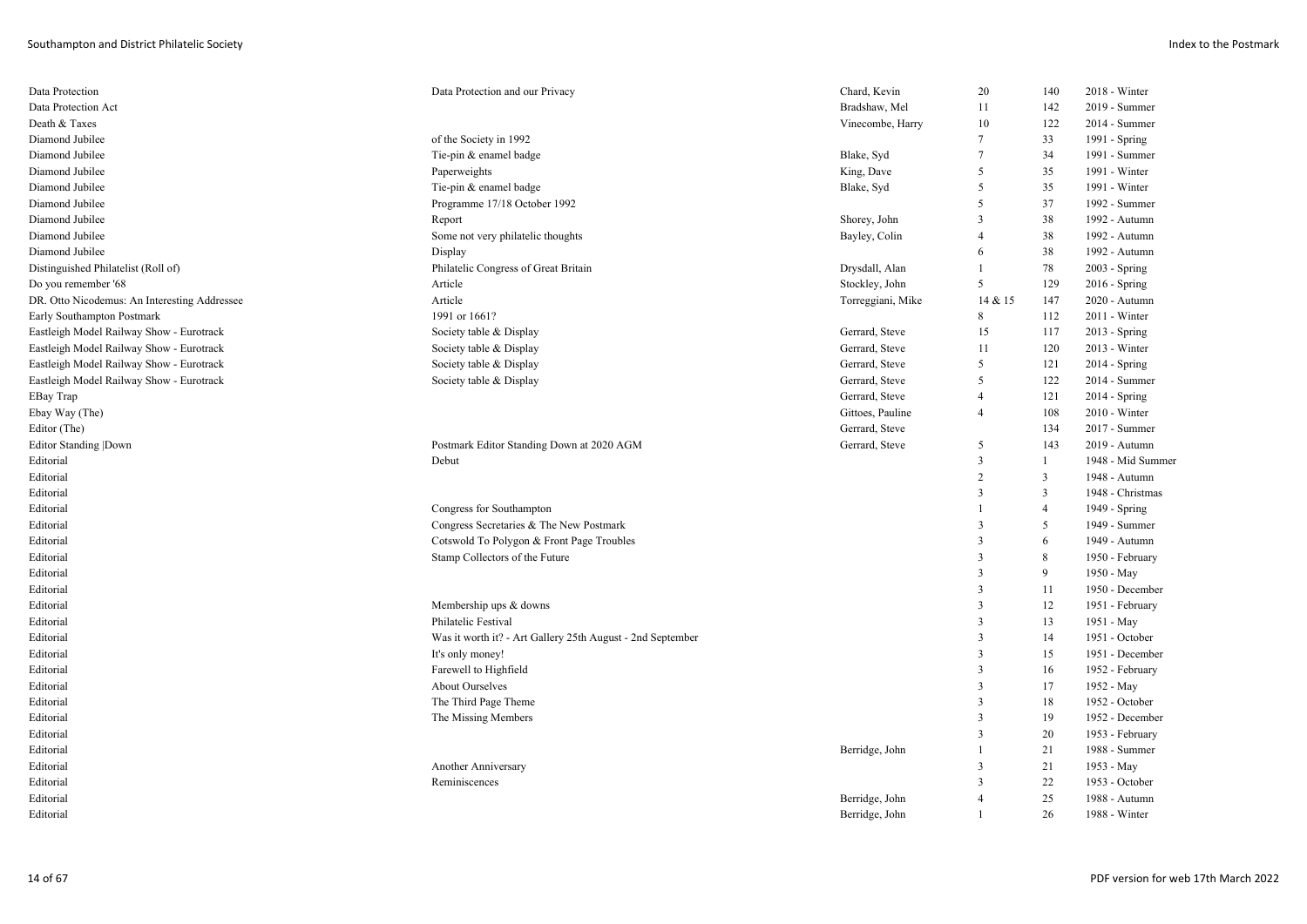| Editorial |                              | Berridge, John | $\mathbf{1}$ | 27 | 1989 - Spring   |
|-----------|------------------------------|----------------|--------------|----|-----------------|
| Editorial |                              | Berridge, John | 1            | 28 | 1989 - Summer   |
| Editorial |                              | Berridge, John | 1            | 29 | 1989 - Winter   |
| Editorial |                              | Berridge, John | $\mathbf{1}$ | 30 | 1990 - Spring   |
| Editorial |                              | Berridge, John | $\mathbf{1}$ | 31 | 1990 - Autumn   |
| Editorial |                              | Berridge, John | 1            | 32 | 1990 - Winter   |
| Editorial |                              | Berridge, John | $\mathbf{1}$ | 33 | 1991 - Spring   |
| Editorial |                              | Berridge, John | $\mathbf{1}$ | 34 | 1991 - Summer   |
| Editorial |                              | Berridge, John | $\mathbf{1}$ | 35 | 1991 - Winter   |
| Editorial |                              | Berridge, John | 1            | 36 | 1992 - Spring   |
| Editorial |                              | Berridge, John | 1            | 37 | 1992 - Summer   |
| Editorial |                              | Berridge, John | $\mathbf{1}$ | 38 | 1992 - Autumn   |
| Editorial |                              | Berridge, John | $\mathbf{1}$ | 39 | 1992 - Winter   |
| Editorial |                              | Berridge, John | 1            | 40 | 1993 - Spring   |
| Editorial |                              | Berridge, John | 1            | 41 | 1993 - Summer   |
| Editorial |                              | Berridge, John | $\mathbf{1}$ | 42 | 1993 - Autumn   |
| Editorial |                              | Berridge, John | $\mathbf{1}$ | 43 | 1994 - \Spring  |
| Editorial |                              | Berridge, John | 1            | 44 | 1994 - Summer   |
| Editorial |                              | Berridge, John | 1            | 45 | 1994 - Autumn   |
| Editorial |                              | Berridge, John | $\mathbf{1}$ | 46 | 1994 - Winter   |
| Editorial |                              | Berridge, John | $\mathbf{1}$ | 47 | 1995 - Spring   |
| Editorial |                              | Berridge, John | 1            | 48 | 1995 - Autumn   |
| Editorial |                              | Berridge, John | 1            | 49 | 1995 - Winter   |
| Editorial |                              | Berridge, John | $\mathbf{1}$ | 49 | 1995 - Winter   |
| Editorial |                              | Berridge, John | $\mathbf{1}$ | 50 | 1996 - Spring   |
| Editorial |                              | Berridge, John | $\mathbf{1}$ | 52 | 1996 - Autumn   |
| Editorial |                              | Berridge, John | 1            | 53 | 1996 - Winter   |
| Editorial |                              | Berridge, John | $\mathbf{1}$ | 54 | 1997 - Spring   |
| Editorial |                              | Berridge, John | 1            | 55 | 1997 - Summer   |
| Editorial |                              | Berridge, John | 1            | 57 | 1997 - Winter   |
| Editorial |                              | Berridge, John | 1            | 58 | 1998 - Spring   |
| Editorial |                              | Berridge, John | $\mathbf{1}$ | 59 | 1998 - Summer   |
| Editorial |                              | Berridge, John | $\mathbf{1}$ | 61 | 1998 - Winter   |
| Editorial |                              | Berridge, John | 1            | 62 | 1999 - Spring   |
| Editorial |                              | Berridge, John | 1            | 63 | 1999 - Summer   |
| Editorial |                              | Berridge, John | $\mathbf{1}$ | 64 | 1999 - Autumn   |
| Editorial |                              | Berridge, John | $\mathbf{1}$ | 65 | 1999 - Winter   |
| Editorial |                              | Berridge, John | $\mathbf{1}$ | 66 | $2000 - Spring$ |
| Editorial |                              | Berridge, John | 1            | 67 | 2000 - Summer   |
| Editorial |                              | Berridge, John | 1            | 68 | 2000 - Autumn   |
| Editorial |                              | Berridge, John | $\mathbf{1}$ | 69 | 2000 - Winter   |
| Editorial |                              | Berridge, John | 1            | 71 | 2001 - Summer   |
| Editorial |                              | Berridge, John | 1            | 72 | 2001 - Autumn   |
| Editorial |                              | Berridge, John | $\mathbf{1}$ | 73 | 2001 - Winter   |
| Editorial |                              | Berridge, John | $\mathbf{1}$ | 75 | 2002 - Summer   |
| Editorial | <b>Return Questionnaires</b> | Berridge, John | $\mathbf{1}$ | 76 | 2002 - Autumn   |
|           |                              |                |              |    |                 |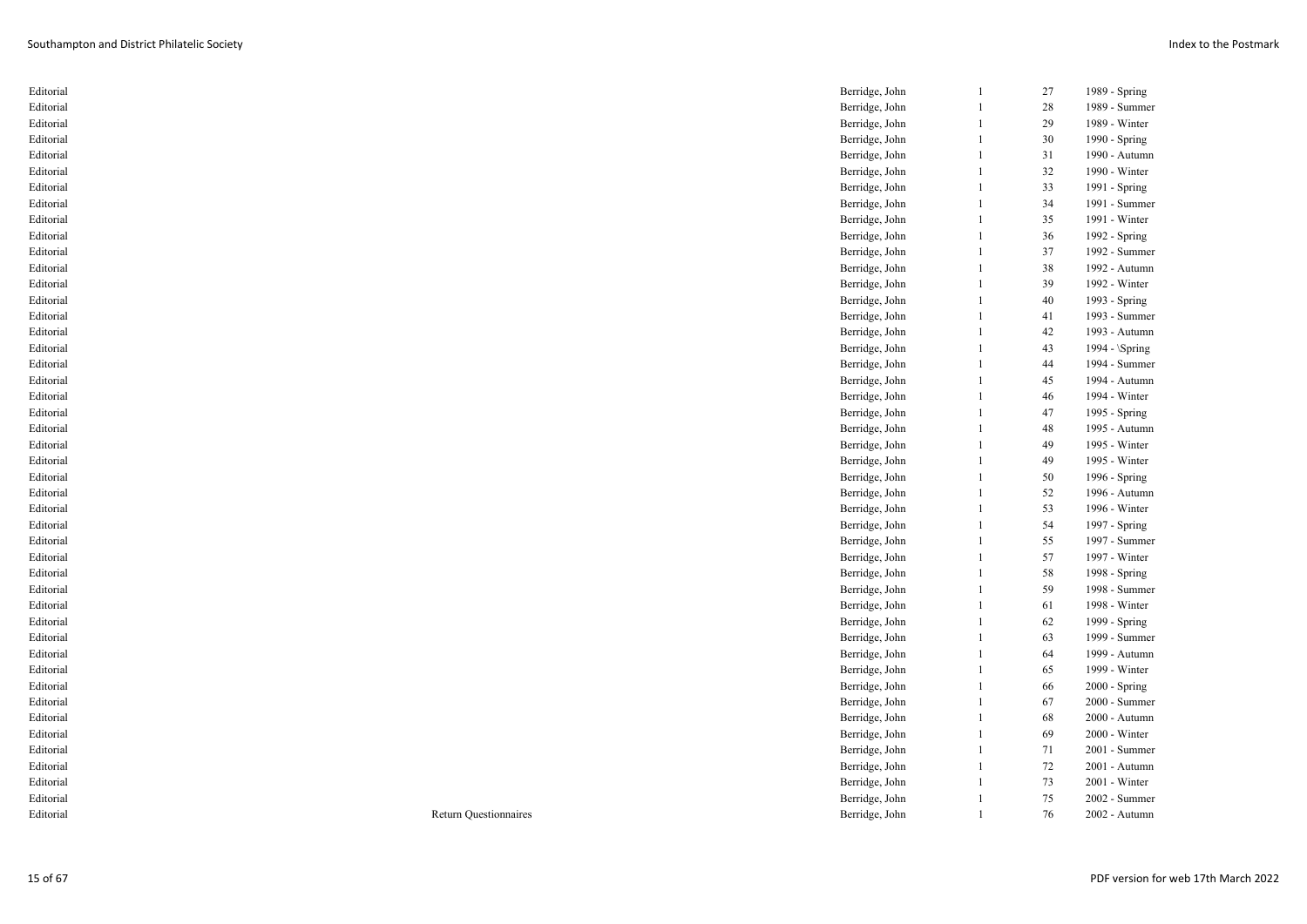| Editorial               | Moving meetings to Bugle Street                                                 | Berridge, John   | $\mathbf{1}$            | 77             | 2002 - Winter                  |
|-------------------------|---------------------------------------------------------------------------------|------------------|-------------------------|----------------|--------------------------------|
| Editorial               | Programme for 2004                                                              | Berridge, John   | $\mathbf{1}$            | 80             | 2003 - Autumn                  |
| Editorial               | Subscriptions                                                                   | Berridge, John   |                         | 81             | 2003 - Winter                  |
| Editorial               | A catalogue details for Grand Auction                                           | Berridge, John   | $\mathbf{1}$            | 82             | $2004 - Spring$                |
| Editorial               | 86th Philatelic Congress of Great Britain                                       | Berridge, John   | $\mathbf{1}$            | 83             | 2004 - Summer                  |
| Editorial               | Subscriptions                                                                   | Berridge, John   |                         | 84             | 2004 - Autumn                  |
| Editorial               |                                                                                 | Berridge, John   | $\mathbf{1}$            | 87             | 2005 - Summer                  |
| Editorial               |                                                                                 | Berridge, John   |                         | 88             | 2005 - Autumn                  |
| Editorial               |                                                                                 | Berridge, John   |                         | 90             | $2006 - Spring$                |
| Editorial               |                                                                                 | Berridge, John   | $\mathbf{1}$            | 91             | 2006 - Summer                  |
| Editorial               |                                                                                 | Berridge, John   | $\overline{2}$          | 92             | 2006 - Autumn                  |
| Editorial               |                                                                                 | Berridge, John   | $\mathbf{1}$            | 93             | 2006 - Winter                  |
| Editorial               |                                                                                 | Berridge, John   | $\overline{\mathbf{3}}$ | 94             | 2007 - Spring                  |
| Editorial               |                                                                                 | Berridge, John   | $\overline{\mathbf{3}}$ | 95             | 2007 - Summer                  |
| Editorial               |                                                                                 | Berridge, John   | $\overline{\mathbf{3}}$ | 96             | 2007 - Autumn                  |
| Editorial               |                                                                                 | Berridge, John   | $\overline{\mathbf{3}}$ | 98             | $2008 - Spring$                |
| Editorial               |                                                                                 | Berridge, John   | $\overline{\mathbf{3}}$ | 99             | 2008 - Summer                  |
| Editorial               |                                                                                 | Berridge, John   | $\overline{2}$          | 100            | 2008 - Autumn                  |
| Editorial               |                                                                                 | Berridge, John   | $\overline{\mathbf{3}}$ | 101            | 2008 - Winter                  |
| Editorial               |                                                                                 | Berridge, John   | $\overline{\mathbf{3}}$ | 102            | $2009 - Spring$                |
| Editorial               |                                                                                 | Berridge, John   | $\overline{\mathbf{3}}$ | 115            | 2012 - Autumn                  |
| Editorial               |                                                                                 | Mays, Eddie      | $\overline{2}$          | 148            | 2020 - Winter                  |
| Editorial               |                                                                                 | Mays, Eddie      | $\overline{2}$          | 149            | 2021 - Spring                  |
| Editorial               |                                                                                 | Mays, Eddie      | $\overline{c}$          | 150            | 2021 - Summer                  |
| Editorial               |                                                                                 | Mays, Eddie      | $\overline{2}$          | 151            | 2021 - Autumn                  |
| Editorial               |                                                                                 | Mays, Eddie      | $\overline{2}$          | 152            | 2021 - Winter                  |
| <b>Editors Bits</b>     | Editorial                                                                       | Gerrard, Steve   | $\overline{3}$          | 141            | 2019 - Spring                  |
| <b>Editors Chatter</b>  |                                                                                 | Gerrard, Steve   | 10                      | 133            |                                |
| Editors Desk (From the) |                                                                                 | Gittoes, Pauline | 12                      | 117            | 2017 - Spring                  |
| <b>Editor's Notes</b>   | <b>Editor's Notes</b>                                                           | Gerrard, Steve   | $\overline{3}$          | 146            | 2013 - Spring                  |
| Email Addresses         |                                                                                 |                  | 17                      |                | 2020 - Summer<br>2020 - Summer |
|                         |                                                                                 | Bradshaw, Mel    | $\mathbf{1}$            | 146            |                                |
| Events                  | Summer excursion to Brighton                                                    |                  | $\overline{3}$          |                | 1948 - Mid Summer              |
| Events                  | Auction Sale - Cotswold Hall                                                    |                  |                         |                | 1948 - Mid Summer              |
| Events                  | 3 Lantern lectures - For beginners & Others                                     | Phil             | 13                      | 3              | 1948 - Christmas               |
| Events                  | P.T.S. Southern Area trade show & Exhebition - 12 members showing 9 sheets each |                  | $\mathbf{1}$            | 6              | 1949 - Autumn                  |
| Events                  | November - Southampton Camera Club invited                                      | Phil             | 14                      | $\overline{7}$ | 1949 - December                |
| Events                  | October - Joint meeting of all 4 societies in South Hampshire                   | Phil             | 14                      | $\tau$         | 1949 - December                |
| Events                  | September - Visit by the Mayor                                                  | Phil             | 14                      | $\tau$         | 1949 - December                |
| Events                  | Community Festival '91 St Boniface Centre                                       | Cole, Les        | 6                       | 32             | 1990 - Winter                  |
| Events                  | Royal Philatelic Society - Transvaal                                            | Drysdall, Alan   | 5                       | 40             | 1993 - Spring                  |
| Events                  | Christie's Fine Arts Auction Rooms visit by 12 Members                          |                  | $\overline{2}$          | 42             | 1993 - Autumn                  |
| Events                  | Phillips Auctioneers Centenary - 12 members invited to a Display                | Shorey, John     | $\overline{\mathbf{3}}$ | 43             | 1994 - Spring                  |
| Events                  | Visit to Le Harve 11th March by 10 members                                      |                  | 5                       | 43             | 1994 - Spring                  |
| Events                  | Social Evening 18th December 1993                                               | Bayley, Colin    | 6                       | 43             | 1994 - Spring                  |
| Events                  | Le Harve Philatelic Society's Weekend Visit - 13th May 1995                     |                  | $\overline{2}$          | 47             | 1995 - Spring                  |
| Events                  | Claridges - Rare Stamps of the World                                            | Lowe, Robson     | $\mathcal{L}$           | 48             | 1995 - Autumn                  |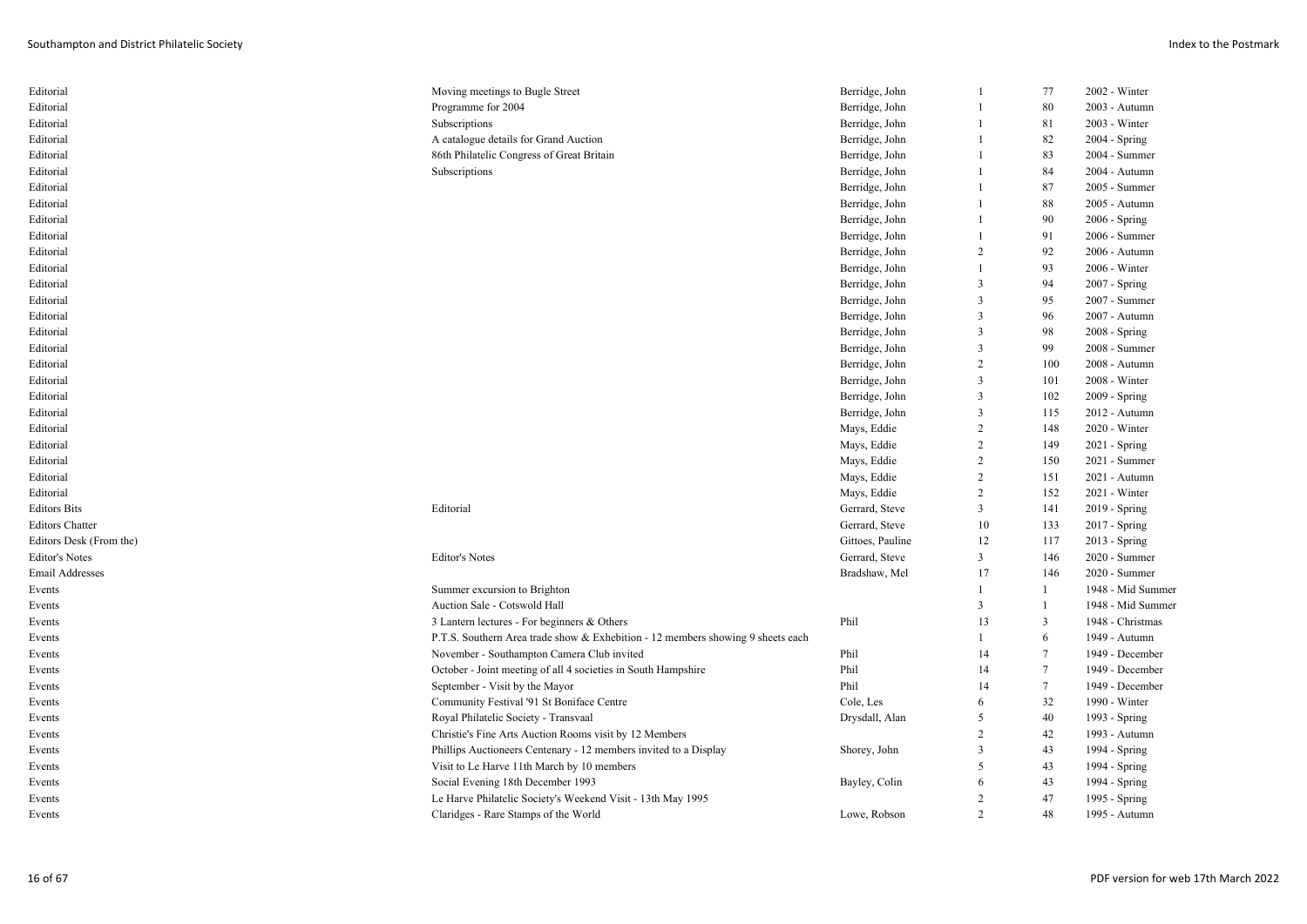| Events | Claridges - Transvaal                                        | Drysdall, Alan   | 2                        | 48  | 1995 - Autumn   |
|--------|--------------------------------------------------------------|------------------|--------------------------|-----|-----------------|
| Events | Midpex Report                                                | Painter, David   | 5                        | 48  | 1995 - Autumn   |
| Events | Society visit to Winchester & District Stamp Society         |                  | 2                        | 53  | 1996 - Winter   |
| Events | Stamp '97 at Wembley                                         |                  | $\overline{3}$           | 53  | 1996 - Winter   |
| Events | Autumn Stampex, Auction, Hampex '97                          |                  | 5                        | 55  | 1997 - Summer   |
| Events | Winchester & District Stamp Society 50th Anniversary         |                  | $\overline{3}$           | 60  | 1998 - Autumn   |
| Events | Philexfrance '99                                             | Baker, Rod       | $\overline{4}$           | 63  | 1999 - Summer   |
| Events | Presidents Evening - France - World War II                   | Stockley, John   | 3                        | 64  | 1999 - Autumn   |
| Events | Society members visit Hayling Island Philatelic Society      |                  | 2                        | 66  | $2000 - Spring$ |
| Events | The Stamp Show 2000                                          | Painter, David   | 7                        | 67  | 2000 - Summer   |
| Events | Espana 2000 Philatelic Exhibition Society visit              | Brown, R A G     | $\overline{4}$           | 68  | 2000 - Autumn   |
| Events | Espana 2000 Philatelic Exhibition Society visit              | Brown, R A G     | .5                       | 68  | 2000 - Autumn   |
| Events | Proposed visit to Belgica '01 11-15th June 2001              |                  | $\overline{\mathcal{A}}$ | 69  | 2000 - Winter   |
| Events | Society trip to Brussels 11-15th June 2001                   | Harris, Margaret | $\overline{4}$           | 71  | 2001 - Summer   |
| Events | Society trip to Midpex 2001                                  |                  | 7                        | 71  | 2001 - Summer   |
| Events | Visit to Stampex - 23rd September                            |                  | $\overline{7}$           | 71  | 2001 - Summer   |
| Events | Society trip to Brussels: A Philatelic Report                | Presland, Brian  | $\overline{\mathcal{A}}$ | 72  | 2001 - Autumn   |
| Events | Visit to Amphil 2002, Amsterdam 2002                         | Berridge, John   | 7                        | 72  | 2001 - Autumn   |
| Events | Amphilex 2002                                                | Drysdall, Alan   | 2                        | 76  | 2002 - Autumn   |
| Events | Society visit to Holland                                     | Churchill, Jean  | $\overline{\mathbf{3}}$  | 76  | 2002 - Autumn   |
| Events | Amphilex 2002 - Large Gold                                   | Drysdall, Alan   | 6                        | 76  | 2002 - Autumn   |
| Events | Hampex 2002 - Howard White trophy                            | Robinson, Roy    | 6                        | 76  | 2002 - Autumn   |
| Events | Autumn Stampex 2002 - Large Vermeil                          | Presland, Brian  | $\tau$                   | 77  | 2002 - Winter   |
| Events | Barcelona 2004 - Possible Societry visit                     | Berridge, John   | $\overline{7}$           | 77  | 2002 - Winter   |
| Events | Midpex Report                                                | Holley, Robin    |                          | 79  | 2003 - Summer   |
| Events | Stampex - Society Awards x 5                                 |                  | $\overline{4}$           | 80  | 2003 - Autumn   |
| Events | Espana 2004 Philatelic Exhibition Society visit              | Berridge, John   | 7                        | 80  | 2003 - Autumn   |
| Events | Espana 2004 Report                                           | Churchill, Jean  | $\overline{4}$           | 83  | 2004 - Summer   |
| Events | European Trip - Naposta 2005 - Society Trip                  | Berridge, John   | 6                        | 83  | 2004 - Summer   |
| Events | European Trip - Germany - Society Trip                       | Berridge, John   | 7                        | 84  | 2004 - Autumn   |
| Events | Brno 2005 - Society visit report                             | Bayley, Colin    | 8                        | 86  | $2005 - Spring$ |
| Events | RPSL Display - The Canadian Pacific Railway                  | Baker, Rod       | 7                        | 90  | 2006 - Spring   |
| Events | Austria - MozartPhila+Ovebria 2006 - Society Trip            | Holley, Robin    | $\overline{4}$           | 91  | 2006 - Summer   |
| Events | Midpex - Attended by Society                                 | Wingent, Peter   | 11                       | 95  | 2007 - Summer   |
| Events | Proposed visit to Prague (And Vienna)                        | Berridge, John   | 14                       | 96  | 2007 - Autumn   |
| Events | Worpex 2008 May 10th                                         |                  | 8                        | 97  | 2007 - Winter   |
| Events | PRAGA2008 - Society visit                                    |                  | $\mathbf Q$              | 97  | 2007 - Winter   |
| Events | PRAGA2008 - Society visit - Review                           | Holley, Diane    | $\overline{4}$           | 100 | 2008 - Autumn   |
| Events | PRAGA2008 - Society visit - Review                           | Baker, Rod       | $5\overline{)}$          | 100 | 2008 - Autumn   |
| Events | Poole Philatelic & Postcard Club Stamp Fair - 4th September  |                  | $\overline{\mathcal{A}}$ | 103 | 2009 - Autumn   |
| Events | Salisbury Philatelic Society Open Day                        |                  | 4                        | 103 | 2009 - Autumn   |
| Events | Society Sociable Evening for Family & Friends 15th September |                  | 4                        | 103 | 2009 - Autumn   |
| Events | Society visit to Midpex 09                                   | Jones, Julian    | 7                        | 103 | 2009 - Autumn   |
| Events | Society visit to Antverpia 2010                              | Berridge, John   | 11                       | 103 | 2009 - Autumn   |
| Events | London 2010                                                  |                  | $\overline{4}$           | 105 | $2010 - Spring$ |
| Events | Society visit to Antwerp                                     |                  | $\boldsymbol{\varDelta}$ | 106 | 2010 - Summer   |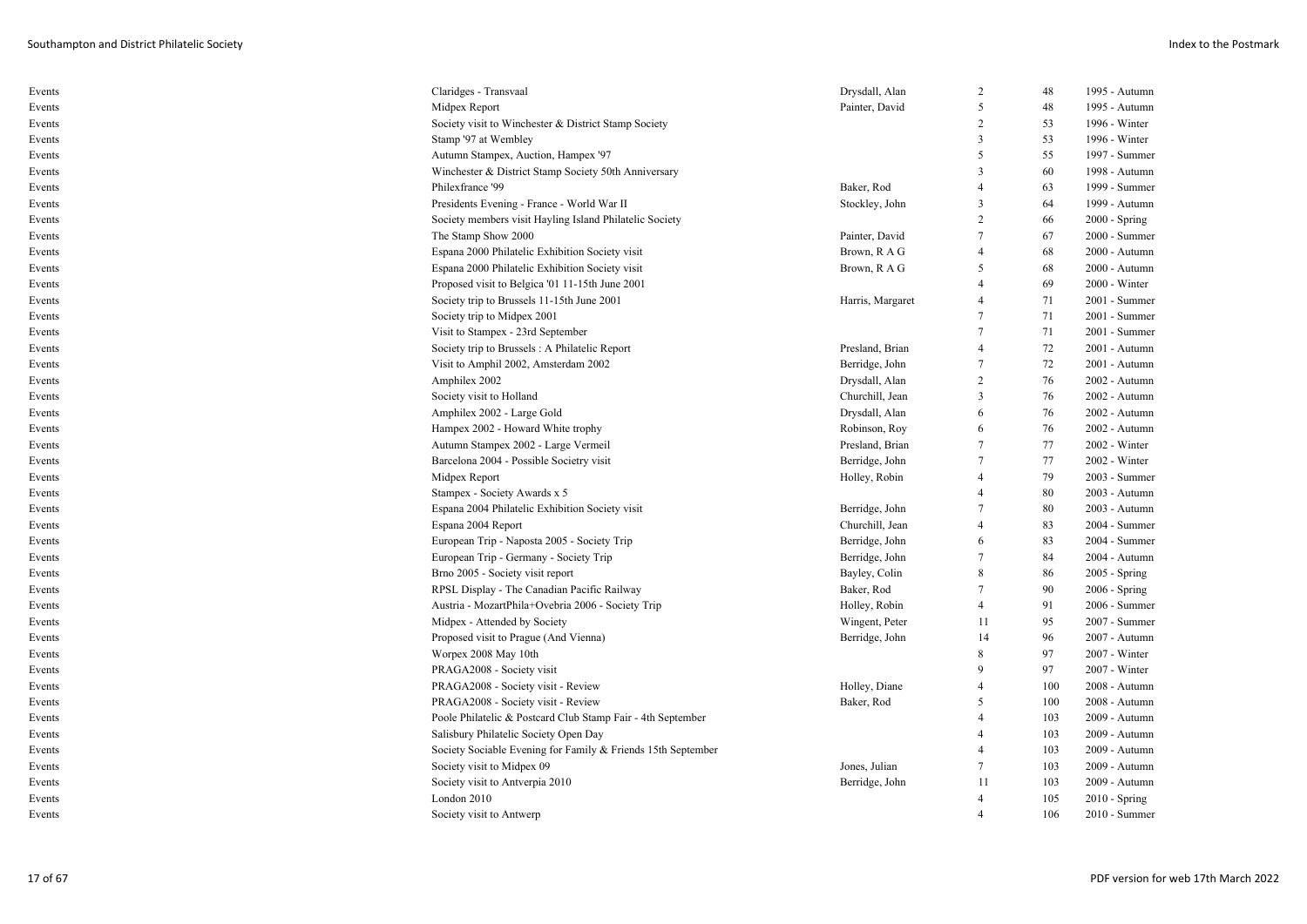| Events                              | Society visit to London 2010                                               |                          | 5              | 106 | 2010 - Summer   |
|-------------------------------------|----------------------------------------------------------------------------|--------------------------|----------------|-----|-----------------|
| Events                              | Joint Societies Meeting Salisbury & Ferndown                               |                          |                | 107 | 2010 - Autumn   |
| Events                              | Society 80th Anniversary trip to York 2012                                 | Hindson, Jack            | 9              | 111 | 2011 - Autumn   |
| Events                              | Presidents Evening - 1st November 2011                                     |                          | 8              | 113 | $2012 -$ Spring |
| Events                              | Septermber 11th Joint Daytime Meeting                                      |                          | 9              | 114 | 2012 - Summer   |
| Events                              | Society Trip to York                                                       | Hindson, Deborah         | 11             | 115 | 2012 - Autumn   |
| Events                              | 95th Philatelic Congress of Great Britain                                  |                          | 6              | 117 | 2013 - Spring   |
| Events                              | Salisbury Stamp Show 15th/16th 2013                                        |                          | 6              | 117 | $2013 - Spring$ |
| Events                              | Society Speaker - Warminster SP                                            | Baker, Colin             | 13             | 117 | 2013 - Spring   |
| Events                              | Society Event - Colden Common Fete                                         | Gerrard, Steve           | $\overline{4}$ | 119 | 2013 - Autumn   |
| Events                              | Society Event - Conservative Club                                          | Gerrard, Steve           | 4              | 119 | 2013 - Autumn   |
| Events                              | Society Event - Peartree Church Fete                                       | Gerrard, Steve           | 4              | 119 | 2013 - Autumn   |
| Events                              | Society Event - St Marks Church Fate                                       | Gerrard, Steve           | 4              | 119 | 2013 - Autumn   |
| Events                              | Society Event - St Mary's Football Club                                    | Gerrard, Steve           | 4              | 119 | 2013 - Autumn   |
| Events                              | Society Event - Social Evening 16th July 2013                              |                          | 10             | 119 | 2013 - Autumn   |
| Events                              | Society trip to Paris - 14th June 2014                                     | Berridge, John           | 14             | 119 | 2013 - Autumn   |
| Events                              | Proposed Society trip London Philatelic Museum                             |                          | 15             | 119 | 2013 - Autumn   |
| Events                              | Stampex 19th to 22nd February 2014                                         | Jones, Julian            | 15             | 120 | 2013 - Winter   |
| Events                              | Talk given to Horton Heath Baptist Church                                  | Arnold, Paul (Rev)       | 10             | 122 | 2014 - Summer   |
| Events                              | Society Social Evening - 15th July 2014                                    | Berridge, John           | 11             | 122 | $2014 - Summer$ |
| Events                              | To the Society 16th September - Soton Postcard Club                        |                          | 12             | 124 | $2014 - Winter$ |
| Events                              | 15 Sheets in 5 Minutes                                                     |                          | 13             | 124 | $2014 - Winter$ |
| Events                              | To Society - Presidents Evening                                            | Drysdall, Alan           | 12             | 126 | 2015 - Summer   |
| Events                              | Society Trip Europhilex 2015 on 16th May                                   | Gerrard, Steve           | 14             | 126 | 2015 - Summer   |
| Events                              | To Society - 4th August 2015 - Salisbury Philatelic Society                |                          | 7              | 127 | 2015 - Autumn   |
| Events                              | Southampton Postcard Club - 15th September - 2015                          |                          | 10             | 128 | $2015 - Winter$ |
| Events                              | Members - 15 sheet / 5 Minutes - 20th October 2015                         |                          | 11             | 128 | 2015 - Winter   |
| Events                              | Presidents Evening - 1st November 2016 - John Berridge &                   | Eibl-Kaye, Geoffrey (Dr) | 10             | 132 | $2016$ - Summer |
| Events                              | Presidents Evening - 7th November 2017                                     |                          | 10             | 135 | 2017 - Winter   |
| Events                              | 13-16th September 2017 at the Business Design Centre                       | Jones, Julian            | 11             | 135 | $2017 - Winter$ |
| Events                              | Society Postal History Collection - 2nd January 2018                       | Gerrard, Steve           | $\tau$         | 136 | 2017 - Autumn   |
| Events                              | Society visit by Waterlooville Society                                     |                          | 7              | 136 | 2017 - Autumn   |
| Events                              | Ringwood Philatelic Society 10th April - The Story of Bulawayo             | Berridge, John           | 14             | 139 | 2018 - Autumn   |
| Events                              | Vectis talk by Members Brian Hague, Julian Jones, Dave Lewis & Len Yandell |                          | 19             | 139 | 2018 - Autumn   |
| Events                              | London 2020 Notes                                                          | Jones, Julian            | 8              | 144 | 2019 - Winter   |
| <b>Exchange Packets</b>             | 200 members Participating                                                  |                          | 3              | 21  | 1988 - Summer   |
| <b>Exchange Packets</b>             | Bix of Accessories                                                         | Stockley, John           | 6              | 26  | 1988 - Winter   |
| <b>Exchange Packets</b>             |                                                                            | Stockley, John           | 3              | 49  | 1995 - Winter   |
| Family Circle (The)                 | New Name for mid-monthly meetings                                          |                          |                | 6   | 1949 - Autumn   |
| Festival of Britain Society Journal | Extract 1951                                                               | Baker, Rod               | 6              | 83  | 2004 - Summer   |
| Festival of Stamps - London 2010    | Representing Southampton                                                   | Hague, Brian             | 5              | 104 | 2009 - Winter   |
| First Airmail to Le Harve           | Article                                                                    | Baker, Rod               | 4              | 51  | 1996 - Summer   |
| Forces Postal History Society       | Article                                                                    | Gerrard, Steve           | 30             | 147 | 2020 - Autumn   |
| Fourteen Founders                   | Now an Hon. Member                                                         | Hibbs, F.O.              | 5              | 22  | 1953 - October  |
| Fourteen Founders                   | Secretary                                                                  | Sanders, J.              | 5              | 22  | 1953 - October  |
| Fourteen Founders                   |                                                                            | Baring, J. T.            | 5              | 22  | 1953 - October  |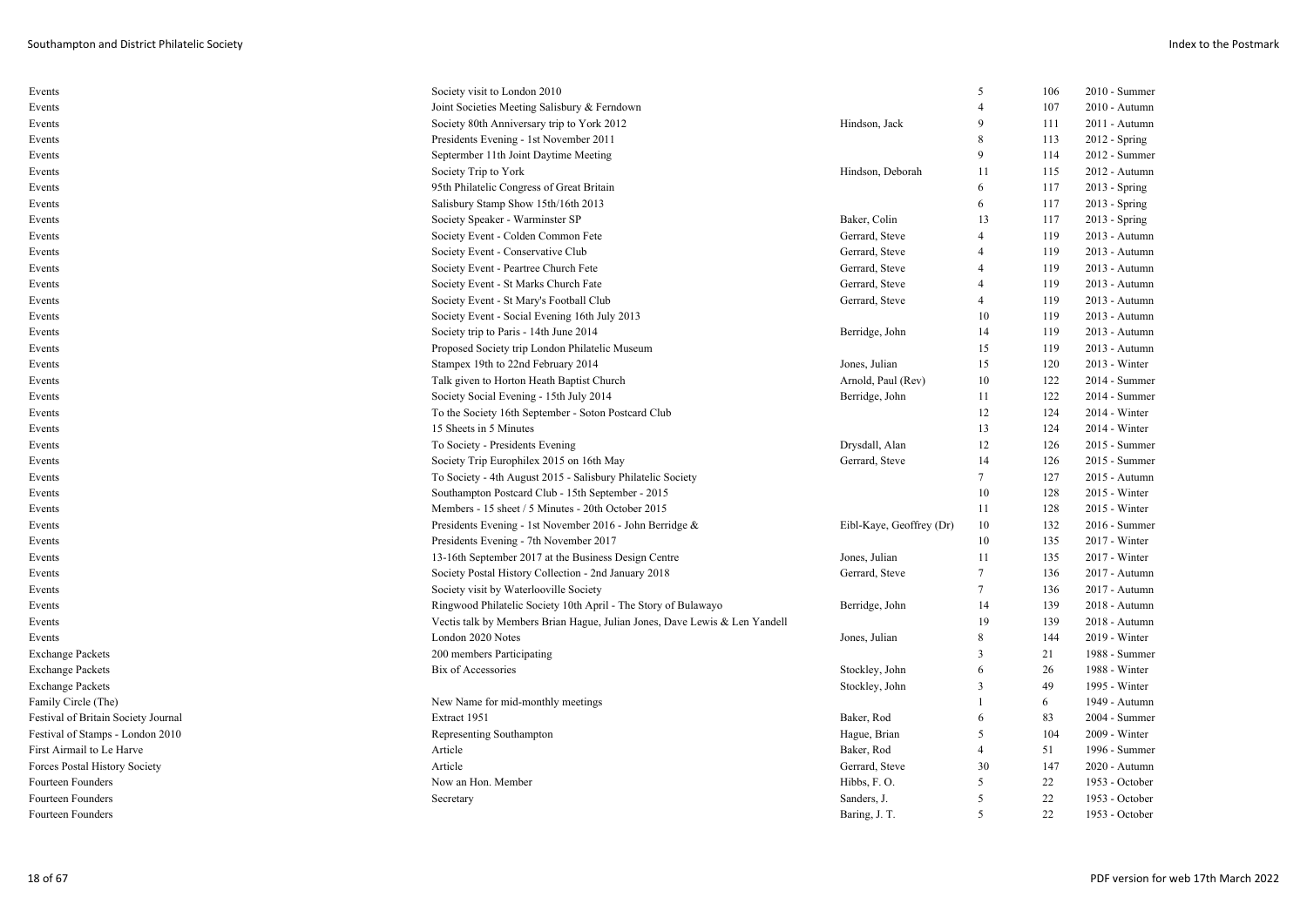| Fourteen Founders                            |                                                      | Biddle, C.          | 5              | 22  | 1953 - October  |
|----------------------------------------------|------------------------------------------------------|---------------------|----------------|-----|-----------------|
| Fourteen Founders                            |                                                      | Hammond, H. R.      | 5              | 22  | 1953 - October  |
| Fourteen Founders                            |                                                      | Havers, G. G. (Dr.) | 5              | 22  | 1953 - October  |
| Fourteen Founders                            |                                                      | Haysom, J.          | 5              | 22  | 1953 - October  |
| Fourteen Founders                            |                                                      | Hennan, E. (Miss)   | 5              | 22  | 1953 - October  |
| Fourteen Founders                            |                                                      | Holman, G. H.       | 5              | 22  | 1953 - October  |
| <b>Fourteen Founders</b>                     |                                                      | Neal, E.            | 5              | 22  | 1953 - October  |
| Fourteen Founders                            |                                                      | Runham, H.          | 5              | 22  | 1953 - October  |
| Fourteen Founders                            |                                                      | Smallman, A. B.     | 5              | 22  | 1953 - October  |
| Fraudulent Email                             | Atempted Fraudulent Email                            | Gerrard, Steve      | 18             | 145 | $2020 - Spring$ |
| Fraudulent use of the £5 Orange              | Article                                              | Horsey, John (Dr)   | 8              | 131 | 2016 - Autumn   |
| French Personalities on stamps               | Article                                              | Bayley, Colin       | 8              | 122 | 2014 - Summer   |
| Friends from Abroad                          | Article                                              | Cole, Les           | 6              | 36  | 1992 - Spring   |
| From the Society's Collection                | £5 Orange                                            |                     | 19             | 147 | 2020 - Autumn   |
| Geoff Eibl-Kaye Celebrates 80 Years in Style |                                                      | Berridge, John      | 9              | 136 | 2017 - Autumn   |
| Germany & Colonies Philatelic Society        | Diary                                                | Gerrard, Steve      | 17             | 144 | 2019 - Winter   |
| Germany & Colonies Philatelic Society        | Diary                                                | Gerrard, Steve      | 18             | 145 | $2020 - Spring$ |
| Gibbons Stamp Monthly                        | Article - Minaiture Sheets - 1st October 1977 - Pt 1 | Kitchen, Bob        | 6              | 42  | 1993 - Autumn   |
| Gibbons Stamp Monthly                        | Current June Edition - Full Page feature on SDPS     | Edwards, Dave       | 15             | 94  | $2007 - Spring$ |
| Giving a display without having to talk      | Article                                              | Dorrington, John    | $\overline{4}$ | 92  | 2006 - Autumn   |
| Gordon Thorne Trophy                         | Winner                                               | Yandell, Len        | 5              | 47  | 1995 - Spring   |
| Gordon Thorne Trophy                         | Railways and the Post                                | Shorey, John        | $\overline{c}$ | 51  | 1996 - Summer   |
| Gordon Thorne Trophy                         | The TransSiberian Railway - Winner                   | Shorey, John        | 6              | 56  | 1997 - Autumn   |
| Gordon Thorne Trophy                         | Joint Winners                                        | Painter, David      | $\overline{4}$ | 59  | 1998 - Summer   |
| Gordon Thorne Trophy                         | Joint Winners                                        | Shorey, John        | 4              | 59  | 1998 - Summer   |
| Gordon Thorne Trophy                         | "The imperf, 1d red stars Alpha I" - Winner          | Batty, Mike         | 3              | 63  | 1999 - Summer   |
| Gordon Thorne Trophy                         | Winner                                               | Shorey, John        | $\overline{7}$ | 67  | 2000 - Summer   |
| Gordon Thorne Trophy                         | Winner                                               | Batty, Mike         | 6              | 78  | $2003 - Spring$ |
| Gordon Thorne Trophy                         | Winner                                               | Batty, Mike         | 5              | 82  | 2004 - Spring   |
| <b>Grand Auction</b>                         | 5th October 1996                                     | Knight, John        | 5              | 50  | 1996 - Spring   |
| <b>Grand Auction</b>                         | 5th October                                          |                     | 2              | 52  | 1996 - Autumn   |
| <b>Grand Auction</b>                         | 4th October 1997                                     | Bayley, Colin       | 5              | 55  | 1997 - Summer   |
| H & K - Interesting Transatlantic Usage      | Article                                              | Jones, Julian       | 14             | 131 | 2016 - Autumn   |
| Hampex - 1993                                | Ringwood - 25th September - Report                   |                     | $\overline{4}$ | 42  | 1993 - Autumn   |
| Hampex - 1995                                | Two Entries - Presland, Brian & Yandell, Len         |                     | $\overline{3}$ | 48  | 1995 - Autumn   |
| Hampex - 1996                                | 1996 - Large Vermeil                                 | Presland, Brian     | 7              | 52  | 1996 - Autumn   |
| Hampex - 1997                                | 25th October 1997                                    |                     | 5              | 55  | 1997 - Summer   |
| Hampex - 1997                                | 25th October 1997                                    |                     | $\overline{c}$ | 56  | 1997 - Autumn   |
| Hampex - 1998                                | 24th October 1998                                    |                     | $\overline{4}$ | 59  | 1998 - Summer   |
| Hampex - 1998                                | 3 Society Winners - 24th October 1998                |                     | $\tau$         | 60  | 1998 - Autumn   |
| Hampex - 1999                                | 23rd October 1999                                    |                     | 5              | 63  | 1999 - Summer   |
| Hampex - 1999                                | 1999 - Thornden School                               |                     | $\overline{7}$ | 64  | 1999 - Autumn   |
| Hampex - 1999                                | Society winner - Large Vermeil                       | Presland, Brian     | 3              | 65  | 1999 - Winter   |
| Hampex - 1999                                | Society winner - Small Vermeil                       | Batty, Mike         | $\mathbf{3}$   | 65  | 1999 - Winter   |
| Hampex - 1999                                | Society winner - Small silver                        | Shorey, John        | $\mathbf{3}$   | 65  | 1999 - Winter   |
| $H$ ampex - 2001                             | 20th October                                         |                     |                | 71  | $2001 - Summer$ |
|                                              |                                                      |                     |                |     |                 |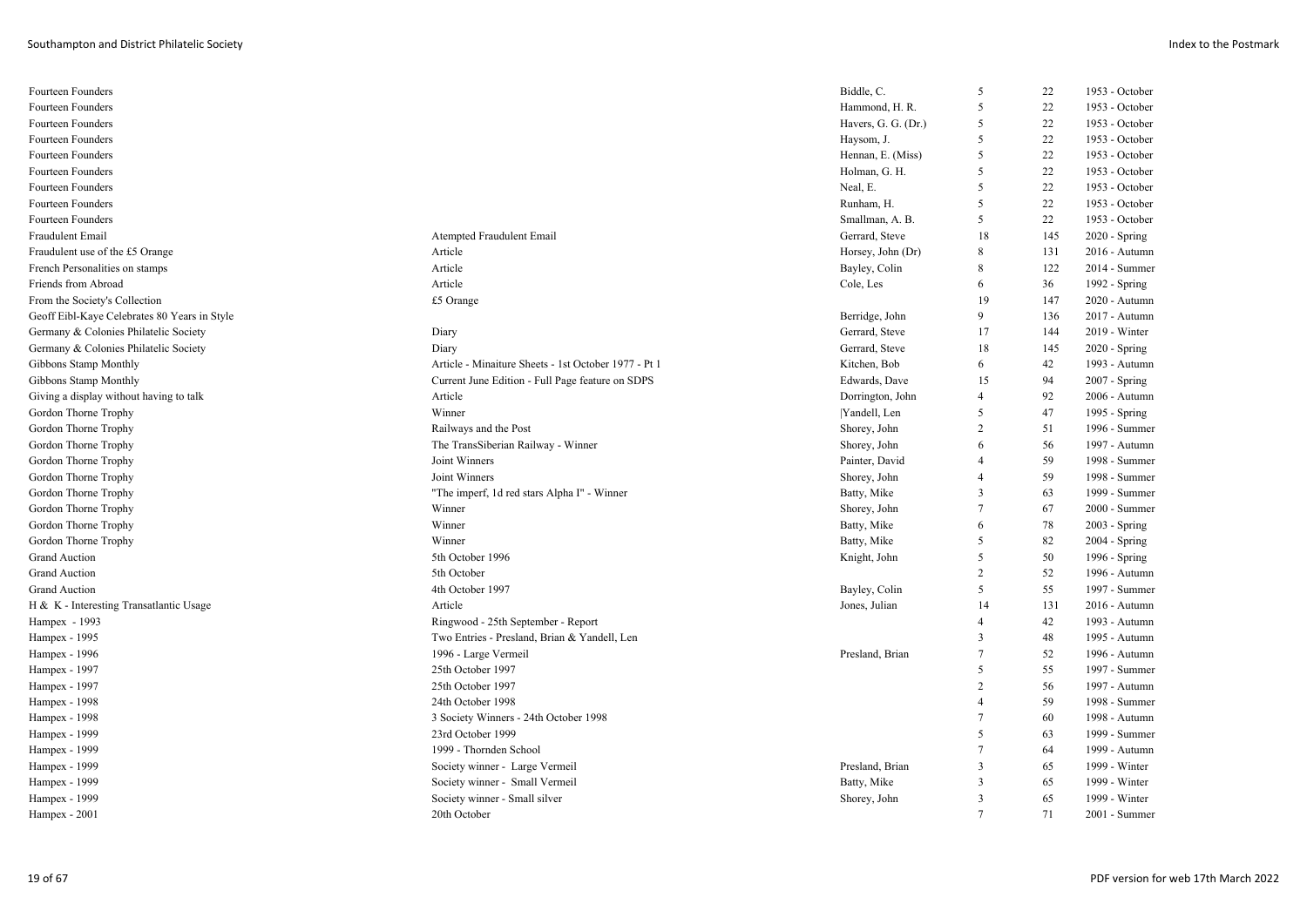| Hampex - 2001            | Winner: Large Vermeil                | Batty, Mike              | 3              | 72  | 2001 - Autumn   |
|--------------------------|--------------------------------------|--------------------------|----------------|-----|-----------------|
| Hampex - 2001            | Winner: Large Vermeil                | Presland, Brian          | 3              | 72  | 2001 - Autumn   |
| Hampex - 2001            | Winner: Large Vermeil                | Smith, Barry             | 3              | 72  | 2001 - Autumn   |
| Hampex - 2002            | 2002 - Help needed                   | Jones, Julian            | $\overline{7}$ | 75  | 2002 - Summer   |
| Hampex - 2002            | Review of 2002                       |                          | 6              | 76  | 2002 - Autumn   |
| Hampex - 2003            | 18th October 2003                    |                          |                | 79  | 2003 - Summer   |
| Hampex - 2003            | Winner: Large Vermeil                | Batty, Mike              | 4              | 80  | 2003 - Autumn   |
| Hampex - 2003            | Winner: Vermeil                      | Eibl-Kaye, Geoffrey (Dr) | $\overline{4}$ | 80  | 2003 - Autumn   |
| Hampex - 2003            | Winner: Vermeil                      | Presland, Brian          | $\overline{4}$ | 80  | 2003 - Autumn   |
| Hampex - 2004            | 2004                                 |                          | 6              | 84  | 2004 - Autumn   |
| Hampex - 2004            | Winner: Large Silver                 | Dorrington, John         | 6              | 84  | 2004 - Autumn   |
| Hampex - 2004            | Winner: Large Vermeil                | Batty, Mike              | 6              | 84  | 2004 - Autumn   |
| Hampex - 2005            | £25 cheque from HPF for help         |                          | 7              | 73  | 2001 - Winter   |
| Hampex - 2005            | 2005                                 |                          | 6              | 85  | 2004 - Winter   |
| Hampex - 2005            | 2005                                 | Jones, Julian            | $\overline{7}$ | 86  | 2005 - Spring   |
| Hampex - 2005            | 2005                                 | Jones, Julian            | 6              | 87  | 2005 - Summer   |
| Hampex - 2005            | 2005 - 4 Members win for Society     |                          | 6              | 88  | 2005 - Autumn   |
| Hampex - 2006            | 2006 - Hampex Competitions           |                          | 5              | 89  | 2005 - Winter   |
| Hampex - 2006            | 2006                                 | Jones, Julian            | 7              | 91  | 2006 - Summer   |
| Hampex - 2007            | Saturday 20th October 2007           | Jones, Julian            | 11             | 95  | 2007 - Summer   |
| Hampex - 2007            | 2007 Report                          | Dorrington, John         | $\overline{4}$ | 96  | 2007 - Autumn   |
| Hampex - 2009            | 2009                                 |                          | $\overline{4}$ | 103 | 2009 - Autumn   |
| Hampex - 2009            | 2009                                 | Jones, Julian            | 5              | 103 | 2009 - Autumn   |
| Hampex - 2009            | 2009                                 | Jones, Julian            | 7              | 104 | $2009 - Winter$ |
| Hampex - 2010            | 2010                                 | Presland, Brian          | $\overline{4}$ | 107 | 2010 - Autumn   |
| Hampex - 2011            | Publicity Table at Hampex            | Gerrard, Steve           | $\overline{4}$ | 111 | 2011 - Autumn   |
| Hampex - 2011 - Junior   | 15th October                         | Simms, Lorraine          | 9              | 111 | 2011 - Autumn   |
| Hampex - 2011 - Junior   | 35 children Attended                 | Simms, Lorraine          | 8              | 112 | 2011 - Winter   |
| Hampex - 2012            | 2012 - 4 Winners                     | Dorrington, John         | 8              | 116 | 2012 - Winter   |
| Hampex - 2012            | 2012 - A summary from the organisers | Jones, Julian            | 9              | 116 | 2012 - Winter   |
| Hampex - 2013            | 2013 Report                          | Gerrard, Steve           | 11             | 120 | 2013 - Winter   |
| Hampex - 2014            | 2014 - October                       | Bradshaw, Mel            | 5              | 124 | 2014 - Winter   |
| Hampex - 2015            | 2015 - October                       | Bradshaw, Mel            | 5              | 128 | 2015 - Winter   |
| Hampex - 2016            | 2016 - October                       | Bradshaw, Mel            | $\overline{4}$ | 132 | 2016 - Summer   |
| Hampex - 2017            | 2017 - October                       | Bradshaw, Mel            | 6              | 136 | 2017 - Autumn   |
| Hampex - 2017            | 2017 - October                       | Bradshaw, Mel            | 6              | 136 | 2017 - Autumn   |
| Hampex - 2018            | 2018 - September                     | Bradshaw, Mel            | 21             | 140 | 2018 - Winter   |
| Hampex - 2019            | 2019 - September                     | Bradshaw, Mel            | 6              | 144 | 2019 - Winter   |
| Hampex Competion Results | Winner: (Small Silver)               | Shorey, John             | 6              | 68  | 2000 - Autumn   |
| Hampex Competion Results | Winner: (Small Vermeil)              | Batty, Mike              | 6              | 68  | 2000 - Autumn   |
| Hampex Competion Results | 6 Society winners                    |                          | 7              | 76  | 2002 - Autumn   |
| Hampex Competion Results | 2006 - 4 Society Winners             |                          | 3              | 92  | 2006 - Autumn   |
| Hampex Competion Results | 3 Society Winners                    | Dorrington, John         | 5              | 96  | 2007 - Autumn   |
| Hampex Competion Results | 3 Society Winners                    |                          | 8              | 112 | 2011 - Winter   |
| Hampex Competion Results | 15 Society Winners                   |                          | 5              | 124 | 2014 - Winter   |
| Hampex Competion Results | 2016 - 6 Society Winners             | Jones, Julian            | $\tau$         | 132 | 2016 - Summer   |
|                          |                                      |                          |                |     |                 |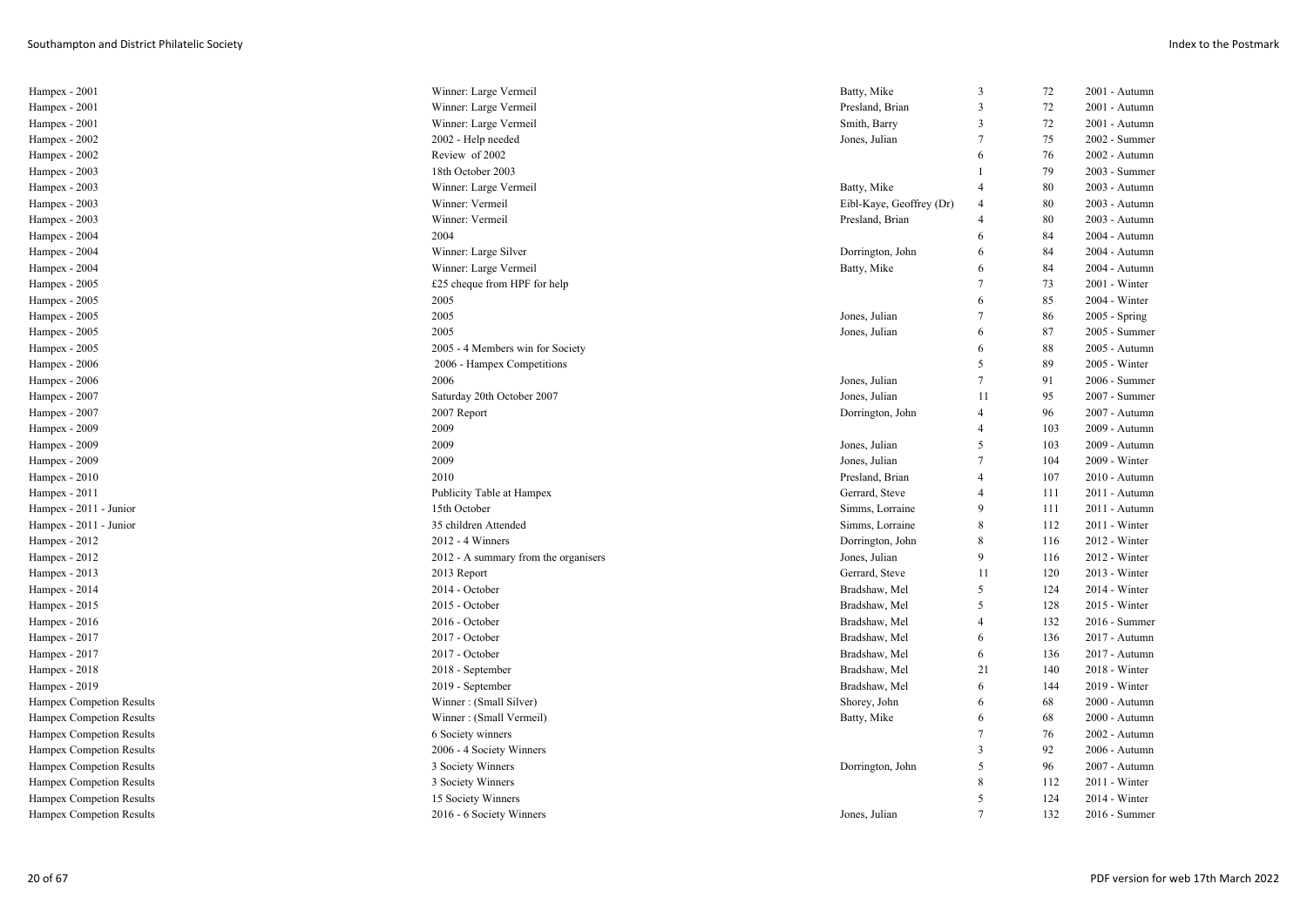| Hampex Competion Results                              | 2 Society Winners                                                        | Gerrard, Steve    | 19                      | 136          | 2017 - Autumn     |
|-------------------------------------------------------|--------------------------------------------------------------------------|-------------------|-------------------------|--------------|-------------------|
| Hampshire Postal History Society                      | Meeting 28th July 2012                                                   | Jones, Julian     | $\overline{4}$          | 115          | 2012 - Autumn     |
| Hampshire Postal History Society                      |                                                                          | Mills, Peter      | 8                       | 142          | 2019 - Summer     |
| Hampshire Loses Two More Societies/Clubs in 2019      | Article                                                                  | Gerrard, Steve    | $\mathbf Q$             | 143          | 2019 - Autumn     |
| Hampshire Philatelic Federation                       | Looking for back issues                                                  | Symonds, Ken      | 5                       | 75           | 2002 - Summer     |
| Hampshire Philatelic Federation                       | <b>Bulletin</b>                                                          | Jones, Julian     | 9                       | 105          | $2010 - Spring$   |
| Hampshire Philatelic Federation                       | Convention 10th June 1990 - Southampton Guildhall                        | Holley, Robin     | 6                       | 27           | 1989 - Spring     |
| Hampshire Philatelic Federation                       | The Jan Kaluski Trophy Competition                                       | Holley, Robin     | 4                       | 41           | 1993 - Summer     |
| Hampshire Philatelic Federation Bulletin              | Article                                                                  | Payne, Allen      | $\overline{7}$          | 42           | 1993 - Autumn     |
| Hampshire Philatelic Federation Competitions          | Howard White Trophy - German Occupation                                  | Wood, Nigel       | 3                       | 45           | 1994 - Autumn     |
| Hampshire Philatelic Federation Competitions          | Howard White Trophy - God's House                                        | Yandell, Len      | $\overline{3}$          | 45           | 1994 - Autumn     |
| Hampshire Philatelic Federation Competitions          | Jan Kaluski Trophy - Airmails of Bulawayo - Small Silver Medal           | Berridge, John    | $\overline{\mathbf{3}}$ | 45           | 1994 - Autumn     |
| Hampshire Philatelic Federation Competitions          | Jan Kaluski Trophy - Brazilian Airways 1925 - 1935 - Small Vermeil Medal | Presland, Brian   | 3                       | 45           | 1994 - Autumn     |
| Hampshire Philatelic Federation Competitions          | Jan Kaluski Trophy - Transvaal - Large Vermeil Medal                     | Drysdall, Alan    | $\overline{3}$          | 45           | 1994 - Autumn     |
| Hampshire Philatelic Federation Packet                | Looking for members                                                      | Rowe, Brian       | 5                       | 75           | 2002 - Summer     |
| Hampshire Postal History Society                      | Has now been set up                                                      | Button, John      | 5                       | 29           | 1989 - Winter     |
| Hampshire Postal History Society                      | Journal's Available on Line                                              |                   |                         | 143          | 2019 - Autumn     |
| Hampshire Show                                        | Stand at                                                                 |                   | 7                       | 51           | 1996 - Summer     |
| Help Please                                           | H.M.S, Southampton - Response 124                                        | Jones, Julian     | 8                       | 123          | $2014 -$ Autumn   |
| Help Please                                           | Response - See 123                                                       | Jones, Julian     | 6                       | 124          | 2014 - Winter     |
| Hidden Letters on Sherlock Holmes Stamps              | Article                                                                  | King, Dave        | 6                       | 43           | 1994 - Spring     |
| Hidden Letters on Sherlock Holmes Stamps              | Article                                                                  | King, Dave        | 6                       | 45           | 1994 - Autumn     |
| Highspots of 1952                                     | Exhibition, Congress & More Adult Members                                | Thorne, Gordon. L | $\overline{4}$          | 16           | 1952 - February   |
| Hindenburg or Just Wishfull thinking                  | Article                                                                  | Gerrard, Steve    | 17                      | 138          | 2018 - Summer     |
| History of the Society                                | Article - 1947 - 1948 Session                                            | Bryant, H. P.     | 8                       | $\mathbf{1}$ | 1948 - Mid Summer |
| History on an Envelope                                | Article                                                                  | Dorrington, John  | 26 & 27                 | 147          | 2020 - Autumn     |
| <b>Honest Members</b>                                 | Envelope with £120 found                                                 | Gerrard, Steve    | 5                       | 110          | 2011 - Summer     |
| Hong Kong Philatelic Society                          |                                                                          | Edwards, Dave     | 5                       | 118          | 2013 - Summer     |
| How many times do you need to cancel an envelope      | Article                                                                  | Gerrard, Steve    | 7                       | 137          | 2018 - Spring     |
| How the Post Office lost its name                     | item from Newspaper                                                      | Stockley, John    | 5                       | 73           | 2001 - Winter     |
| How to Build a Philatelic Exhibit                     | American Association of Philatelic Exhibitors                            | Jones, Julian     | 9                       | 129          | $2016$ - Spring   |
| How to look after your collection                     | Part 1                                                                   | Beech, David      | q                       | 98           | 2008 - Spring     |
| How to look after your collection                     | Part 2                                                                   | Beech, David      | 9                       | 99           | 2008 - Summer     |
| How to look after your collection                     | Part 3                                                                   | Beech, David      | 9                       | 100          | 2008 - Autumn     |
| How to look after your collection                     | Part 5                                                                   | Beech, David      | 11                      | 102          | 2009 - Spring     |
| How to look after your collection - Physical Damage   | Part 4                                                                   | Beech, David      | 9                       | 101          | 2008 - Winter     |
| How we started collecting stamps                      | Article                                                                  | Lake, Peter       | 5                       | 85           | 2004 - Winter     |
| I don't believe it                                    | Article                                                                  | Drysdall, Alan    | 14                      | 123          | 2014 - Autumn     |
| Identifying which ship carried the mails              | Article                                                                  | Jones, Julian     | 5                       | 119          | 2013 - Autumn     |
| <b>Important Notices</b>                              | Society Packet, Meeting Start Time, Afternoon meeting, Subs              |                   |                         | 85           | 2004 - Winter     |
| Impressions                                           | Society's Festival Show                                                  | Bryant, H. P.     | 10                      | 14           | 1951 - October    |
| Impressions                                           | London Stamp Auction                                                     | Groves, H. D.     | 11                      | 14           | 1951 - October    |
| Impressions                                           | Society's Festival Show                                                  | Gee, R.           | 11                      | 14           | 1951 - October    |
| In the Coming Months                                  |                                                                          |                   | 5                       | 147          | 2020 - Autumn     |
| Increased Subscriptions Next Year & New Entrance Fees |                                                                          |                   | 5                       | $\mathbf{1}$ | 1948 - Mid Summer |
| <b>Information Request</b>                            | West End & Moorgreen Post Offices                                        | Wood, Nigel       | $\overline{7}$          | 78           | 2003 - Spring     |
|                                                       |                                                                          |                   |                         |              |                   |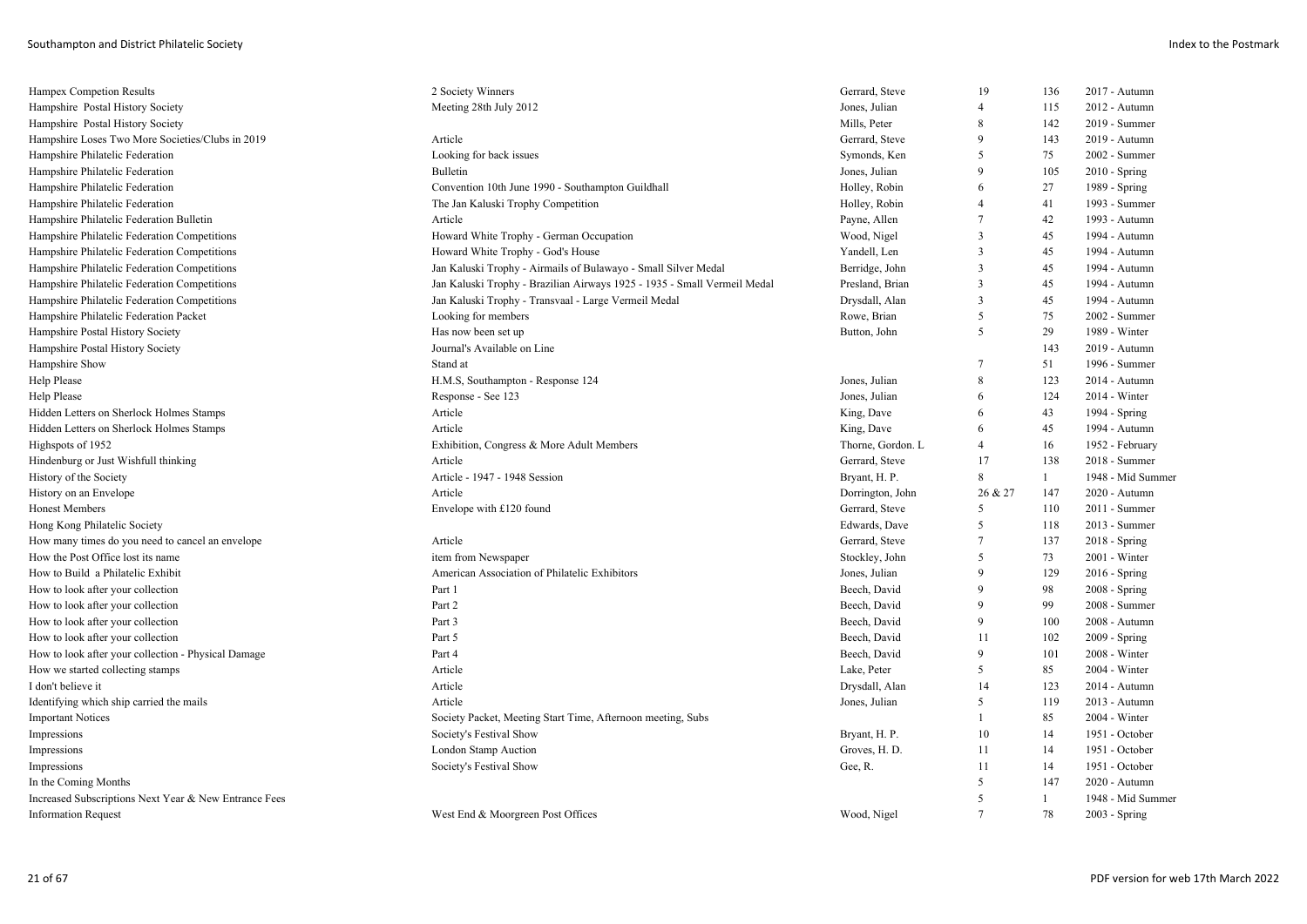| Interesting Southampton Paid Stamp      | Article                                        | Jones, Julian           | 6              | 115            | 2012 - Autumn   |
|-----------------------------------------|------------------------------------------------|-------------------------|----------------|----------------|-----------------|
| Internet & Philately (The)              | Article                                        |                         | 6              | 71             | 2001 - Summer   |
| Internet & Philately (The)              |                                                | Berridge, John          | 6              | 73             | 2001 - Winter   |
| Into the third millennium               | Article                                        | Hunt, Bryan             | 5              | 65             | 1999 - Winter   |
| Into the third millennium with the SDPS | List for 2000 events                           |                         | $\overline{7}$ | 64             | 1999 - Autumn   |
| Isle of White Gaff                      | White in stead of Wight                        |                         | .5             | 94             | 2007 - Spring   |
| Item for Sale                           | 200 Album Leaves Free to a Good Home.          | Watts, Mike             | $\mathbf{Q}$   | 146            | 2020 - Summer   |
| John Goodman Memorial Collection        | Presented to Society                           | Lowe, Robson            | 3              | 48             | 1995 - Autumn   |
| Joke Section                            |                                                | Cruttenden, John        | $\overline{7}$ | 83             | 2004 - Summer   |
| Jubilee 2007                            | Society 75th Jubilee                           | Dorrington, John        | 3              | 86             | 2005 - Spring   |
| Jubilee Bourse                          | 18th September                                 | Vinecombe, Harry        | 10             | 95             | 2007 - Summer   |
| Jubilee Christmas Party & Grand Draw    | 4th December 2007                              |                         | 15             | 96             | 2007 - Autumn   |
| Jubilee Christmas Party & Grand Draw    | 4th December 2007                              |                         | $\overline{4}$ | 97             | 2007 - Winter   |
| Jubilee Dinner                          | 28th October 2007                              | Holley, Robin           | 6              | 96             | 2007 - Autumn   |
| Jubilee Grand Draw                      | Draw tickets                                   |                         | 3              | 93             | 2006 - Winter   |
| Jubilee Lunch                           |                                                | Bayley, Colin           | $\overline{3}$ | 94             | $2007 - Spring$ |
| Jubilee Lunch                           |                                                | Bayley, Colin           | 15             | 95             | 2007 - Summer   |
| Jubilee Mail Centre                     | Question from Member Rod Baker                 | Lloyd, Keith            | 11             | 93             | $2006 - Winter$ |
| Jubilee Year Committee 2007             | Photograph of Committee Members                |                         | 16             | 95             | 2007 - Summer   |
| Judging the HAMPEX Competitions         | Article                                        | Berridge, John          | $\overline{4}$ | 64             | 1999 - Autumn   |
| Junior Section                          | Juniors Competition results                    |                         |                | $\overline{4}$ | 1949 - Spring   |
| Junior Section                          | News Flash - First Junior Section Organiser    | Vernon, John. M.        |                | 6              | 1949 - Autumn   |
| Junior Section                          | Special Meeting                                | Vernon, John. M.        | 5              | 7              | 1949 - December |
| Junior Section                          | Plans & progress                               | Vernon, John. M.        | $\overline{1}$ | 8              | 1950 - February |
| Junior Section                          | Annual junior Competition Medal - Vernon Medal | Vernon, John. M.        | 1              | 10             | 1950 - October  |
| Junior Section                          | Looking Back on 1950                           | Vernon. J.M.            | 11             | 12             | 1950 - February |
| Junior Section                          | Report on a sessio                             | Vernon, John. M.        | 8              | 13             | 1951 - May      |
| Junior Section                          | The Postmark of Cyprus                         | Gillham, William, E. C. | 7              | 19             | 1952 - December |
| Junior Section                          |                                                |                         | $\overline{3}$ | 21             | 1988 - Summer   |
| Junior Section                          | 6 Members attending Next Meeting               | Shorey, John            | 2              | 25             | 1988 - Autumn   |
| Junior Section                          | 9 members attending Next Meeting               | Shorey, John            | $\overline{4}$ | 26             | 1988 - Winter   |
| Junior Section                          | Letter to local schools                        | Gaiger, Stuart          | 3              | 30             | 1990 - Spring   |
| Junior Section Competition              | Wining Entry - British Birds                   | Wood, Alison            | $\overline{4}$ | 27             | 1988 - Summer   |
| Junior Section Report                   | Falling off in Membership                      | Vernon, John. M.        | 13             | 16             | 1952 - February |
| Keeping the flag flying                 | Guest Speaker to 7 Societies                   | Stockley, John          | 3              | 57             | 1997 - Winter   |
| Lament                                  | The Colour Change Lament                       | K. A.                   | 21             | 14             | 1951 - October  |
| Le Harve Marianne Trophy                | Centenary of Lister's Discovery of Antiseptic  | Dorrington, John        | $\overline{3}$ | 48             | 1995 - Autumn   |
| Le Harve Marianne Trophy                | Winner                                         | Sterckx, Alan           | 6              | 52             | 1996 - Autumn   |
| Le Harve Marianne Trophy                | Winner                                         | Sterckx, Alan           | 5              | 59             | 1998 - Summer   |
| Le Harve Marianne Trophy                | Winner                                         | Holley, Robin           | $\overline{3}$ | 71             | 2001 - Summer   |
| Le Harve Marianne Trophy                | Winner                                         | Robinson, Jean (Mrs)    | 2              | 75             | 2002 - Summer   |
|                                         | Winner                                         |                         | .5             |                |                 |
| Le Harve Marianne Trophy                | Invited to on 19th to 20th October 1991        | Drysdall, Alan          | 6              | 79             | 2003 - Summer   |
| Le Harve Philatelic Exhibition          |                                                | Shorey, John            |                | 34             | 1991 - Summer   |
| Le Harve Philatelic Exhibition          | Article                                        | Shorey, John            | 7              | 35             | 1991 - Winter   |
| Le Harve Philatelic Exhibition          | Article - Some not very Philatelic Thoughts    | Bayley, Colin           | 8              | 35             | 1991 - Winter   |
| Le Harve Philatelic Exhibition          | Invitation to Participate                      | Shorey, John            | $\overline{4}$ | 37             | 1992 - Summer   |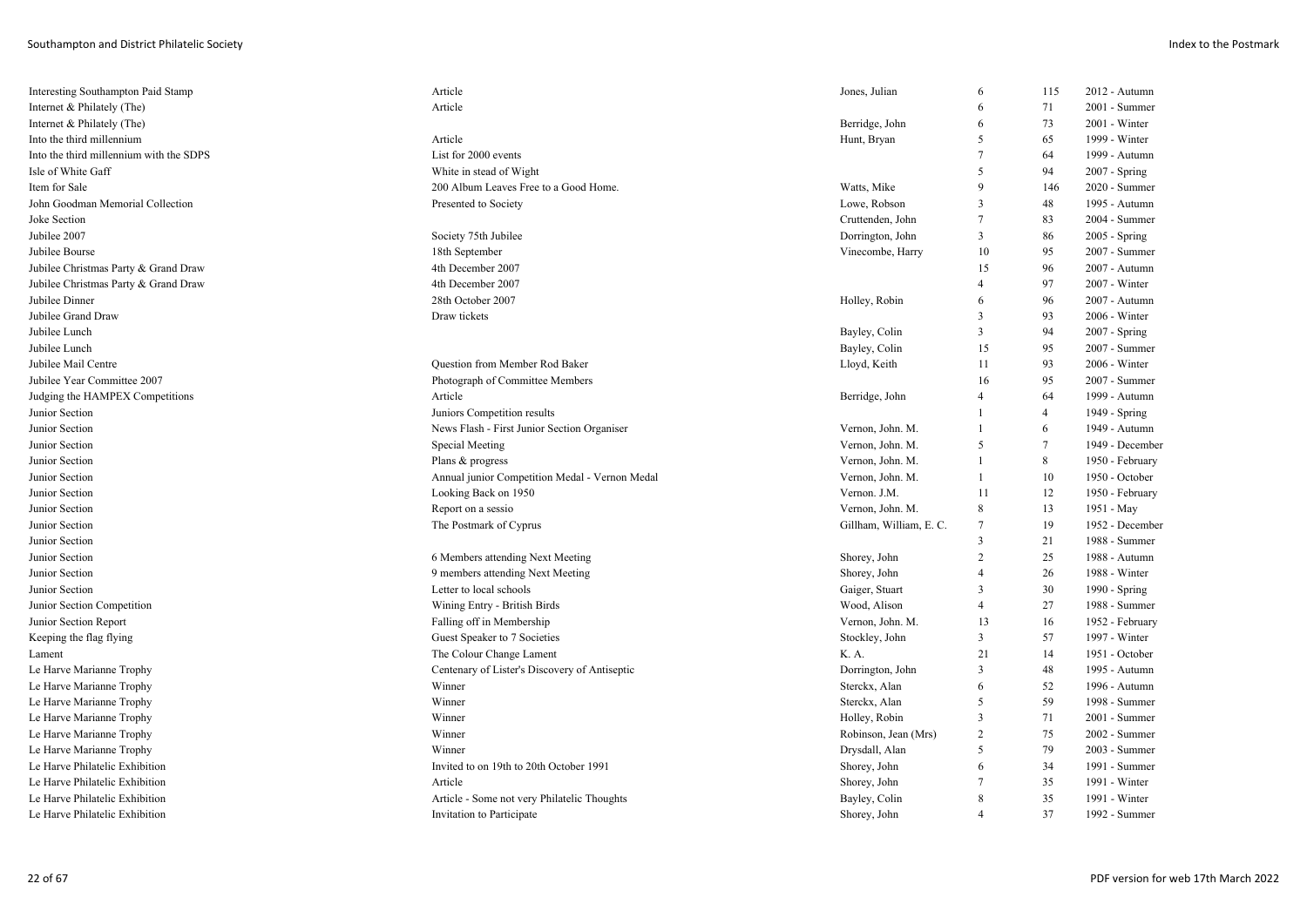| Le Harve Philatelic Exhibition                                       | Mar-94                                              | Shorey, John       | 3              | 40             | 1993 - Spring    |
|----------------------------------------------------------------------|-----------------------------------------------------|--------------------|----------------|----------------|------------------|
| Le Harve Visit                                                       | 11 - 13 March 1994                                  | Stockley, John     | 2              | 44             | 1994 - Summer    |
| Le Harve Visit                                                       | Visit of Le Havre Society 13-14 May 1995            | Shorey, John       | $\overline{4}$ | 45             | 1994 - Autumn    |
| Le Harve Visit                                                       | 1996 - Spring                                       | Stockley, John     | 7              | 50             | 1996 - Spring    |
| Le Harve Visit                                                       | Centenary Celebrations Visit                        | Warren, John       | $\overline{4}$ | 52             | 1996 - Autumn    |
| Le Harve Visit                                                       | Article                                             | Stockley, John     | 7              | 54             | 1997 - Spring    |
| Le Harve Visit                                                       | 13 from Le Harve PS                                 | Shorey, John       | 2              | 58             | 1998 - Spring    |
| Le Harve Visit                                                       | 11 & 12 March 2000 - Stamp day visit                | Shorey, John       | 6              | 66             | $2000 - Spring$  |
| Le Harve Visit                                                       | Visit from Le Harve Philatelic Society              |                    | 7              | 68             | 2000 - Autumn    |
| Le Harve Visit                                                       | SPH visit the Society                               |                    | 13             | 96             | 2007 - Autumn    |
| Let's Help Rebecca with Her Book                                     | Article                                             | Goethals, Patrick  | 25             | 147            | 2020 - Autumn    |
| Lets Look Back                                                       | By the Editor                                       |                    | 18             | 5              | 1949 - Summer    |
| Letter                                                               | Packet Secretary Hampshire Philatelic Federation    | Bradley, David     | 7              | 29             | 1989 - Winter    |
| Letter                                                               | From President of the Societe Philatelique Havraise | Regnaud, J         | 5              | 38             | 1992 - Autumn    |
| Letter                                                               | Daily Telegraph - Datestamp                         | Drysdall, Alan     | 5              | 48             | 1995 - Autumn    |
| Letter                                                               | To members from auction manager                     | Bayley, Colin      | $\overline{4}$ | 66             | $2000 - Spring$  |
| Letter                                                               | Chairman's Letter                                   | Warren, John       | 5              | 69             | $2000 - Winter$  |
| Letter                                                               | Letter from New Member                              | Christie, Stemati  | 7              | 88             | 2005 - Autumn    |
| Letter                                                               | From Ward F5 Southampton Hospital                   |                    | 7              | 96             | 2007 - Autumn    |
| Letter                                                               | From Ward F5 Southampton Hospital                   |                    | 9              | 108            | 2010 - Winter    |
| Letter                                                               | Letter from Sri Lanka                               | Arnold, Paul (Rev) | 11             | 120            | $2013 - Winter$  |
| Letter                                                               | Can you Help                                        | Kimber, G          | 15             | 139            | 2018 - Autumn    |
| Letter A                                                             | 8 Members                                           |                    | 5              | 109            | $2011 -$ Spring  |
| Letter B                                                             | 13 Members Displayed                                |                    | 2              | 34             | 1991 - Summer    |
| Letter B                                                             | 12 Members                                          |                    | 9              | 113            | 2012 - Spring    |
| Letter C                                                             | 10 Members                                          |                    | 10             | 113            | 2012 - Spring    |
| Letter D                                                             |                                                     |                    | $\overline{c}$ | 41             | 1993 - Summer    |
| Letter E                                                             | 9 Members                                           |                    | $\overline{2}$ | 45             | 1994 - Autumn    |
| Letter F                                                             | 12 Members displayed                                |                    | $\overline{c}$ | 48             | 1995 - Autumn    |
| Letter F                                                             | 9 Members                                           |                    | 8              | 121            | $2014 - Spring$  |
| Letter from the West Coast by West Indies Packet to Southampton 1849 | Article                                             | Jones, Julian      | 13             | 123            | 2014 - Autumn    |
| Letter G                                                             |                                                     |                    | 3              | 51             | 1996 - Summer    |
| Letter H                                                             | 15 Members displayed                                |                    | $\overline{c}$ | 55             | 1997 - Summer    |
| Letter I                                                             | 15 Members displayed                                |                    | 2              | 59             | 1998 - Summer    |
| Letter J                                                             | 8 Members Displayed                                 |                    | $\overline{c}$ | 68             | 2000 - Autumn    |
| Letter K                                                             | 11 Members Displayed                                |                    | $\overline{c}$ | 72             | 2001 - Autumn    |
| Letter L                                                             | 13 Members Displayed                                |                    | 3              | 75             | 2002 - Summer    |
| Letter L                                                             | 11 Members                                          |                    | 10             | 129            | $2016 -$ Spring  |
| Letter M                                                             | 19th August - 12 Members Displayed                  |                    | 5              | 79             | 2003 - Summer    |
| Letter N                                                             | 15 Members displayed                                |                    | $\overline{4}$ | 84             | 2004 - Autumn    |
|                                                                      | 7 Members                                           |                    | 11             | 131            | 2016 - Autumn    |
| Letter N                                                             |                                                     |                    | 5              |                |                  |
| Letter P                                                             | 14 Members                                          |                    |                | 90             | 2006 - Spring    |
| Letter S                                                             | 16 Members                                          |                    | 11             | 96             | 2007 - Autumn    |
| Letter T                                                             | 12 Members                                          |                    | 10             | 97             | 2007 - Winter    |
| Letter to the Editor                                                 | Philateley in Northern Ireland                      | Sharman, Eric. A.  | 18             | 2              | 1948 - Autumn    |
| Letter to the Editor                                                 | For pleasure or Profit?                             | True Philatelist   | 18             | $\overline{3}$ | 1948 - Christmas |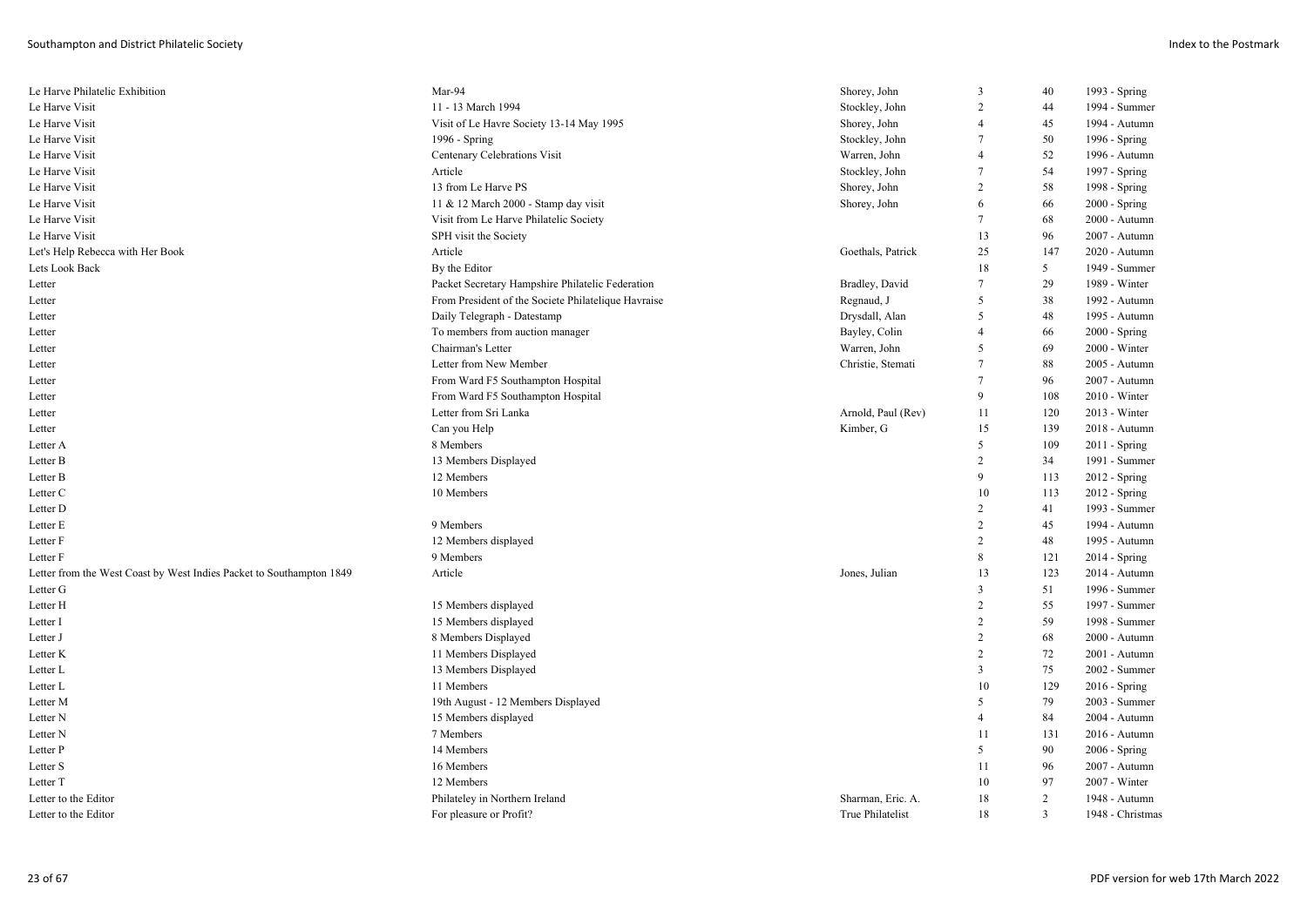| Letter to the Editor | A Call to Auction                       | Bryantt, Herbert      | 17             | $\overline{4}$          | 1949 - Spring     |
|----------------------|-----------------------------------------|-----------------------|----------------|-------------------------|-------------------|
| Letter to the Editor | Badges for Philatelists?                | Badger                | 18             | $\overline{\mathbf{4}}$ | 1949 - Spring     |
| Letter to the Editor | This we cannot Brooke!                  | Woodward, G. D.       | 18             | $\overline{4}$          | 1949 - Spring     |
| Letter to the Editor | <b>Peculiar Postmark</b>                | R. G.                 | 20             | 5                       | 1949 - Summer     |
| Letter to the Editor | Sharman Medal Competition               | Adams, Geoffrey. T.   | 20             | 5                       | 1949 - Summer     |
| Letter to the Editor | The Move to the Polygon                 | Thorne, Gordon. L     | 21             | 5                       | 1949 - Summer     |
| Letter to the Editor | Any Volunteers?                         | Davis, R. W.          | 21             | 6                       | 1949 - Autumn     |
| Letter to the Editor | <b>First Impressions</b>                | Stock, R. G. C.       | 17             | $\tau$                  | 1949 - December   |
| Letter to the Editor | Czech-mated?                            | Cox, H. A.            | 18             | $\overline{7}$          | 1949 - December   |
| Letter to the Editor | Wifely Interest                         | Stamp Collectors Wife | 18             | $\overline{7}$          | 1949 - December   |
| Letter to the Editor | Memories from Cheltenham                | Drewe, Charles        | 19             | 7                       | 1949 - December   |
| Letter to the Editor | A Packet of Troubles?                   | Woodward, G. D.       | 17             | 9                       | 1950 - May        |
| Letter to the Editor | From a New Member                       | Carm, S. U.           | 18             | 9                       | 1950 - May        |
| Letter to the Editor | <b>About Auctions</b>                   | Adans, Geoffrey. T.   | 19             | 9                       | 1950 - May        |
| Letter to the Editor | <b>Other Business</b>                   | Bryant, H. P.         | 21             | 9                       | 1950 - May        |
| Letter to the Editor | More Cremony?                           | Badger                | 17             | 10                      | 1950 - October    |
| Letter to the Editor | More Sheets                             | Smith. J. F.          | 17             | 10                      | 1950 - October    |
| Letter to the Editor | Answers to correspondents               |                       | 17             | 11                      | 1950 - December   |
| Letter to the Editor | 2%d GB Silver Wedding                   | Archer, S. F.         | $\overline{1}$ | 13                      | 1948 - Mid Summer |
| Letter to the Editor | My Best Bargain                         | G. T. A.              | 20             | 13                      | 1951 - May        |
| Letter to the Editor | The Travelling Post Office              | Groves, H. D.         | 20             | 13                      | 1951 - May        |
| Letter to the Editor | Your Favourite Album Pages              | Bryant, H. P.         | 20             | 13                      | 1951 - May        |
| Letter to the Editor | Just out of Sight                       | Carm, S. U.           | 21             | 14                      | 1951 - October    |
| Letter to the Editor | From Councillor R.H. Hammond, MBE, JP   | Hammond, R. H         | 15             | 15                      | 1951 - December   |
| Letter to the Editor | Southampton's M.P.s                     | Judd, Fred, G.        | 15             | 15                      | 1951 - December   |
| Letter to the Editor | Who Collects Malta?                     | Rogers, H.            | 15             | 15                      | 1951 - December   |
| Letter to the Editor | <b>Society Finance</b>                  | Walters, W. Lyon.     | 12             | 16                      | 1952 - February   |
| Letter to the Editor | Southampton's M.P.s                     | Lowe, Robson          | 12             | 16                      | 1952 - February   |
| Letter to the Editor | <b>Stamp Collectors Fortnightly</b>     | Blair, Arthur         | 14             | 16                      | 1952 - February   |
| Letter to the Editor | Why Not Circulate Those Magazines       | Learmouth, I. A.      | 14             | 16                      | 1952 - February   |
| Letter to the Editor | Dogged by Philatey?                     | H. C. F.              | 12             | 17                      | 1952 - May        |
| Letter to the Editor | Periodicals for the Library             | Adams, Geoffrey, T.   | 12             | 17                      | 1952 - May        |
| Letter to the Editor | Proposed Visit to Theatre               | Bryant, H. P.         | 12             | 17                      | 1952 - May        |
| Letter to the Editor | Just a Minute                           | One of the Crowd      | 14             | 18                      | 1952 - October    |
| Letter to the Editor | From the Auction Sale Manager           | Parker, A. C.         | 13             | 19                      | 1952 - December   |
| Letter to the Editor | Tables for Two                          | Howard, Francis, W.   | 14             | 20                      | 1953 - February   |
| Letter to the Editor | Postal Thematics : Another View         | RAG                   | 12             | 21                      | 1953 - May        |
| Letter to the Editor | Threepenny Bids                         | Badger                | 12             | 21                      | 1953 - May        |
| Letter to the Editor | Just (Another) Minute                   | An Old Minute Hand    | 13             | 21                      | 1953 - May        |
| Letter to the Editor | Packet Problems                         | <b>TAG</b>            | 8              | 22                      | 1953 - October    |
| Letter to the Editor | Ref Postmark no.53 Winter 1996/7 Page 5 | Lloyd, Keith          | 7              | 55                      | 1997 - Summer     |
| Letter to the Editor | Letter with favourable comments         | Berridge, John        | $\overline{4}$ | 65                      | 1999 - Winter     |
| Letter to the Editor | From Theobald, Tony                     | Berridge, John        | 3              | 66                      | 2000 - Spring     |
| Letter to the Editor | HPF Bulletin No. 68 May 1992            |                       | 6              | 139                     | 2018 - Autumn     |
| Letter V             | 10 Members                              |                       |                | 101                     | 2008 - Winter     |
| Letter W             | 12 Members                              |                       | 11             | 104                     | $2009 - Winter$   |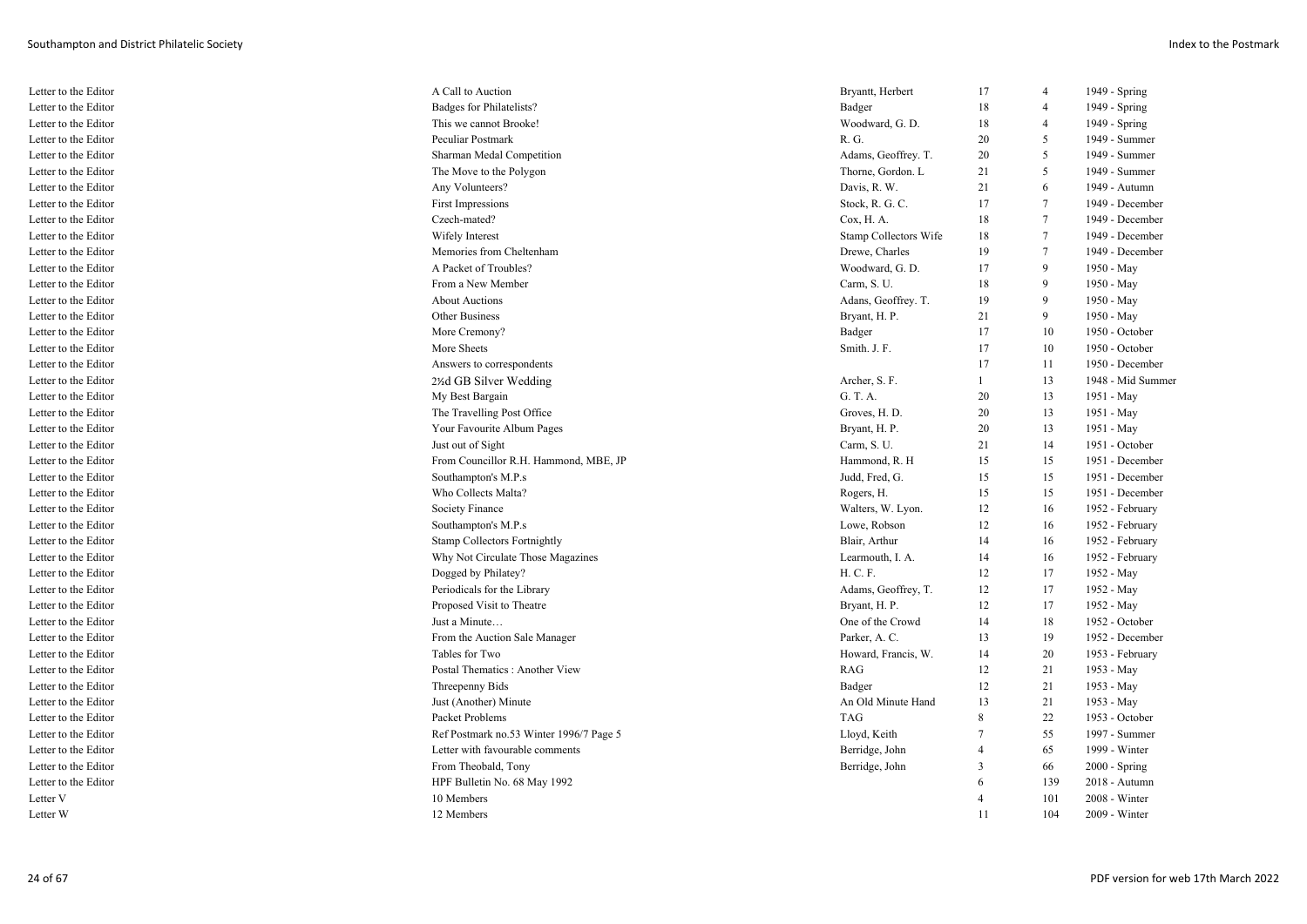| Letter X           | 10 Members                                               |                     | 10             | 105            | $2010 - Spring$   |
|--------------------|----------------------------------------------------------|---------------------|----------------|----------------|-------------------|
| Letter Y           | 10 Members                                               |                     | 10             | 105            | 2010 - Spring     |
| Letter Z           | 9 Members                                                |                     | 11             | 108            | 2010 - Winter     |
| Librarian's Report |                                                          | Sheppard, Reg       | 5              | 149            | $2021 -$ Spring   |
| Librarian's Report |                                                          | Sheppard, Reg       | 5              | 151            | 2021 - Autumn     |
| Librarian's Report |                                                          | Sheppard, Reg       | 5              | 152            | 2021 - Winter     |
| Librarian's Report |                                                          | Sheppard, Reg       | 6              | 153            | 2022 - Spring     |
| Library            | Recent additions - 13                                    | Kelly, W. Hyde      | $\overline{7}$ | $\mathbf{1}$   | 1948 - Mid Summer |
| Library            | Four New Titles                                          | Kelly, Col. W. Hyde | 9              | 2              | 1948 - Autumn     |
| Library            | The Library 1948 - 70 Books, But More Wanted             | W. H. K.            | 7              | 3              | 1948 - Christmas  |
| Library            | Additions to the Library                                 | W. H. K.            | 5              | $\overline{4}$ | 1949 - Spring     |
| Library            | On the Bookshelf - 4 more additions                      | W. H. K.            | 5              | 5              | 1949 - Summer     |
| Library            | On the Bookshelf - 1 more addition                       | W. H. K.            | 19             | 6              | 1949 - Autumn     |
| Library            | On the bookshelf - New additions                         | W. H. K.            | 12             | 7              | 1949 - December   |
| Library            | Post Arts Monthly - A Chinese Journal                    | W. H. K.            | 14             | 8              | 1950 - February   |
| Library            | On the bookshelf - 3 more Editions                       | W. H. K.            | 12             | 9              | 1950 - May        |
| Library            | On the Bookshelf - 4 more additions                      | W. H. K.            | 6              | 10             | 1950 - October    |
| Library            | On the bookshelf - 3 more Editions                       | W. H. K.            | 19             | 11             | 1950 - December   |
| Library            | <b>Auction Prices</b>                                    | Adams, Geoffrey. T. | 21             | 11             | 1950 - December   |
| Library            | Fore the Junior Section                                  | Vernon, John. M.    | 21             | 11             | 1950 - December   |
| Library            | On the bookshelf - 3 more Additions                      | W. H. K.            | 17             | 12             | 1951 - February   |
| Library            | On the bookshelf - 2 moreAdditions                       | W. H. K.            | 12             | 13             | 1951 - May        |
| Library            | On the Bookshelf - 4 more additions                      | W. H. K.            | 6              | 14             | 1951 - October    |
| Library            | On the Bookshelf - Accounts 1949 - 1950                  | W. H. K.            | 5              | 15             | 1951 - December   |
| Library            | On the Bookshelf - New Additions & Library Accounts 1951 | G. T. A.            | 5              | 16             | 1952 - February   |
| Library            | New Librarian                                            | Adams, G. T.        | 11             | 16             | 1952 - February   |
| Library            | Retirement of Librarian                                  | Kelly, Col. W. Hyde | 11             | 16             | 1952 - February   |
| Library            | On the Bookshelf - 6 more Additions                      | G. T. A.            | $\overline{4}$ | 17             | 1952 - May        |
| Library            | On the Bookshelf - 1 more addition                       | G. T. A.            | $\mathbf Q$    | 18             | 1952 - October    |
| Library            | On the bookshelf - 3 more Editions                       | G. T. A.            | 11             | 20             | 1953 - February   |
| Library            | On the Bookshelf - 7 more Additions                      | G.T.A.              | $\tau$         | 22             | 1953 - October    |
| Library            | Fully Open                                               | Shorey, John        | $\tau$         | 27             | 1989 - Spring     |
| Library            |                                                          | Shorey, John        | $\overline{7}$ | 33             | 1991 - Spring     |
| Library            | Two New Books Added                                      | Shorey, John        | 6              | 40             | 1993 - Spring     |
| Library            |                                                          |                     | 3              | 61             | 1998 - Winter     |
| Library            | A message from our Librarian                             | Shorey, John        | 5              | 72             | 2001 - Autumn     |
| Library            | A note from the Librarian                                | Shorey, John        |                | 74             | 2002 - Spring     |
| Library            | Additions to library                                     |                     | 5              | 76             | 2002 - Autumn     |
| Library            | Additions to library                                     | Hames, Ian          | $\overline{7}$ | 77             | 2002 - Winter     |
| Library            | New Donations                                            |                     | 5              | 83             | 2004 - Summer     |
| Library            | New Donations                                            | Wingent, Peter      | $\mathfrak{D}$ | 86             | 2005 - Spring     |
| Library            | New Donations by Alan Drysdall                           | Shorey, John        | 5              | 88             | 2005 - Autumn     |
| Library            | New Library Catalogue                                    | Bayley, Colin       | 8              | 99             | 2008 - Summer     |
| Library            | New Library Catalogue                                    | Bayley, Colin       | 10             | 100            | 2008 - Autumn     |
| Library            | Additions to library                                     | Bayley, Colin       | 10             | 101            | 2008 - Winter     |
| Library            | Snippits from the Library                                | Bayley, Colin       | 11             | 101            | 2008 - Winter     |
|                    |                                                          |                     |                |                |                   |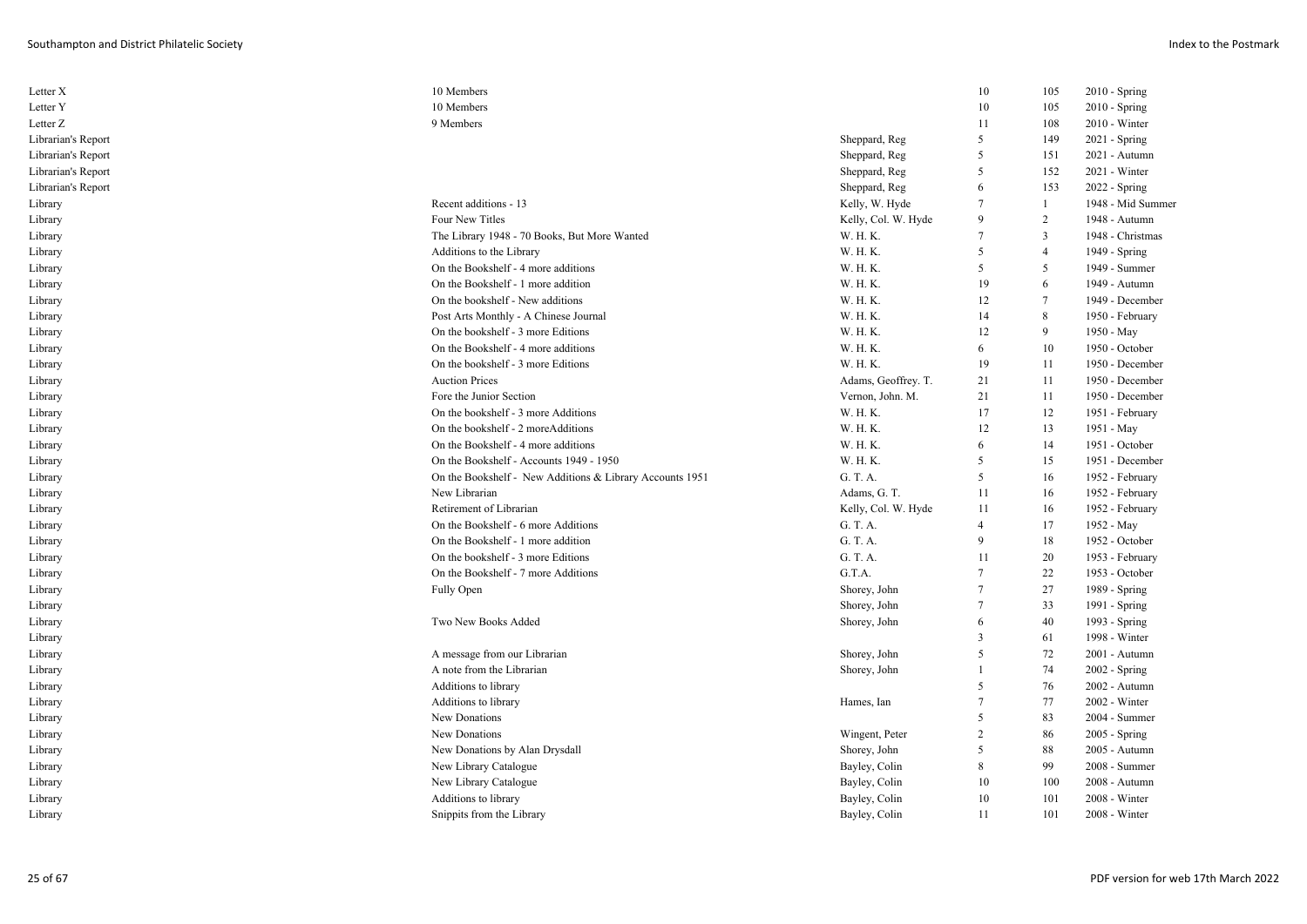| Library                                  | Library News                                         | Bayley, Colin            | 12             | 102            | 2009 - Spring     |
|------------------------------------------|------------------------------------------------------|--------------------------|----------------|----------------|-------------------|
| Library                                  | Library News - No. 2                                 | Bayley, Colin            | 14             | 102            | 2009 - Spring     |
| Library                                  | Library Catalogue                                    | Bayley, Colin            | 10             | 104            | 2009 - Winter     |
| Library                                  | 500 articles from stamp magazines                    | Bayley, Colin            | 9              | 105            | $2010 - Spring$   |
| Library                                  | Location of books                                    | Bayley, Colin            | 10             | 109            | $2011 -$ Spring   |
| Library                                  | Introduction by Librarian                            | Hyde, Tony               | 11             | 110            | $2011 - Summer$   |
| Library                                  | 423 items in the Library                             | Hyde, Tony               | $\overline{4}$ | 111            | 2011 - Autumn     |
| Library                                  | <b>Recent Additions</b>                              | Hyde, Tony               | 8              | 111            | 2011 - Autumn     |
| Library                                  | Library News                                         | Hyde, Tony               | 10             | 112            | $2011 - Winter$   |
| Library                                  | Library Catalogue Update                             | Hyde, Tony               | 11             | 113            | $2012 - Spring$   |
| Library                                  | From the Librarian Desk                              | Hyde, Tony               | 11             | 114            | $2012$ - Summer   |
| Library                                  | A Philatelic Mystery                                 | Hyde, Tony               | 9              | 116            | 2012 - Winter     |
| Library                                  | Update to the Library Catalogue                      | Hyde, Tony               | 15             | 117            | $2013 - Spring$   |
| Library                                  | 3 New Additions                                      | Hyde, Tony               | 6              | 119            | 2013 - Autumn     |
| Library                                  | New Aditions                                         | Hyde, Tony               | 10             | 120            | 2013 - Winter     |
| Library                                  | News from the Library                                | Goethals, Patrick        | 10             | 125            | 2015 - Spring     |
| Library                                  | News from the Library                                | Goethals, Patrick        | 15             | 131            | 2016 - Autumn     |
| Library                                  | News from the Library                                | Goethals, Patrick        | 11             | 133            | 2017 - Spring     |
| Library                                  | Thank you Portsmouth                                 | Goethals, Patrick        | 7              | 145            | 2020 - Spring     |
| London Philatelist (The)                 | Copies free to a good home                           | Hague, Brian             | 9              | 109            | $2011 -$ Spring   |
| London Philatelist (The)                 | Article                                              | Eibl-Kaye, Geoffrey (Dr) | 14             | 138            | 2018 - Summer     |
| London Philatelist (The)                 | Article                                              | Jones, Julian            | 14             | 138            | 2018 - Summer     |
| Love is in the air! Well, it's February  | Article                                              |                          | 16             | 125            | $2015$ - Spring   |
| Magazine Roundup                         | ABPS News - Petersfield Society - Perfin Soc.        | Gerrard, Steve           | $\overline{4}$ | 118            | 2013 - Summer     |
| Mail Centres, IMP's & iLSMS              | Article                                              | Lloyd, Keith             | 14 To 17       | 141            | $2019 - Spring$   |
| Main Meeting Speakers                    | September - December 2005                            | Cruttenden, John         | $\overline{4}$ | 87             | 2005 - Summer     |
| Main Meeting Speakers                    | January to March 2011                                |                          | 5              | 108            | $2010 - Winter$   |
| Main Meeting Speakers                    | April & May                                          | Hague, Brian             | $\overline{4}$ | 113            | $2012 - Spring$   |
| Make Your own Linen-Hinged Leaves        | Article                                              | Gee, R.                  | 11             | 8              | 1950 - February   |
| Managing Your Money                      | Article by the hon. Treasurer                        | Small, P. S.             | 13             | 5              | 1949 - Summer     |
| Maritime Festval Display                 | Society Stand - 5th/6th May 2013                     | Gerrard, Steve           | 16             | 118            | 2013 - Summer     |
| Meeting Reports                          |                                                      |                          | 6              | 114            | 2012 - Summer     |
| Meetings at St Joseph's Hall             | Parking, Cleaning up & Attendance Book               |                          | 6              | 91             | 2006 - Summer     |
| Member finds previously unrecorded stamp | 8c Definitive 1972 crown to left                     | Lewis, Dave              | 6              | 66             | $2000 - Spring$   |
| Member finds previously unrecorded stamp | 1841 Penny Red Plate 20 (SJ) Triple Check Letter 'S' | Batty, Mike              | $\overline{7}$ | 72             | 2001 - Autumn     |
| Members Competition Evening              |                                                      | Chard, Kevin             | 15             | 136            | 2017 - Autumn     |
| Members Competition Evening              |                                                      | Chard, Kevin             | 15             | 140            | 2018 - Winter     |
| Members Evening                          | 12 Members displayed                                 |                          | $\overline{2}$ | 64             | 1999 - Autumn     |
| Members List 1934                        | Members still in society - President                 | Thorne, Gordon. L        | $\overline{4}$ | 22             | 1953 - October    |
| Members List 1935                        | Members still in society - Hon. Librarian            | Bryant, H. P.            | $\overline{4}$ | 22             | 1953 - October    |
| Members Query                            | Difference - A Sorting Tender & A Sorting Carriage   |                          | 10             | 102            | 2009 - Spring     |
| Membership News                          | Leaving the District                                 | Sharman, E. A.           | 6              |                | 1948 - Mid Summer |
| Membership News                          | Resignation                                          | Archer, S. F.            | 12             | 3              | 1948 - Christmas  |
| Membership News                          | New Member                                           | Hammond, R. R. H         | 1              | 6              | 1949 - Autumn     |
| Membership News                          | Lapsed Membership                                    | Drake, K. M. (Commander) | 20             | $\overline{7}$ | 1949 - December   |
| Membership News                          | Lapsed Membership                                    | Eldridge (Mr)            | 20             |                | 1949 - December   |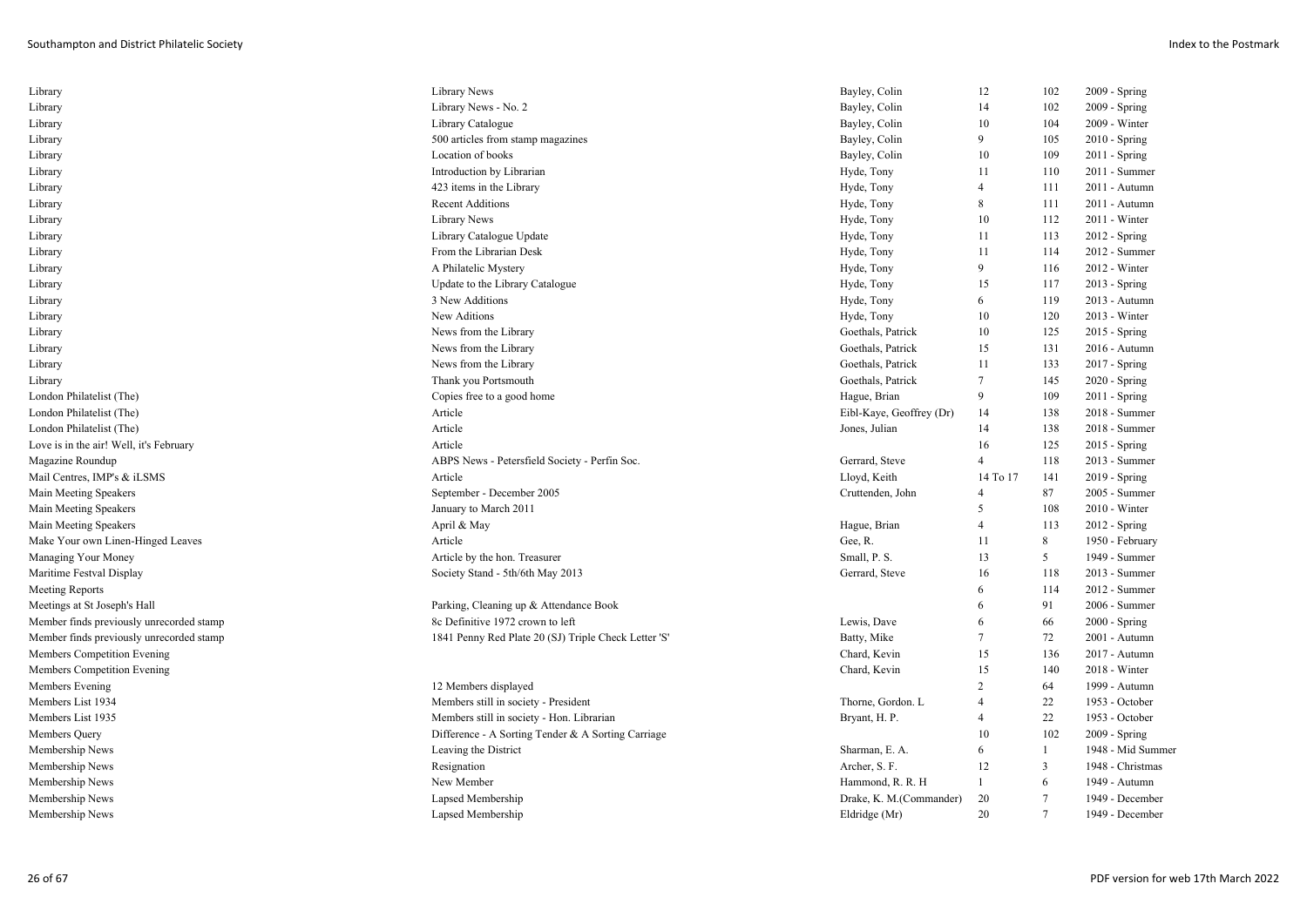| Membership News | Lapsed Membership           | Eldridge (Mrs)          | 20 | 7               | 1949 - December |
|-----------------|-----------------------------|-------------------------|----|-----------------|-----------------|
| Membership News | Lapsed Membership           | Learmouth, I. A.        | 20 | 7               | 1949 - December |
| Membership News | Lapsed Membership           | Willsher, N. E.         | 20 | $7\phantom{.0}$ | 1949 - December |
| Membership News | New Member                  | Bennett, T. E.          | 20 | $\tau$          | 1949 - December |
| Membership News | New Member                  | Cox, H. A.              | 20 | $\overline{7}$  | 1949 - December |
| Membership News | New Member                  | Duncan, J. N. (Captain) | 20 | $7\phantom{.0}$ | 1949 - December |
| Membership News | New Member                  | Edwards, G.             | 20 | $\tau$          | 1949 - December |
| Membership News | New Member                  | Ferguson, G.            | 20 | $7\phantom{.0}$ | 1949 - December |
| Membership News | New Member                  | Fox, W.R.               | 20 | $7\phantom{.0}$ | 1949 - December |
| Membership News | New Member                  | Freeman, F. L.          | 20 | $\overline{7}$  | 1949 - December |
| Membership News | New Member                  | Gaulton, I. L.          | 20 | $\tau$          | 1949 - December |
| Membership News | New Member                  | Griffiths, J. S.        | 20 | $7\phantom{.0}$ | 1949 - December |
| Membership News | New Member                  | Hammond, R. R. H        | 20 | $\tau$          | 1949 - December |
| Membership News | New Member                  | Hort, C. L.             | 20 | $7\phantom{.0}$ | 1949 - December |
| Membership News | New Member                  | Jenner, C. V. (Mrs)     | 20 | $\tau$          | 1949 - December |
| Membership News | New Member                  | Mayne, W. A. (Dr).      | 20 | 7               | 1949 - December |
| Membership News | New Member                  | Paul, C. W.             | 20 | $7\phantom{.0}$ | 1949 - December |
| Membership News | New Member                  | Robertson, E. M.        | 20 | $\tau$          | 1949 - December |
| Membership News | New Member                  | Sandell, W. G.          | 20 | $\tau$          | 1949 - December |
| Membership News | New Member                  | Somers-Lewis, R. H.     | 20 | $7\phantom{.0}$ | 1949 - December |
| Membership News | New Member                  | Steavenson, M. A.       | 20 | $7\phantom{.0}$ | 1949 - December |
| Membership News | New Member                  | Stock, R.G.             | 20 | $7\phantom{.0}$ | 1949 - December |
| Membership News | New Member                  | Weedon, E. S. (Miss)    | 20 | $7\phantom{.0}$ | 1949 - December |
| Membership News | New Member - Juniors        | Blake, Jean             | 20 | $7\phantom{.0}$ | 1949 - December |
| Membership News | New Member - Juniors        | Foster, Michael, L.     | 20 | $\overline{7}$  | 1949 - December |
| Membership News | New Member - Juniors        | Fox, Donald, F.         | 20 | $7\phantom{.0}$ | 1949 - December |
| Membership News | New Member - Juniors        | Gee, Malcolm            | 20 | $\tau$          | 1949 - December |
| Membership News | New Member - Juniors        | Hill, Richard, M.       | 20 | $7\phantom{.0}$ | 1949 - December |
| Membership News | New Member - Packet Members | Bray, E. (Mrs)          | 20 | $\overline{7}$  | 1949 - December |
| Membership News | New Member - Packet Members | Connolly, P.            | 20 | 7               | 1949 - December |
| Membership News | New Member - Packet Members | Holt, W. J.             | 20 | $\overline{7}$  | 1949 - December |
| Membership News | New Member - Packet Members | Martin, P. (Miss)       | 20 | $\tau$          | 1949 - December |
| Membership News | New Member                  | Avern, A.               | 19 | 8               | 1950 - February |
| Membership News | New Member                  | Cherritt, A.            | 19 | 8               | 1950 - February |
| Membership News | New Member                  | Holloway, K. A.         | 19 | 8               | 1950 - February |
| Membership News | New Member                  | Money, J. W.            | 19 | 8               | 1950 - February |
| Membership News | New Member                  | Parker, C. W.           | 19 | 8               | 1950 - February |
| Membership News | New Member                  | Sandell, J. W.          | 19 | 8               | 1950 - February |
| Membership News | New Member                  | Spencer, P. A. D.       | 19 | 8               | 1950 - February |
| Membership News | New Member - Juniors        | Bailey, Alan            | 19 | 8               | 1950 - February |
| Membership News | New Member - Juniors        | Berry, Janet            | 19 | 8               | 1950 - February |
| Membership News | New Member - Juniors        | Towsend, Colin. P.      | 19 | 8               | 1950 - February |
| Membership News | Resignation                 | King, Margaret. (Miss)  | 19 | 8               | 1950 - February |
| Membership News | Resignation                 | Varley, J.              | 19 | 8               | 1950 - February |
| Membership News | New Member                  | Britton, G. P.          | 20 | 9               | 1950 - May      |
| Membership News | New Member                  | Drew, G. E.             | 20 | $\mathbf{Q}$    | 1950 - May      |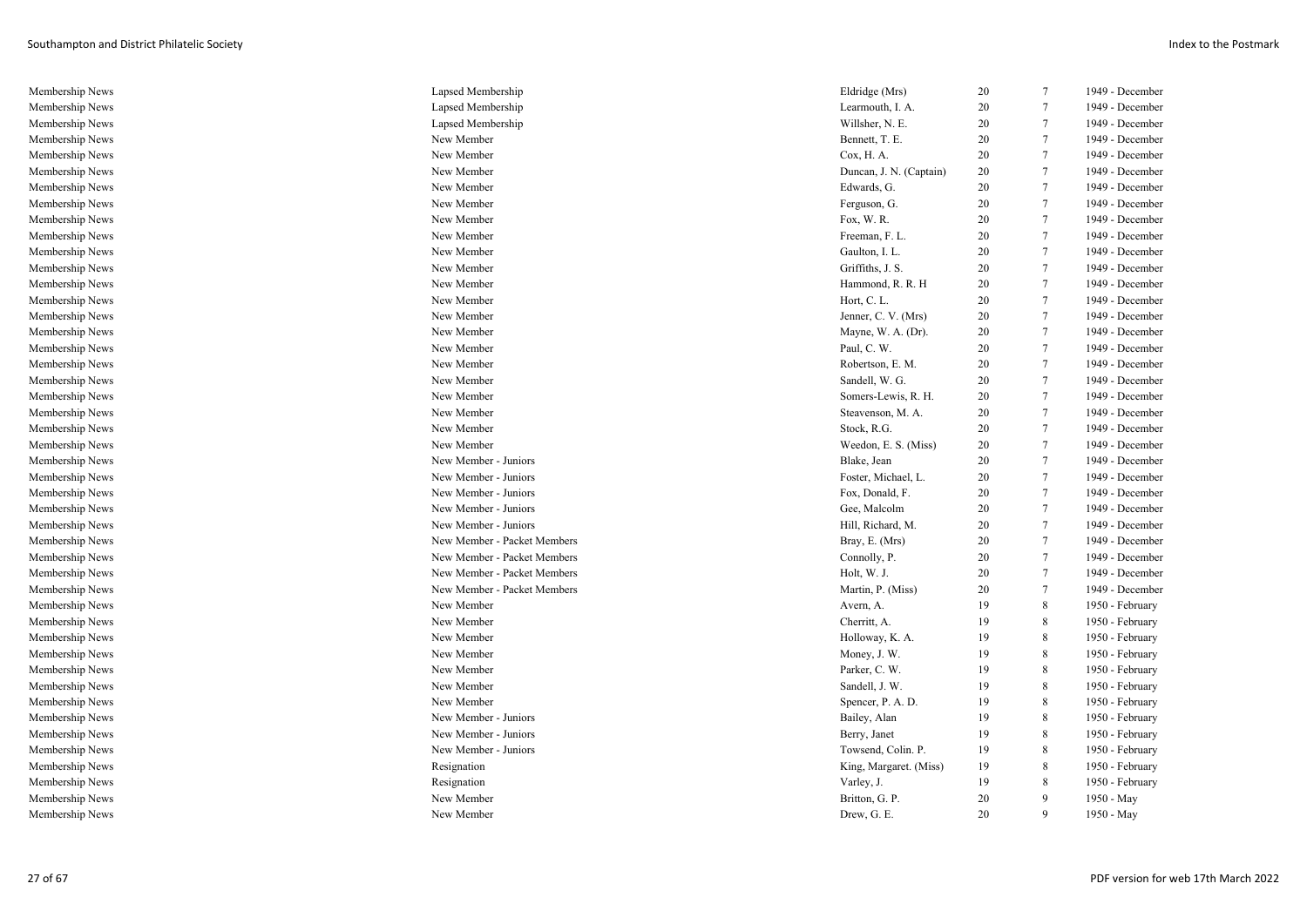| Membership News | New Member               | Gandy (Mrs)              | 20 | 9  | 1950 - May      |
|-----------------|--------------------------|--------------------------|----|----|-----------------|
| Membership News | New Member               | Gandy, Doreen. G. (Miss) | 20 | 9  | 1950 - May      |
| Membership News | New Member               | Gandy, J. S.             | 20 | 9  | 1950 - May      |
| Membership News | New Member               | Hennen, Eva (Miss)       | 20 | 9  | 1950 - May      |
| Membership News | New Member               | Inglis, B. G.            | 20 | 9  | 1950 - May      |
| Membership News | New Member - Juniors     | Bigby, Peter, G. M.      | 20 | 9  | 1950 - May      |
| Membership News | New Member - Juniors     | Drawbridge, John, C.     | 20 | 9  | 1950 - May      |
| Membership News | New Member - Juniors     | Gillham, William, E. C.  | 20 | 9  | 1950 - May      |
| Membership News | New Member - Juniors     | L'Enfant, Brian          | 20 | 9  | 1950 - May      |
| Membership News | New Member - Juniors     | Lomas, David             | 20 | 9  | 1950 - May      |
| Membership News | New Member - Juniors     | Whiteside, Gordon, E.    | 20 | 9  | 1950 - May      |
| Membership News | Lapsed Junior Membership | Chapman, J. E.           | 21 | 9  | 1950 - May      |
| Membership News | Lapsed Junior Membership | Coles, J                 | 21 | 9  | 1950 - May      |
| Membership News | Lapsed Junior Membership | Daly, V                  | 21 | 9  | 1950 - May      |
| Membership News | Lapsed Junior Membership | Elmes, J                 | 21 | 9  | 1950 - May      |
| Membership News | Lapsed Junior Membership | Hards, J                 | 21 | 9  | 1950 - May      |
| Membership News | Lapsed Junior Membership | Kinsella, J. H.          | 21 | 9  | 1950 - May      |
| Membership News | Lapsed Junior Membership | Martindale, W            | 21 | 9  | 1950 - May      |
| Membership News | Lapsed Junior Membership | Mundy, R                 | 21 | 9  | 1950 - May      |
| Membership News | Lapsed Junior Membership | Pearson, A               | 21 | 9  | 1950 - May      |
| Membership News | Lapsed Junior Membership | Penny, J. H.             | 21 | 9  | 1950 - May      |
| Membership News | Lapsed Junior Membership | Person, Joan             | 21 | 9  | 1950 - May      |
| Membership News | Lapsed Junior Membership | Smith, Alan              | 21 | 9  | 1950 - May      |
| Membership News | Lapsed Junior Membership | Smith, J. W.             | 21 | 9  | 1950 - May      |
| Membership News | Lapsed Junior Membership | Stevenson, D. A.         | 21 | 9  | 1950 - May      |
| Membership News | Lapsed Junior Membership | Stimpson, D. H.          | 21 | 9  | 1950 - May      |
| Membership News | Resignation              | Acton, A. J. P.          | 21 | 9  | 1950 - May      |
| Membership News | Resignation              | Gordge, R. E.            | 21 | 9  | 1950 - May      |
| Membership News | New Member               | Fonguernie, M (Mrs)      | 9  | 10 | 1950 - October  |
| Membership News | New Member               | Groves, H. D.            | 9  | 10 | 1950 - October  |
| Membership News | New Member               | Hay, J. C. M. (OBE)      | 9  | 10 | 1950 - October  |
| Membership News | New Member               | Howard, F. W.            | 9  | 10 | 1950 - October  |
| Membership News | New Member               | Mullins, C. R.           | 9  | 10 | 1950 - October  |
| Membership News | New Member - Juniors     | Mackeith, John. S.       | 9  | 10 | 1950 - October  |
| Membership News | Resignation              | Clements, W.             | 9  | 10 | 1950 - October  |
| Membership News | Resignation              | Drysdall, L. T.          | 9  | 10 | 1950 - October  |
| Membership News | Resignation              | Good. J. H.              | 9  | 10 | 1950 - October  |
| Membership News | New Member               | Baker, S. C.             | 20 | 11 | 1950 - December |
| Membership News | New Member               | Lebern, C. W.            | 20 | 11 | 1950 - December |
| Membership News | New Member               | Mabey, E. E.             | 20 | 11 | 1950 - December |
| Membership News | New Member               | Stevenson, H. (Mrs)      | 20 | 11 | 1950 - December |
| Membership News | New Member               | Watson, J.               | 20 | 11 | 1950 - December |
| Membership News | New Member - Juniors     | Saunders, Eric.          | 20 | 11 | 1950 - December |
| Membership News | Lapsed Junior Membership | Bailley, Allen. G.       | 21 | 12 | 1951 - February |
| Membership News | Lapsed Junior Membership | Foster, Michael, L.      | 21 | 12 | 1951 - February |
| Membership News | Lapsed Junior Membership | Law, D.                  | 21 | 12 | 1951 - February |
|                 |                          |                          |    |    |                 |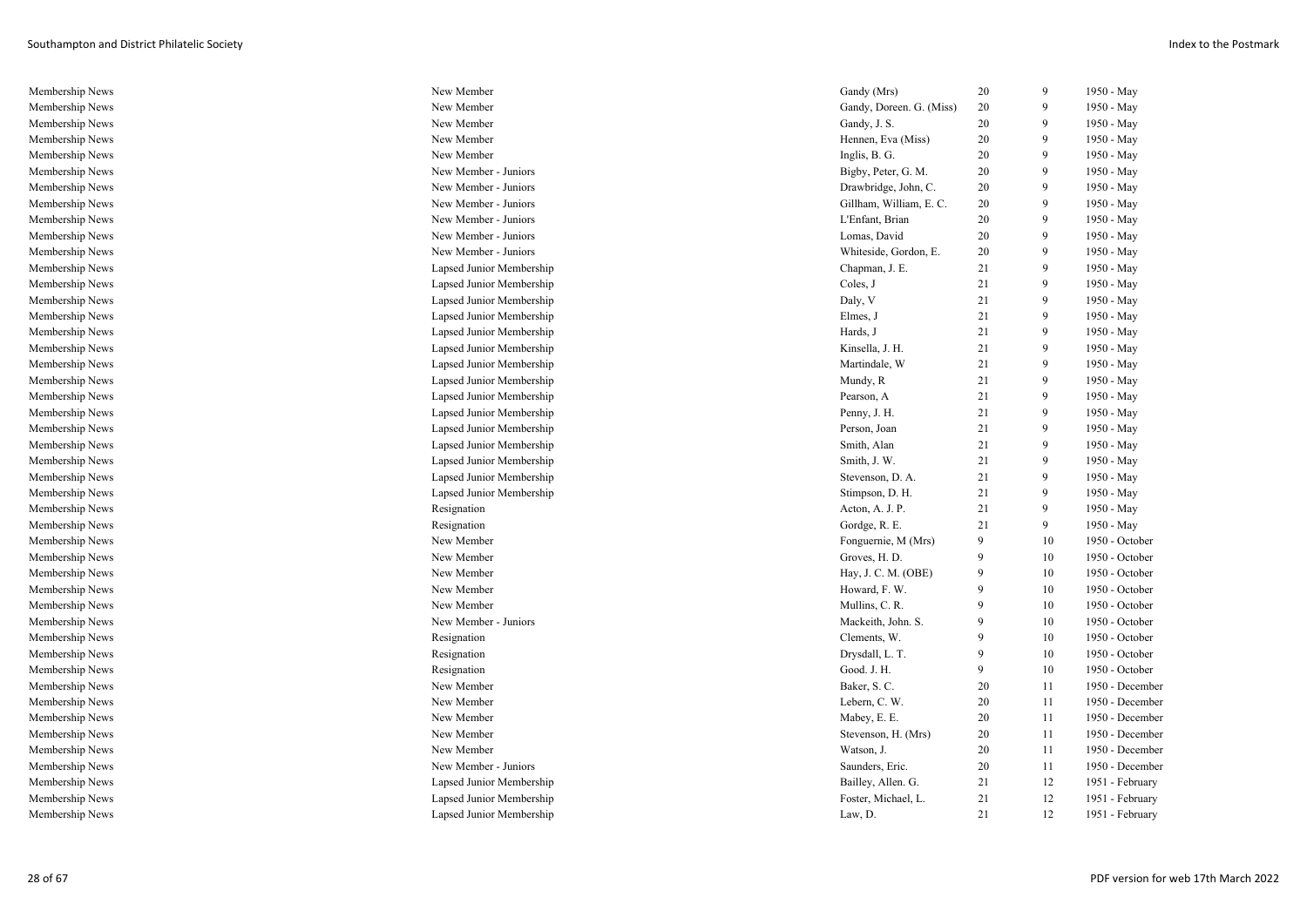| Membership News | Lapsed Junior Membership | Plummer, H.               | 21 | 12 | 1951 - February |
|-----------------|--------------------------|---------------------------|----|----|-----------------|
| Membership News | Lapsed Junior Membership | Pomeroy, H.               | 21 | 12 | 1951 - February |
| Membership News | Lapsed Junior Membership | Rayner, G.                | 21 | 12 | 1951 - February |
| Membership News | Lapsed Junior Membership | Stenley-Little, C. (Miss) | 21 | 12 | 1951 - February |
| Membership News | Lapsed Junior Membership | Yendell, R.               | 21 | 12 | 1951 - February |
| Membership News | Lapsed Membership        | Chard, B (Miss)           | 21 | 12 | 1951 - February |
| Membership News | Lapsed Membership        | Dearden, V. R.            | 21 | 12 | 1951 - February |
| Membership News | Lapsed Membership        | Hort, G. L.               | 21 | 12 | 1951 - February |
| Membership News | Lapsed Membership        | Jenkins, T. W.            | 21 | 12 | 1951 - February |
| Membership News | Lapsed Membership        | Osbaldstone, E.           | 21 | 12 | 1951 - February |
| Membership News | Lapsed Membership        | Parker, C. W.             | 21 | 12 | 1951 - February |
| Membership News | Lapsed Membership        | Roberts, R.               | 21 | 12 | 1951 - February |
| Membership News | Lapsed Membership        | Ryde, R.                  | 21 | 12 | 1951 - February |
| Membership News | Lapsed Membership        | Simpson, J. R.            | 21 | 12 | 1951 - February |
| Membership News | Lapsed Membership        | Spancer, P. A. D.         | 21 | 12 | 1951 - February |
| Membership News | New Member               | Batten, A. G.             | 21 | 12 | 1951 - February |
| Membership News | Resignation              | Drysdall, L. T.           | 21 | 12 | 1951 - February |
| Membership News | Resignation              | Weedon, E. S. (Miss)      | 21 | 12 | 1951 - February |
| Membership News | Resignations - Junior    | Drysdall, D.              | 21 | 12 | 1951 - February |
| Membership News | New Member               | Newland, G. A.            | 19 | 13 | 1951 - May      |
| Membership News | Resignation              | Jenners (Mrs)             | 19 | 13 | 1951 - May      |
| Membership News | Resignation - Junior     | Berry, Janet (Miss)       | 19 | 13 | 1951 - May      |
| Membership News | New Member               | Barron, G. L.             | 17 | 14 | 1951 - October  |
| Membership News | New Member               | Good, J. H.               | 17 | 14 | 1951 - October  |
| Membership News | New Member               | Jarvis, A. R.             | 17 | 14 | 1951 - October  |
| Membership News | New Member               | Learmouth, I. A.          | 17 | 14 | 1951 - October  |
| Membership News | New Member               | Perry, Arthur. C.         | 17 | 14 | 1951 - October  |
| Membership News | New Member               | Sangar, R. P.             | 17 | 14 | 1951 - October  |
| Membership News | New Member               | Walters, W. L.            | 17 | 14 | 1951 - October  |
| Membership News | New Member - Juniors     | Rowlance, Peter. W.       | 17 | 14 | 1951 - October  |
| Membership News | Resignation              | Fonguernie, M (Mrs)       | 17 | 14 | 1951 - October  |
| Membership News | Resignation              | Inglis, B. G.             | 17 | 14 | 1951 - October  |
| Membership News | Lapsed Membership        | Britton, G. P.            | 17 | 15 | 1951 - December |
| Membership News | Lapsed Membership        | Cherritt, A.              | 17 | 15 | 1951 - December |
| Membership News | Lapsed Membership        | Coombes, R. W.            | 17 | 15 | 1951 - December |
| Membership News | Lapsed Membership        | Edwards, G.               | 17 | 15 | 1951 - December |
| Membership News | Lapsed Membership        | Fowler, G. R.             | 17 | 15 | 1951 - December |
| Membership News | Lapsed Membership        | Gaulton, I. L.            | 17 | 15 | 1951 - December |
| Membership News | Lapsed Membership        | Glover, F. D.             | 17 | 15 | 1951 - December |
| Membership News | Lapsed Membership        | Hardman, J.               | 17 | 15 | 1951 - December |
| Membership News | New Member               | Greenwood, R. F.          | 17 | 15 | 1951 - December |
| Membership News | New Member               | Heamon, A. J.             | 17 | 15 | 1951 - December |
| Membership News | New Member               | Macdonald, K.             | 17 | 15 | 1951 - December |
| Membership News | New Member               | Rogers, H.                | 17 | 15 | 1951 - December |
| Membership News | New Member               | Romanis, P. R.            | 17 | 15 | 1951 - December |
| Membership News | New Member               | Sandell, Elsie. M. (Mrs)  | 17 | 15 | 1951 - December |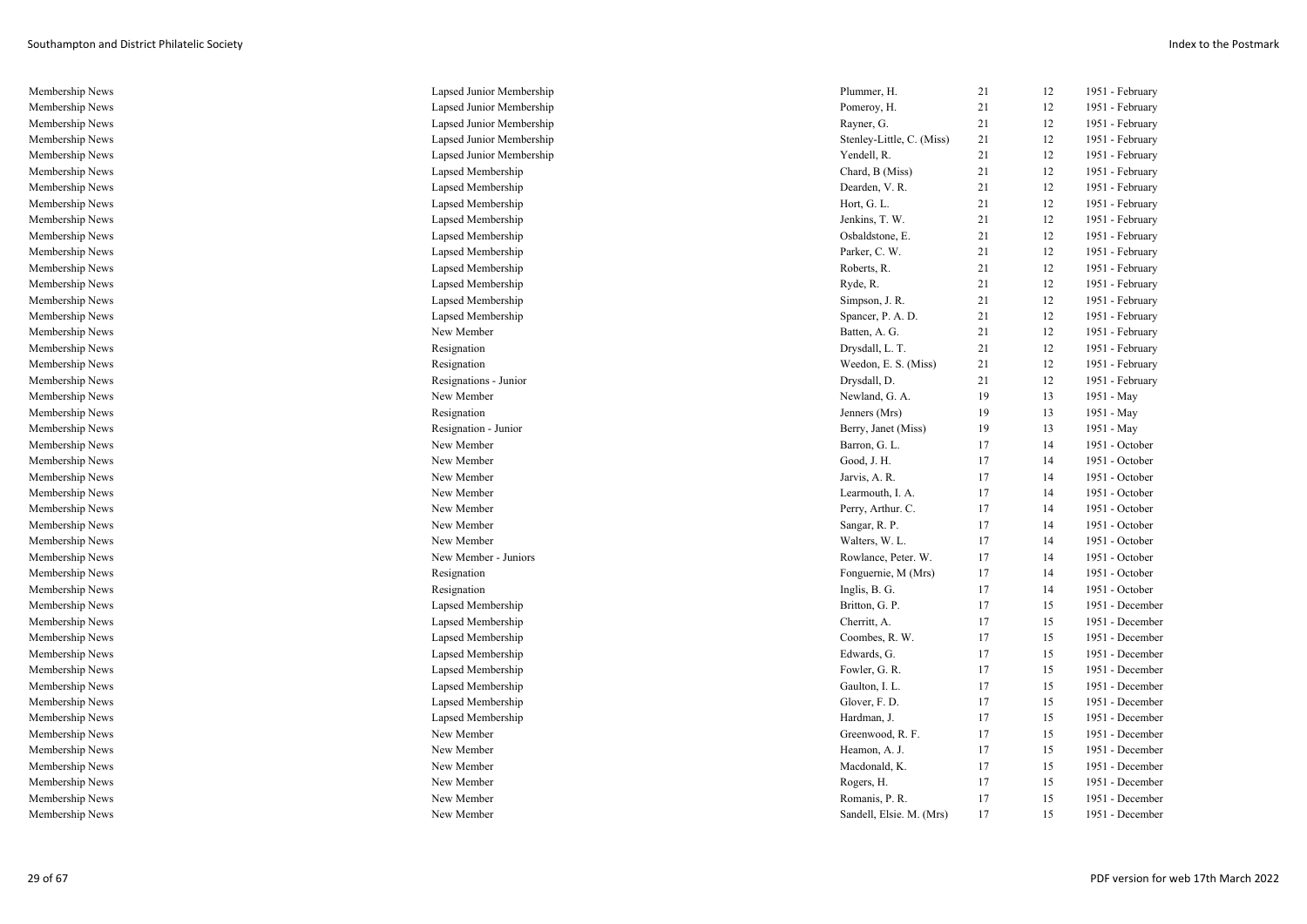| Membership News | New Member               | Sandell, R. G.           | 17 | 15 | 1951 - December |
|-----------------|--------------------------|--------------------------|----|----|-----------------|
| Membership News | Resignation              | Zeal, F.                 | 17 | 15 | 1951 - December |
| Membership News | New Member               | Clee, S. E. T. (Mrs)     | 14 | 17 | 1952 - May      |
| Membership News | New Member               | Tay, B. J.               | 14 | 17 | 1952 - May      |
| Membership News | Resignation              | Willmott, H. C.          | 14 | 17 | 1952 - May      |
| Membership News | Lapsed Junior Membership | Fox, Donald.             | 13 | 18 | 1952 - October  |
| Membership News | Lapsed Membership        | Fox, W.R.                | 13 | 18 | 1952 - October  |
| Membership News | New Member               | Bulford, Harold, J.      | 13 | 18 | 1952 - October  |
| Membership News | New Member               | Hawes, J.                | 13 | 18 | 1952 - October  |
| Membership News | New Member               | Padden, Thomas           | 13 | 18 | 1952 - October  |
| Membership News | New Member - Juniors     | Ricketts, Brian, Edward. | 13 | 18 | 1952 - October  |
| Membership News | New Member - Juniors     | Rigby, Peter, A.         | 13 | 18 | 1952 - October  |
| Membership News | New Member - Juniors     | Spillard, A.             | 13 | 18 | 1952 - October  |
| Membership News | New Member - Juniors     | Symons, John. H.         | 13 | 18 | 1952 - October  |
| Membership News | Resignation              | Mabey, E. E.             | 13 | 18 | 1952 - October  |
| Membership News | Resignation              | Raff (Mrs)               | 13 | 18 | 1952 - October  |
| Membership News | Resignation              | Dorrington, R.           | 13 | 19 | 1952 - December |
| Membership News | Resignation              | Smith, J. F.             | 13 | 19 | 1952 - December |
| Membership News | New Member               | Dunford, L. S.           | 14 | 19 | 1952 - December |
| Membership News | New Member               | Porter, W. A.            | 14 | 19 | 1952 - December |
| Membership News | Resignation              | Heamon, A. J.            | 14 | 19 | 1952 - December |
| Membership News | Resignation              | Stevenson (Mr)           | 14 | 19 | 1952 - December |
| Membership News | Resignation              | Stevenson (Mrs)          | 14 | 19 | 1952 - December |
| Membership News | Resignation - Junior     | Saunders, B. A.          | 14 | 19 | 1952 - December |
| Membership News | Resignation              | Vernon, J. M.            | 12 | 20 | 1953 - February |
| Membership News | New Member               | Carr, John               | 10 | 21 | 1953 - May      |
| Membership News | New Member               | King, Bryan (Capt)       | 10 | 21 | 1953 - May      |
| Membership News | New Member               | Lawrence, F. H.          | 10 | 21 | 1953 - May      |
| Membership News | New Member               | Lock, George.            | 10 | 21 | 1953 - May      |
| Membership News | New Member               | Loosemore, E. A.         | 10 | 21 | 1953 - May      |
| Membership News | New Member               | Watson, J.               | 10 | 21 | 1953 - May      |
| Membership News | New Member - Juniors     | Bowyer, D. W.            | 10 | 21 | 1953 - May      |
| Membership News | New Member - Juniors     | James, B.                | 10 | 21 | 1953 - May      |
| Membership News | New Member - Juniors     | Neal, Peter, D.          | 10 | 21 | 1953 - May      |
| Membership News | New Member - Juniors     | Sutton, J. S.            | 10 | 21 | 1953 - May      |
| Membership News | Resignation              | Cox, H. A.               | 10 | 21 | 1953 - May      |
| Membership News | Resignation              | Nicklen, A. E.           | 10 | 21 | 1953 - May      |
| Membership News | New Member               | Bathard, A. S. (Capt)    | 9  | 22 | 1953 - October  |
| Membership News | New Member               | Bathard, D. M. (Mrs)     | 9  | 22 | 1953 - October  |
| Membership News | New Member               | Brown, E.D.              | 9  | 22 | 1953 - October  |
| Membership News | New Member               | Douglas, K. (Cpl-Malta)  | 9  | 22 | 1953 - October  |
| Membership News | New Member               | Grinyer, H. G.           | 9  | 22 | 1953 - October  |
| Membership News | New Member               | Harvey, E.O.B.           | 9  | 22 | 1953 - October  |
| Membership News | New Member - Juniors     | Shone, J. W.             | 9  | 22 | 1953 - October  |
| Membership News | New Member - Juniors     | Wilton, Michael          | 9  | 22 | 1953 - October  |
| Membership News | New Member               | Nordbuch, Ralph          | 4  | 32 | 1990 - Winter   |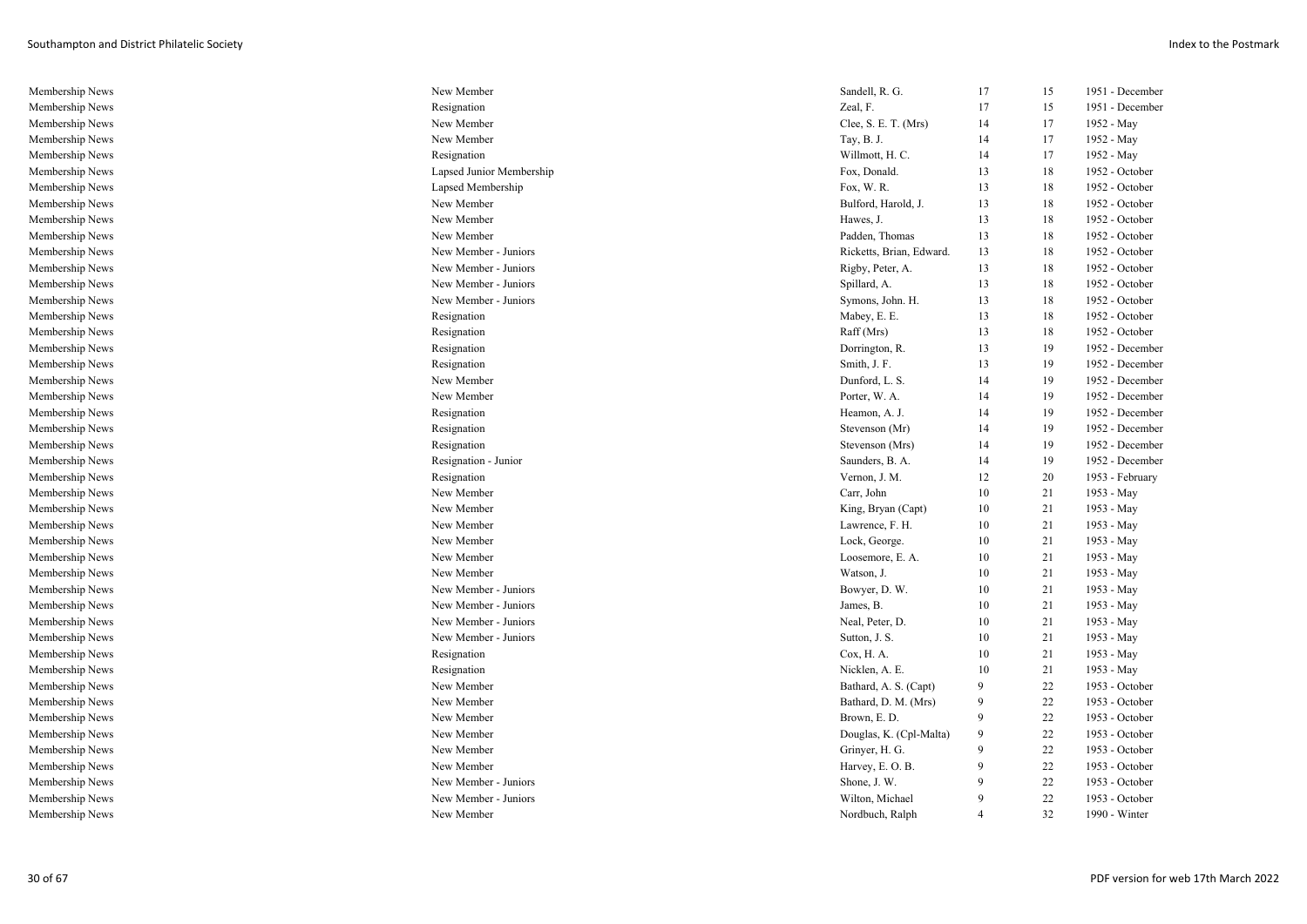| Membership News | New Member       | Palmer, John         | $\overline{4}$          | 32 | 1990 - Winter |
|-----------------|------------------|----------------------|-------------------------|----|---------------|
| Membership News | New Member       | Powell, J            |                         | 32 | 1990 - Winter |
| Membership News | New Member       | Wilkins, Dennis      | $\overline{4}$          | 32 | 1990 - Winter |
| Membership News | New Member       | Jackson, Susan (Mrs) | 44                      | 32 | 1990 - Winter |
| Membership News | New Member       | Beer, R, C.          | 6                       | 33 | 1991 - Spring |
| Membership News | New Member       | Drysdall, Alan       | 6                       | 33 | 1991 - Spring |
| Membership News | New Member       | Gander, Paul         | 6                       | 33 | 1991 - Spring |
| Membership News | New Member       | Kyrle, Martin        | 6                       | 33 | 1991 - Spring |
| Membership News | New Member       | Martinex, Serafin    | 6                       | 33 | 1991 - Spring |
| Membership News | New Member       | Wilson, A, H.        | 6                       | 33 | 1991 - Spring |
| Membership News | New Member       | Wilson, Anthony      | 6                       | 33 | 1991 - Spring |
| Membership News | New Member       | Clay, James          | 7                       | 34 | 1991 - Summer |
| Membership News | New Member       | Gange, Ivor          | $\overline{7}$          | 34 | 1991 - Summer |
| Membership News | New Member       | Joshix, Paresh       | $\overline{7}$          | 34 | 1991 - Summer |
| Membership News | New Member       | Osment, William      | 7                       | 34 | 1991 - Summer |
| Membership News | New Member       | Karpeta, Colin       | 7                       | 40 | 1993 - Spring |
| Membership News | New Member       | Presland, Brian      | $\overline{7}$          | 40 | 1993 - Spring |
| Membership News | New Member       | Beards, George       | $\overline{4}$          | 42 | 1993 - Autumn |
| Membership News | New Member       | Coombes, Robert      | $\overline{4}$          | 42 | 1993 - Autumn |
| Membership News | New Member       | Copley, George       | $\overline{4}$          | 42 | 1993 - Autumn |
| Membership News | New Member       | Gilbert, Graham      | $\overline{4}$          | 42 | 1993 - Autumn |
| Membership News | New Member       | Lavender, Mervyn     | $\overline{4}$          | 42 | 1993 - Autumn |
| Membership News | New Member       | Wingent, Peter       | $\overline{4}$          | 42 | 1993 - Autumn |
| Membership News | New Member       | Hester, Alan         | 3                       | 43 | 1994 - Spring |
| Membership News | New Member       | Keast, P             | $\overline{\mathbf{3}}$ | 43 | 1994 - Spring |
| Membership News | New Member       | Lake, P.R.           | $\overline{3}$          | 43 | 1994 - Spring |
| Membership News | New Member       | Mao, Quing           | 3                       | 43 | 1994 - Spring |
| Membership News | New Member       | Pomeroy, Mervyn      | 3                       | 43 | 1994 - Spring |
| Membership News | New Member       | Weledge, D. F.       | $\overline{3}$          | 43 | 1994 - Spring |
| Membership News | New Member       | Wilshin, J. H. B.    |                         | 43 | 1994 - Spring |
| Membership News | New Member       | Gordon, James        | 7                       | 44 | 1994 - Summer |
| Membership News | New Member       | Goodridge, Dennis    | 5                       | 45 | 1994 - Autumn |
| Membership News | New Member       | Brown, Peter         | 7                       | 46 | 1994 - Winter |
| Membership News | New Member       | Howard, Brian        | $\overline{7}$          | 46 | 1994 - Winter |
| Membership News | New Member       | Brown, Alan          | 6                       | 47 | 1995 - Spring |
| Membership News | Life Member News | Adams, Geoffrey      | 6                       | 48 | 1995 - Autumn |
| Membership News | New Member       | Bishop, N D          | 2                       | 50 | 1996 - Spring |
| Membership News | New Member       | Flach, Laurie        | $\overline{2}$          | 50 | 1996 - Spring |
| Membership News | New Member       | King, B (Miss)       | $\overline{c}$          | 50 | 1996 - Spring |
| Membership News | New Member       | Lawrence, M A        | $\overline{2}$          | 50 | 1996 - Spring |
| Membership News | New Member       | Mutley, Ian          | $\overline{2}$          | 50 | 1996 - Spring |
| Membership News | New Member       | White, Gillian       | $\overline{2}$          | 50 | 1996 - Spring |
| Membership News | New Member       | Gannaway, Peter      | 3                       | 51 | 1996 - Summer |
| Membership News | New Member       | Goddard, Ivor        | 3                       | 51 | 1996 - Summer |
| Membership News | New Member       | Lieir, Peter         | 3                       | 51 | 1996 - Summer |
| Membership News | New Member       | Cooper, Phillip      | 3                       | 53 | 1996 - Winter |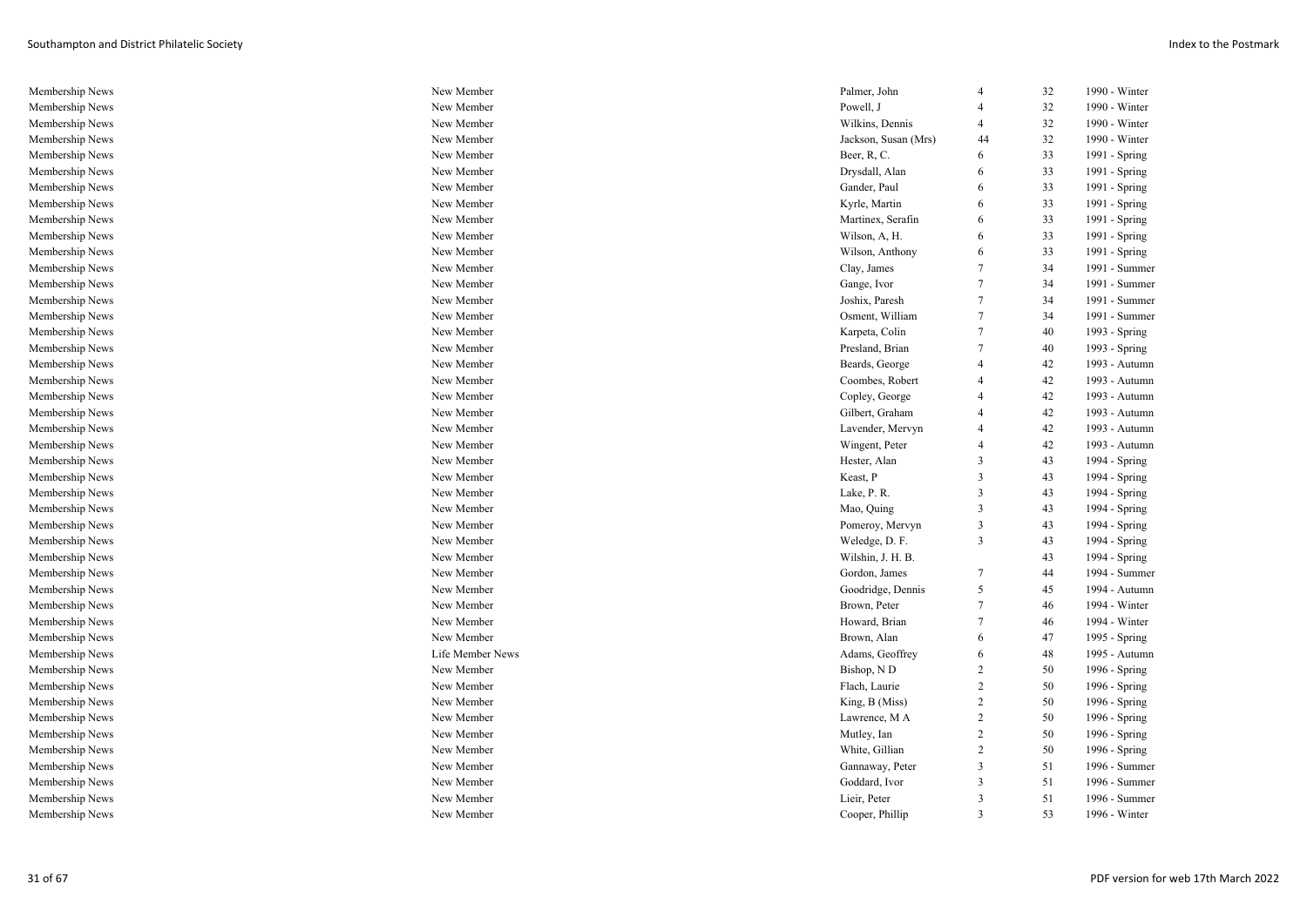| Membership News | New Member | Lunn, William            | 3              | 53 | 1996 - Winter   |
|-----------------|------------|--------------------------|----------------|----|-----------------|
| Membership News | New Member | Spearpoint, Rodney       | 3              | 53 | 1996 - Winter   |
| Membership News | New Member | Tucker, Denis            | 3              | 53 | 1996 - Winter   |
| Membership News | New Member | Warren, Philip           | 3              | 53 | 1996 - Winter   |
| Membership News | New Member | Wilkinson, Douglas       | 3              | 53 | 1996 - Winter   |
| Membership News | New Member | Andrews, Nigel           | 3              | 54 | 1997 - Spring   |
| Membership News | New Member | Peters, E W G            | $\overline{7}$ | 57 | 1997 - Winter   |
| Membership News | New Member | Scott-Herridge, Ronald   | 7              | 57 | 1997 - Winter   |
| Membership News | New Member | Southay, Richard         | 7              | 57 | 1997 - Winter   |
| Membership News | New Member | Churchill, Jean          | 6              | 61 | 1998 - Winter   |
| Membership News | New Member | Hewitt, Michael A        | -6             | 61 | 1998 - Winter   |
| Membership News | New Member | Peters, E W G            | 6              | 61 | 1998 - Winter   |
| Membership News | New Member | Scott-Herridge, Ronald G | 6              | 61 | 1998 - Winter   |
| Membership News | New Member | Southey, Richard         | -6             | 61 | 1998 - Winter   |
| Membership News | New Member | Ward, Brian              | 6              | 61 | 1998 - Winter   |
| Membership News | New Member | Wrebb, Judith            | 6              | 61 | 1998 - Winter   |
| Membership News | New Member | Barnard, Jill            | 7              | 63 | 1999 - Summer   |
| Membership News | New Member | Barnard, Jim             |                | 63 | 1999 - Summer   |
| Membership News | New Member | Batty, Mike              | 7              | 63 | 1999 - Summer   |
| Membership News | New Member | Byers, Christopher       | 7              | 63 | 1999 - Summer   |
| Membership News | New Member | Hames, Ian               | $\overline{7}$ | 63 | 1999 - Summer   |
| Membership News | New Member | Westcott, Paul           | 3              | 64 | 1999 - Autumn   |
| Membership News | New Member | Crane, M D (Mrs)         | 3              | 65 | 1999 - Winter   |
| Membership News | New Member | Life, B                  | 3              | 65 | 1999 - Winter   |
| Membership News | New Member | Shaw, C (Mrs)            | 3              | 65 | 1999 - Winter   |
| Membership News | New Member | Shaw, G (Mr)             | 3              | 65 | 1999 - Winter   |
| Membership News | New Member | Thorne, C J              | 3              | 65 | 1999 - Winter   |
| Membership News | New Member | Vinecombe, J             | 3              | 65 | 1999 - Winter   |
| Membership News | New Member | Watts, MR                | 3              | 65 | 1999 - Winter   |
| Membership News | New Member | Wilson, B J              | 3              | 65 | 1999 - Winter   |
| Membership News | New Member | Burden, Bruce            | 3              | 66 | 2000 - Spring   |
| Membership News | New Member | Dolbear, James           | 3              | 66 | 2000 - Spring   |
| Membership News | New Member | Hindson, Jack            |                | 66 | $2000 - Spring$ |
| Membership News | New Member | O'Brian, Desmond         | 3              | 66 | $2000 - Spring$ |
| Membership News | New Member | Sait, James              | 3              | 66 | $2000 - Spring$ |
| Membership News | New Member | Turner, John             |                | 66 | $2000 - Spring$ |
| Membership News | New Member | Beeson, A E              | 6              | 67 | 2000 - Summer   |
| Membership News | New Member | Huggins, DJ              | 6              | 67 | 2000 - Summer   |
| Membership News | New Member | Montgomery, M            | 6              | 67 | 2000 - Summer   |
| Membership News | New Member | Roberts, Anne (Miss)     | 6              | 67 | 2000 - Summer   |
| Membership News | New Member | Adams, TA                | 6              | 68 | 2000 - Autumn   |
| Membership News | New Member | Kirby, Arthur            | -6             | 68 | 2000 - Autumn   |
| Membership News | New Member | Short, William           |                | 68 | 2000 - Autumn   |
| Membership News | New Member | Featherstone, Reg        | 5              | 69 | 2000 - Winter   |
| Membership News | New Member | Hill, J                  |                | 69 | 2000 - Winter   |
| Membership News | New Member | Liskutin, Peter          |                | 69 | $2000 - Winter$ |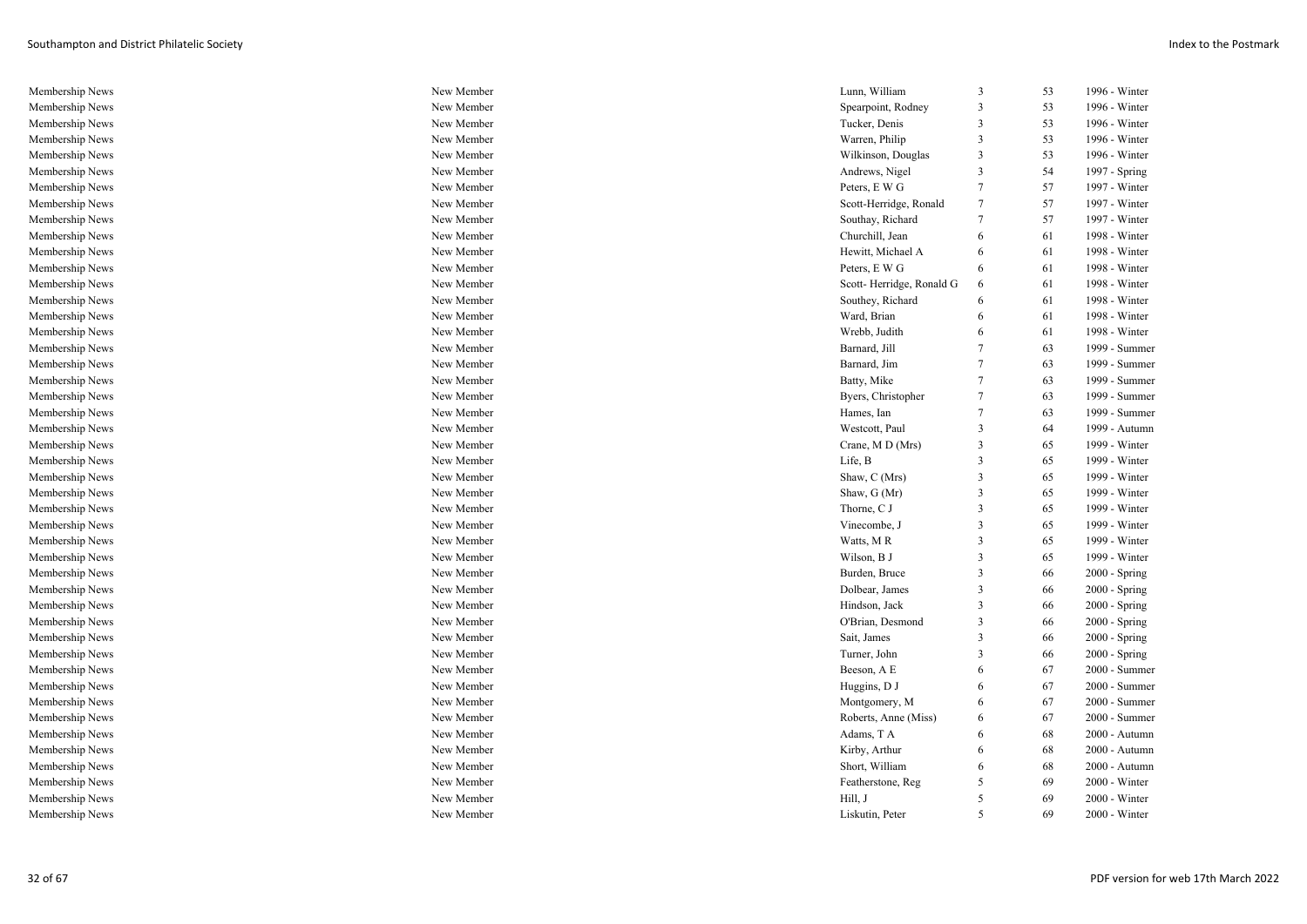| Membership News | New Member                 | Newell, W                | 5                       | 69 | $2000 - Winter$ |
|-----------------|----------------------------|--------------------------|-------------------------|----|-----------------|
| Membership News | New Member                 | Smith, Barry             | 5                       | 69 | 2000 - Winter   |
| Membership News | New Member                 | Walker, M                | 5                       | 69 | $2000 - Winter$ |
| Membership News | New Member                 | Knower, D (Rev)          | $\overline{7}$          | 71 | 2001 - Summer   |
| Membership News | New Member                 | Morgan, Larry            | $\overline{7}$          | 71 | $2001$ - Summer |
| Membership News | New Member                 | Hall, Malcolm            | 5                       | 72 | 2001 - Autumn   |
| Membership News | New Member                 | Littledown, Graham       | 5                       | 72 | 2001 - Autumn   |
| Membership News | New Member                 | Kuitenbrouwer, Charles   | 6                       | 73 | $2001 - Winter$ |
| Membership News | New Member                 | Mattick, Malcolm         | 6                       | 73 | 2001 - Winter   |
| Membership News | New Member                 | O'Connor, Stephen        | 6                       | 73 | 2001 - Winter   |
| Membership News | New Member                 | Potch, CPG               | 6                       | 73 | 2001 - Winter   |
| Membership News | New Member                 | Robinson, Jean           | 6                       | 73 | $2001 - Winter$ |
| Membership News | New Member                 | Robinson, Roy            | 6                       | 73 | 2001 - Winter   |
| Membership News | New Member                 | Wallace, David           | 6                       | 73 | 2001 - Winter   |
| Membership News | New Member                 | Armsham, Tony            | 7                       | 74 | $2002 - Spring$ |
| Membership News | New Member                 | Dore, Alfred (Dr)        | 7                       | 74 | 2002 - Spring   |
| Membership News | New Member                 | Eibl-Kaye, Geoffrey (Dr) | $\overline{7}$          | 74 | 2002 - Spring   |
| Membership News | New Member                 | Jones, Peter             | $\overline{7}$          | 74 | 2002 - Spring   |
| Membership News | New Member                 | Jones, Julian            | 7                       | 75 | 2002 - Summer   |
| Membership News | New Member                 | Pain, Jeff               | $\overline{7}$          | 75 | 2002 - Summer   |
| Membership News | New Member                 | Spender, David           | $\overline{7}$          | 75 | 2002 - Summer   |
| Membership News | New Member                 | Chard, Kevin             | 6                       | 77 | $2002$ - Winter |
| Membership News | New Member                 | Moyce, Terence           | 7                       | 78 | 2003 - Spring   |
| Membership News | New Member                 | King, John P             | 5                       | 79 | 2003 - Summer   |
| Membership News | New Member                 | Alderman, Raymond        | 6                       | 81 | 2003 - Winter   |
| Membership News | New Member                 | Eibl-Kaye, Erika         | 6                       | 81 | $2003 - Winter$ |
| Membership News | New Member                 | Hilltout, Frank          | 6                       | 81 | 2003 - Winter   |
| Membership News | New Member                 | Vinecombe, Pauline       | -6                      | 81 | 2003 - Winter   |
| Membership News | New Member                 | Newell, Patricia         | -5                      | 82 | $2004 - Spring$ |
| Membership News | New Member                 | Scorey, AR               | 5                       | 82 | 2004 - Spring   |
| Membership News | Resigns Post as Auctioneer | Blake, Sid               | 6                       | 82 | $2004 - Spring$ |
| Membership News | Moved Abroad               | Smith, Barry             | -6                      | 84 | 2004 - Autumn   |
| Membership News | New Member                 | McGrath, Miller          | 6                       | 84 | 2004 - Autumn   |
| Membership News | New Member                 | Perry, Roger             | 6                       | 84 | 2004 - Autumn   |
| Membership News | New Member                 | Smith, Martin            | -6                      | 84 | 2004 - Autumn   |
| Membership News | New Member                 | Chown, Andy              | 6                       | 85 | 2004 - Winter   |
| Membership News | New Member                 | Curtis, Bryan            | -6                      | 85 | 2004 - Winter   |
| Membership News | New Member                 | Hewett, Robin            | 6                       | 85 | 2004 - Winter   |
| Membership News | New Member                 | Hunt, Nick               | 6                       | 85 | $2004 - Winter$ |
| Membership News | New Member                 | Oram, Gordon             | 6                       | 85 | 2004 - Winter   |
| Membership News | New Member                 | Sier, Eric               | 6                       | 85 | 2004 - Winter   |
| Membership News | New Member                 | Gerrard, Steve           | $\overline{7}$          | 86 | $2005 - Spring$ |
| Membership News | New Member                 | Puttock, Maurice         | 7                       | 86 | 2005 - Spring   |
| Membership News | New Member                 | Carr, Neville            | $\overline{\mathbf{3}}$ | 87 | 2005 - Summer   |
| Membership News | New Member                 | Pearce, Norman           | $\overline{3}$          | 87 | 2005 - Summer   |
| Membership News | New Member                 | Christie, Stemati        | $\sim$                  | 88 | 2005 - Autumn   |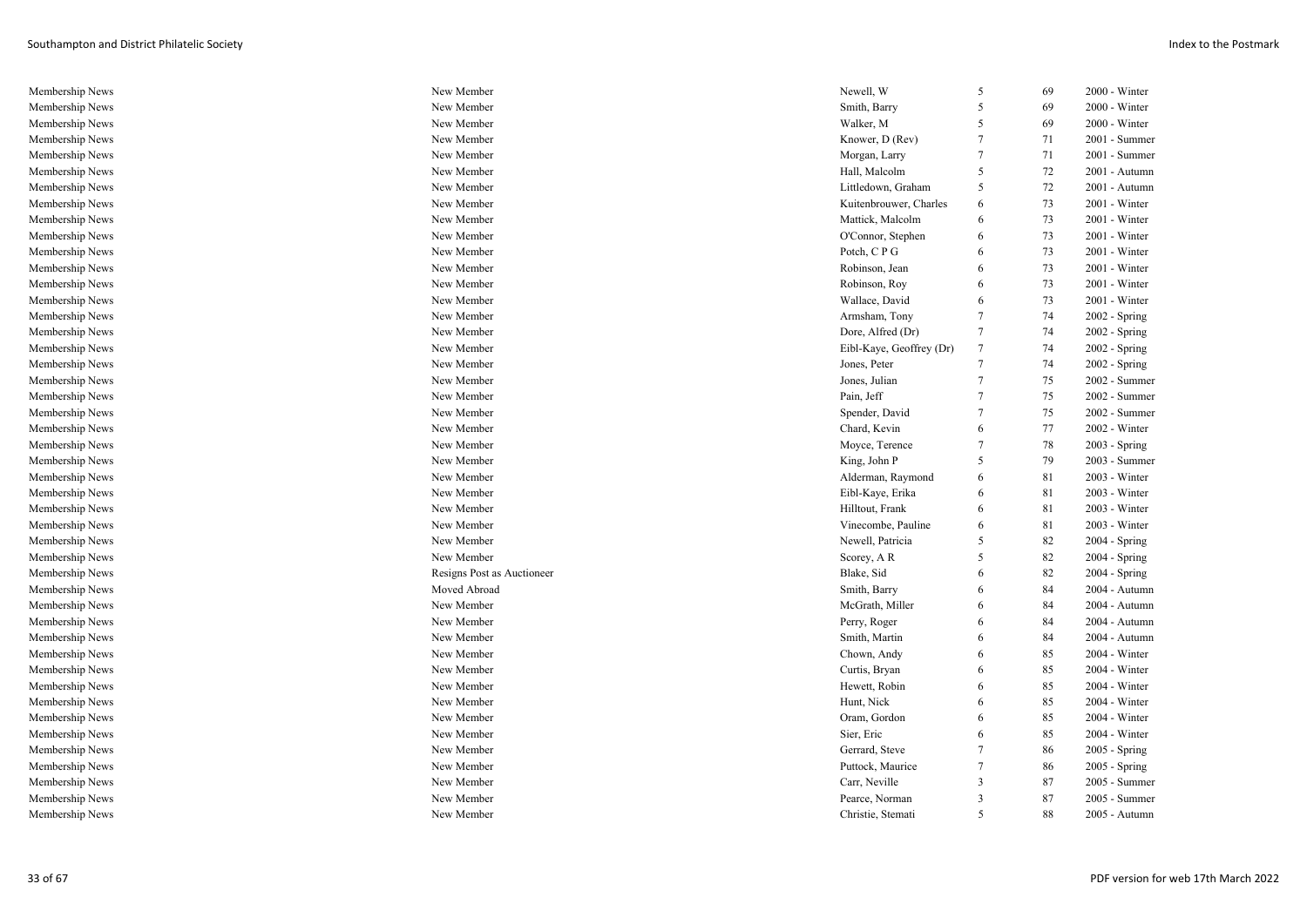| Membership News | New Member | Vokes, Michael G      | 5              | 88  | 2005 - Autumn   |
|-----------------|------------|-----------------------|----------------|-----|-----------------|
| Membership News | New Member | Yates, John           | 5              | 88  | 2005 - Autumn   |
| Membership News | New Member | Hague, Brian          | 6              | 89  | 2005 - Winter   |
| Membership News | New Member | McTigue, William      | 6              | 89  | 2005 - Winter   |
| Membership News | New Member | Osment, Stanley       | 6              | 89  | 2005 - Winter   |
| Membership News | New Member | Paice, Nigel          | 6              | 89  | 2005 - Winter   |
| Membership News | New Member | Tuppen, Laurie        | 6              | 89  | 2005 - Winter   |
| Membership News | New Member | Luxton, Ronald        | 6              | 90  | 2006 - Spring   |
| Membership News | New Member | Nolan, Martin         | 6              | 90  | 2006 - Spring   |
| Membership News | New Member | Wagner, James         | 6              | 90  | $2006 - Spring$ |
| Membership News | New Member | Sneddon, Julie (Miss) | 5              | 91  | 2006 - Summer   |
| Membership News | New Member | Holmes, Peter         | 11             | 92  | 2006 - Autumn   |
| Membership News | New Member | Philipsz, David       | 11             | 92  | 2006 - Autumn   |
| Membership News | New Member | Gifford, Kevin        | 10             | 93  | 2006 - Winter   |
| Membership News | New Member | Jolliffe, Faith       | 10             | 93  | 2006 - Winter   |
| Membership News | New Member | Last, Carole          | 10             | 93  | 2006 - Winter   |
| Membership News | New Member | New, Martin           | 10             | 93  | 2006 - Winter   |
| Membership News | New Member | Todd, Gregory         | 10             | 93  | 2006 - Winter   |
| Membership News | New Member | Warkcup, Brian        | 10             | 93  | 2006 - Winter   |
| Membership News | New Member | Glossop, Barry        | 7              | 94  | 2007 - Spring   |
| Membership News | New Member | Hunt, Norman          | $\overline{7}$ | 94  | 2007 - Spring   |
| Membership News | New Member | Luff, Barry           | 7              | 94  | 2007 - Spring   |
| Membership News | New Member | Griffin, Harry        | 15             | 95  | 2007 - Summer   |
| Membership News | New Member | King, John Henry      | 15             | 95  | 2007 - Summer   |
| Membership News | New Member | Dekker, Eric          | 11             | 97  | 2007 - Winter   |
| Membership News | New Member | George, Robert        | 11             | 97  | 2007 - Winter   |
| Membership News | New Member | Irons-Smith, Felicity | 11             | 97  | 2007 - Winter   |
| Membership News | New Member | Martin (Mrs)          | 11             | 97  | 2007 - Winter   |
| Membership News | New Member | Martin, Kenneth       | 11             | 97  | 2007 - Winter   |
| Membership News | New Member | Reeves, Patrick       | 11             | 97  | 2007 - Winter   |
| Membership News | New Member | Roberts, Mike         | 11             | 97  | 2007 - Winter   |
| Membership News | New Member | Simms, Lorraine       | 8              | 98  | 2008 - Spring   |
| Membership News | New Member | Tee, Roger            | 8              | 98  | $2008 - Spring$ |
| Membership News | New Member | Paige, Rodney         | 8              | 99  | 2008 - Summer   |
| Membership News | New Member | Clarke, Christopher   | 14             | 102 | 2009 - Spring   |
| Membership News | New Member | Goethals, Patrick     | 14             | 102 | 2009 - Spring   |
| Membership News | New Member | Rankin, Jim           | 14             | 102 | $2009 - Spring$ |
| Membership News | New Member | Hindson, Deborah      | 8              | 105 | $2010 - Spring$ |
| Membership News | New Member | Milne, John           | 9              | 107 | 2010 - Autumn   |
| Membership News | New Member | Docking, Brian R      | 9              | 108 | $2010 - Winter$ |
| Membership News | New Member | Docking, Brian        | 10             | 109 | $2011 -$ Spring |
| Membership News | New Member | Hassell, Peter J      | 10             | 109 | 2011 - Spring   |
| Membership News | New Member | Isiah, Gianni         | 10             | 109 | 2011 - Spring   |
| Membership News | New Member | Lawrence, Gordon C    | 10             | 109 | $2011 -$ Spring |
| Membership News | New Member | Murphy, Andrew        | 10             | 109 | $2011 -$ Spring |
| Membership News | New Member | Hardy, Leonard M      | 9              | 110 | 2011 - Summer   |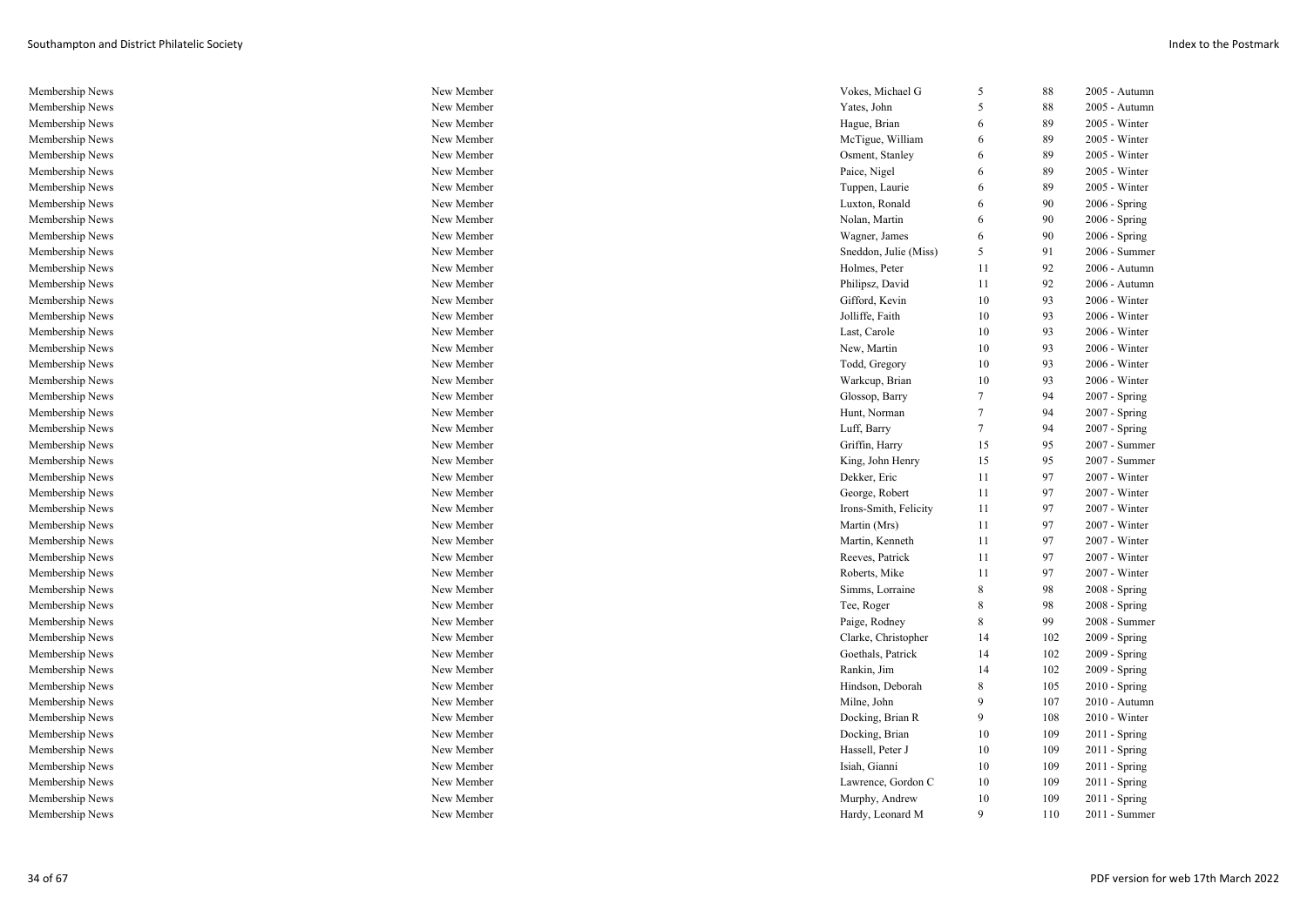| Membership News | New Member  | Smith, Martin R        | 5              | 111 | 2011 - Autumn   |
|-----------------|-------------|------------------------|----------------|-----|-----------------|
| Membership News | New Member  | Zhang, H (Mr)          | 5              | 111 | 2011 - Autumn   |
| Membership News | New Member  | Arnold, Paul (Rev)     | 10             | 112 | 2011 - Winter   |
| Membership News | New Member  | Spratley, Sheila Ellen | 10             | 112 | 2011 - Winter   |
| Membership News | New Member  | Barstow, Harold G      | 5              | 113 | 2012 - Spring   |
| Membership News | New Member  | Johns, Alan            | 5              | 113 | $2012 - Spring$ |
| Membership News | New Member  | Martin, Richard        | 5              | 113 | $2012$ - Spring |
| Membership News | New Member  | Offered, Terry         | 5              | 113 | 2012 - Spring   |
| Membership News | New Member  | Cheng, Cora            | $\overline{4}$ | 116 | 2012 - Winter   |
| Membership News | New Member  | Godfrey, Michael       | 4              | 116 | 2012 - Winter   |
| Membership News | New Member  | Hung, Ruei-Shin        | 4              | 116 | 2012 - Winter   |
| Membership News | New Member  | Macintyre, Alan        | $\overline{4}$ | 116 | 2012 - Winter   |
| Membership News | New Member  | Pantaleev, Brian       | 4              | 116 | 2012 - Winter   |
| Membership News | New Member  | Rodda, David           | $\overline{4}$ | 116 | 2012 - Winter   |
| Membership News | New Member  | Sheppard, Reginald     | $\overline{4}$ | 116 | 2012 - Winter   |
| Membership News | New Member  | Stewart, Richard       | 4              | 116 | 2012 - Winter   |
| Membership News | New Member  | Whatley, John          | 4              | 116 | 2012 - Winter   |
| Membership News | New Member  | Barber, Chris          | 4              | 123 | 2014 - Autumn   |
| Membership News | New Member  | Phillips, Peter        | 4              | 123 | 2014 - Autumn   |
| Membership News | New Member  | Pope, Robin            | 15             | 124 | 2014 - Winter   |
| Membership News | New Member  | Todd, Greg             | 5              | 125 | 2015 - Spring   |
| Membership News | New Member  | Hackett, Bob           | $\overline{7}$ | 128 | 2015 - Winter   |
| Membership News | New Member  | Ricketts, John         | 7              | 128 | 2015 - Winter   |
| Membership News | Resignation | Bennett, Miss          | $\tau$         | 128 | 2015 - Winter   |
| Membership News | Resignation | Coates, Miss           | $\tau$         | 128 | 2015 - Winter   |
| Membership News | Resignation | Evans, Mr              | $\tau$         | 128 | 2015 - Winter   |
| Membership News | New Member  | Leyton, Sylvia (Mrs)   | 12             | 131 | 2016 - Autumn   |
| Membership News | New Member  | Petchey, Martin        | 12             | 131 | 2016 - Autumn   |
| Membership News | Resignation | Hall                   | 12             | 131 | 2016 - Autumn   |
| Membership News | Resignation | Nicholson              | 12             | 131 | 2016 - Autumn   |
| Membership News | Resignation | Phillips               | 12             | 131 | 2016 - Autumn   |
| Membership News | Resignation | Robinson (Mr)          | 12             | 131 | 2016 - Autumn   |
| Membership News | Resignation | Robinson (Mrs)         | 12             | 131 | 2016 - Autumn   |
| Membership News | Resignation | Spratley (Mrs)         | 12             | 131 | 2016 - Autumn   |
| Membership News | New Member  | Woodson, John          | 6              | 132 | $2016$ - Summer |
| Membership News | Resignation | Lawrence, Gordon       | 3              | 133 | 2017 - Spring   |
| Membership News | Resignation | Martinez, Seraphin     | $\mathbf{3}$   | 133 | $2017 - Spring$ |
| Membership News | New Member  | Kitching, Bob (Rev)    | 23             | 133 | 2017 - Spring   |
| Membership News | New Member  | Ullathorne, Stewart    | 23             | 133 | 2017 - Spring   |
| Membership News | New Member  | Whittaker, Alan        | 23             | 133 | 2017 - Spring   |
| Membership News | New Member  | Airey (Mr)             | 12             | 135 | 2017 - Winter   |
| Membership News | New Member  | Lancashire (Mr)        | 12             | 135 | 2017 - Winter   |
| Membership News | New Member  | Robinson, Michael      | 12             | 135 | 2017 - Winter   |
| Membership News | New Member  | Frost-Paignton (Mr)    | 13             | 135 | 2017 - Winter   |
| Membership News | New Member  | Sheppard, Reg          | 13             | 135 | 2017 - Winter   |
| Membership News | New Member  | Crane, Frank           | 18             | 136 | 2017 - Autumn   |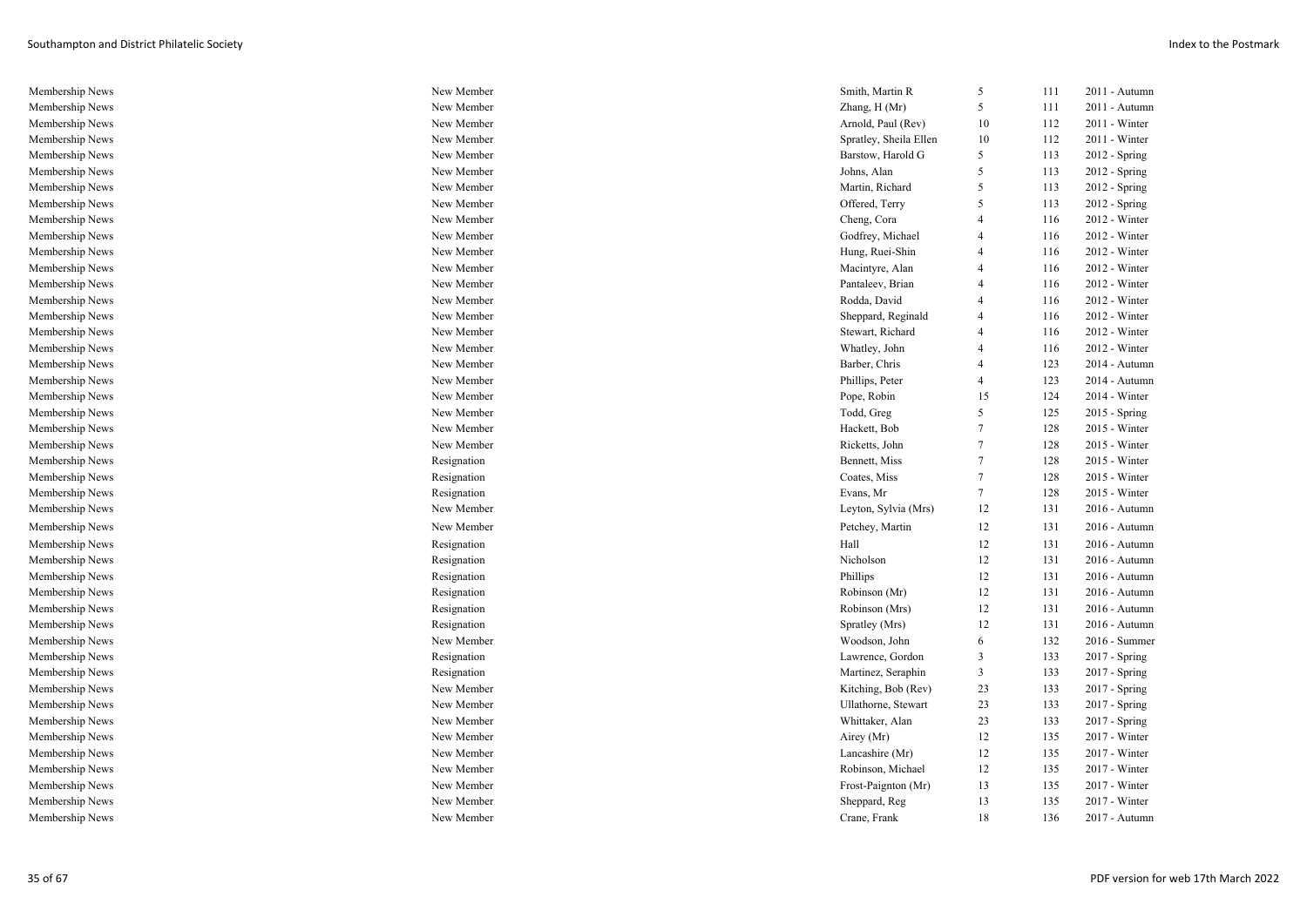| Membership News | New Member                                | Czuczman, Mike       | 18 | 136 | 2017 - Autumn   |
|-----------------|-------------------------------------------|----------------------|----|-----|-----------------|
| Membership News | New Member                                | Jones, Peter         | 18 | 136 | 2017 - Autumn   |
| Membership News | New Member                                | Simcox, Wilf         | 18 | 136 | 2017 - Autumn   |
| Membership News | New Member                                | Preuveneers, Jack    | 16 | 139 | 2018 - Autumn   |
| Membership News | New Member                                | Anderson, Terry      | 13 | 140 | 2018 - Winter   |
| Membership News | New Member                                | Phillips, Malcolm    | 13 | 140 | $2018$ - Winter |
| Membership News | New Member                                | Traverse, Ian        | 13 | 140 | 2018 - Winter   |
| Membership News | Resignation                               | Collier              | 13 | 140 | $2018$ - Winter |
| Membership News | Resignation                               | Hackett, Bob         | 13 | 140 | 2018 - Winter   |
| Membership News | New Member                                | Chapman, Jim         | 6  | 141 | 2019 - Spring   |
| Membership News | New Member                                | Coe, Malcolm         | 6  | 141 | $2019 - Spring$ |
| Membership News | New Member                                | Lynott, Jim          | 6  | 141 | 2019 - Spring   |
| Membership News | New Member                                | Newell, Jonathan     | 6  | 141 | $2019 - Spring$ |
| Membership News | Lapsed Membership                         | Lutman               | 22 | 142 | 2019 - Summer   |
| Membership News | Lapsed Membership                         | Preuveneers, Jack    | 22 | 142 | 2019 - Summer   |
| Membership News | New Member                                | Bell, Damian         | 22 | 142 | 2019 - Summer   |
| Membership News | New Member                                | Caldwell, John       | 22 | 142 | 2019 - Summer   |
| Membership News | New Member                                | Fidler, Simon        | 22 | 142 | 2019 - Summer   |
| Membership News | New Member                                | Gray, Nigel          | 22 | 142 | 2019 - Summer   |
| Membership News | New Member                                | Greig, Ian           | 22 | 142 | 2019 - Summer   |
| Membership News | New Member                                | Langrishe, Richard   | 22 | 142 | 2019 - Summer   |
| Membership News | New Member                                | Rae, David           | 22 | 142 | 2019 - Summer   |
| Membership News | New Member                                | Rossiter, John       | 22 | 142 | 2019 - Summer   |
| Membership News | Resignation                               | Lea, Jeremy          | 22 | 142 | 2019 - Summer   |
| Membership News | Autumn 2019                               | Vokes, Mike          | 18 | 143 | 2019 - Autumn   |
| Membership News | Honorary Life Member - Malaya Study Group | Holley, Robin        | 18 | 143 | 2019 - Autumn   |
| Membership News | New Member                                | Thew, June           | 18 | 143 | 2019 - Autumn   |
| Membership News | New Member                                | Torreggiani, Michael | 18 | 143 | 2019 - Autumn   |
| Membership News | New Member                                | Humphrey, John       | 16 | 144 | 2019 - Winter   |
| Membership News | New Member                                | Stevenson, Patrick   | 16 | 144 | 2019 - Winter   |
| Membership News | New Member                                | Betteridge, Stephen  | 17 | 144 | 2019 - Winter   |
| Membership News | New Member                                | Brunt, Ray           | 16 | 145 | 2020 - Spring   |
| Membership News | New Member                                | Gibson, Mike         | 16 | 145 | $2020 - Spring$ |
| Membership News | New Member                                | Goldberg, Charlie    | 16 | 145 | 2020 - Spring   |
| Membership News | New Member                                | Thomson, Dennis      | 16 | 145 | 2020 - Spring   |
| Membership News | Resignation - Advanced Years              | Puttock, Maurice     | 16 | 145 | $2020 - Spring$ |
| Membership News | Resignation - In Care Home                | Williams, Bryn       | 16 | 145 | 2020 - Spring   |
| Membership News | Resignation - Moved to Cork               | Todd, Greg           | 16 | 145 | 2020 - Spring   |
| Membership News | Failed to Renew Membership                | Howse                | 10 | 146 | 2020 - Summer   |
| Membership News | Failed to Renew Membership                | Reeder               | 10 | 146 | 2020 - Summer   |
| Membership News | Failed to Renew Membership                | Williamson           | 10 | 146 | 2020 - Summer   |
| Membership News | New Member                                | Goldberg, Charlie    | 10 | 146 | 2020 - Summer   |
| Membership News | Resignation                               | Pace, Nigel          | 10 | 146 | 2020 - Summer   |
| Membership News | Resignation                               | Bell, Damian         | 10 | 146 | 2020 - Summer   |
| Membership News | Obituary                                  | Waters, Donald       | 12 | 147 | 2020 - Autumn   |
| Membership News | Obituary                                  | Pritchard, John      | 12 | 147 | 2020 - Autumn   |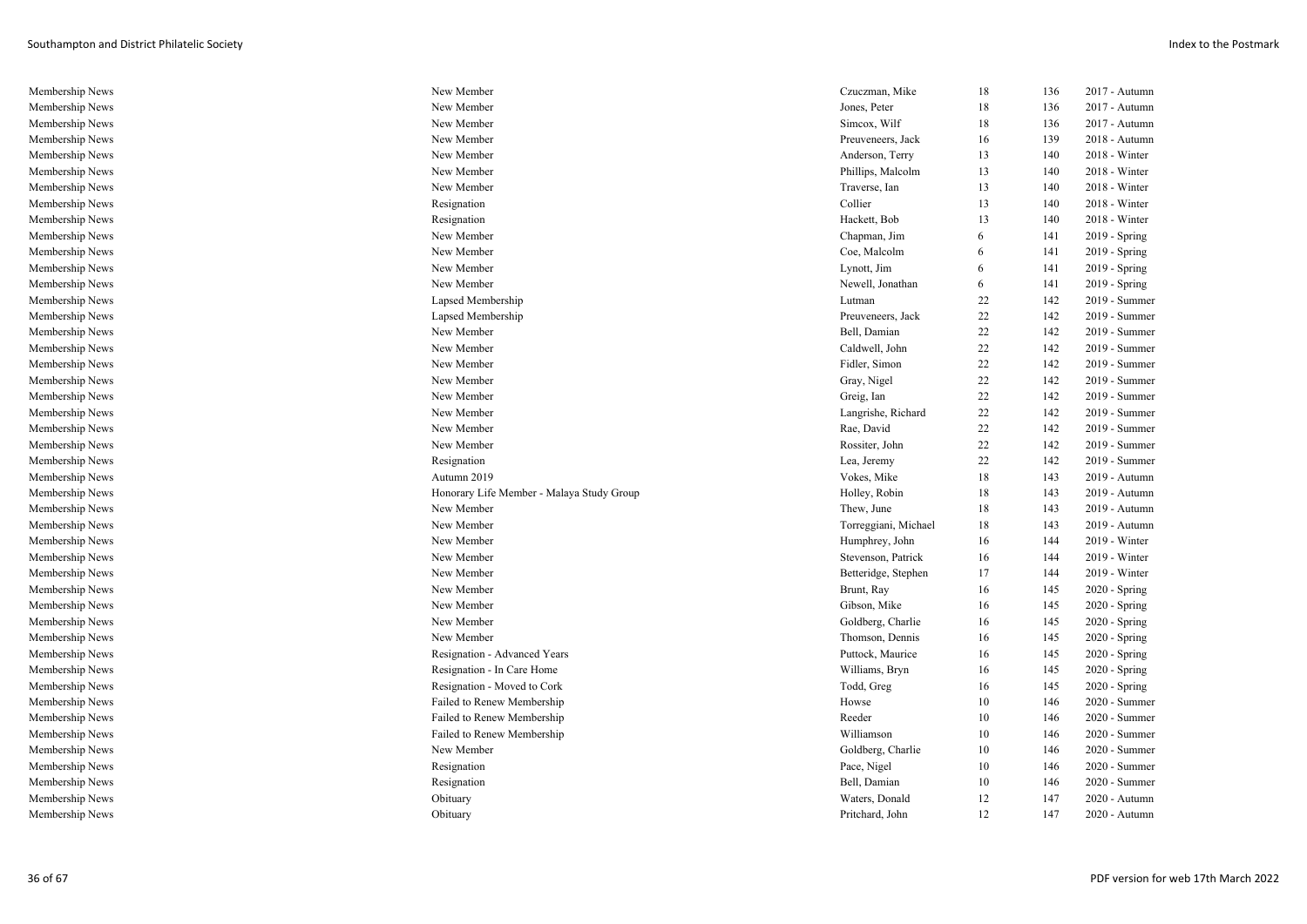| Membership News                         | New Member                                    | McLeod, Vania       | 6                       | 148          | 2020 - Winter     |
|-----------------------------------------|-----------------------------------------------|---------------------|-------------------------|--------------|-------------------|
| Membership News                         | New Member                                    | Ullathorne, Stewart | 6                       | 148          | 2020 - Winter     |
| Membership News                         | New Member                                    | Ingram, Julian      | 6                       | 148          | 2020 - Winter     |
| Membership News                         | New Member                                    | Burton, Keith       | 6                       | 148          | 2020 - Winter     |
| Membership News                         | New Member                                    | Mills, Peter        | 6                       | 148          | 2020 - Winter     |
| Membership News                         | New Member                                    | Wills, John         | 6                       | 148          | 2020 - Winter     |
| Membership News                         | New Member                                    | Carr, Neville       | 6                       | 148          | 2020 - Winter     |
| Membership News                         | New Member                                    | Print, Steve        | 6                       | 148          | 2020 - Winter     |
| Membership News                         | Obituary                                      | Yeates, John        | 6                       | 148          | 2020 - Winter     |
| Membership News                         | New Member                                    | Wills, Peter        | 6                       | 149          | 2021 - Spring     |
| Membership News                         | New Member                                    | Cooper, Barry       | 6                       | 149          | 2021 - Spring     |
| Membership News                         | New Member                                    | Griffin, Simon      | 6                       | 149          | 2021 - Spring     |
| Membership News                         | New Member                                    | Scicluna, David     | 6                       | 149          | 2021 - Spring     |
| Membership News                         | Obituary                                      | Czuczman, Mike      | 6                       | 149          | 2021 - Spring     |
| Membership News                         | Resignation                                   | Martin, Ken         | 6                       | 149          | 2021 - Spring     |
| Membership News                         | Resignation                                   | Martin, Pam         | 6                       | 149          | 2021 - Spring     |
| Membership News                         | Obituary                                      | Moore, Bill         | 6                       | 150          | 2021 - Summer     |
| Membership News                         | Obituary                                      | Lewis, Roger        | 6                       | 150          | 2021 - Summer     |
| Membership News                         | Obituary                                      | King, Doris (Mrs)   | 6                       | 150          | 2021 - Summer     |
| Membership News                         | Obituary                                      | Marks, Alan         | 6                       | 150          | 2021 - Summer     |
| Membership News                         | New Member                                    | Dadds, Michael (Dr) | 6                       | 150          | 2021 - Summer     |
| Membership News                         | Obituary to Doris King (1921 - 2021)          | Gittoes, Pauline    | 26                      | 150          | 2021 - Summer     |
| Membership News                         | Obtituary to Roger Lewis (Died February 2021) | Vokes, Mike         | 26                      | 150          | 2021 - Summer     |
| Membership News                         | Obituary to Alan Marks (Died April 2021)      | Hindson, Jack       | 27                      | 150          | 2021 - Summer     |
| Membership News                         | Obituary to Bill Moore (Died February 2021)   | Bayley, Colin       | 27                      | 150          | 2021 - Summer     |
| Membership News                         |                                               | Vokes, Mike         | 6                       | 151          | 2021 - Autumn     |
| Membership News                         |                                               | Vokes, Mike         | 6                       | 152          | 2021 - Winter     |
| Membership News                         |                                               | Vokes, Mike         | $\overline{7}$          | 153          | 2022 - Spring     |
| Message from the Chairman               |                                               | Thorne, G. L.       | $\overline{1}$          | $\mathbf{1}$ | 1948 - Mid Summer |
| Meter Marks                             | Article                                       | Lloyd, Keith        | 15                      | 147          | 2020 - Autumn     |
| Millenium Celebrations                  | In 3 years time                               |                     | $\overline{7}$          | 52           | 1996 - Autumn     |
| Millenium Celebrations                  | Various Projects considered                   | Dorrington, John    | $\overline{7}$          | 61           | 1998 - Winter     |
| Missing Queens Head                     |                                               |                     | 5                       | 59           | 1998 - Summer     |
| More Candid Comments                    | Article - A Future issue of Postmark          | Gandy, J. S.        | $\overline{4}$          | 19           | 1952 - December   |
| Move of Southampton Post Office (The)   | Some Comments Following                       | Baker, Rod          | 12                      | 98           | $2008 - Spring$   |
| New GB Postage Due Charges October 2015 |                                               | Jones, Julian       | $\overline{4}$          | 128          | 2015 - Winter     |
| New Home at the Cotswold                | Cotswold Hall - First meeting 7th September   |                     | $\overline{2}$          | 1            | 1948 - Autumn     |
| New Logo                                | New Society Logo                              |                     | $\overline{4}$          | 86           | 2005 - Spring     |
| New Logo                                |                                               |                     | 6                       | 87           | 2005 - Summer     |
| New Post                                | <b>Assistant Secretary</b>                    | Allum, R. G.        | 6                       | 22           | 1953 - October    |
| New Venue                               | St Joseph's Church Hall                       | Berridge, John      | $\overline{1}$          | 77           | 2002 - Winter     |
| New Year Lament                         | Article                                       | Dorrington, John    | 8                       | 125          | 2015 - Spring     |
| News Flash                              | New home for Society - Polygon Hotel          |                     | $\overline{1}$          | 5            | 1949 - Summer     |
| News from the President                 |                                               | Stockley, John      | $\overline{\mathbf{3}}$ | 61           | 1998 - Winter     |
| Newspaper Article                       | The Times - Some Notes on Rowland Hill        |                     | $\overline{7}$          | 39           | 1992 - Winter     |
| Northern (De) Lights                    | Article                                       | Hague, Brian        | $\overline{7}$          | 107          | 2010 - Autumn     |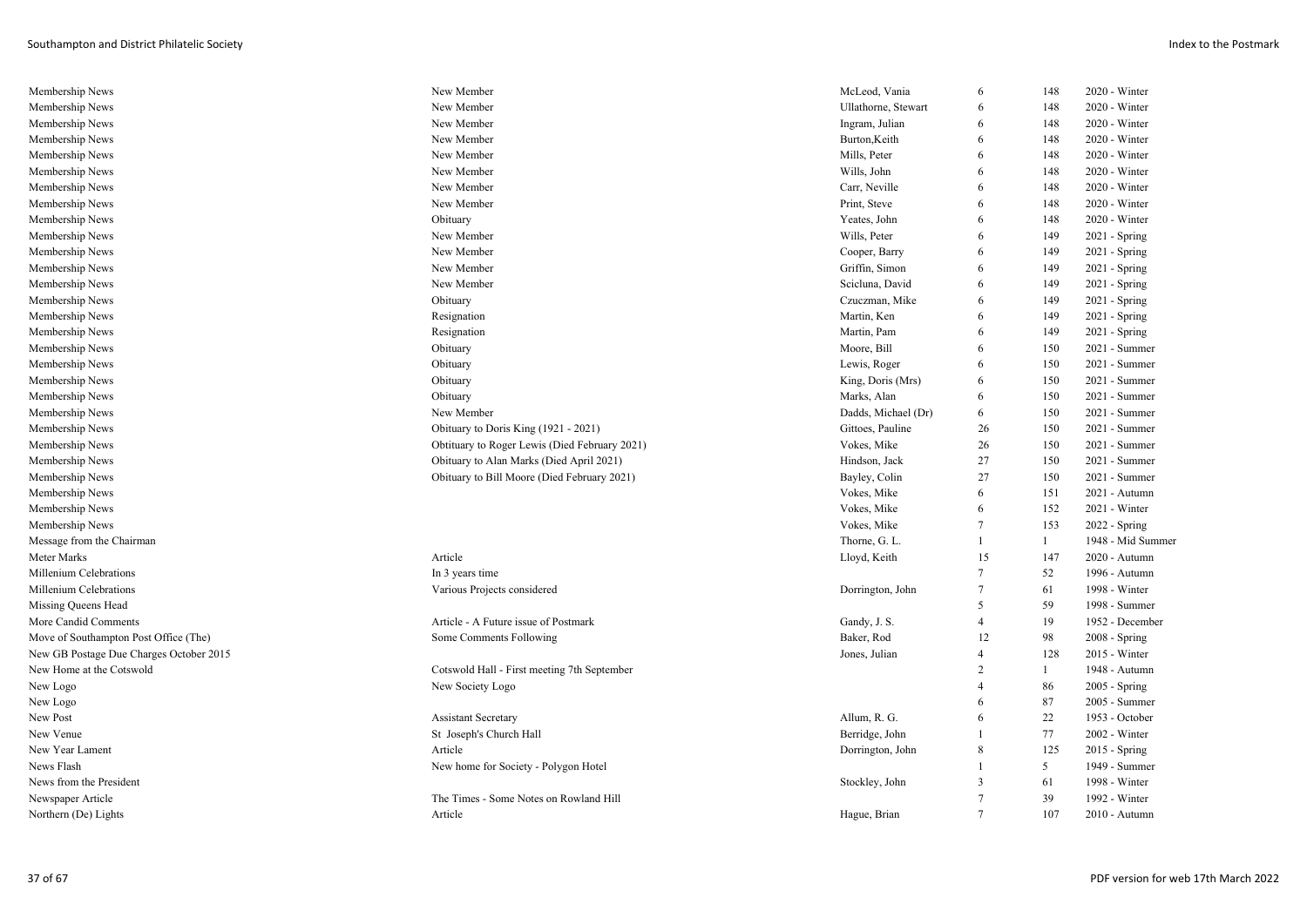| Not alone any more       | Article                 | Mays, Eddie     | 12                       | 127 | 2015 - Autumn  |
|--------------------------|-------------------------|-----------------|--------------------------|-----|----------------|
| Notes on the Penny Black | Article                 | Snushall, E. D. | 14                       | 10  | 1950 - October |
| Notices                  | Subscriptions           | Gaiger, Stuart  | -1                       | 89  | 2005 - Winter  |
| Obituary                 | Fassnidge, William      |                 | $\overline{4}$           | 5   | 1949 - Summer  |
| Obituary                 | Read, L. F.             |                 | $\overline{4}$           | 5   | 1949 - Summer  |
| Obituary                 | Paul, F. L.             |                 | 17                       | 9   | 1950 - May     |
| Obituary                 | Ferguson, G.            |                 | 9                        | 21  | 1953 - May     |
| Obituary                 | Tay, B. J.              |                 | 9                        | 21  | 1953 - May     |
| Obituary                 | Reeves, Tony            |                 | $\overline{4}$           | 29  | 1989 - Winter  |
| Obituary                 | Smeeth, Rodney          |                 | $\overline{4}$           | 29  | 1989 - Winter  |
| Obituary                 | Lavender, Eric          |                 | $\overline{c}$           | 31  | 1990 - Autumn  |
| Obituary                 | Munden, Charles         |                 | $\overline{c}$           | 31  | 1990 - Autumn  |
| Obituary                 | Game, Ted               |                 | $7\phantom{.0}$          | 32  | 1990 - Winter  |
| Obituary                 | Harvey, Edward          |                 | $7\phantom{.0}$          | 32  | 1990 - Winter  |
| Obituary                 | Owen, Basil             |                 | $\tau$                   | 32  | 1990 - Winter  |
| Obituary                 | Rutkowska, Teresa (Dr.) |                 | $7\phantom{.0}$          | 32  | 1990 - Winter  |
| Obituary                 | Atkinson, John          |                 | 6                        | 33  | 1991 - Spring  |
| Obituary                 | Barrell, Doug           |                 | $\overline{4}$           | 36  | 1992 - Spring  |
| Obituary                 | Bennett, Tom            |                 | 5                        | 39  | 1992 - Winter  |
| Obituary                 | Smith, H, F.            |                 | $7\phantom{.0}$          | 40  | 1993 - Spring  |
| Obituary                 | Glew, Stan              |                 | $\tau$                   | 43  | 1994 - Spring  |
| Obituary                 | Saunders, Arthur        |                 | $\tau$                   | 43  | 1994 - Spring  |
| Obituary                 | Apps, Phil              |                 | $7\phantom{.0}$          | 51  | 1996 - Summer  |
| Obituary                 | Clouder, Daphne (Mrs)   |                 | $\overline{4}$           | 53  | 1996 - Winter  |
| Obituary                 | Fagg, Ernie             |                 | $\overline{4}$           | 53  | 1996 - Winter  |
| Obituary                 | Torode, Bill            |                 | $\overline{4}$           | 53  | 1996 - Winter  |
| Obituary                 | Lowe, Robson            |                 | $\overline{4}$           | 55  | 1997 - Summer  |
| Obituary                 | Lowe, Robson            |                 | $\overline{4}$           | 56  | 1997 - Autumn  |
| Obituary                 | Wain, Ron               |                 | 6                        | 56  | 1997 - Autumn  |
| Obituary                 | Preece, Alf             |                 | 6                        | 57  | 1997 - Winter  |
| Obituary                 | Payne, Bob              | Stockley, John  | 5                        | 61  | 1998 - Winter  |
| Obituary                 | Woodbine, Gerald (Dr)   |                 | 5                        | 61  | 1998 - Winter  |
| Obituary                 | Pegley, Frank           | Holley, Robin   | $7\phantom{.0}$          | 62  | 1999 - Spring  |
| Obituary                 | Shepherd, Wally         |                 | 3                        | 64  | 1999 - Autumn  |
| Obituary                 | Windebank, Bill         |                 | $7\phantom{.0}$          | 66  | 2000 - Spring  |
| Obituary                 | Follett, Bob            |                 | $7\phantom{.0}$          | 67  | 2000 - Summer  |
| Obituary                 | Moore, John             |                 | $\tau$                   | 67  | 2000 - Summer  |
| Obituary                 | Gandy, R L (Mrs)        |                 | 6                        | 68  | 2000 - Autumn  |
| Obituary                 | Machell, E S (Dr)       |                 | 6                        | 68  | 2000 - Autumn  |
| Obituary                 | Sait, J C F             |                 | 5                        | 69  | 2000 - Winter  |
| Obituary                 | Beeson, A E             |                 | 6                        | 73  | 2001 - Winter  |
| Obituary                 | Rapkin, Franceska       |                 | 6                        | 73  | 2001 - Winter  |
| Obituary                 | Cole, Les               |                 | $\overline{7}$           | 74  | 2002 - Spring  |
| Obituary                 | Cole, Leslie            |                 | $\overline{4}$           | 75  | 2002 - Summer  |
| Obituary                 | Harris, Margaret        |                 | $\overline{4}$           | 75  | 2002 - Summer  |
| Obituary                 | Payne, Bob              |                 | $\overline{\phantom{0}}$ | 75  | 2002 - Summer  |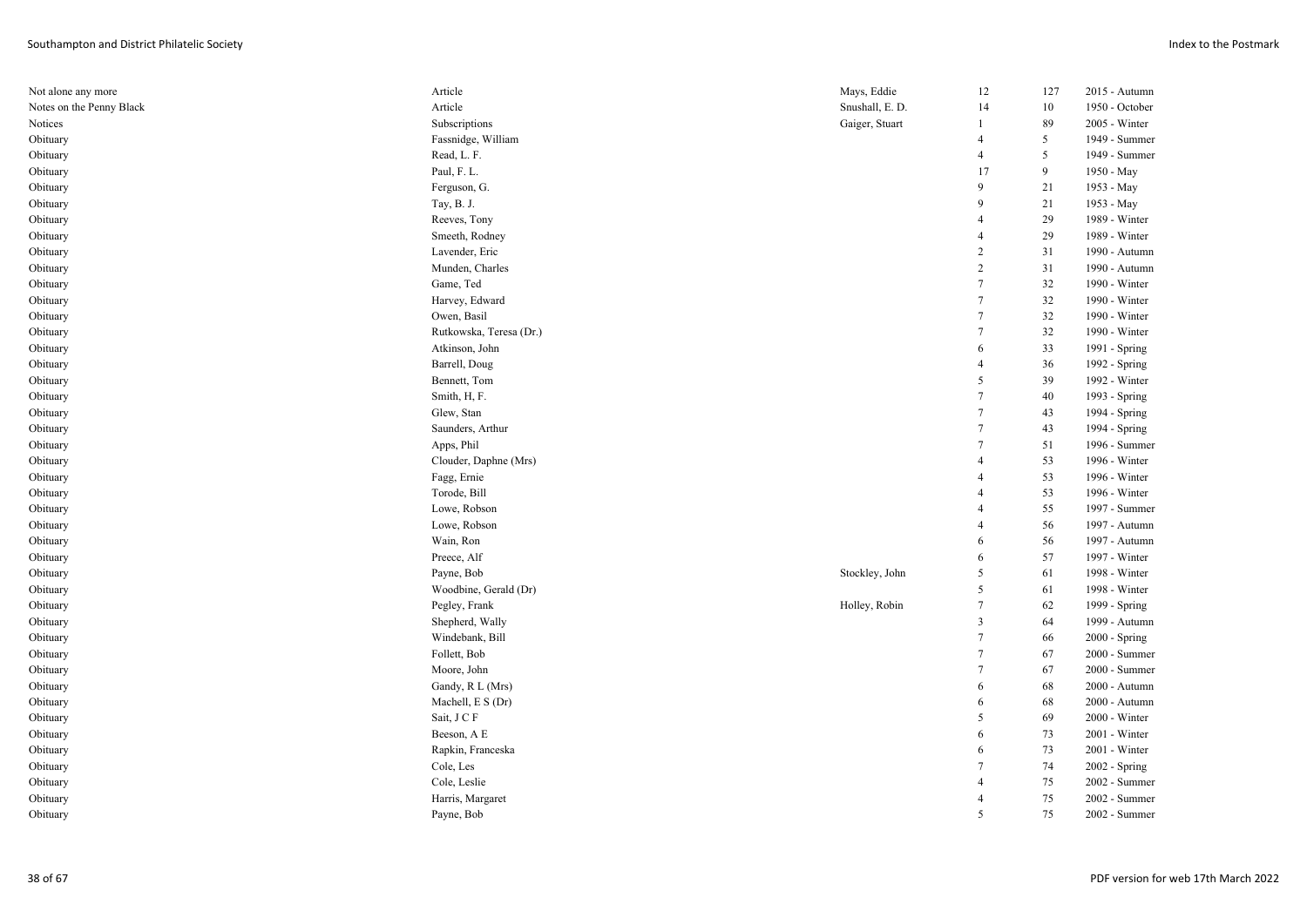| Obituary | Saunders, Melvyn        |                  | 7              | 75  | 2002 - Summer   |
|----------|-------------------------|------------------|----------------|-----|-----------------|
| Obituary | Loxton, Michael         |                  | $\overline{7}$ | 78  | 2003 - Spring   |
| Obituary | Kretzer, Fred           |                  | 5              | 79  | 2003 - Summer   |
| Obituary | Coombes, Bob            |                  | 6              | 81  | 2003 - Winter   |
| Obituary | Tucker, Dennis          |                  | 6              | 81  | 2003 - Winter   |
| Obituary | Sterckx, Alan           | Stockley, John   | 5              | 82  | 2004 - Spring   |
| Obituary | Turner, John            | Cruttenden, John | 6              | 84  | 2004 - Autumn   |
| Obituary | Clarke, Tony            | Cruttenden, John | 7              | 86  | 2005 - Spring   |
| Obituary | Brown, R A G            | Dorrington, John | 7              | 87  | 2005 - Summer   |
| Obituary | Mata, Tony              | Stockley, John   | 6              | 89  | 2005 - Winter   |
| Obituary | Miller, George          | Shorey, John     | 6              | 89  | 2005 - Winter   |
| Obituary | Sanderson, Dorothy (Dr) | Baker, Rod       | 6              | 89  | 2005 - Winter   |
| Obituary | Huggins, Doug           | Stockley, John   | 6              | 90  | 2006 - Spring   |
| Obituary | Moyce, Terence          | Stockley, John   | 6              | 90  | 2006 - Spring   |
| Obituary | Hunt, Bryan             |                  | 6              | 92  | 2006 - Autumn   |
| Obituary | Hunt, Bryan             |                  | 6              | 93  | 2006 - Winter   |
| Obituary | Crane, Myrtle (Mrs)     |                  | 7              | 94  | 2007 - Spring   |
| Obituary | Portch, C               |                  | 7              | 94  | 2007 - Spring   |
| Obituary | Smith, Mary (Mrs)       |                  | 7              | 94  | 2007 - Spring   |
| Obituary | Gannaway, Peter         | Bayley, Colin    | 15             | 96  | 2007 - Autumn   |
| Obituary | Knight, John            | Bayley, Colin    | 15             | 96  | 2007 - Autumn   |
| Obituary | McDonald, Bob           |                  | 11             | 97  | 2007 - Winter   |
| Obituary | Robbins, Tom            | Bayley, Colin    | 11             | 97  | 2007 - Winter   |
| Obituary | Page, Geoff             |                  | 8              | 98  | $2008 - Spring$ |
| Obituary | Pearce, Norman          | Vinecombe, Harry | 8              | 98  | 2008 - Spring   |
| Obituary | Shorey, John            |                  | $\overline{4}$ | 99  | 2008 - Summer   |
| Obituary | Buckle, Brian           |                  | 8              | 99  | 2008 - Summer   |
| Obituary | Shorey, John            |                  | 8              | 99  | 2008 - Summer   |
| Obituary | Wilson, Brian           |                  | 13             | 102 | 2009 - Spring   |
| Obituary | Kuitenbrouwer, Charles  |                  | 7              | 104 | 2009 - Winter   |
| Obituary | Carter, Derek           | Vinecombe, Harry | 9              | 107 | 2010 - Autumn   |
| Obituary | Spender, David FRPSL    | Hague, Brian     | 5              | 108 | 2010 - Winter   |
| Obituary | Blake, Syd              |                  | 10             | 109 | $2011 -$ Spring |
| Obituary | Gaiger, Stuart          |                  | 5              | 110 | 2011 - Summer   |
| Obituary | Daniels, Norman Danny   |                  | 9              | 112 | 2011 - Winter   |
| Obituary | Ketchell, Alan          |                  | 9              | 112 | 2011 - Winter   |
| Obituary | Mclean, Roderick        |                  | 9              | 112 | 2011 - Winter   |
| Obituary |                         | Boorn, Steve     | 5              | 113 | $2012$ - Spring |
| Obituary |                         | McQueen, Ian     | 5              | 113 | 2012 - Spring   |
| Obituary | Burgess, Ian            | Yandell, Len     | 8              | 115 | 2012 - Autumn   |
| Obituary | Lavender, Mervyn        | Vinecombe, Harry | 9              | 115 | 2012 - Autumn   |
| Obituary |                         | Mockford, Ron    | 5              | 116 | 2012 - Winter   |
| Obituary | Mayzes, Tom             | Vinecombe, Harry | 14             | 118 | 2013 - Summer   |
| Obituary | O'Brien, Des            | Vinecombe, Harry | 14             | 118 | 2013 - Summer   |
| Obituary | Kitchen, Norman         | Lloyd, Keith     | $\overline{4}$ | 121 | 2014 - Spring   |
| Obituary | Pain, Jeff              | Bayley, Colin    | $\overline{4}$ | 121 | $2014 - Spring$ |
|          |                         |                  |                |     |                 |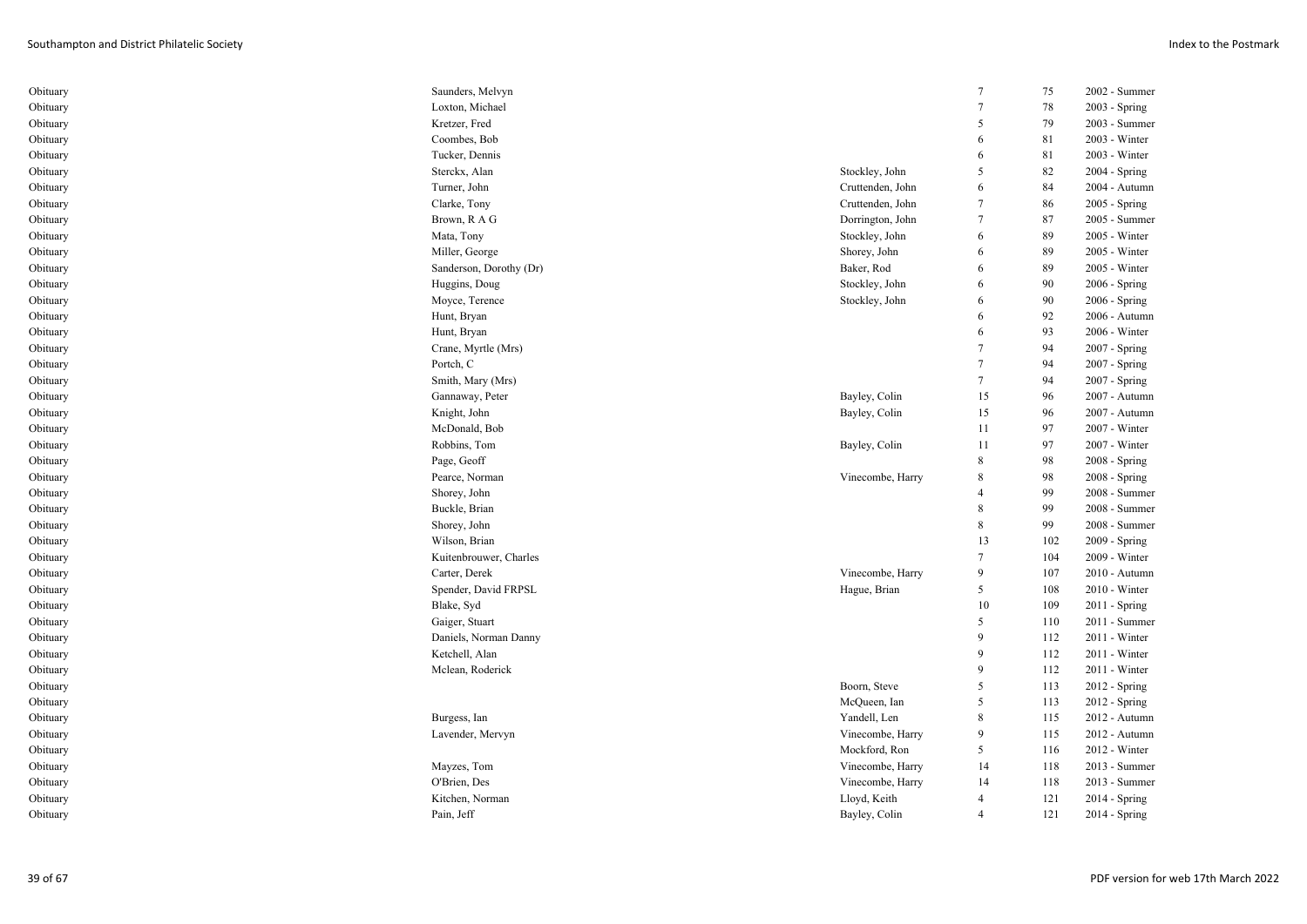| Obituary | Kitchen, Norman                                       | Bayley, Colin            | $\overline{4}$          | 122 | 2014 - Summer |
|----------|-------------------------------------------------------|--------------------------|-------------------------|-----|---------------|
| Obituary | Gittoes, Terry                                        | Gittoes, Pauline         | 15                      | 124 | 2014 - Winter |
| Obituary | Musgrave, Simon                                       | Berridge, John           | 15                      | 124 | 2014 - Winter |
| Obituary | Atherton, Bill                                        | Berridge, John           | 5                       | 125 | 2015 - Spring |
| Obituary | Baker, Rodney                                         | Berridge, John           | 5                       | 126 | 2015 - Summer |
| Obituary | Skinner, Alexander                                    |                          | 4                       | 127 | 2015 - Autumn |
| Obituary | Hames, Ian                                            |                          | $\tau$                  | 128 | 2015 - Winter |
| Obituary | Kiddle, Francis                                       | Jones, Julian            | $\overline{7}$          | 128 | 2015 - Winter |
| Obituary | Hames, Ian                                            | Berridge, John           | 8                       | 128 | 2015 - Winter |
| Obituary | Money, John                                           |                          | 3                       | 129 | 2016 - Spring |
| Obituary | Gordon, Jim                                           | Vinecombe, Harry         | 12                      | 131 | 2016 - Autumn |
| Obituary | Drysdall, Alan (Dr)                                   | Vokes, Mike              | $\mathbf{3}$            | 133 | 2017 - Spring |
| Obituary | Hibbs, Graham                                         | Vokes, Mike              | $\mathbf{3}$            | 133 | 2017 - Spring |
| Obituary | Lake, Ray                                             | Vokes, Mike              | $\overline{3}$          | 133 | 2017 - Spring |
| Obituary | Pidgeon, Roy                                          | Vokes, Mike              | $\overline{\mathbf{3}}$ | 133 | 2017 - Spring |
| Obituary | Whitten (Mr)                                          | Vokes, Mike              | $\overline{\mathbf{3}}$ | 133 | 2017 - Spring |
| Obituary | Drysdall, Alan (Dr)                                   | Eibl-Kaye, Geoffrey (Dr) | $\overline{7}$          | 133 | 2017 - Spring |
| Obituary | Hunt, Nick                                            |                          | 13                      | 135 | 2017 - Winter |
| Obituary | Nunn, Bill                                            |                          | 13                      | 135 | 2017 - Winter |
| Obituary | Hunt, Nick                                            | Pope, Robin              | 14                      | 135 | 2017 - Winter |
| Obituary | Nunn, Bill                                            | Vinecombe. Harry         | 14                      | 135 | 2017 - Winter |
| Obituary | Rixon, Ted                                            | Vokes, Mike              | 16                      | 139 | 2018 - Autumn |
| Obituary | Rodda, David                                          | Vokes, Mike              | 16                      | 139 | 2018 - Autumn |
| Obituary | Everest, Ted                                          |                          | 13                      | 140 | 2018 - Winter |
| Obituary | Elms, Tony                                            | Vokes, Mike              | 6                       | 141 | 2019 - Spring |
| Obituary | Tuppen, Laurence G                                    | Vokes, Mike              | 6                       | 141 | 2019 - Spring |
| Obituary | Bailey, Sylvia                                        |                          | 18                      | 141 | 2019 - Spring |
| Obituary | Tuppen, Laurence G (The Late)                         | Vokes, Mike              | 19                      | 142 | 2019 - Summer |
| Obituary | Reeves, Patrick                                       | Vokes, Mike              | 22                      | 142 | 2019 - Summer |
| Obituary | Reeves, Patrick                                       | Rankin, Jim              | 23                      | 142 | 2019 - Summer |
| Obituary | Flach, Laurie                                         | Vokes, Mike              | 18                      | 143 | 2019 - Autumn |
| Obituary | Leonard, Alan                                         | Vokes, Mike              | 18                      | 143 | 2019 - Autumn |
| Obituary | Nicol, Jim                                            | Vokes, Mike              | 18                      | 143 | 2019 - Autumn |
| Obituary | Warren, John                                          | Vokes, Mike              | 18                      | 143 | 2019 - Autumn |
| Obituary | John Warren - 2019                                    | Vokes, Mike              | 20                      | 143 | 2019 - Autumn |
| Obituary | Biography of Alan Gordon Keith Leonard M.A. 1922-2019 | Bradshaw, Mel            | 5 & 6                   | 143 | 2019 - Autumn |
| Obituary | Crane, Michael                                        | Vokes, Mike              | 16                      | 144 | 2019 - Winter |
| Obituary | Crane, Michael                                        | Mays, Eddie              | 19                      | 144 | 2019 - Winter |
| Obituary | Dore, Dr. Kevin (16.04.1933 To 13.12.2019)            | Eibl-Kaye, Geoffrey (Dr) | 15                      | 145 | 2020 - Spring |
| Obituary | John Campbell 8th April 2020 - COVID19                | Jones, Julian            | 24                      | 146 | 2020 - Summer |
| Obituary | <b>Bill Moore</b>                                     | Brown, Jim               | 6                       | 151 | 2021 - Autumn |
| Obituary | Maurice Puttock                                       | Vokes, Mike              | 13                      | 152 | 2021 - Winter |
| Officers |                                                       |                          | 1                       | 21  | 1988 - Summer |
| Officers |                                                       |                          |                         | 49  | 1995 - Winter |
| Officers |                                                       |                          |                         | 50  | 1996 - Spring |
| Officers |                                                       |                          |                         | 51  | 1996 - Summer |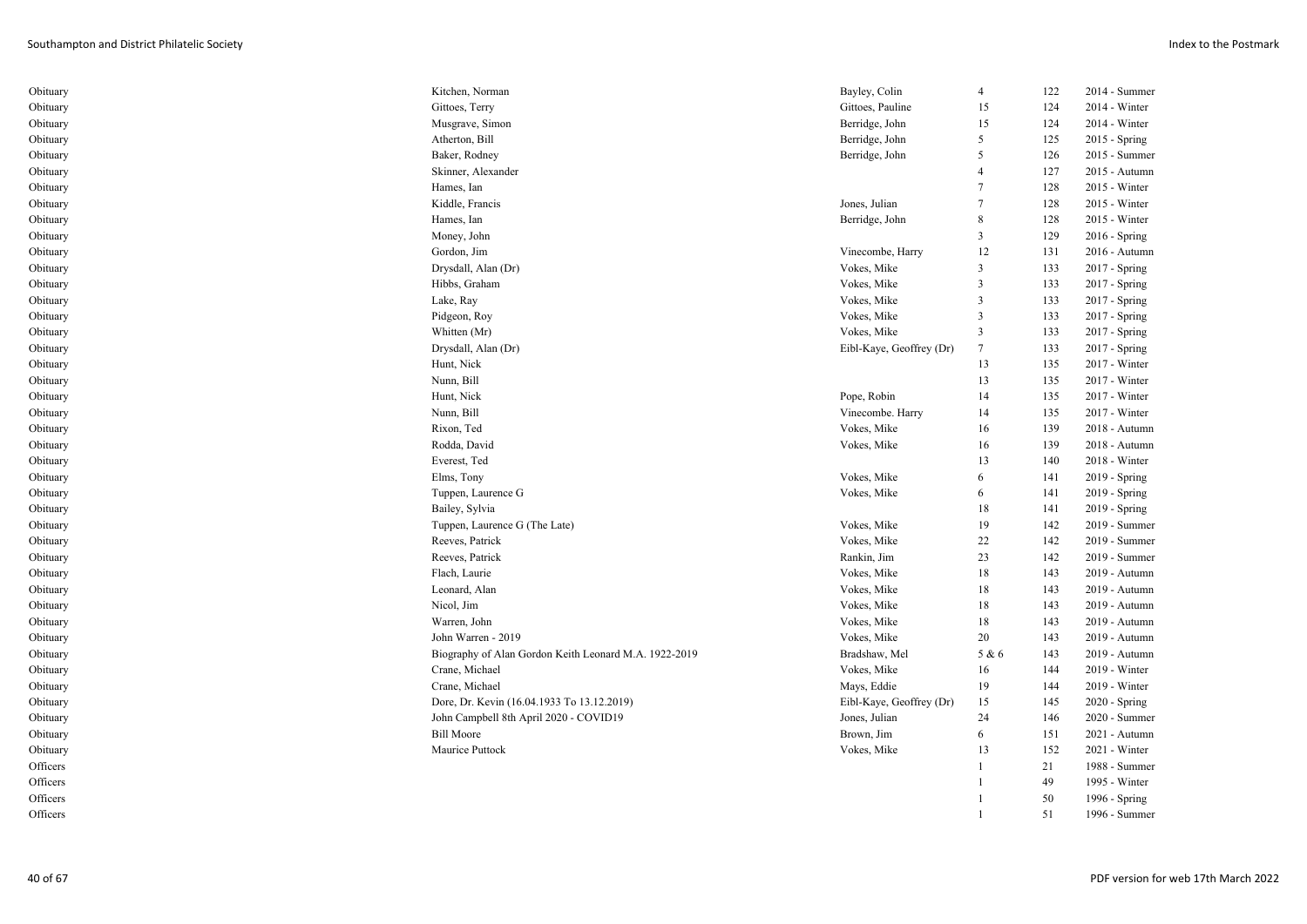| Officers |                             |              | -1     | 52 | 1996 - Autumn   |
|----------|-----------------------------|--------------|--------|----|-----------------|
| Officers |                             |              |        | 53 | 1996 - Winter   |
| Officers |                             |              |        | 54 | 1997 - Spring   |
| Officers |                             |              |        | 55 | 1997 - Summer   |
| Officers |                             |              |        | 56 | 1997 - Autumn   |
| Officers |                             |              |        | 57 | 1997 - Winter   |
| Officers |                             |              |        | 58 | 1998 - Spring   |
| Officers |                             |              | -1     | 59 | 1998 - Summer   |
| Officers |                             |              |        | 60 | 1998 - Autumn   |
| Officers |                             |              |        | 61 | 1998 - Winter   |
| Officers |                             |              |        | 62 | 1999 - Spring   |
| Officers |                             |              |        | 63 | 1999 - Summer   |
| Officers |                             |              |        | 64 | 1999 - Autumn   |
| Officers |                             |              |        | 65 | 1999 - Winter   |
| Officers |                             |              |        | 66 | 2000 - Spring   |
| Officers |                             |              |        | 67 | 2000 - Summer   |
| Officers |                             |              |        | 68 | 2000 - Autumn   |
| Officers |                             |              |        | 69 | 2000 - Winter   |
| Officers |                             |              | 1      | 70 | 2001 - Spring   |
| Officers |                             |              | -1     | 71 | 2001 - Summer   |
| Officers |                             |              |        | 72 | 2001 - Autumn   |
| Officers |                             |              |        | 73 | $2001$ - Winter |
| Officers |                             |              | -1     | 74 | 2002 - Spring   |
| Officers |                             |              |        | 75 | 2002 - Summer   |
| Officers |                             |              |        | 76 | 2002 - Autumn   |
| Officers |                             |              |        | 77 | 2002 - Winter   |
| Officers |                             |              |        | 78 | 2003 - Spring   |
| Officers |                             |              |        | 79 | 2003 - Summer   |
| Officers |                             |              |        | 80 | 2003 - Autumn   |
| Officers | Society Archivist - Vacancy | Warren, John | 7      | 81 | 2003 - Winter   |
| Officers |                             |              | -1     | 82 | 2004 - Spring   |
| Officers |                             |              |        | 83 | 2004 - Summer   |
| Officers |                             |              |        | 84 | $2004$ - Autumn |
| Officers |                             |              |        | 85 | 2004 - Winter   |
| Officers |                             |              |        | 86 | 2005 - Spring   |
| Officers |                             |              |        | 87 | 2005 - Summer   |
| Officers |                             |              |        | 88 | 2005 - Autumn   |
| Officers |                             |              |        | 89 | 2005 - Winter   |
| Officers |                             |              |        | 90 | 2006 - Spring   |
| Officers |                             |              |        | 91 | 2006 - Summer   |
|          |                             |              | 2      | 92 | 2006 - Autumn   |
| Officers |                             |              |        |    |                 |
| Officers |                             |              | 3<br>3 | 93 | 2006 - Winter   |
| Officers |                             |              |        | 94 | 2007 - Spring   |
| Officers |                             |              | 3      | 95 | 2007 - Summer   |
| Officers |                             |              | 3      | 96 | 2007 - Autumn   |
| Officers |                             |              | 3      | 97 | 2007 - Winter   |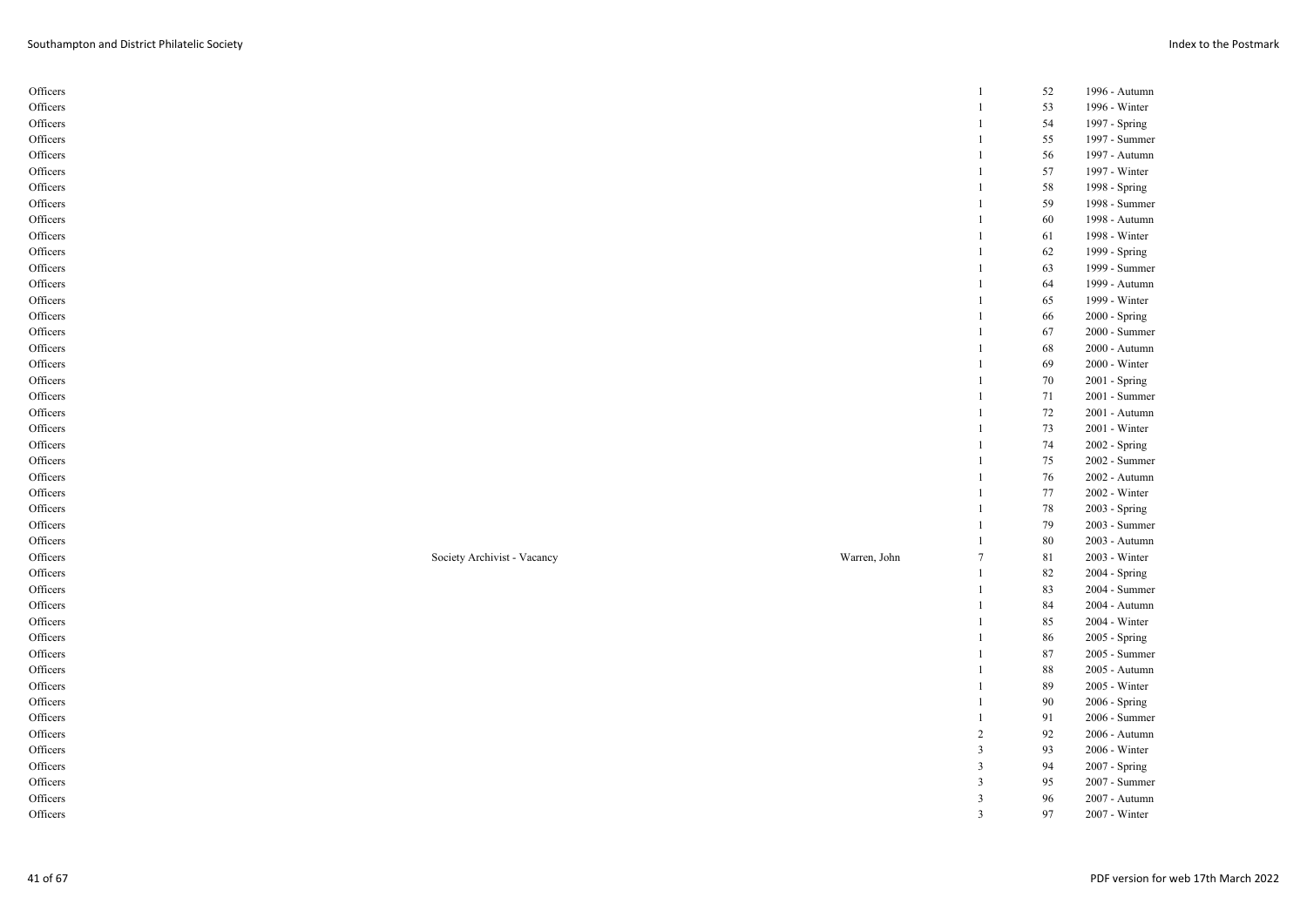| Officers |                                     |                    | 3                       | 98  | 2008 - Spring   |
|----------|-------------------------------------|--------------------|-------------------------|-----|-----------------|
| Officers |                                     |                    | $\overline{4}$          | 98  | 2008 - Spring   |
| Officers |                                     |                    | 3                       | 99  | 2008 - Summer   |
| Officers |                                     |                    | $\overline{c}$          | 100 | 2008 - Autumn   |
| Officers |                                     |                    | $\overline{\mathbf{3}}$ | 101 | 2008 - Winter   |
| Officers | Our Publicity Officer               | Edwards, Dave      | 12                      | 101 | 2008 - Winter   |
| Officers |                                     |                    | $\mathfrak{Z}$          | 102 | 2009 - Spring   |
| Officers |                                     |                    | $\mathbf{3}$            | 103 | 2009 - Autumn   |
| Officers |                                     |                    | $\mathfrak{Z}$          | 104 | 2009 - Winter   |
| Officers |                                     |                    | 3                       | 105 | $2010 - Spring$ |
| Officers |                                     |                    | $\overline{\mathbf{3}}$ | 106 | 2010 - Summer   |
| Officers |                                     |                    | 3                       | 107 | 2010 - Autumn   |
| Officers |                                     |                    | $\mathfrak{Z}$          | 108 | 2010 - Winter   |
| Officers |                                     |                    | 3                       | 109 | $2011 -$ Spring |
| Officers |                                     |                    | $\overline{3}$          | 110 | 2011 - Summer   |
| Officers | Notes from Public Relations Officer | Gerrard, Steve     | $\overline{4}$          | 110 | 2011 - Summer   |
| Officers |                                     |                    | $\mathfrak{Z}$          | 111 | 2011 - Autumn   |
| Officers |                                     |                    | $\mathfrak{Z}$          | 112 | 2011 - Winter   |
| Officers |                                     |                    | 3                       | 113 | 2012 - Spring   |
| Officers |                                     |                    | $\overline{c}$          | 114 | 2012 - Summer   |
| Officers |                                     |                    | $\overline{3}$          | 115 | 2012 - Autumn   |
| Officers | New Secretary Until April 2013      | Arnold, Paul (Rev) | $\overline{4}$          | 115 | 2012 - Autumn   |
|          |                                     |                    | $\mathfrak{Z}$          | 116 | 2012 - Winter   |
| Officers |                                     |                    | 3                       |     |                 |
| Officers |                                     |                    |                         | 117 | 2013 - Spring   |
| Officers |                                     |                    | $\mathbf{3}$            | 118 | 2013 - Summer   |
| Officers |                                     |                    | $\mathfrak{Z}$          | 119 | 2013 - Autumn   |
| Officers |                                     |                    | $\mathfrak{Z}$          | 120 | 2013 - Winter   |
| Officers |                                     |                    | 3                       | 121 | 2014 - Spring   |
| Officers |                                     |                    | $\mathbf{3}$            | 122 | 2014 - Summer   |
| Officers |                                     |                    | $\mathfrak{Z}$          | 123 | 2014 - Autumn   |
| Officers |                                     |                    | $\mathbf{3}$            | 124 | 2014 - Winter   |
| Officers |                                     |                    | 3                       | 125 | 2015 - Spring   |
| Officers |                                     |                    | 3                       | 126 | 2015 - Summer   |
| Officers | New Treasurer needed                | Bradshaw, Mel      | $\overline{4}$          | 126 | 2015 - Summer   |
| Officers |                                     |                    | $\mathbf{3}$            | 127 | 2015 - Autumn   |
| Officers |                                     |                    | $\overline{\mathbf{3}}$ | 128 | 2015 - Winter   |
| Officers |                                     |                    | 3                       | 129 | 2016 - Spring   |
| Officers |                                     |                    | $\mathfrak{Z}$          | 131 | 2016 - Autumn   |
| Officers |                                     |                    | $\mathbf{3}$            | 132 | 2016 - Summer   |
| Officers |                                     |                    | $\overline{c}$          | 133 | $2017 -$ Spring |
| Officers |                                     |                    | 21                      | 134 | 2017 - Summer   |
| Officers |                                     |                    | $\overline{\mathbf{3}}$ | 135 | 2017 - Winter   |
| Officers | Wanted - Society P.R.O. for 2017    | Mays, Eddie        | 9                       | 135 | 2017 - Winter   |
| Officers |                                     |                    | $\overline{c}$          | 136 | 2017 - Autumn   |
| Officers | 18 Officers                         |                    | $\overline{3}$          | 143 | 2019 - Autumn   |
| Officers |                                     |                    | 2                       | 144 | 2019 - Winter   |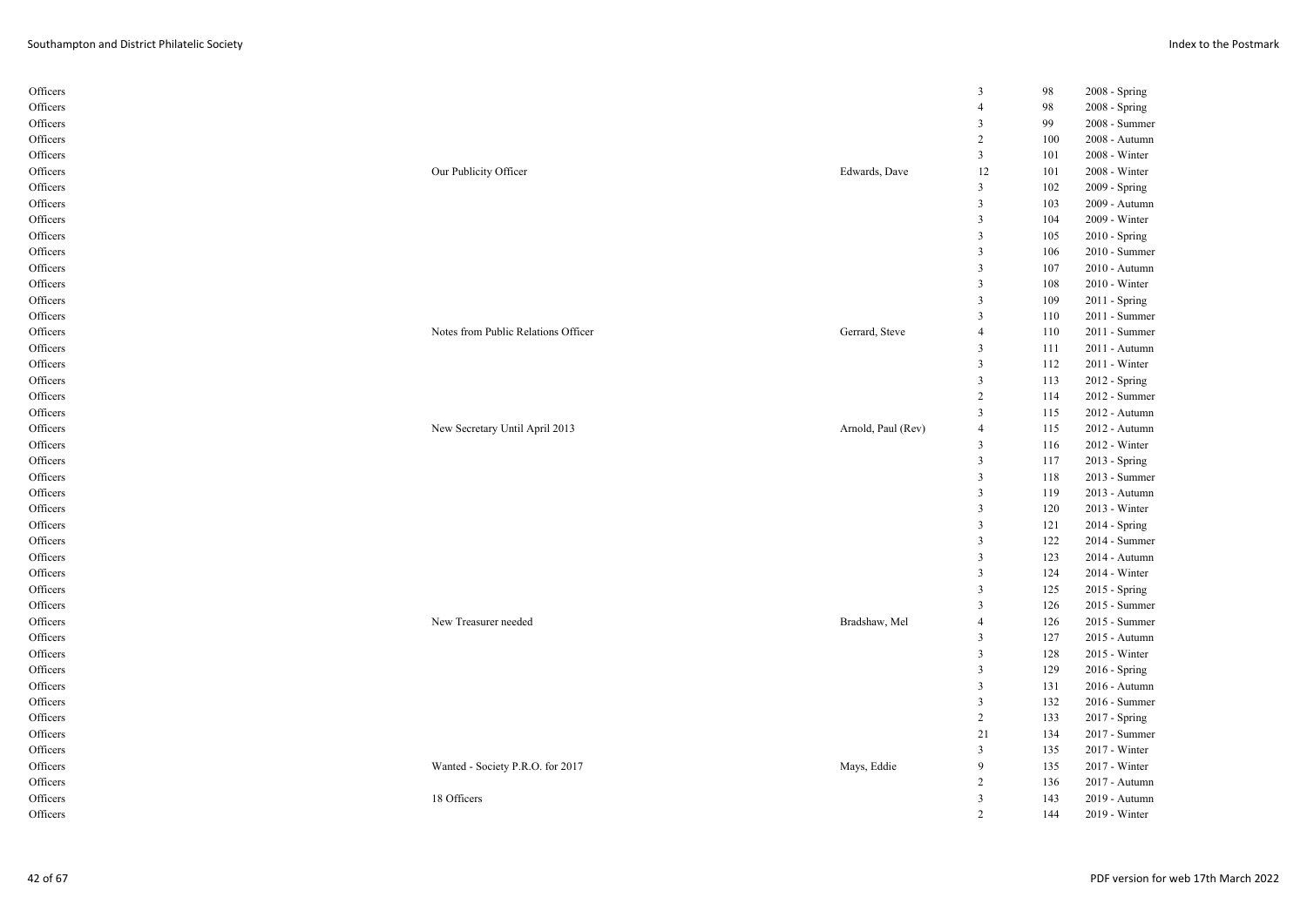| Officers                    |                                                                     |                  | 3               | 145            | 2020 - Spring     |
|-----------------------------|---------------------------------------------------------------------|------------------|-----------------|----------------|-------------------|
| Officers                    | 2020 / 2021                                                         |                  | 28              | 149            | 2021 - Spring     |
| Officers                    | 2020 / 2021                                                         |                  | 28              | 150            | 2021 - Summer     |
| Our 75th Anniversary        | Views for anniversary                                               | Berridge, John   | 5               | 80             | 2003 - Autumn     |
| Our hon. Secretary Writes   | Any Suggestions?                                                    | Bryant, H. F.    | 10              | 8              | 1950 - February   |
| Our Programme of Meetings   | Part 1 of Article                                                   | Cruttenden, John | $\tau$          | 79             | 2003 - Summer     |
| Our Programme of Meetings   | Part 2 of Article                                                   | Cruttenden, John | $7\phantom{.0}$ | 80             | 2003 - Autumn     |
| Packet Circuits (The)       |                                                                     | Bradshaw, Mel    | 5               | 147            | 2020 - Autumn     |
| Packet Manager's Report     |                                                                     | Bradshaw, Mel    | 5               | 148            | 2020 - Winter     |
| Packet Manager's Report     |                                                                     | Bradshaw, Mel    | $\overline{3}$  | 149            | 2021 - Spring     |
| Packet Manager's Report     |                                                                     | Bradshaw, Mel    | .5              | 150            | 2021 - Summer     |
| Packet Manager's Report     |                                                                     | Bradshaw, mel    | 5               | 151            | 2021 - Autumn     |
| Packet Manager's Report     |                                                                     | Bradshaw, Mel    | 5               | 152            | $2021 - Winter$   |
| Packet Manager's Report     |                                                                     | Bradshaw, Mel    | 5               | 153            | 2022 - Spring     |
| Packet Superintendent       | Superintendent's Sorrow                                             | Woodward, G. D.  | $7\phantom{.0}$ | $\mathbf{1}$   | 1948 - Mid Summer |
| Packet Superintendent       | It's that packet again - another hearty-cry!                        | Woodward, G. D.  | $\overline{4}$  | 3              | 1948 - Christmas  |
| Packet Superintendent       | Superintendent's Sorrow                                             | Woodward, G. D.  |                 | $\overline{7}$ | 1948 - Mid Summer |
| Packet Superintendent       | Packet-Members Take Note                                            | Woodward, G. D.  | $\mathbf{Q}$    | 8              | 1950 - February   |
| Packet Superintendent       | New Superintendent                                                  | Smith. J. F.     | $\overline{3}$  | 10             | 1950 - October    |
| Packet Superintendent       | <b>Resigning Position</b>                                           | Smith, J. F.     | 15              | 14             | 1951 - October    |
| Packet Superintendent       | New Officer                                                         | Baring, J. T.    | 13              | 15             | 1951 - December   |
| Packet Superintendent       | Message from                                                        | Stockley, John   | $\overline{2}$  | 25             | 1988 - Autumn     |
| Packet Superintendent       |                                                                     | Stockley, John   | $\tau$          | 60             | 1998 - Autumn     |
| Packet Superintendent       |                                                                     | Stockley, John   | $7\phantom{.0}$ | 61             | 1998 - Winter     |
| Packet Superintendent       | Pages cut out from book                                             | Knight, John     | $\overline{1}$  | 70             | $2001 -$ Spring   |
| Packet Superintendent       | New Packet Superintendent                                           | Vinecombe, H     | $\overline{7}$  | 70             | 2001 - Spring     |
| Packet Superintendent       | A message from the Packet Superintendent                            | Vinecombe, H     | 5               | 72             | 2001 - Autumn     |
| Packet Superintendent       | Reminder to send payment                                            | Vinecombe, H     | $\tau$          | 73             | $2001 - Winter$   |
| Packet Superintendent       |                                                                     | Vinecombe, H     | $7\phantom{.0}$ | 75             | 2002 - Summer     |
| Packet Superintendent       | New Packet Rules & Procedures                                       | Hindson, Jack    | 12              | 92             | 2006 - Autumn     |
| Packet Superintendent       | 2006 Figures up                                                     | Hindson, Jack    | 6               | 97             | 2007 - Winter     |
| Packet Superintendent       |                                                                     | Hindson, Jack    | 8               | 104            | 2009 - Winter     |
| Packet Superintendent       |                                                                     | Hindson, Jack    | 5               | 110            | 2011 - Summer     |
| Paytorny Stamp Club         | Appeal to identify                                                  |                  | 6               | 72             | 2001 - Autumn     |
| Paytorny Stamp Club         |                                                                     | King, Dave       | $\overline{4}$  | 73             | 2001 - Winter     |
| Perfin Society              | Article                                                             | Gerrard, Steve   | 11              | 121            | 2014 - Spring     |
| Perfins                     | The true blue collector's nightmare                                 |                  | 10              | 132            | 2016 - Summer     |
| Philatelic Entomology       | Article - An unusual angle on stamp collecting                      | Fassnidge (Mrs)  | $\overline{4}$  | 11             | 1950 - December   |
| Philatelic Reminiscences    | Article - Nothing Serious                                           | Parker, A. C.    | 8               | $\overline{7}$ | 1949 - December   |
| Philatelic Society Meetings | What's wrong with our Philatelic Societies?                         | Berridge, John   | 15              | 102            | 2009 - Spring     |
| Philatelists in Love        | Article - Learned Thesis Number 2                                   | Ainsworth, Tom   | 10              | 3              | 1948 - Christmas  |
| Photographs                 | Le Harve visit 1995 - Warren, John Stockley, John Louvel, Christian | Shorey, John     | 3               | 47             | 1995 - Spring     |
| Photographs                 | Colin Bayley                                                        | Bayley, Colin    | $\overline{1}$  | 99             | 2008 - Summer     |
| Photographs                 | John Warren                                                         | Dorrington, John | 16              | 102            | 2009 - Spring     |
| Photographs                 | Rod Baker & Gloria Bunney (Mrs)                                     |                  | 12              | 104            | 2009 - Winter     |
| Photographs                 | Society visit to Antverpia 2010                                     |                  | 6               | 106            | 2010 - Summer     |
|                             |                                                                     |                  |                 |                |                   |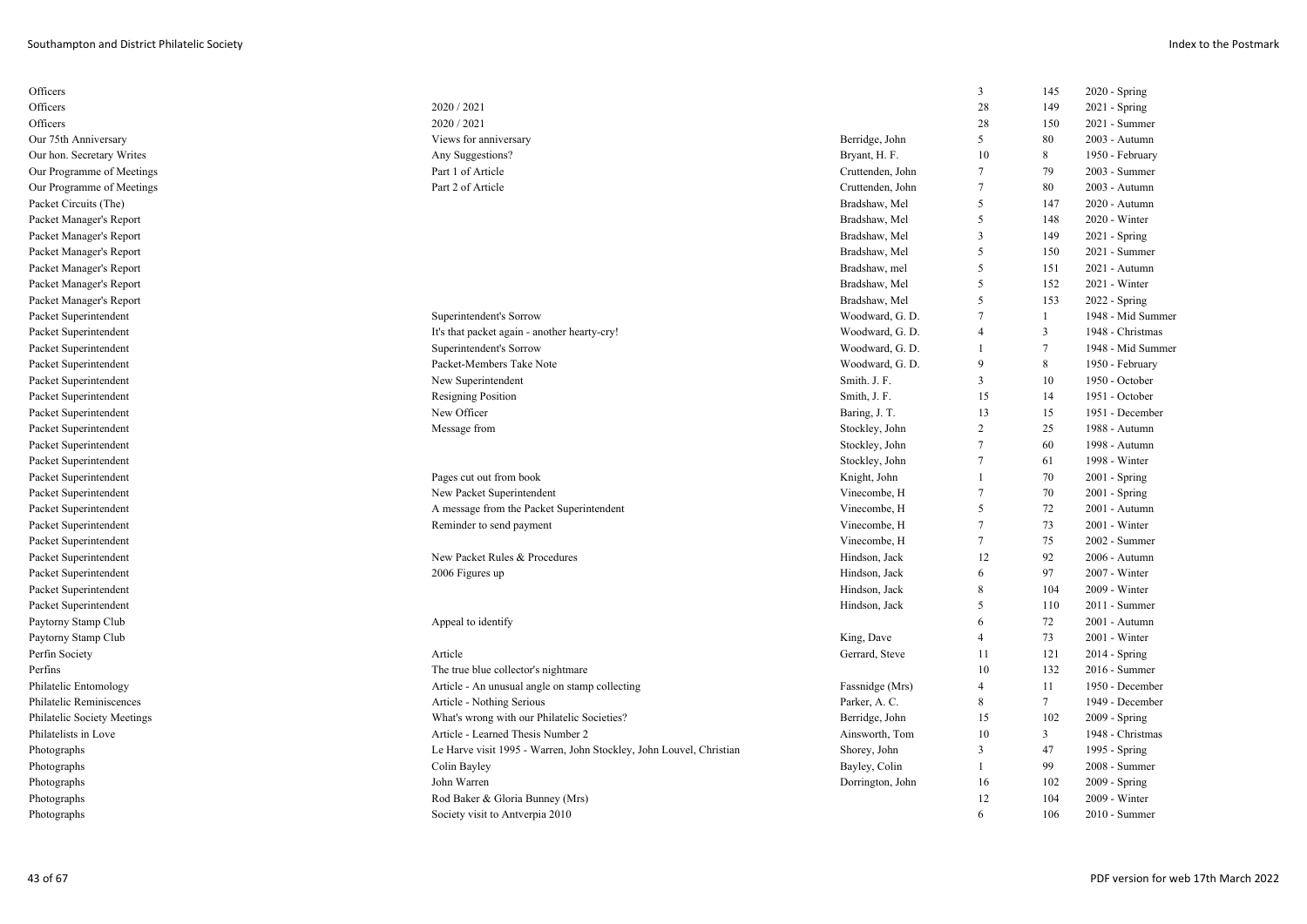| Photographs | Annual Lunch - 27th June 2010                                |                          | 12 | 107 | $2010 -$ Autumn |
|-------------|--------------------------------------------------------------|--------------------------|----|-----|-----------------|
| Photographs | John Warren                                                  | Berridge, John           | 5  | 108 | $2010 - Winter$ |
| Photographs | Members at Christmas Party 7th December 2010                 |                          | 12 | 109 | $2011 -$ Spring |
| Photographs | Our Chairman at the AGM                                      | Baker, Rod               | 12 | 110 | 2011 - Summer   |
| Photographs | Winner of Marianne Trophy                                    | Gittoes, Pauline         | 12 | 110 | 2011 - Summer   |
| Photographs | Distingushed Philatelists (RDP) Southsea 17th June           | Fryer, Gavin             | 12 | 111 | 2011 - Autumn   |
| Photographs | Society Presentation by Fred Peskett 2nd August              | Burgess, Ian             | 12 | 111 | 2011 - Autumn   |
| Photographs | Society Presention by Ian Shapiro                            | Eibl-Kaye, Geoffrey (Dr) | 12 | 111 | 2011 - Autumn   |
| Photographs | Society Social Evening                                       | Drysdall, Alan           | 12 | 111 | 2011 - Autumn   |
| Photographs |                                                              | Baker, Rod               | 6  | 112 | $2011 - Winter$ |
| Photographs |                                                              | Baker, Rod               | 6  | 112 | $2011 - Winter$ |
| Photographs | Howard White Trophy                                          | Dorrington, John         | 12 | 112 | $2011 - Winter$ |
| Photographs | Society Stand at Hampex 2011                                 |                          | 12 | 112 | $2011 - Winter$ |
| Photographs |                                                              | Drysdall, Alan           | 12 | 112 | $2011 - Winter$ |
| Photographs |                                                              | Hague, Brian             | 12 | 112 | 2011 - Winter   |
| Photographs | Christmas Lunch - Blue Hayes Restaurant - 4th December       | Gerrard, Steve           | 12 | 113 | 2012 - Spring   |
| Photographs | Christmas Lunch - Blue Hayes Restaurant - 4th December       | Gerrard, Steve           | 12 | 113 | $2012 - Spring$ |
| Photographs | Christmas Lunch - Blue Hayes Restaurant - 4th December       | Gerrard, Steve           | 12 | 113 | 2012 - Spring   |
| Photographs | Society Presentation - 3rd January 2012                      | Gerrard, Steve           | 12 | 113 | $2012 - Spring$ |
| Photographs | 80th Birthday Images                                         | Gerrard, Steve           | 12 | 114 | 2012 - Summer   |
| Photographs | Display at the Southampton Central Library                   |                          | 12 | 115 | 2012 - Autumn   |
| Photographs | York trip 2012                                               |                          | 12 | 115 | 2012 - Autumn   |
| Photographs | Hampex 2012 - Society Table                                  | Gerrard, Steve           | 12 | 116 | 2012 - Winter   |
| Photographs | In Memory of                                                 | Burgess, Ian             | 12 | 116 | $2012 - Winter$ |
| Photographs | Society Talk - 16th October                                  | Jefferies, Hugh          | 12 | 116 | 2012 - Winter   |
| Photographs | Society Talk - Joint Daytime meeting                         | Jones, Julian            | 12 | 116 | $2012 - Winter$ |
| Photographs | Visit from Ferndown & West Moors                             |                          | 12 | 116 | 2012 - Winter   |
| Photographs | Society Christmas Party - 4th December 2012                  | Gerrard, Steve           | 12 | 117 | 2013 - Spring   |
| Photographs | Society Christmas Party - 4th December 2012                  | Gerrard, Steve           | 12 | 117 | 2013 - Spring   |
| Photographs | Society Members Display - 20th November                      | Gerrard, Steve           | 12 | 117 | 2013 - Spring   |
| Photographs | Society Members Display - 20th November                      | Gerrard, Steve           | 12 | 117 | $2013 - Spring$ |
| Photographs | Society Display - Eastleigh Model Railway Show - 23rd Feb 13 | Gerrard, Steve           | 16 | 118 | 2013 - Summer   |
| Photographs | Nice Look                                                    | Bradshaw, Mel            | 16 | 119 | 2013 - Autumn   |
| Photographs | Social evening prize draw                                    | Hames, Ian               | 16 | 119 | 2013 - Autumn   |
| Photographs | Society evening buffet                                       |                          | 16 | 119 | 2013 - Autumn   |
| Photographs | Speaker                                                      | Asquith, Brian           | 16 | 119 | 2013 - Autumn   |
| Photographs | Speaker                                                      | Morris, Margaret         | 16 | 119 | 2013 - Autumn   |
| Photographs | Society members at Autumn Stampex - 21st September 2013      |                          | -1 | 120 | 2013 - Winter   |
| Photographs | On our way to London 21st September                          |                          | 16 | 120 | $2013 - Winter$ |
| Photographs | Petersfield Society talk                                     |                          | 16 | 120 | 2013 - Winter   |
| Photographs | Society Speaker - Egypt                                      | Todd, Gregory            | 16 | 120 | $2013$ - Winter |
| Photographs | Southampton Postcard Club 17th December                      | Hyde, Tony               | 16 | 120 | 2013 - Winter   |
| Photographs | Eurotrak 14                                                  |                          | 16 | 122 | 2014 - Summer   |
| Photographs | Speaker - 4th March 2014                                     | Kiddle, Francis          | 16 | 122 | 2014 - Summer   |
| Photographs | 15th July Social Evening - Mike Vokes                        | Hindson, Jack            | 16 | 123 | 2014 - Autumn   |
| Photographs | Society Social Evening - 15th July                           |                          | 16 | 123 | 2014 - Autumn   |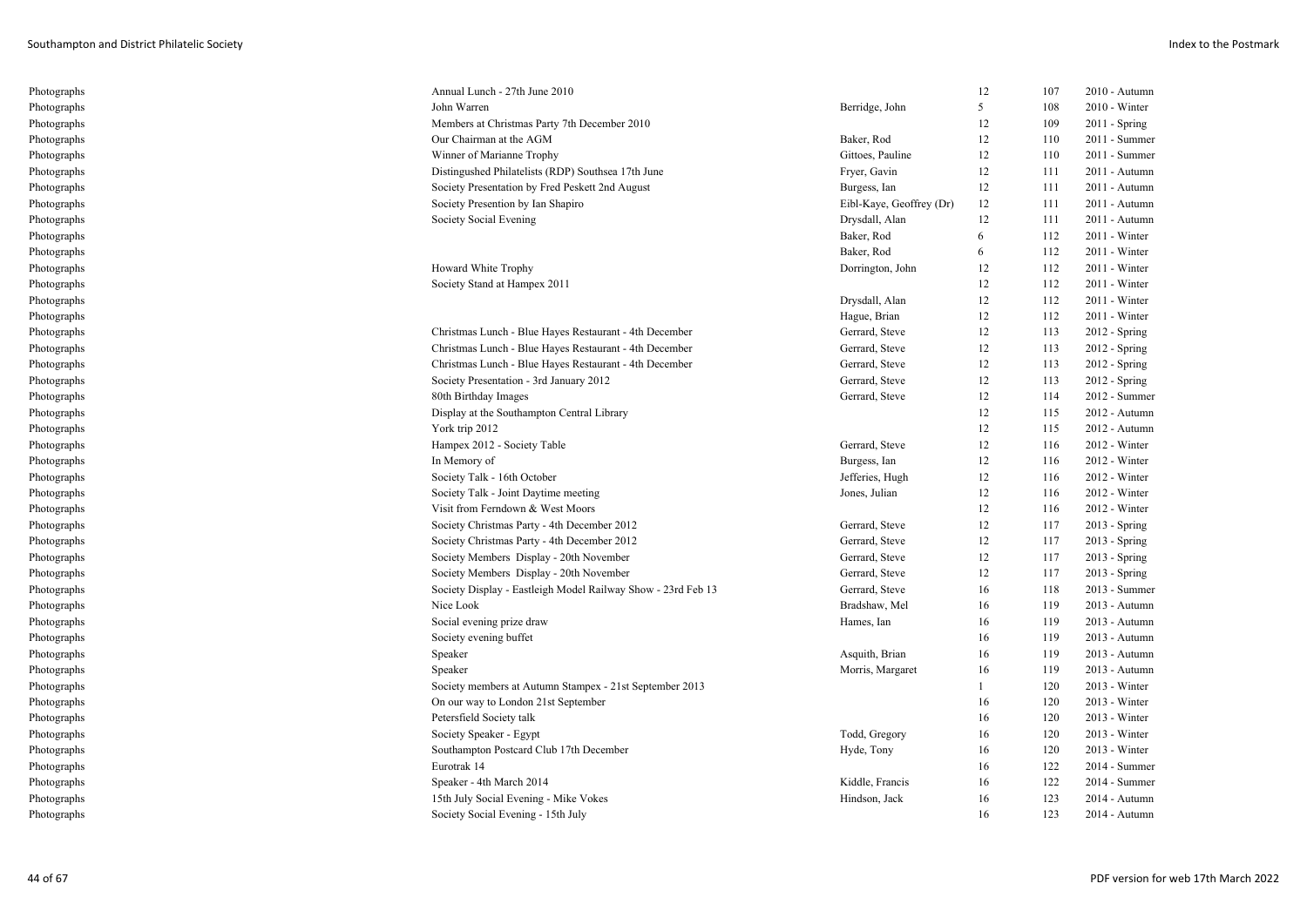| Photographs | Speaker 1st July                                             | Hobbs, Barry       | 16             | 123 | 2014 - Autumn   |
|-------------|--------------------------------------------------------------|--------------------|----------------|-----|-----------------|
| Photographs | Speaker 3rd June                                             | Bailey, Mark       | 16             | 123 | 2014 - Autumn   |
| Photographs | Ladies Day at Thursday Meeting                               | Bruce, Cathy       | 16             | 126 | 2015 - Summer   |
| Photographs | Ladies Day at Thursday Meeting                               | Gittoes, Pauline   | 16             | 126 | 2015 - Summer   |
| Photographs | Ladies Day at Thursday Meeting                               | Lambert, Sue       | 16             | 126 | 2015 - Summer   |
| Photographs | Ladies Day at Thursday Meeting                               | Sims, Lorraine     | 16             | 126 | 2015 - Summer   |
| Photographs | Chandler's Ford 'Sociable' 9th July 2015                     | Drysdall, Alan     | 16             | 127 | 2015 - Autumn   |
| Photographs | Chandler's Ford 'Sociable' 9th July 2015                     | Drysdall, Cecile   | 16             | 127 | 2015 - Autumn   |
| Photographs | Chandler's Ford 'Sociable' 9th July 2015                     |                    | 16             | 127 | 2015 - Autumn   |
| Photographs | Presentation of Life Membership Certificate                  | Drysdall, Alan     | 16             | 127 | 2015 - Autumn   |
| Photographs | Society Lunch - 15th November 2015                           |                    | 1              | 128 | 2015 - Winter   |
| Photographs | A recent photo of Ian with his eldest son Mark               | Hames, Ian         | 16             | 128 | 2015 - Winter   |
| Photographs | Society Lunch - 15th November 2015                           | Berridge, John     | 16             | 129 | $2016 -$ Spring |
| Photographs | Society Lunch - 15th November 2015                           | Edwards, Cora      | 16             | 129 | $2016 - Spring$ |
| Photographs | Society Lunch - 15th November 2015                           | Edwards, Dave      | 16             | 129 | $2016$ - Spring |
| Photographs | Society Lunch - 15th November 2015                           | Vinecombe, Harry   | 16             | 129 | $2016 -$ Spring |
| Photographs | Society Lunch - 15th November 2015                           | Vinecombe, Pauline | 16             | 129 | $2016$ - Spring |
| Photographs | Society Lunch - 15th November 2016                           | Berridge, Mary     | 16             | 129 | $2016$ - Spring |
| Photographs | Speaker - 2nd February 2016                                  | Reid, Patrick (Dr) | 16             | 129 | $2016$ - Spring |
| Photographs | Competition Evening - 19th July                              | Campbell, John     | 16             | 131 | 2016 - Autumn   |
| Photographs | Sociable at Afternoon Meeting 2016                           |                    | 16             | 131 | $2016$ - Autumn |
| Photographs | Sociable at Afternoon Meeting 2016                           |                    | 16             | 131 | 2016 - Autumn   |
| Photographs | Society Speaker - 5th July                                   | Fryer, Gavin       | 16             | 131 | $2016$ - Autumn |
| Photographs | Auction - 22nd October 2016                                  | Bradshaw, Mel      | 16             | 132 | 2016 - Summer   |
| Photographs | Hampex - 15th October 2016                                   |                    | 16             | 132 | 2016 - Summer   |
| Photographs | Hampex 2016 Stand                                            |                    | 16             | 132 | 2016 - Summer   |
| Photographs | Helpers at the Christmas Chandlersford Meeting               | Arnold, Paul (Rev) | -1             | 133 | 2017 - Spring   |
| Photographs | Helpers at the Christmas Chandlersford Meeting               | Gittoes, Pauline   | $\overline{1}$ | 133 | 2017 - Spring   |
| Photographs | Helpers at the Christmas Chandlersford Meeting               | Hindson, Deborah   | -1             | 133 | 2017 - Spring   |
| Photographs | Helpers at the Christmas Chandlersford Meeting               | Vinnecombe, Harry  | -1             | 133 | 2017 - Spring   |
| Photographs | West Wellow Golf Club Dinner 27th November 2017              | Hindson, Deborah   | 10             | 133 | 2017 - Spring   |
| Photographs | 2017 Tea Party at Chandlers Ford                             | Berridge, John     | 16             | 135 | 2017 - Winter   |
| Photographs | 2017 Tea Party at Chandlers Ford                             | Hindson, Deborah   | 16             | 135 | 2017 - Winter   |
| Photographs | 2017 Tea Party at Chandlers Ford                             | Vokes, Mike        | 16             | 135 | 2017 - Winter   |
| Photographs | Hampex 2017                                                  | Hague, Brian       | 20             | 136 | 2017 - Autumn   |
| Photographs | Hampex 2017                                                  | Jones, Julian      | 20             | 136 | 2017 - Autumn   |
| Photographs | Society Grand Auction                                        |                    | 20             | 136 | 2017 - Autumn   |
| Photographs | Society Lunch                                                |                    | 20             | 136 | 2017 - Autumn   |
| Photographs | Society Workshop                                             | Gerrard, Steve     | 20             | 138 | 2018 - Summer   |
| Photographs | Speaker                                                      | Hickey, Tony       | 20             | 138 | 2018 - Summer   |
| Photographs | Chris Harman talk on GB Revenues from 1694 to Queen Victoria | Gerrard, Steve     | 20             | 139 | 2018 - Autumn   |
| Photographs | John Berridge receiving Honorary Life Membership Certificate |                    | 20             | 139 | 2018 - Autumn   |
| Photographs | Len Yandell - Single Sheet Competition winner                | Gerrard, Steve     | 20             | 139 | 2018 - Autumn   |
| Photographs | Presidents Evening November 2018                             | Gerrard, Steve     | 1              | 140 | 2018 - Winter   |
| Photographs | Society Dinner                                               | Rankin, Jim        | 12             | 140 | 2018 - Winter   |
| Photographs | Speaker                                                      | Jones, Clive       | 13             | 140 | 2018 - Winter   |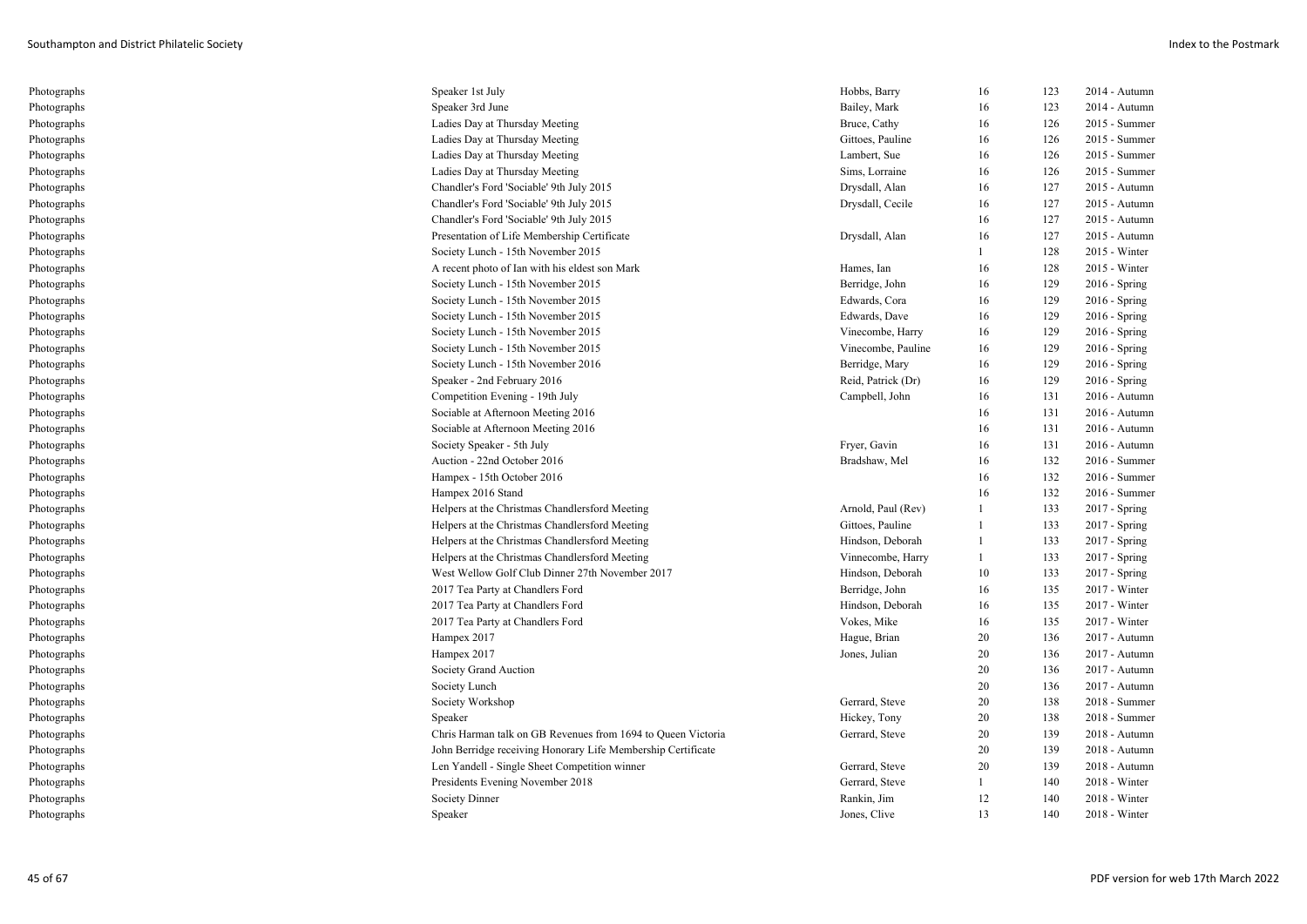| Photographs                                    | Hampex 2018 - Julian Jones                              | Gerrard, Steve       | 24             | 140             | 2018 - Winter   |
|------------------------------------------------|---------------------------------------------------------|----------------------|----------------|-----------------|-----------------|
| Photographs                                    | Hampex Table                                            | Gerrard, Steve       | 24             | 140             | 2018 - Winter   |
| Photographs                                    | Society Grand Auction                                   | Gerrard, Steve       | 24             | 140             | 2018 - Winter   |
| Photographs                                    | Society Grand Auction                                   | Gerrard, Steve       | 24             | 140             | 2018 - Winter   |
| Photographs                                    | Speaker: 5th March - Postal History of Malta in WW1     | Crew, Roger          | 24             | 142             | 2019 - Summer   |
| Photographs                                    | Speaker: 7th May - Smithy & his bus                     | Burn, Sue            | 24             | 142             | 2019 - Summer   |
| Photographs                                    | Chandler's Ford Meeting - 11th July 2019                | Vokes, Mike          | 24             | 143             | 2019 - Autumn   |
| Photographs                                    | Chandler's Ford Meeting - 11th July 2019                | Vokes, Mike          | 24             | 143             | 2019 - Autumn   |
| Photographs                                    | Speaker: Colin Tabeart 2nd July                         | Gerrard, Steve       | 24             | 143             | 2019 - Autumn   |
| Photographs                                    | Competition Winner: Aerophi;ately                       | Dorrington, John     | 20             | 144             | 2019 - Winter   |
| Photographs                                    | Competition Winner: Postal History                      | Jones, Julian        | 20             | 144             | 2019 - Winter   |
| Photographs                                    | Competition Winner: Single Sheet Competition            | King, Beverly        | 20             | 144             | 2019 - Winter   |
| Photographs                                    | Competition Winner: Traditional                         | Coe, Malcolm         | 20             | 144             | 2019 - Winter   |
| Photographs                                    | Chandler's Ford Meeting - 13th February 2020            | Gerrard, Steve       | 20             | 145             | $2020 - Spring$ |
| Photographs                                    | Letter 'V' - 7th January 2020 Meeting                   | Gerrard, Steve       | 20             | 145             | 2020 - Spring   |
| Photographs                                    | Society Bourse - 18th February 2020                     | Gerrard, Steve       | 20             | 145             | 2020 - Spring   |
| Pleasant Reunion Provokes Memories of the past |                                                         | Rankin, Jim          | 8              | 136             | 2017 - Autumn   |
| Pleasure of giving talks & displays            | Article                                                 | Stockley, John       | $\overline{4}$ | 53              | 1996 - Winter   |
| Pleesur                                        | Report on samp club at Woolston Secondary Modern School | Vernon, John, M.     | 6              | 5               | 1949 - Summer   |
| Poem - Averse to Verse                         | OIE To philately                                        | Buckett, L. S.       | 8              | 2               | 1948 - Autumn   |
| Poem - Definitive Ending                       | As quoted at our dinner                                 |                      | 6              | 38              | 1992 - Autumn   |
| Poem - Do You Just Belong?                     | London & Provincial Stamp Club Bulletin                 | Irwin, Herbert       | 7              | 46              | 1994 - Winter   |
| Portsmouth Philitelic Bid Board                | What is a Bid Board?                                    | Jennings, M. BPA PTS | 15             | 12              | 1951 - February |
| Postage stamps deemed unsafe for children      | Article                                                 | Arnold, Paul (Rev)   | 15             | 121             | 2014 - Spring   |
| Postal History Collection                      | Has been approved                                       |                      | 1              | $7\phantom{.0}$ | 1949 - December |
| Postal History Collection                      | Progress Report                                         | Goodman, Major. J.   | 5              | 8               | 1950 - February |
| Postal History Collection                      | When it all started - 45 yrs ago                        | Berridge, John       | $\overline{7}$ | 45              | 1994 - Autumn   |
| Postal History Collection                      | Presentation of stamps & Ephemra - Major John Goodman   | Goodman, Phylis      | $\overline{4}$ | 46              | 1994 - Winter   |
| Postal History Collection                      | 1952 Philatelic Congress                                | Greig, Ian           | $\overline{4}$ | 55              | 1997 - Summer   |
| Postal History Collection                      |                                                         | Grieg, Ian           | 7              | 66              | $2000 - Spring$ |
| Postal History Collection                      | Donation by Bryan Hunt                                  | Dorrington, John     | $\tau$         | 82              | $2004 - Spring$ |
| Postal History Collection                      | Displaying collection                                   | Dorrington, John     | $\overline{4}$ | 94              | 2007 - Spring   |
| Postal History Collection                      |                                                         | Gerrard, Steve       | 10             | 121             | $2014 - Spring$ |
| Postal History Collection                      | New additions                                           | Gerrard, Steve       | 11             | 146             | 2020 - Summer   |
| Postal History of the Solent                   | Article                                                 | Torreggiani, Mike    | 13             | 147             | 2020 - Autumn   |
| Postal Stationery                              | Article                                                 | Norton, John         | 5              | 66              | $2000 - Spring$ |
| <b>Postal Thematics</b>                        | Article                                                 | TAG                  | 10             | 20              | 1953 - February |
| Postcard Club                                  | Presentation                                            |                      | 17             | 140             | 2018 - Winter   |
| Postmark 45 years ago                          | Article                                                 | Judd, Fred G         | 6              | 53              | 1996 - Winter   |
| Postmark at Fifty                              | Article                                                 |                      | $\overline{4}$ | 60              | 1998 - Autumn   |
| Postmark at Fifty                              |                                                         |                      | 5              | 61              | 1998 - Winter   |
| Postmark at Fifty                              | Extract from Postmark 1948                              |                      | $\overline{7}$ | 63              | 1999 - Summer   |
| Postmark Fifty Years Ago                       |                                                         | Berridge, John       | $\overline{7}$ | 65              | 1999 - Winter   |
| Postmark Profile                               | Number 01                                               | Stockley, John       | 6              | 107             | 2010 - Autumn   |
| Postmark Profile                               | Number 02                                               | Warren, John         | 5              | 108             | 2010 - Winter   |
| Postmark Profile                               | Number 03                                               | Drysdall, Alan       | 6              | 109             | $2011 -$ Spring |
|                                                |                                                         |                      |                |                 |                 |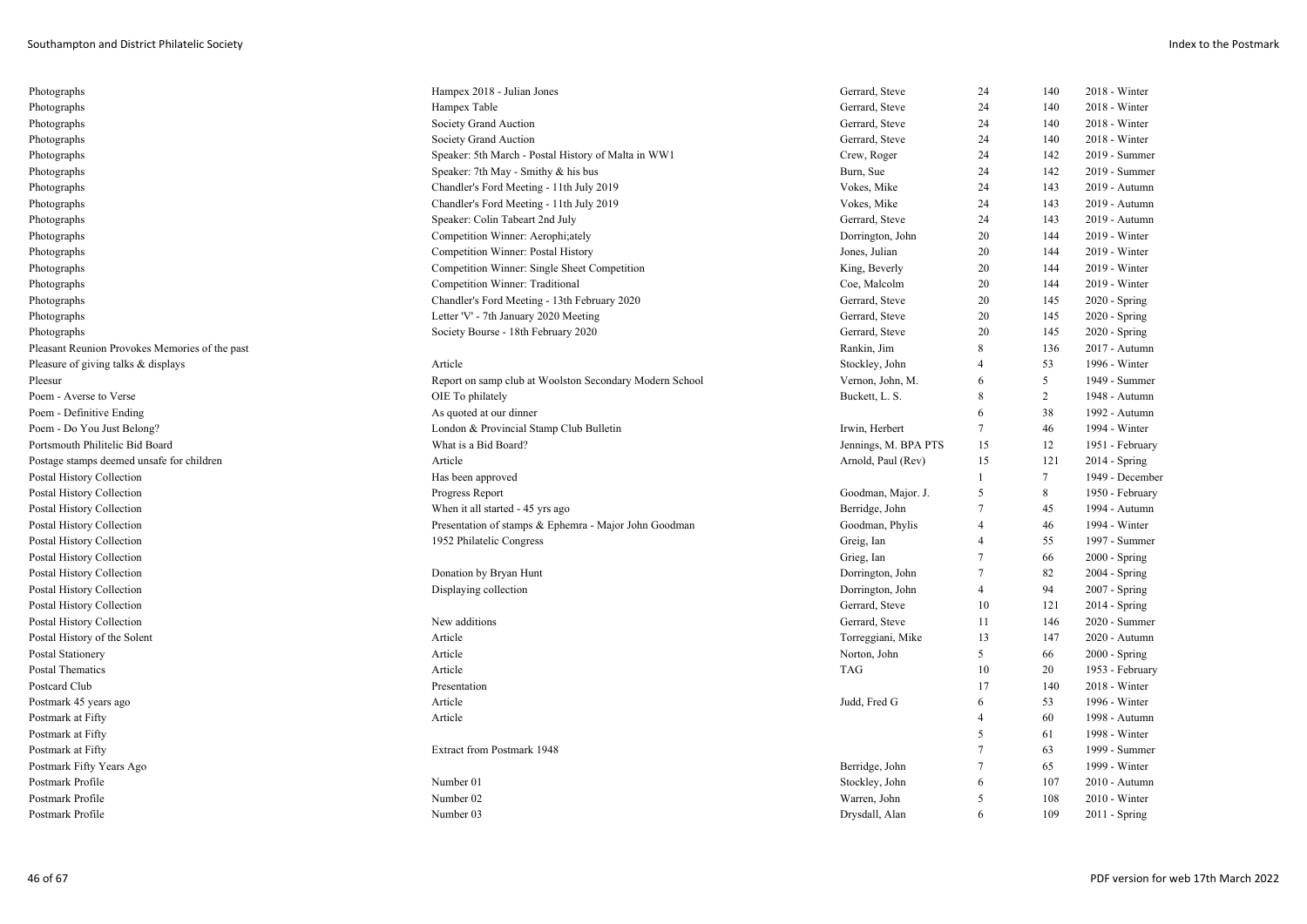| Postmark Profile         | Number 04                                      | Holley, Robin            | 6               | 110 | 2011 - Summer   |
|--------------------------|------------------------------------------------|--------------------------|-----------------|-----|-----------------|
| Postmark Profile         | Number 05                                      | Presland, Brian          | 6               | 111 | 2011 - Autumn   |
| Postmark Profile         | Number 06                                      | Baker, Rod               | 6               | 112 | 2011 - Winter   |
| Postmark Profile         | Number 07                                      | Bayley, Colin            | 6               | 113 | 2012 - Spring   |
| Postmark Profile         | Number 08                                      | Moore, William           | $\overline{4}$  | 120 | 2013 - Winter   |
| Postmark Profile         | Number 09                                      | Dorrington, John         | 6               | 121 | 2014 - Spring   |
| Postmark Profile         | Number 10                                      | Gittoes, Pauline         | 6               | 122 | 2014 - Summer   |
| Postmark Profile         | Number 11                                      | Vinecombe, H             | 4               | 123 | 2014 - Autumn   |
| Postmark Profile         | Number 12                                      | Jones, Julian            | 8               | 124 | 2014 - Winter   |
| Postmark Profile         | Number 13                                      | Eibl-Kaye, Geoffrey (Dr) | 14              | 125 | 2015 - Spring   |
| Postmark Profile         | Number 14                                      | Bradshaw, Mel            | 8               | 126 | 2015 - Summer   |
| Postmark Profile         | Number 15                                      | Vokes, Mike              | 8               | 127 | 2015 - Autumn   |
| Postmark Profile         | Number 16                                      | Pantaleev, Brian         | 8               | 129 | 2016 - Spring   |
| Postmark Profile         | Number 17                                      | Berridge, John           | 8 & 9           | 130 | 2016 - Summer   |
| Postmark Profile         | Number 18                                      | King, Doris              | 8               | 132 | 2016 - Summer   |
| Postmark Profile         | Number 19                                      | Hindson, Jack            | 12              | 133 | 2017 - Spring   |
| Postmark Profile         | Number 20                                      | Chard, Kevin             | 19              | 136 | 2017 - Autumn   |
| Postmark Profile         | Number 21                                      | Gerrard, Steve           | 6               | 137 | 2018 - Spring   |
| Postmark Profile         | Number 22                                      | Arnold, Paul (Rev)       | 11              | 138 | 2018 - Summer   |
| Postmark Profile         | Number 23                                      | Lloyd, Keith             | 10              | 139 | 2018 - Autumn   |
| Postmark Profile         | Number 24                                      | King, Dave               | 10              | 140 | 2018 - Winter   |
| Postmark Profile         | Number 25                                      | Simms, Lorraine          | 12 To 14        | 141 | 2019 - Spring   |
| Postmark Profile         | Number 26                                      | McGrath, Millar          | 12 To 14        | 142 | 2019 - Summer   |
| Postmark Profile         | Number 27                                      | Hague, Brian             | 12 13 & 16      | 143 | 2019 - Autumn   |
| Postmark Profile         | Number 28                                      | Mays, Eddie              | 12 & 13         | 144 | 2019 - Winter   |
| Postmark Profile         | Number 29                                      | Watts, Mike              | 10, 11 & 12 145 |     | 2020 - Spring   |
| Postmark Profile         | Number 30                                      | Goethals, Patrick        | 14 & 15         | 146 | 2020 - Summer   |
| Postmark Profile         | Number 31                                      | Parr, Peter              | 16 & 17         | 147 | 2020 - Autumn   |
| Postmark Profile         | Number 32                                      | Austin, Patrick          | 14 & 15         | 148 | 2020 - Winter   |
| Postmark Profile         | Number 33                                      | Jones, Peter             | 14 & 15         | 149 | $2021 -$ Spring |
| Postmark Profile         | Number 34                                      | Lambert, Sue             | 14 & 15         | 150 | 2021 - Summer   |
| Postmark Profile         | No 35 - Mike Torreggiani                       | Berridge, John           | 14 & 15         | 152 | 2021 - Winter   |
| Postmark Profile         | No. 36 - Dave Lewis                            | Berridge, John           | 14 & 15         | 153 | 2022 - Spring   |
| PRAGA2018                |                                                |                          | $\overline{4}$  | 134 | 2017 - Summer   |
| Prague Revisited         | $Sep-18$                                       | Edwards, Dave            | $\overline{7}$  | 140 | 2018 - Winter   |
| Presidents annual report | Society Annual Meeting on January 2nd          |                          | 5               | 12  | 1951 - February |
| Presidents Badge         | Re-Enamelled                                   |                          | 5               | 83  | 2004 - Summer   |
| Presidents Evening       | Spain                                          | Stockley, John           |                 | 30  | 1990 - Spring   |
| Presidents Evening       | Hungary & Postal History                       | Stockley, John           | 3               | 40  | 1993 - Spring   |
| Presidents Evening       | French Liberation Issues of 1944 & 1945        | Stockley, John           | $\overline{c}$  | 45  | 1994 - Autumn   |
| Presidents Evening       | Southampton Postal History                     | Hunt, Brian              | $\overline{c}$  | 45  | 1994 - Autumn   |
| Presidents Notes         | On our Society                                 | Stockley, John           | $\tau$          | 38  | 1992 - Autumn   |
| Press Cutting            | Daily Mail - Philately will get you everywhere |                          | 6               | 98  | 2008 - Spring   |
| Press Release            | Rare Privilege for members of the Royal        |                          | 7               | 139 | 2018 - Autumn   |
| Press Release            | Royal Members cross the Pacific                | Heap, Simon (DR)         | 23              | 141 | 2019 - Spring   |
| Programme 2021           | 6th July To 12th August                        | Chard, Kevin             | $\overline{4}$  | 150 | 2021 - Summer   |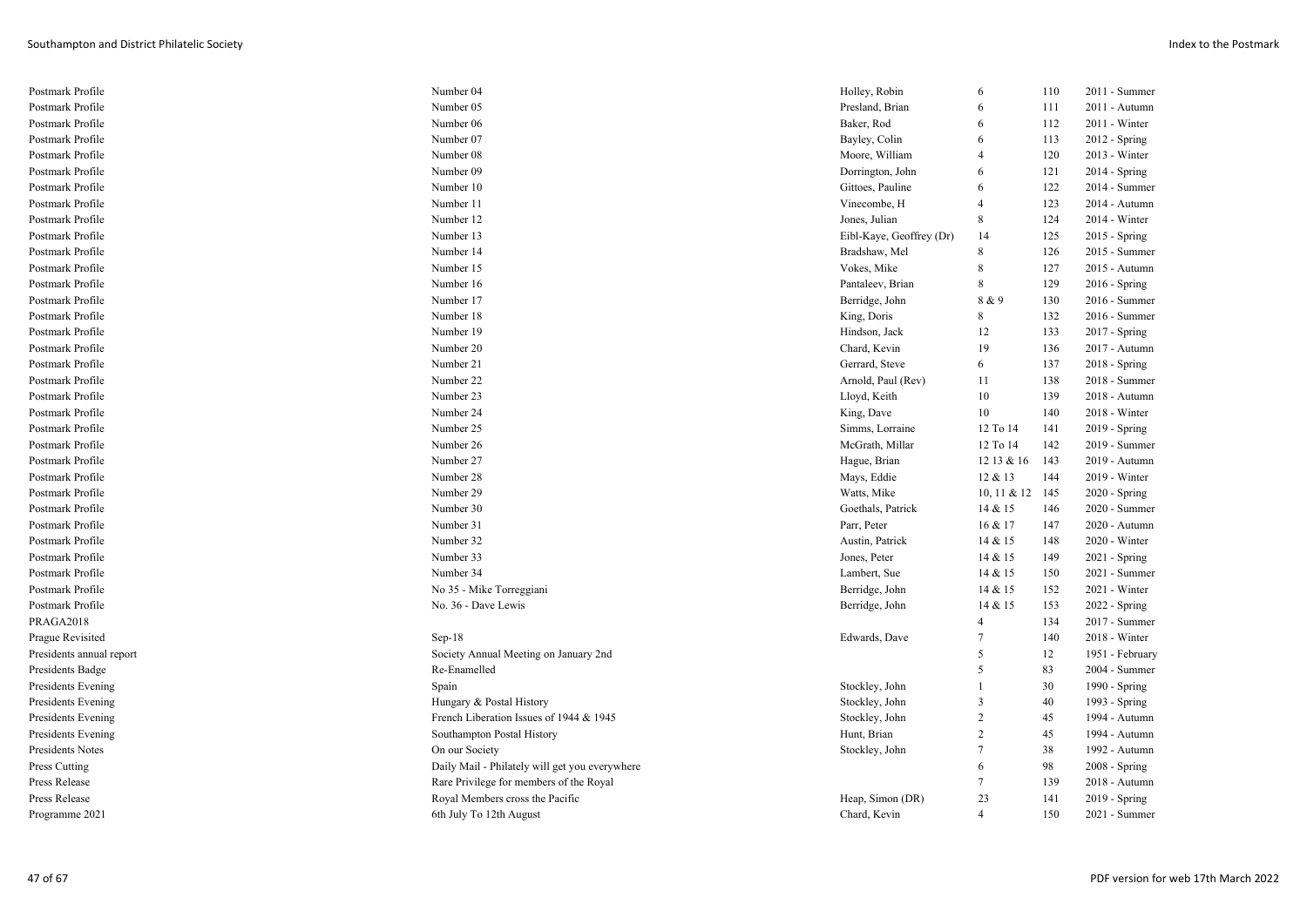| Planning<br>Cruttenden, John<br>2<br>85<br>2004 - Winter<br>Hague, Brian<br>5<br>2011 - Winter<br>112<br>Chard, Kevin<br>13<br>131<br>2016 - Autumn<br>New Material<br>Gerrard, Steve<br>10<br>112<br>2011 - Winter<br>Hedge End - 17th February 2010<br>10<br>104<br>2009 - Winter<br>5<br>71<br>Presland, Brian<br>2001 - Summer<br>Presland, Brian<br>73<br>2001 - Winter<br>6<br>13<br>Article<br>119<br>2013 - Autumn<br>77<br>2002 - 37% response<br>Berridge, John<br>7<br>2002 - Winter<br>Analysis of 2011<br>112<br>2011 - Winter<br>$\overline{4}$<br>Postmark introduces its own quiz<br>7<br>$\overline{4}$<br>1949 - Spring<br>Question Time<br>Davis, R. W.<br>11<br>6<br>1949 - Autumn<br>Question Time?<br>8<br>8<br>1950- February<br>3<br>10<br>Davis. R. W.<br>1950 - October<br>Question Time<br>9<br>11<br>1950 - December<br>26<br>$\overline{7}$<br>1988 - Winter<br>Berridge, John<br>Berridge, John<br>7<br>27<br>1988 - Summer<br>Annual Philatelic Quiz<br>30<br>Berridge, John<br>7<br>1990 - Spring<br>$\tau$<br>31<br>Berridge, John<br>1990 - Autumn<br>Simms, Lorraine<br>25<br>2020 - Summer<br>A Quiz for the Self-Isolators<br>146<br>Gerrard, Steve<br>143<br>16<br>2019 - Autumn<br>87<br>Richard Cartridge - Radio Solent - 21st June<br>Presland, Brian<br>5<br>2005 - Summer<br>Gittoes, Pauline<br>10<br>102<br>2009 - Spring<br>104<br>Gittoes, Pauline<br>5<br>2009 - Winter<br>Article<br>3<br>55<br>1997 - Summer<br>Br Guiana 1c SG23<br>66<br>$2000 - Spring$<br>6<br>14<br>Jones, Julian<br>136<br>2017 - Autumn<br>$\tau$<br>Mike Roberts & Richard Stock<br>Simms, Lorraine<br>$2012 - Winter$<br>116<br>Article<br>Dorrington, John<br>2020 - Summer<br>7T <sub>0</sub> 9<br>146<br>34<br>Article - Looling back over 25 years<br>Pantaleev, Brian<br>1991 - Summer<br>4<br>52<br>£1.3 Million - Swedish 1855 Colour Error<br>$\tau$<br>1996 - Autumn<br>Article<br>132<br>14<br>2016 - Summer<br>$\overline{4}$<br>report given at the AGM<br>3<br>1949 - Spring<br>102<br>8<br>2009 - Spring<br>82<br>Baker, Rod<br>2004 - Spring<br>6<br>50<br>31st December 1995<br>3<br>1996 - Spring<br>31st December 1996<br>54<br>5<br>1997 - Spring<br>58<br>31st December 1997<br>1998 - Spring<br>$\overline{4}$<br>31st December 1998<br>62<br>1999 - Spring<br>4<br>67<br>31st December 1999<br>2000 - Summer<br>4<br>31st December 2000<br>$\overline{2}$<br>70<br>$2001 -$ Spring<br>74<br>31st December 2001<br>2002 - Spring<br>$\overline{4}$ | Programme for 2005                                        | Enclosed is a copy | 2 | 84 | 2004 - Autumn |
|-----------------------------------------------------------------------------------------------------------------------------------------------------------------------------------------------------------------------------------------------------------------------------------------------------------------------------------------------------------------------------------------------------------------------------------------------------------------------------------------------------------------------------------------------------------------------------------------------------------------------------------------------------------------------------------------------------------------------------------------------------------------------------------------------------------------------------------------------------------------------------------------------------------------------------------------------------------------------------------------------------------------------------------------------------------------------------------------------------------------------------------------------------------------------------------------------------------------------------------------------------------------------------------------------------------------------------------------------------------------------------------------------------------------------------------------------------------------------------------------------------------------------------------------------------------------------------------------------------------------------------------------------------------------------------------------------------------------------------------------------------------------------------------------------------------------------------------------------------------------------------------------------------------------------------------------------------------------------------------------------------------------------------------------------------------------------------------------------------------------------------------------------------------------------------------------------------------------------------------------------------------------------------------------------------------------------------------------------------------------------------------------------------------------------------------------------------------------------------------------------------|-----------------------------------------------------------|--------------------|---|----|---------------|
|                                                                                                                                                                                                                                                                                                                                                                                                                                                                                                                                                                                                                                                                                                                                                                                                                                                                                                                                                                                                                                                                                                                                                                                                                                                                                                                                                                                                                                                                                                                                                                                                                                                                                                                                                                                                                                                                                                                                                                                                                                                                                                                                                                                                                                                                                                                                                                                                                                                                                                     | Programme for 2006                                        |                    |   |    |               |
|                                                                                                                                                                                                                                                                                                                                                                                                                                                                                                                                                                                                                                                                                                                                                                                                                                                                                                                                                                                                                                                                                                                                                                                                                                                                                                                                                                                                                                                                                                                                                                                                                                                                                                                                                                                                                                                                                                                                                                                                                                                                                                                                                                                                                                                                                                                                                                                                                                                                                                     | Programme for 2012                                        |                    |   |    |               |
|                                                                                                                                                                                                                                                                                                                                                                                                                                                                                                                                                                                                                                                                                                                                                                                                                                                                                                                                                                                                                                                                                                                                                                                                                                                                                                                                                                                                                                                                                                                                                                                                                                                                                                                                                                                                                                                                                                                                                                                                                                                                                                                                                                                                                                                                                                                                                                                                                                                                                                     | Programme for 2017                                        |                    |   |    |               |
|                                                                                                                                                                                                                                                                                                                                                                                                                                                                                                                                                                                                                                                                                                                                                                                                                                                                                                                                                                                                                                                                                                                                                                                                                                                                                                                                                                                                                                                                                                                                                                                                                                                                                                                                                                                                                                                                                                                                                                                                                                                                                                                                                                                                                                                                                                                                                                                                                                                                                                     | Publicity Material                                        |                    |   |    |               |
|                                                                                                                                                                                                                                                                                                                                                                                                                                                                                                                                                                                                                                                                                                                                                                                                                                                                                                                                                                                                                                                                                                                                                                                                                                                                                                                                                                                                                                                                                                                                                                                                                                                                                                                                                                                                                                                                                                                                                                                                                                                                                                                                                                                                                                                                                                                                                                                                                                                                                                     | Publicity Table                                           |                    |   |    |               |
|                                                                                                                                                                                                                                                                                                                                                                                                                                                                                                                                                                                                                                                                                                                                                                                                                                                                                                                                                                                                                                                                                                                                                                                                                                                                                                                                                                                                                                                                                                                                                                                                                                                                                                                                                                                                                                                                                                                                                                                                                                                                                                                                                                                                                                                                                                                                                                                                                                                                                                     | Purchase of Philatelic Products                           |                    |   |    |               |
|                                                                                                                                                                                                                                                                                                                                                                                                                                                                                                                                                                                                                                                                                                                                                                                                                                                                                                                                                                                                                                                                                                                                                                                                                                                                                                                                                                                                                                                                                                                                                                                                                                                                                                                                                                                                                                                                                                                                                                                                                                                                                                                                                                                                                                                                                                                                                                                                                                                                                                     | Purchase of Philatelic Products                           |                    |   |    |               |
|                                                                                                                                                                                                                                                                                                                                                                                                                                                                                                                                                                                                                                                                                                                                                                                                                                                                                                                                                                                                                                                                                                                                                                                                                                                                                                                                                                                                                                                                                                                                                                                                                                                                                                                                                                                                                                                                                                                                                                                                                                                                                                                                                                                                                                                                                                                                                                                                                                                                                                     | Queen Mary Maiden Voyage & Associated Covers              |                    |   |    |               |
|                                                                                                                                                                                                                                                                                                                                                                                                                                                                                                                                                                                                                                                                                                                                                                                                                                                                                                                                                                                                                                                                                                                                                                                                                                                                                                                                                                                                                                                                                                                                                                                                                                                                                                                                                                                                                                                                                                                                                                                                                                                                                                                                                                                                                                                                                                                                                                                                                                                                                                     | Questionnaire                                             |                    |   |    |               |
|                                                                                                                                                                                                                                                                                                                                                                                                                                                                                                                                                                                                                                                                                                                                                                                                                                                                                                                                                                                                                                                                                                                                                                                                                                                                                                                                                                                                                                                                                                                                                                                                                                                                                                                                                                                                                                                                                                                                                                                                                                                                                                                                                                                                                                                                                                                                                                                                                                                                                                     | Questionnaire                                             |                    |   |    |               |
|                                                                                                                                                                                                                                                                                                                                                                                                                                                                                                                                                                                                                                                                                                                                                                                                                                                                                                                                                                                                                                                                                                                                                                                                                                                                                                                                                                                                                                                                                                                                                                                                                                                                                                                                                                                                                                                                                                                                                                                                                                                                                                                                                                                                                                                                                                                                                                                                                                                                                                     | Quiz                                                      |                    |   |    |               |
|                                                                                                                                                                                                                                                                                                                                                                                                                                                                                                                                                                                                                                                                                                                                                                                                                                                                                                                                                                                                                                                                                                                                                                                                                                                                                                                                                                                                                                                                                                                                                                                                                                                                                                                                                                                                                                                                                                                                                                                                                                                                                                                                                                                                                                                                                                                                                                                                                                                                                                     | Quiz                                                      |                    |   |    |               |
|                                                                                                                                                                                                                                                                                                                                                                                                                                                                                                                                                                                                                                                                                                                                                                                                                                                                                                                                                                                                                                                                                                                                                                                                                                                                                                                                                                                                                                                                                                                                                                                                                                                                                                                                                                                                                                                                                                                                                                                                                                                                                                                                                                                                                                                                                                                                                                                                                                                                                                     | Quiz                                                      |                    |   |    |               |
|                                                                                                                                                                                                                                                                                                                                                                                                                                                                                                                                                                                                                                                                                                                                                                                                                                                                                                                                                                                                                                                                                                                                                                                                                                                                                                                                                                                                                                                                                                                                                                                                                                                                                                                                                                                                                                                                                                                                                                                                                                                                                                                                                                                                                                                                                                                                                                                                                                                                                                     | Quiz                                                      |                    |   |    |               |
|                                                                                                                                                                                                                                                                                                                                                                                                                                                                                                                                                                                                                                                                                                                                                                                                                                                                                                                                                                                                                                                                                                                                                                                                                                                                                                                                                                                                                                                                                                                                                                                                                                                                                                                                                                                                                                                                                                                                                                                                                                                                                                                                                                                                                                                                                                                                                                                                                                                                                                     | Quiz                                                      |                    |   |    |               |
|                                                                                                                                                                                                                                                                                                                                                                                                                                                                                                                                                                                                                                                                                                                                                                                                                                                                                                                                                                                                                                                                                                                                                                                                                                                                                                                                                                                                                                                                                                                                                                                                                                                                                                                                                                                                                                                                                                                                                                                                                                                                                                                                                                                                                                                                                                                                                                                                                                                                                                     | Quiz                                                      |                    |   |    |               |
|                                                                                                                                                                                                                                                                                                                                                                                                                                                                                                                                                                                                                                                                                                                                                                                                                                                                                                                                                                                                                                                                                                                                                                                                                                                                                                                                                                                                                                                                                                                                                                                                                                                                                                                                                                                                                                                                                                                                                                                                                                                                                                                                                                                                                                                                                                                                                                                                                                                                                                     | Quiz                                                      |                    |   |    |               |
|                                                                                                                                                                                                                                                                                                                                                                                                                                                                                                                                                                                                                                                                                                                                                                                                                                                                                                                                                                                                                                                                                                                                                                                                                                                                                                                                                                                                                                                                                                                                                                                                                                                                                                                                                                                                                                                                                                                                                                                                                                                                                                                                                                                                                                                                                                                                                                                                                                                                                                     | Quiz                                                      |                    |   |    |               |
|                                                                                                                                                                                                                                                                                                                                                                                                                                                                                                                                                                                                                                                                                                                                                                                                                                                                                                                                                                                                                                                                                                                                                                                                                                                                                                                                                                                                                                                                                                                                                                                                                                                                                                                                                                                                                                                                                                                                                                                                                                                                                                                                                                                                                                                                                                                                                                                                                                                                                                     | Quiz                                                      |                    |   |    |               |
|                                                                                                                                                                                                                                                                                                                                                                                                                                                                                                                                                                                                                                                                                                                                                                                                                                                                                                                                                                                                                                                                                                                                                                                                                                                                                                                                                                                                                                                                                                                                                                                                                                                                                                                                                                                                                                                                                                                                                                                                                                                                                                                                                                                                                                                                                                                                                                                                                                                                                                     | Quiz                                                      |                    |   |    |               |
|                                                                                                                                                                                                                                                                                                                                                                                                                                                                                                                                                                                                                                                                                                                                                                                                                                                                                                                                                                                                                                                                                                                                                                                                                                                                                                                                                                                                                                                                                                                                                                                                                                                                                                                                                                                                                                                                                                                                                                                                                                                                                                                                                                                                                                                                                                                                                                                                                                                                                                     | Quotes & Sayings                                          |                    |   |    |               |
|                                                                                                                                                                                                                                                                                                                                                                                                                                                                                                                                                                                                                                                                                                                                                                                                                                                                                                                                                                                                                                                                                                                                                                                                                                                                                                                                                                                                                                                                                                                                                                                                                                                                                                                                                                                                                                                                                                                                                                                                                                                                                                                                                                                                                                                                                                                                                                                                                                                                                                     | Radio Interview                                           |                    |   |    |               |
|                                                                                                                                                                                                                                                                                                                                                                                                                                                                                                                                                                                                                                                                                                                                                                                                                                                                                                                                                                                                                                                                                                                                                                                                                                                                                                                                                                                                                                                                                                                                                                                                                                                                                                                                                                                                                                                                                                                                                                                                                                                                                                                                                                                                                                                                                                                                                                                                                                                                                                     | Raffles                                                   |                    |   |    |               |
|                                                                                                                                                                                                                                                                                                                                                                                                                                                                                                                                                                                                                                                                                                                                                                                                                                                                                                                                                                                                                                                                                                                                                                                                                                                                                                                                                                                                                                                                                                                                                                                                                                                                                                                                                                                                                                                                                                                                                                                                                                                                                                                                                                                                                                                                                                                                                                                                                                                                                                     | Raffles                                                   |                    |   |    |               |
|                                                                                                                                                                                                                                                                                                                                                                                                                                                                                                                                                                                                                                                                                                                                                                                                                                                                                                                                                                                                                                                                                                                                                                                                                                                                                                                                                                                                                                                                                                                                                                                                                                                                                                                                                                                                                                                                                                                                                                                                                                                                                                                                                                                                                                                                                                                                                                                                                                                                                                     | Rare stamps of the world                                  |                    |   |    |               |
|                                                                                                                                                                                                                                                                                                                                                                                                                                                                                                                                                                                                                                                                                                                                                                                                                                                                                                                                                                                                                                                                                                                                                                                                                                                                                                                                                                                                                                                                                                                                                                                                                                                                                                                                                                                                                                                                                                                                                                                                                                                                                                                                                                                                                                                                                                                                                                                                                                                                                                     | Rarest stamp declared a fake                              |                    |   |    |               |
|                                                                                                                                                                                                                                                                                                                                                                                                                                                                                                                                                                                                                                                                                                                                                                                                                                                                                                                                                                                                                                                                                                                                                                                                                                                                                                                                                                                                                                                                                                                                                                                                                                                                                                                                                                                                                                                                                                                                                                                                                                                                                                                                                                                                                                                                                                                                                                                                                                                                                                     | Readers Querries Answered                                 |                    |   |    |               |
|                                                                                                                                                                                                                                                                                                                                                                                                                                                                                                                                                                                                                                                                                                                                                                                                                                                                                                                                                                                                                                                                                                                                                                                                                                                                                                                                                                                                                                                                                                                                                                                                                                                                                                                                                                                                                                                                                                                                                                                                                                                                                                                                                                                                                                                                                                                                                                                                                                                                                                     | Real Meaning of Philatelic Phrases                        |                    |   |    |               |
|                                                                                                                                                                                                                                                                                                                                                                                                                                                                                                                                                                                                                                                                                                                                                                                                                                                                                                                                                                                                                                                                                                                                                                                                                                                                                                                                                                                                                                                                                                                                                                                                                                                                                                                                                                                                                                                                                                                                                                                                                                                                                                                                                                                                                                                                                                                                                                                                                                                                                                     | Really Enjoying Your Hobby                                |                    |   |    |               |
|                                                                                                                                                                                                                                                                                                                                                                                                                                                                                                                                                                                                                                                                                                                                                                                                                                                                                                                                                                                                                                                                                                                                                                                                                                                                                                                                                                                                                                                                                                                                                                                                                                                                                                                                                                                                                                                                                                                                                                                                                                                                                                                                                                                                                                                                                                                                                                                                                                                                                                     | Recollections                                             |                    |   |    |               |
|                                                                                                                                                                                                                                                                                                                                                                                                                                                                                                                                                                                                                                                                                                                                                                                                                                                                                                                                                                                                                                                                                                                                                                                                                                                                                                                                                                                                                                                                                                                                                                                                                                                                                                                                                                                                                                                                                                                                                                                                                                                                                                                                                                                                                                                                                                                                                                                                                                                                                                     | Record Price for Stamp                                    |                    |   |    |               |
|                                                                                                                                                                                                                                                                                                                                                                                                                                                                                                                                                                                                                                                                                                                                                                                                                                                                                                                                                                                                                                                                                                                                                                                                                                                                                                                                                                                                                                                                                                                                                                                                                                                                                                                                                                                                                                                                                                                                                                                                                                                                                                                                                                                                                                                                                                                                                                                                                                                                                                     | Re-directed Hampshire Cover of 1865 will 11 Cancellations |                    |   |    |               |
|                                                                                                                                                                                                                                                                                                                                                                                                                                                                                                                                                                                                                                                                                                                                                                                                                                                                                                                                                                                                                                                                                                                                                                                                                                                                                                                                                                                                                                                                                                                                                                                                                                                                                                                                                                                                                                                                                                                                                                                                                                                                                                                                                                                                                                                                                                                                                                                                                                                                                                     | Report on Postmark                                        |                    |   |    |               |
|                                                                                                                                                                                                                                                                                                                                                                                                                                                                                                                                                                                                                                                                                                                                                                                                                                                                                                                                                                                                                                                                                                                                                                                                                                                                                                                                                                                                                                                                                                                                                                                                                                                                                                                                                                                                                                                                                                                                                                                                                                                                                                                                                                                                                                                                                                                                                                                                                                                                                                     | Reports                                                   |                    |   |    |               |
|                                                                                                                                                                                                                                                                                                                                                                                                                                                                                                                                                                                                                                                                                                                                                                                                                                                                                                                                                                                                                                                                                                                                                                                                                                                                                                                                                                                                                                                                                                                                                                                                                                                                                                                                                                                                                                                                                                                                                                                                                                                                                                                                                                                                                                                                                                                                                                                                                                                                                                     | Retirement of Syd Blake                                   |                    |   |    |               |
|                                                                                                                                                                                                                                                                                                                                                                                                                                                                                                                                                                                                                                                                                                                                                                                                                                                                                                                                                                                                                                                                                                                                                                                                                                                                                                                                                                                                                                                                                                                                                                                                                                                                                                                                                                                                                                                                                                                                                                                                                                                                                                                                                                                                                                                                                                                                                                                                                                                                                                     | Revenue Accounts for Year End                             |                    |   |    |               |
|                                                                                                                                                                                                                                                                                                                                                                                                                                                                                                                                                                                                                                                                                                                                                                                                                                                                                                                                                                                                                                                                                                                                                                                                                                                                                                                                                                                                                                                                                                                                                                                                                                                                                                                                                                                                                                                                                                                                                                                                                                                                                                                                                                                                                                                                                                                                                                                                                                                                                                     | Revenue Accounts for Year End                             |                    |   |    |               |
|                                                                                                                                                                                                                                                                                                                                                                                                                                                                                                                                                                                                                                                                                                                                                                                                                                                                                                                                                                                                                                                                                                                                                                                                                                                                                                                                                                                                                                                                                                                                                                                                                                                                                                                                                                                                                                                                                                                                                                                                                                                                                                                                                                                                                                                                                                                                                                                                                                                                                                     | Revenue Accounts for Year End                             |                    |   |    |               |
|                                                                                                                                                                                                                                                                                                                                                                                                                                                                                                                                                                                                                                                                                                                                                                                                                                                                                                                                                                                                                                                                                                                                                                                                                                                                                                                                                                                                                                                                                                                                                                                                                                                                                                                                                                                                                                                                                                                                                                                                                                                                                                                                                                                                                                                                                                                                                                                                                                                                                                     | Revenue Accounts for Year End                             |                    |   |    |               |
|                                                                                                                                                                                                                                                                                                                                                                                                                                                                                                                                                                                                                                                                                                                                                                                                                                                                                                                                                                                                                                                                                                                                                                                                                                                                                                                                                                                                                                                                                                                                                                                                                                                                                                                                                                                                                                                                                                                                                                                                                                                                                                                                                                                                                                                                                                                                                                                                                                                                                                     | Revenue Accounts for Year End                             |                    |   |    |               |
|                                                                                                                                                                                                                                                                                                                                                                                                                                                                                                                                                                                                                                                                                                                                                                                                                                                                                                                                                                                                                                                                                                                                                                                                                                                                                                                                                                                                                                                                                                                                                                                                                                                                                                                                                                                                                                                                                                                                                                                                                                                                                                                                                                                                                                                                                                                                                                                                                                                                                                     | Revenue Accounts for Year End                             |                    |   |    |               |
|                                                                                                                                                                                                                                                                                                                                                                                                                                                                                                                                                                                                                                                                                                                                                                                                                                                                                                                                                                                                                                                                                                                                                                                                                                                                                                                                                                                                                                                                                                                                                                                                                                                                                                                                                                                                                                                                                                                                                                                                                                                                                                                                                                                                                                                                                                                                                                                                                                                                                                     | Revenue Accounts for Year End                             |                    |   |    |               |
| 78<br>31st December 2002<br>2003 - Spring<br>4                                                                                                                                                                                                                                                                                                                                                                                                                                                                                                                                                                                                                                                                                                                                                                                                                                                                                                                                                                                                                                                                                                                                                                                                                                                                                                                                                                                                                                                                                                                                                                                                                                                                                                                                                                                                                                                                                                                                                                                                                                                                                                                                                                                                                                                                                                                                                                                                                                                      | Revenue Accounts for Year End                             |                    |   |    |               |
| 82<br>31st December 2003<br>$\mathbf{1}$<br>$2004 - Spring$                                                                                                                                                                                                                                                                                                                                                                                                                                                                                                                                                                                                                                                                                                                                                                                                                                                                                                                                                                                                                                                                                                                                                                                                                                                                                                                                                                                                                                                                                                                                                                                                                                                                                                                                                                                                                                                                                                                                                                                                                                                                                                                                                                                                                                                                                                                                                                                                                                         | Revenue Accounts for Year End                             |                    |   |    |               |
| 86<br>31st December 2004<br>2005 - Spring                                                                                                                                                                                                                                                                                                                                                                                                                                                                                                                                                                                                                                                                                                                                                                                                                                                                                                                                                                                                                                                                                                                                                                                                                                                                                                                                                                                                                                                                                                                                                                                                                                                                                                                                                                                                                                                                                                                                                                                                                                                                                                                                                                                                                                                                                                                                                                                                                                                           | Revenue Accounts for Year End                             |                    |   |    |               |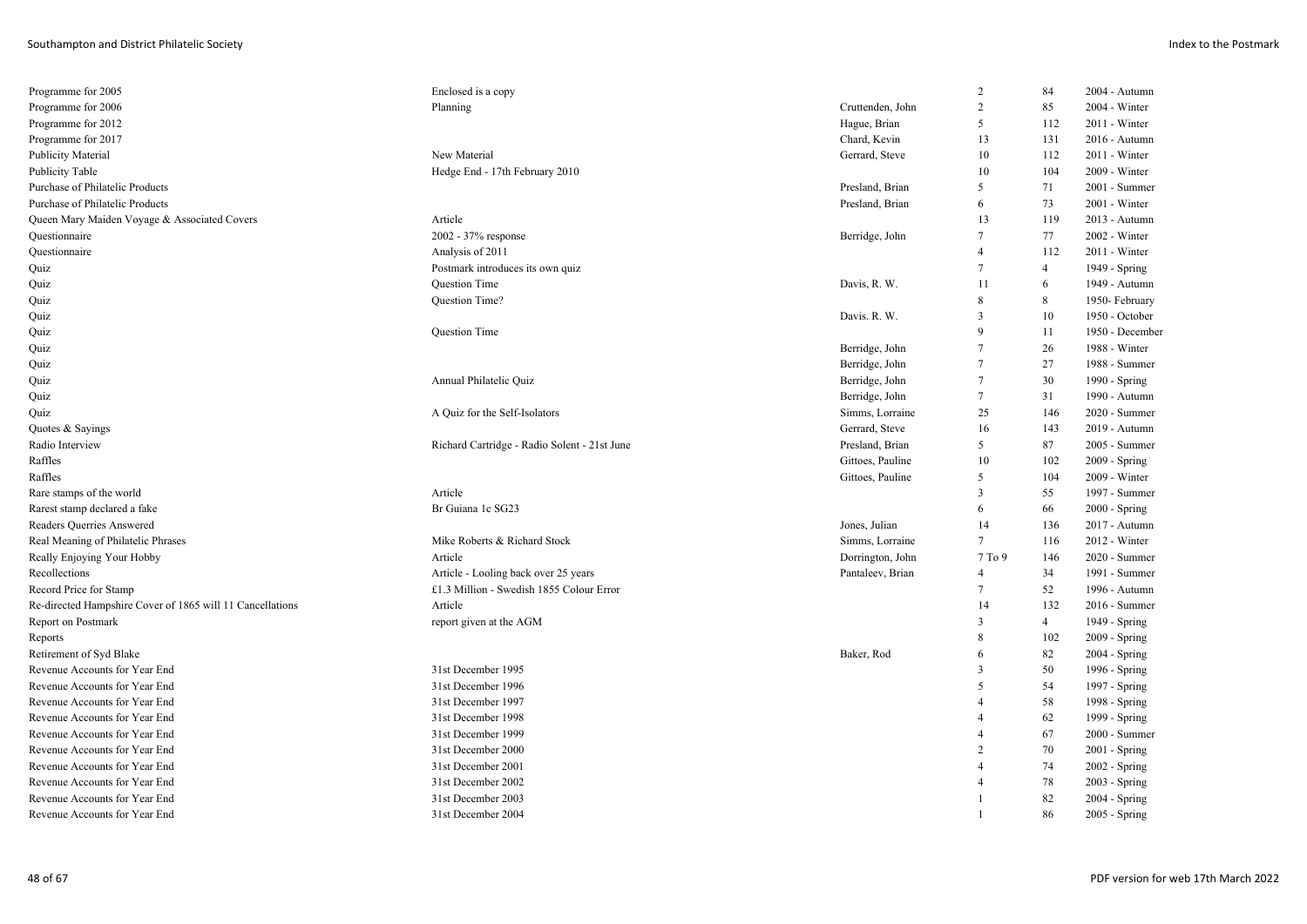| Revenue Accounts for Year End                    | 31st December 2005                                      |                       |                | 90  | 2006 - Spring   |
|--------------------------------------------------|---------------------------------------------------------|-----------------------|----------------|-----|-----------------|
| Revenue Accounts for Year End                    | 31st December 2007                                      |                       |                | 98  | 2008 - Spring   |
| Revenue Accounts for Year End                    | 31st December 2008                                      |                       |                | 102 | 2009 - Spring   |
| Revenue Accounts for Year End                    | 31st December 2009                                      |                       | 10             | 106 | 2010 - Summer   |
| Revenue Accounts for Year End                    | 31st December 2015                                      |                       | 15             | 129 | $2016 -$ Spring |
| Ringwood Philatelic Society Talk                 | Article                                                 | Berridge, John        | 15             | 138 | 2018 - Summer   |
| Romsey & an Aspect of Slavery in Jamiaca         | Article                                                 | Austin, Patrick       | 20 To 25       | 147 | 2020 - Autumn   |
| <b>Ron Emmott Trophy</b>                         | 1989 - Winner Tom Bennet                                |                       | 3              | 21  | 1988 - Summer   |
| <b>Ron Emmott Trophy</b>                         | Presented to                                            | Drysdall, Alan        | 7              | 51  | 1996 - Summer   |
| Royal Mail's Sold out to the Dark Side           |                                                         | Gerrard, Steve        | $\tau$         | 129 | $2016 -$ Spring |
| Royal Philatelic Society London                  | Wessex at 41 - Mike Batty, Miller McGrath, Julian Jones | Batty, Mike           | 7              | 105 | $2010 - Spring$ |
| Salisbury & District Philatelic Society          | Members invited to meeting                              |                       | 6              | 97  | 2007 - Winter   |
| Scoring at philatelic competition                |                                                         | Jones, Julian         | 13             | 125 | 2015 - Spring   |
| Secretar3y's Sayonara & Editor's Epilogue        |                                                         | Mays, Eddie           | $\overline{c}$ | 153 | 2022 - Spring   |
| Secretary Says Sorry                             |                                                         | Mays, Eddie           | 16 & 17        | 146 | 2020 - Summer   |
| Secretary's Scribblings                          |                                                         | Mays, Eddie           | 22             | 144 | 2019 - Winter   |
| Secretary's Scribblings                          |                                                         | Mays, Eddie           | 8              | 145 | 2020 - Spring   |
| Self Adhesive stamps                             | Return on 18 March                                      |                       | 5              | 53  | 1996 - Winter   |
| Sherlock Holmes & the Cae of the Unsigned Letter | Article                                                 |                       | 31             | 147 | 2020 - Autumn   |
| Sherwood Philatlic Society                       | Brisbane, Queensland, Australia                         | Bradshaw, Mel         | 13             | 138 | 2018 - Summer   |
| <b>Silent Auction</b>                            | One in 2017                                             | Bradshaw, Mel         | 6              | 133 | 2017 - Spring   |
| Single Sheet Competition                         | Winner                                                  | Spender, David        | 7              | 83  | 2004 - Summer   |
| Slowly but Surely                                | Article - Address given on the 7th October              | Goodman. John (Major) | 10             | 11  | 1950 - December |
| Smiller Stamps                                   | Special Society Smiller stamps                          |                       | 5              | 92  | 2006 - Autumn   |
| Social Evening                                   | 70 Members Attended                                     |                       | $\overline{2}$ | 26  | 1988 - Winter   |
| Society Coach Trips                              | Stamp World London 1990                                 |                       | 3              | 30  | 1990 - Spring   |
| Society Coach Trips                              | Stampex - 6th March 1993                                | Shorey, John          | $\tau$         | 39  | 1992 - Winter   |
| Society Coach Trips                              | 19th Northeast Philatelic Weekend                       | Stockley, John        | 6              | 45  | 1994 - Autumn   |
| Society Coach Trips                              | Stampex 1996                                            |                       | 3              | 49  | 1995 - Winter   |
| Society Coach Trips                              | Stamp '96 & Stampex                                     |                       | 3              | 53  | 1996 - Winter   |
| Society Coach Trips                              | Autumn Stampex                                          | Shorey, John          | 5              | 55  | 1997 - Summer   |
| Society Coach Trips                              | Stampex 3rd October 1998                                | Storey, John          | 3              | 59  | 1998 - Summer   |
| Society Coach Trips                              | Stampex 3rd October                                     |                       | $\overline{c}$ | 60  | 1998 - Autumn   |
| Society Coach Trips                              | Stampex & Stamp 2000                                    | Shorey, John          | 6              | 65  | 1999 - Winter   |
| Society Coach Trips                              | Midpex 28th June 2003                                   | Shorey, John          | $\tau$         | 78  | $2003 - Spring$ |
| Society Coach Trips                              | Autumn Stampex - 11th October 2003                      |                       | 2              | 80  | 2003 - Autumn   |
| Society Coach Trips                              | Stampex - 18th September                                | Shorey, John          | 1              | 83  | 2004 - Summer   |
| Society Coach Trips                              | Stampex - 23rd September 2006                           | Shorey, John          | 6              | 91  | 2006 - Summer   |
| Society Coach Trips                              | Stampex - 3rd March                                     | Shorey, John          | 3              | 93  | 2006 - Winter   |
| Society Coach Trips                              | Midpex at Coventry                                      |                       | 5              | 94  | $2007 - Spring$ |
| Society Coach Trips                              | Spring Stampex, Swinpex, Midpex, Philatex               | Hindson, Jack         | $\overline{3}$ | 100 | 2008 - Autumn   |
| Society Coach Trips                              | Swinpex, Midpex & Philatex                              | Hindson, Jack         | $\tau$         | 101 | 2008 - Winter   |
| Society Coach Trips                              | Autumn Philatex                                         | Hindson, Jack         | 5              | 103 | 2009 - Autumn   |
| Society Coach Trips                              | London 2010 BDC - 13th May                              | Hindson, Jack         | 9              | 104 | $2009 - Winter$ |
| Society Coach Trips                              | Swinpex - 12th June                                     | Hindson, Jack         | 9              | 104 | 2009 - Winter   |
| Society Coach Trips                              | International Stamp Exhibition - 13th May               | Hindson, Jack         | 6              | 105 | 2010 - Spring   |
|                                                  |                                                         |                       |                |     |                 |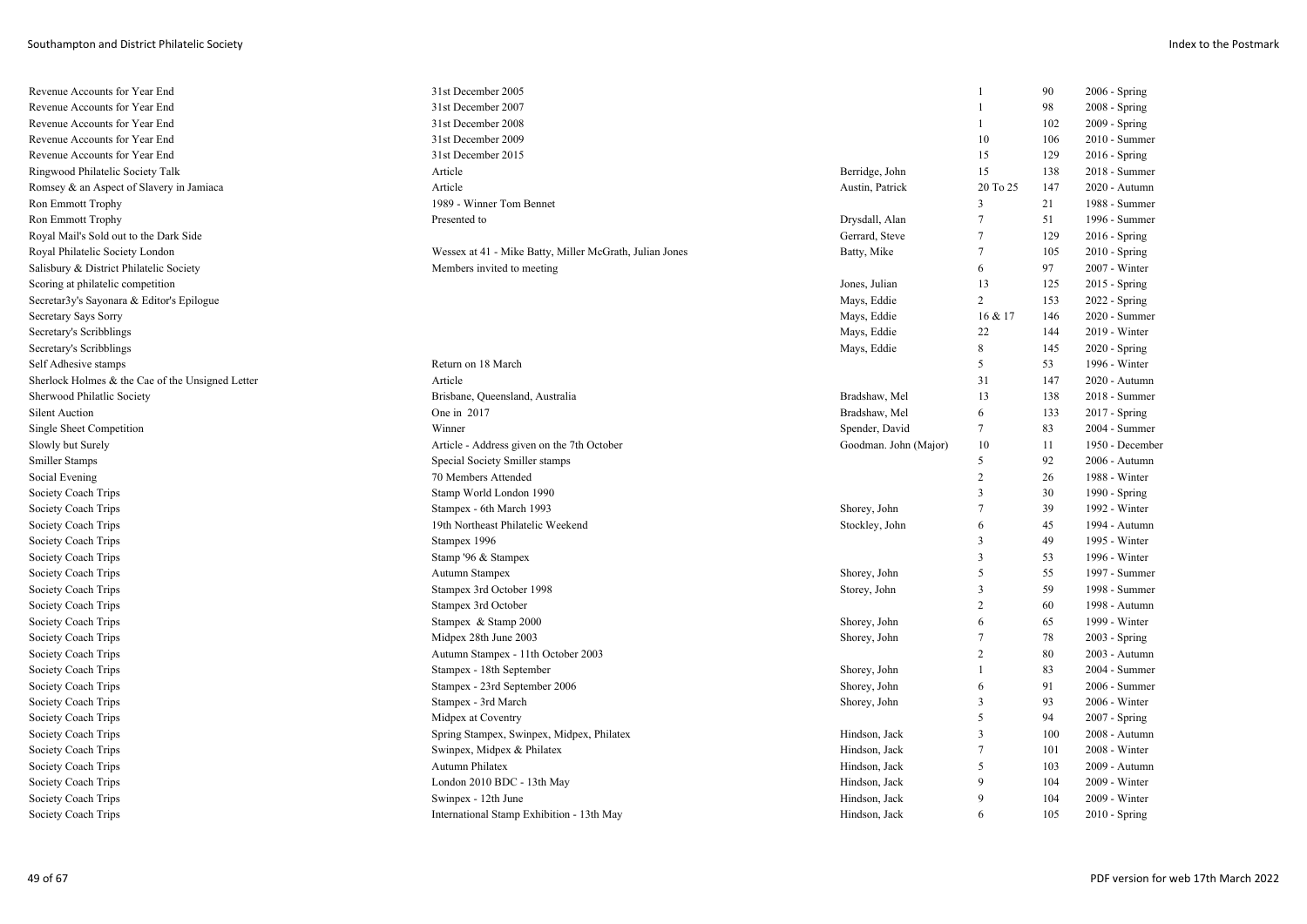| Society Coach Trips                                                             | Swinpex 2010 - 12th June                         | Hindson, Jack    | 6              | 105            | $2010 -$ Spring  |
|---------------------------------------------------------------------------------|--------------------------------------------------|------------------|----------------|----------------|------------------|
| Society Coach Trips                                                             | IBM Internationale Briedmarken-Messe Essen       | Berridge, John   | 10             | 108            | 2010 - Winter    |
| Society Coach Trips                                                             | Spring Stampex 26th February 2011                | Hindson, Jack    | 10             | 108            | $2010 - Winter$  |
| Society Coach Trips                                                             | Swinpex, Midpex & Philatex                       | Hindson, Jack    | 10             | 109            | $2011 -$ Spring  |
| Society Coach Trips                                                             | York 19th July                                   | Hindson, Jack    | $\overline{4}$ | 113            | $2012$ - Spring  |
| Society Coach Trips                                                             | Swinpex 9th June                                 | Hindson, Jack    | 6              | 113            | 2012 - Spring    |
| Society Coach Trips                                                             | Spring Stampex - 22nd February 2013              | King, Beverly    | 15             | 120            | 2013 - Winter    |
| Society Coach Trips                                                             | Worpex - 10th May 2014                           | King, Beverly    | 15             | 120            | $2013 - Winter$  |
| Society Coach Trips                                                             | Autumn Stampex - 20th September 2014             | Hindson, Jack    | 6              | 123            | 2014 - Autumn    |
| Society Coach Trips                                                             | London 2015 Europhilex - 16th May 2015           | Hindson, Jack    | 6              | 123            | 2014 - Autumn    |
| Society Coach Trips                                                             | Coach Trip to Stamp Show 2020 - Cancelled        | Chard, Kevin     | 14             | 145            | $2020 - Spring$  |
| Society Collection                                                              |                                                  | Dorrington, John | 7              | 83             | 2004 - Summer    |
| Society Collection                                                              | Bill Moore donates his Southampton Collection    | Dorrington, John | 5              | 88             | 2005 - Autumn    |
| Society Competitions                                                            | A way forward?                                   | Jones, Julian    | 14             | 134            | 2017 - Summer    |
| Society Competitions                                                            |                                                  | Whittaker, Alan  | $\overline{4}$ | 153            | $2022 - Spring$  |
| Society Consolidation                                                           | HPF Chairman                                     | Jones, Julian    | 18             | 142            | 2019 - Summer    |
| Society Database                                                                | Updated                                          | Gerrard, Steve   | 8              | 140            | 2018 - Winter    |
| Society Dinner                                                                  | 4th May - The Avenue Hotel                       | Bayley, Colin    | $\overline{4}$ | 48             | 1995 - Autumn    |
| Society Members Talks                                                           | Ferndown & West Moors Philatelic & Postcard Club | Jones, Julian    | 14             | 137            | $2018 -$ Spring  |
| Society Members Talks                                                           | Milford on Sea Stamp Club                        | Jones, Julian    | 14             | 137            | 2018 - Spring    |
| Society Members Talks                                                           | Ringwood Philatelic Society                      | Berridge, John   | 14             | 137            | 2018 - Spring    |
| Society Mugs                                                                    |                                                  | Gerrard, Steve   | 10             | 115            | $2012$ - Autumn  |
| Society Packet                                                                  |                                                  | Hindson, Jack    | 22             | 143            | 2019 - Autumn    |
| <b>Society Packet</b>                                                           | New Packet Manager Required at AGM               | Hindson, Jack    | 5 & 6          | 145            | 2020 - Spring    |
| Society Packet                                                                  | Rule Changes & Further Notes                     | Bradshaw, Mel    | 26 & 27        | 146            | 2020 - Summer    |
| Society Photograph Page                                                         |                                                  | Gerrard, Steve   | 20             | 136            | 2017 - Autumn    |
| Society Postal History Collection, Catalogue, Society Archives & Postmark Index | Article                                          | Bradshaw, Mel    | 8              | 143            | 2019 - Autumn    |
| Society Programme & Dates for your Diary                                        | Programme for session 1948 - 1949                |                  |                | $\overline{2}$ | 1948 - Autumn    |
| Society Programme & Dates for your Diary                                        |                                                  |                  |                | 3              | 1948 - Christmas |
| Society Programme & Dates for your Diary                                        |                                                  |                  | 15             | $\overline{4}$ | 1949 - Spring    |
| Society Programme & Dates for your Diary                                        |                                                  |                  |                | 5              | 1949 - Summer    |
| Society Programme & Dates for your Diary                                        | 1949 - 1950 Session                              |                  | $\overline{4}$ | 6              | 1949 - Autumn    |
| Society Programme & Dates for your Diary                                        |                                                  |                  | 21             | $\overline{7}$ | 1949 - December  |
| Society Programme & Dates for your Diary                                        |                                                  |                  | 21             | 8              | 1950 - February  |
| Society Programme & Dates for your Diary                                        |                                                  |                  | 6              | 9              | 1950 - May       |
| Society Programme & Dates for your Diary                                        | 1950 & 1951                                      |                  | 8              | 10             | 1950 - October   |
| Society Programme & Dates for your Diary                                        |                                                  |                  | 20             | 11             | 1950 - December  |
| Society Programme & Dates for your Diary                                        |                                                  |                  | 21             | 12             | 1951 - February  |
| Society Programme & Dates for your Diary                                        |                                                  |                  | 19             | 13             | 1951 - May       |
| Society Programme & Dates for your Diary                                        | 1951 - 1952 Season                               |                  | 18             | 14             | 1951 - October   |
| Society Programme & Dates for your Diary                                        |                                                  |                  | 17             | 15             | 1951 - December  |
| Society Programme & Dates for your Diary                                        |                                                  |                  | 6              | 16             | 1952 - February  |
| Society Programme & Dates for your Diary                                        |                                                  |                  | 15             | 16             | 1952 - February  |
| Society Programme & Dates for your Diary                                        |                                                  |                  | 14             | 17             | 1952 - May       |
| Society Programme & Dates for your Diary                                        | Session 1952 - 1953                              |                  | 12             | 18             | 1952 - October   |
| Society Programme & Dates for your Diary                                        |                                                  |                  | 14             | 19             | 1952 - December  |
|                                                                                 |                                                  |                  |                |                |                  |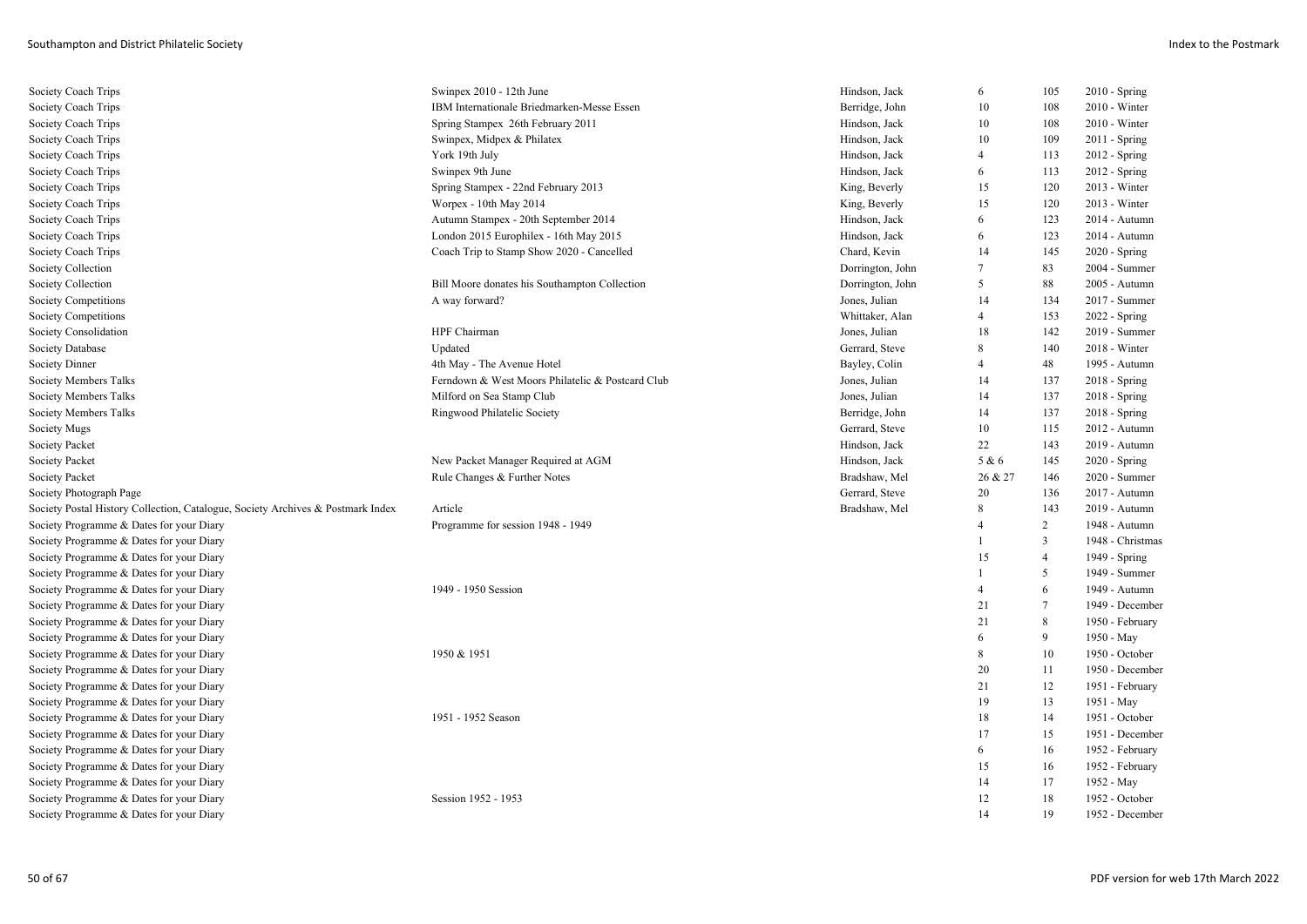Society Programme & Dates for your Diary 15 20 1953 - February Society Programme & Dates for your Diary Society Programme & Dates for your Diary Session 1953 - 1954 Society Programme & Dates for your Diary Society Programme & Dates for your Diary Society Programme & Dates for your Diary Society Programme & Dates for your Diary Society Programme & Dates for your Diary Society Programme & Dates for your Diary Society Programme & Dates for your Diary Society Programme & Dates for your Diary Society Programme & Dates for your Diary Society Programme & Dates for your Diary Society Programme & Dates for your Diary Society Programme & Dates for your Diary Society Programme & Dates for your Diary Society Programme & Dates for your Diary Society Programme & Dates for your Diary Society Programme & Dates for your Diary Society Programme & Dates for your Diary Society Programme & Dates for your Diary Society Programme & Dates for your Diary Society Programme & Dates for your Diary Society Programme & Dates for your Diary Society Programme & Dates for your Diary Society Programme & Dates for your Diary Society Programme & Dates for your Diary Society Programme & Dates for your Diary Society Programme & Dates for your Diary Society Programme & Dates for your Diary Society Programme & Dates for your Diary Society Programme & Dates for your Diary Society Programme & Dates for your Diary Society Programme & Dates for your Diary Society Programme & Dates for your Diary Society Programme & Dates for your Diary Society Programme & Dates for your Diary Society Programme & Dates for your Diary Society Programme & Dates for your Diary Society Programme & Dates for your Diary Society Programme & Dates for your Diary Society Programme & Dates for your Diary Society Programme & Dates for your Diary Society Programme & Dates for your Diary Society Programme & Dates for your Diary Society Programme & Dates for your Diary

| 14             | 21 | 1953 - May             |
|----------------|----|------------------------|
| 10             | 22 | 1953 - October         |
| $\overline{4}$ | 25 | 1988 - Autumn          |
| 8              | 26 | 1988 - Winter          |
| 8              | 27 | 1989 - Spring          |
| $\overline{4}$ | 28 | 1989 - Summer          |
| 8              | 29 | 1989 - Winter          |
| 8              | 30 | 1990 - Spring          |
| 8              | 31 | 1990 - Autumn          |
| 8              | 32 | 1990 - Winter          |
| 8              | 33 | 1991 - Spring          |
| 8              | 34 | 1991 - Summer          |
| 11             | 35 | 1991 - Winter          |
| 8              | 36 | 1992 - Spring          |
| 8              | 37 | 1992 - Summer          |
| 8              | 38 | 1992 - Autumn          |
| 8              | 39 | 1992 - Winter          |
| 8              | 40 | 1993 - Spring          |
| 8              | 41 | 1993 - Summer          |
| 8              | 42 | 1993 - Autumn          |
| 8              | 43 | 1994 - Spring          |
| 8              | 44 | 1994 - Summer          |
| 8              | 45 | 1994 - Autumn          |
| 8              | 47 | 1995 - Spring          |
| 8              | 48 | 1995 - Autumn          |
| 8              | 49 | 1995 - Winter          |
| 8              | 49 | 1995 - Winter          |
| 8              | 50 | 1996 - Spring          |
| 8              | 51 | 1996 - Summer          |
| 8              | 52 | 1996 - Autumn          |
| 8              | 53 | 1996 - Winter          |
| 8              | 54 | 1997 - Spring          |
| 8              | 55 | 1997 - Summer          |
| 8              | 56 | 1997 - Autumn          |
| 8              | 57 | 1997 - Winter          |
| 8              | 58 | 1998 - Spring          |
| 8              | 59 | 1998 - Summer          |
| 8              | 60 | 1998 - Autumn          |
| 8              | 61 | 1998 - Winter          |
| 8              | 62 | 1999 - Spring          |
| 8              | 63 | 1999 - Summer          |
| 8              | 64 | 1999 - Autumn          |
| 8              | 65 | 1999 - Winter          |
| 8              | 66 | 2000 - Spring          |
| 8              | 67 | $2000 - \text{Summer}$ |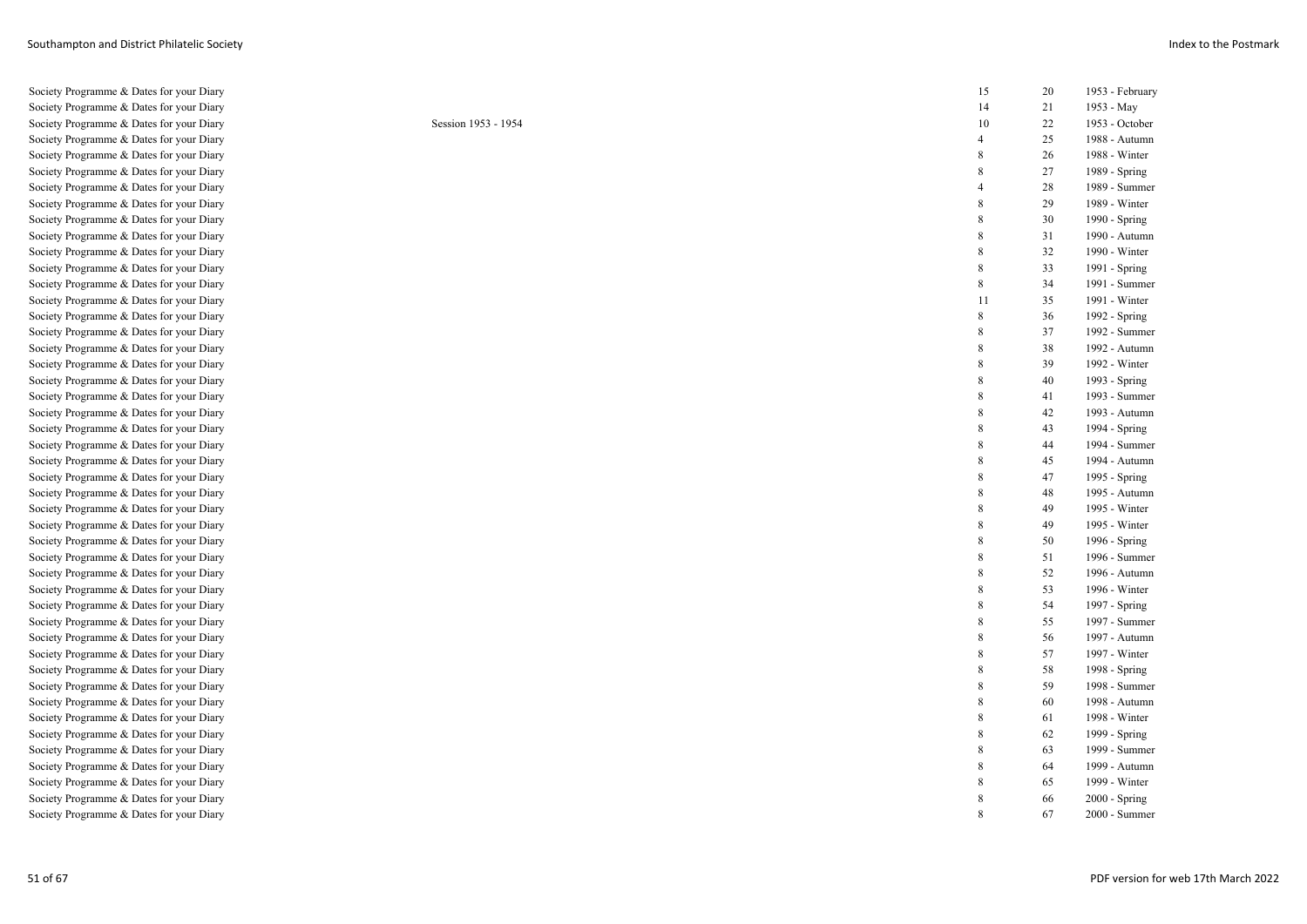| Society Programme & Dates for your Diary                                             | $\,8\,$                          | 68         | 2000 - Autumn                    |
|--------------------------------------------------------------------------------------|----------------------------------|------------|----------------------------------|
| Society Programme & Dates for your Diary                                             | 8                                | 70         | $2001 -$ Spring                  |
| Society Programme & Dates for your Diary                                             | 8                                | 71         | 2001 - Summer                    |
| Society Programme & Dates for your Diary                                             | 8                                | 72         | 2001 - Autumn                    |
| Society Programme & Dates for your Diary                                             | 8                                | 73         | 2001 - Winter                    |
| Society Programme & Dates for your Diary                                             | 8                                | 74         | $2002 - Spring$                  |
| Society Programme & Dates for your Diary                                             | 8                                | 75         | 2002 - Summer                    |
| Society Programme & Dates for your Diary                                             | 8                                | 76         | 2002 - Autumn                    |
| Society Programme & Dates for your Diary                                             | 8                                | 77         | 2002 - Winter                    |
| Society Programme & Dates for your Diary                                             | 8                                | 78         | $2003 - Spring$                  |
| Society Programme & Dates for your Diary                                             | 8                                | 79         | 2003 - Summer                    |
| Society Programme & Dates for your Diary                                             | 8                                | 80         | 2003 - Autumn                    |
| Society Programme & Dates for your Diary                                             | 8                                | 81         | 2003 - Winter                    |
| Society Programme & Dates for your Diary                                             | 8                                | 82         | $2004 - Spring$                  |
| Society Programme & Dates for your Diary                                             | 8                                | 83         | 2004 - Summer                    |
| Society Programme & Dates for your Diary                                             | 8                                | 84         | 2004 - Autumn                    |
| Society Programme & Dates for your Diary                                             | 8                                | 85         | 2004 - Winter                    |
| Society Programme & Dates for your Diary                                             | 12                               | 86         | 2005 - Spring                    |
| Society Programme & Dates for your Diary                                             | 8                                | 87         | 2005 - Summer                    |
| Society Programme & Dates for your Diary                                             | 8                                | 88         | 2005 - Autumn                    |
| Society Programme & Dates for your Diary                                             | 8                                | 89         | 2005 - Winter                    |
| Society Programme & Dates for your Diary                                             | 8                                | 90         | $2006 - Spring$                  |
| Society Programme & Dates for your Diary                                             | 8                                | 91         | 2006 - Summer                    |
| Society Programme & Dates for your Diary                                             | 16                               | 92         | 2006 - Autumn                    |
| Society Programme & Dates for your Diary                                             | 16                               | 93         | 2006 - Winter                    |
| Society Programme & Dates for your Diary                                             | $\sqrt{2}$                       | 94         | 2007 - Spring                    |
| Society Programme & Dates for your Diary                                             | $\overline{c}$                   | 95         | 2007 - Summer                    |
| Society Programme & Dates for your Diary                                             | $\overline{c}$                   | 96         | 2007 - Autumn                    |
| Society Programme & Dates for your Diary                                             | $\overline{c}$                   | 97         | 2007 - Winter                    |
| Society Programme & Dates for your Diary                                             | $\sqrt{2}$                       | 98         | $2008 - Spring$                  |
| Society Programme & Dates for your Diary                                             | $\overline{c}$                   | 99         | 2008 - Summer                    |
|                                                                                      |                                  |            |                                  |
| Society Programme & Dates for your Diary                                             | 12                               | 100        | 2008 - Autumn                    |
| Society Programme & Dates for your Diary                                             | $\overline{c}$                   | 101        | 2008 - Winter                    |
| Society Programme & Dates for your Diary                                             | $\overline{2}$                   | 102        | 2009 - Spring                    |
| Society Programme & Dates for your Diary                                             | $\overline{2}$                   | 103        | 2009 - Autumn                    |
| Society Programme & Dates for your Diary                                             | $\sqrt{2}$                       | 104        | 2009 - Winter                    |
| Society Programme & Dates for your Diary                                             | $\overline{2}$                   | 105        | $2010 - Spring$                  |
| Society Programme & Dates for your Diary                                             | $\overline{2}$                   | 106        | 2010 - Summer                    |
| Society Programme & Dates for your Diary                                             | $\overline{2}$                   | 107        | 2010 - Autumn                    |
| Society Programme & Dates for your Diary                                             | $\overline{c}$                   | 108        | 2010 - Winter                    |
| Society Programme & Dates for your Diary                                             | $\overline{2}$                   | 109        | $2011 -$ Spring                  |
| Society Programme & Dates for your Diary                                             | $\overline{2}$                   | 110        | 2011 - Summer                    |
| Society Programme & Dates for your Diary                                             | $\overline{2}$                   | 111        | 2011 - Autumn                    |
| Society Programme & Dates for your Diary                                             | $\overline{c}$                   | 112        | 2011 - Winter                    |
| Society Programme & Dates for your Diary<br>Society Programme & Dates for your Diary | $\overline{2}$<br>$\overline{2}$ | 113<br>114 | $2012 -$ Spring<br>2012 - Summer |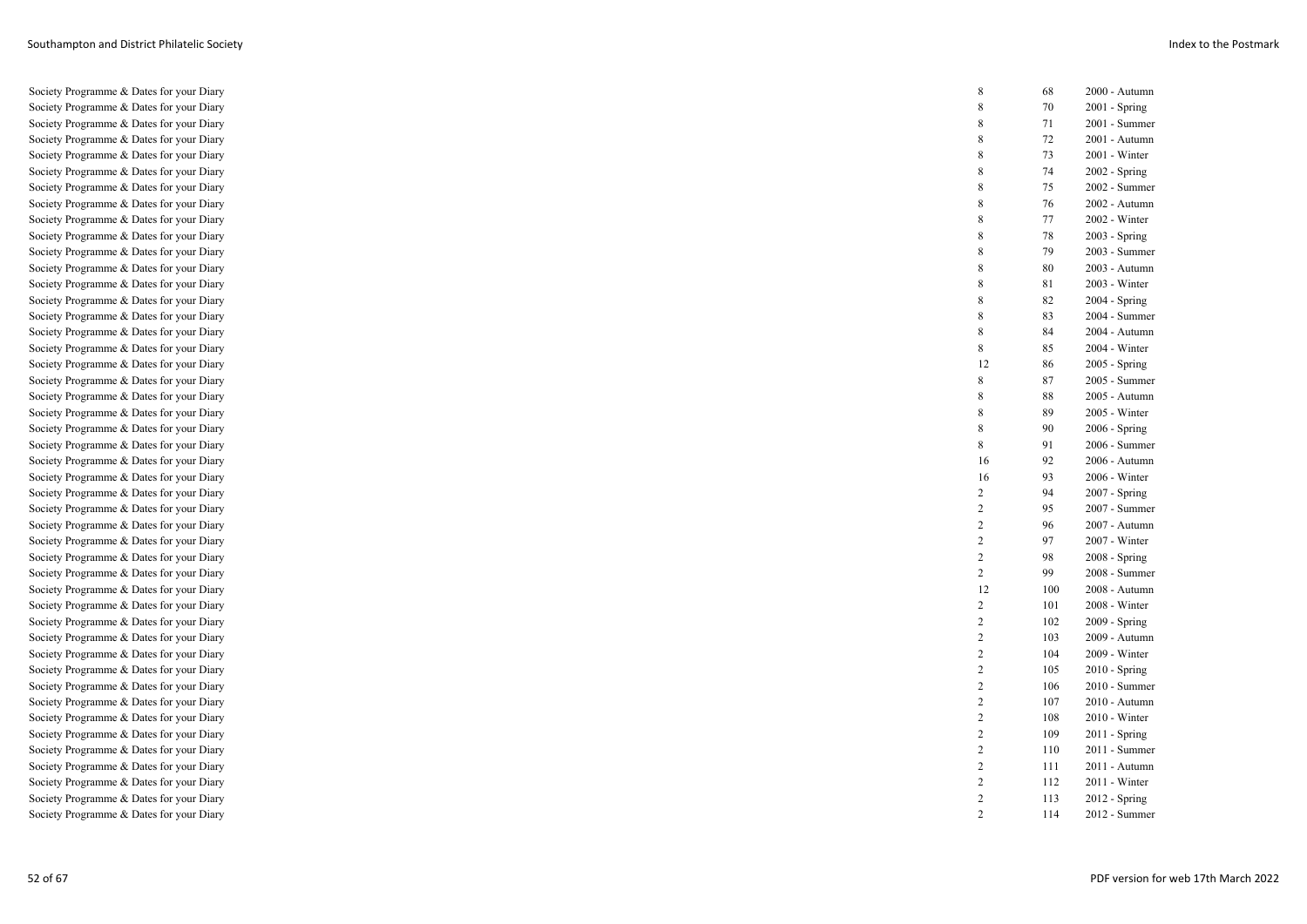| Society Programme & Dates for your Diary            |                                                              |                | 2              | 115 | 2012 - Autumn   |
|-----------------------------------------------------|--------------------------------------------------------------|----------------|----------------|-----|-----------------|
| Society Programme & Dates for your Diary            |                                                              |                | $\overline{2}$ | 116 | 2012 - Winter   |
| Society Programme & Dates for your Diary            |                                                              |                | $\overline{2}$ | 117 | 2013 - Spring   |
| Society Programme & Dates for your Diary            |                                                              |                | 2              | 118 | 2013 - Summer   |
| Society Programme & Dates for your Diary            |                                                              |                | $\overline{2}$ | 119 | 2013 - Autumn   |
| Society Programme & Dates for your Diary            |                                                              |                | 2              | 120 | $2013 - Winter$ |
| Society Programme & Dates for your Diary            |                                                              |                | $\overline{2}$ | 121 | 2014 - Spring   |
| Society Programme & Dates for your Diary            |                                                              |                | $\overline{2}$ | 122 | 2014 - Summer   |
| Society Programme & Dates for your Diary            |                                                              |                | $\overline{2}$ | 123 | 2014 - Autumn   |
| Society Programme & Dates for your Diary            |                                                              |                | 2              | 124 | $2014 - Winter$ |
| Society Programme & Dates for your Diary            |                                                              |                | $\overline{2}$ | 125 | 2015 - Spring   |
| Society Programme & Dates for your Diary            |                                                              |                | $\overline{2}$ | 126 | 2015 - Summer   |
| Society Programme & Dates for your Diary            |                                                              |                | 2              | 127 | 2015 - Autumn   |
| Society Programme & Dates for your Diary            |                                                              |                | $\overline{2}$ | 128 | 2015 - Winter   |
| Society Programme & Dates for your Diary            |                                                              |                | $\overline{2}$ | 129 | $2016 -$ Spring |
| Society Programme & Dates for your Diary            |                                                              |                | $\overline{2}$ | 131 | $2016$ - Autumn |
| Society Programme & Dates for your Diary            |                                                              |                | $\overline{2}$ | 132 | 2016 - Summer   |
| Society Programme & Dates for your Diary            |                                                              |                | 3              | 133 | 2017 - Spring   |
| Society Programme & Dates for your Diary            |                                                              |                | $\overline{2}$ | 135 | 2017 - Winter   |
| Society Programme & Dates for your Diary            |                                                              |                | $\mathbf{3}$   | 136 | 2017 - Autumn   |
| Society Programme & Dates for your Diary            |                                                              |                | $\overline{2}$ | 139 | 2018 - Autumn   |
| Society Programme & Dates for your Diary            |                                                              |                | $\overline{2}$ | 141 | 2019 - Spring   |
| Society Programme & Dates For Your Diary            |                                                              |                | $\overline{2}$ | 142 | 2019 - Summer   |
| Society Programme & Dates For Your Diary            |                                                              |                | 2              | 144 | 2019 - Winter   |
| Society Programme & Dates For Your Diary            |                                                              |                | 2              | 145 | $2020 - Spring$ |
| Society Programme & Dates For Your Diary            | Changes to the 2020 Program                                  | Chard, Kevin   | 13             | 145 | 2020 - Spring   |
| Society Rule Change                                 | Rule 16                                                      |                | $\mathbf{3}$   | 65  | 1999 - Winter   |
| Society Rules                                       | Amendment                                                    |                | 5              | 38  | 1992 - Autumn   |
| Society Rules                                       | Alterations                                                  |                | 5              | 106 | 2010 - Summer   |
| Society Rules                                       | Election of President & Vice President                       |                | 11             | 117 | 2013 - Spring   |
| Society Rules                                       |                                                              |                | 14             | 119 | 2013 - Autumn   |
| Society Trip                                        | Societe Philatelique Havraise Stamp Exhibition 2001          | Wood, Nigel    | 2              | 70  | $2001 -$ Spring |
| Society Updates                                     | From the Curator & Archivist                                 | Gerrard, Steve | 21             | 143 | 2019 - Autumn   |
| <b>Society Updates</b>                              | Archivist                                                    | Gerrard, Steve | 21             | 144 | 2019 - Winter   |
| Society Updates                                     | Curator                                                      | Gerrard, Steve | 21             | 144 | 2019 - Winter   |
| Society Website                                     | Up-To-Date                                                   |                | 5              | 89  | 2005 - Winter   |
| Society Website                                     | New Server - Hampshire County Council                        |                | 3              | 97  | 2007 - Winter   |
| Society Workshop                                    |                                                              | Chard, Kevin   | 15             | 138 | 2018 - Summer   |
| Society Workshop                                    |                                                              | Chard, Kevin   | 14             | 140 | 2018 - Winter   |
| Society's Festival Show                             | Art Gallery, Southampton - 3,000 saw first public exhibition |                | 1              | 14  | 1951 - October  |
| Society's Festival Show                             | Art Gallery, Southampton - The Opening Speech - Part 1       | Lowe, Robson   | 13             | 14  | 1951 - October  |
| Society's Festival Show                             | Art Gallery, Southampton - The Opening Speech - Part 2       | Lowe, Robson   | 10             | 15  | 1951 - December |
| Society's Lunch                                     | 14th October 2018                                            | Rankin, Jim    | 11             | 137 | 2018 - Spring   |
| Some not-so-philatelic thoughts on philexfrance '99 |                                                              | Bayley, Sylvia | 6              | 63  | 1999 - Summer   |
| Some useless information Or not?                    |                                                              | Gerrard, Steve | 14             | 121 | 2014 - Spring   |
| Something A Bit Special                             | Southampton Cover                                            | Batty, Mike    | 5              | 129 | $2016$ - Spring |
|                                                     |                                                              |                |                |     |                 |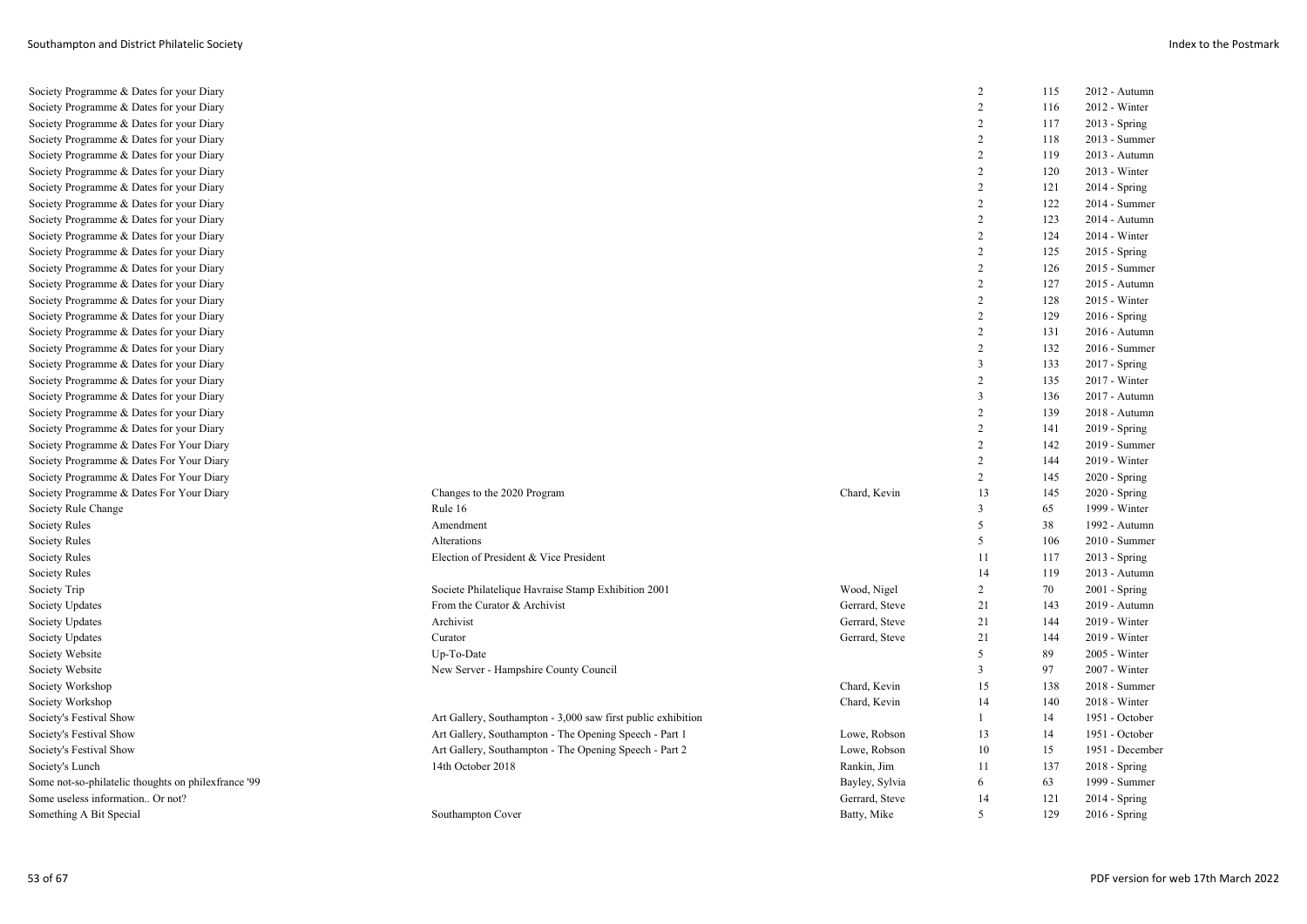| Southampton & PS in at the beginning, and still going strong                  | Article                                           | Jones, Julian            | 8              | 137            | 2018 - Spring     |
|-------------------------------------------------------------------------------|---------------------------------------------------|--------------------------|----------------|----------------|-------------------|
| Southampton 1971 strike post                                                  |                                                   | Drysdall, Alan           | 12             | 128            | 2015 - Winter     |
| Southampton Central Library Display                                           | 21st May to 9th June2012                          | Gerrard, Steve           | 19             | 114            | 2012 - Summer     |
| Southampton Connection                                                        | Article - Front Cover                             |                          | 5              | 111            | 2011 - Autumn     |
| <b>Southampton Docks</b>                                                      | Article                                           | Jones, Julian            | $\overline{4}$ | 109            | 2011 - Spring     |
| Southampton Docks Again & late & Express Fees                                 | Article                                           | Jones, Julian            | 6              | 129            | $2016 -$ Spring   |
| Southampton Early Town Handstamp                                              | Article: Cover Image                              | Gerrard, Steve           | 3 & 4          | 145            | 2020 - Spring     |
| Southampton 'Hill' Cancellation                                               | Article                                           | Gerrard, Steve           | 17             | 136            | 2017 - Autumn     |
| Southampton Instruction Mark 1905                                             | Article                                           | Gerrard, Steve           | 1 & 22         | 143            | 2019 - Autumn     |
| Southampton Mail Centre                                                       | Single Ring Skeleton Cancel                       | Jones, Julian            | 9              | 126            | 2015 - Summer     |
| Southampton Mails                                                             | Special Handstamps                                |                          | 16             | 94             | 2007 - Spring     |
| Southampton Oxford Street Branch Office 1894                                  | Article                                           | Jones, Julian            | 8              | 135            | 2017 - Winter     |
| Southampton Paquebot Marks in 1938                                            | Article                                           |                          | 5              | 117            | 2013 - Spring     |
| Southampton Philatelic Society in 1967                                        |                                                   |                          | 13             | 101            | 2008 - Winter     |
| Southampton Post Due Taxe Mark                                                | Article                                           | Jones, Julian            | 6              | 125            | 2015 - Spring     |
| Southampton Postcard Club                                                     | Hoffman Ship Cards                                | Edwards, Dave            | 6              | 52             | 1996 - Autumn     |
| Southampton Postcard Club                                                     | Looking for new members                           | Edwards, Dave            | 6              | 72             | 2001 - Autumn     |
| Southampton Postcard Club                                                     | Appeal for members                                | Edwards, Dave            | .5             | 82             | 2004 - Spring     |
| Southampton Postcard Club                                                     | Change of time and meeting location               | Edwards, Dave            | 6              | 84             | 2004 - Autumn     |
| Southampton Postcard Club                                                     |                                                   | Edwards, Dave            | 6              | 84             | 2004 - Autumn     |
| Southampton pre-dates the Bishop Mark                                         | 1661'                                             | Gerrard, Steve           | 12             | 129            | $2016 -$ Spring   |
| Southampton Public Library Display                                            | Part of Jubilee Celebrations in May               | Dorrington, John         | $\overline{4}$ | 94             | 2007 - Spring     |
| Southampton Sea Post Office                                                   | Article                                           | Jones, Julian            | 9              | 129            | 2016 - Spring     |
| Southampton Society's Philatelic Story - In the beginning - The Years to 1932 | Part 2 of Article                                 | Dorrington, John         | 13             | 83             | 2004 - Summer     |
| Southampton Society's Philatelic Story - In the beginning - The Years to 1932 | Part 1 of Article                                 | Dorrington, John         | 13             | 92             | 2006 - Autumn     |
| Southampton Society's Philatelic Story -Perilous Years                        | Part 3 of Article                                 | Dorrington, John         | 8              | 94             | 2007 - Spring     |
| Southampton Society's Philatelic Story -The Wanderers Return                  | Part 5 of Article                                 | Dorrington, John         | 8              | 96             | 2007 - Autumn     |
| Southampton Society's Philatelic Story - The Wilderness Years & some Endings  | Part 4 of Article                                 | Dorrington, John         | 8              | 95             | 2007 - Summer     |
| Southampton, Portsmouth & IOW Merger!!!                                       | Article                                           | Lloyd, Keith             | 14             | 129            | $2016 -$ Spring   |
| Southampton, Portsmouth & IOW Merger!!!                                       | Scan of 4 items                                   | Gerrard, Steve           | 15             | 129            | $2016 -$ Spring   |
| Southampton's Slogan Paquebot Machine Cancel                                  | Article                                           | Jones, Julian            | 14 & 15        | 143            | 2019 - Autumn     |
| Southern Daily Echo                                                           | £65 for a Penny Black - 12th May 1948             |                          | 5              | 49             | 1995 - Winter     |
| Speaker                                                                       | German Mail on Rail                               | Eibl-Kaye, Geoffrey (Dr) | 8              | 152            | $2021 - Winter$   |
| Speaker                                                                       | President's Evening - Mauritius                   | Berridge, John           | 12 & 13        | 152            | 2021 - Winter     |
| Speaker                                                                       | Norfolk Islands                                   | Mears, Austin            | 9 & 10         | 152            | $2021 - Winter$   |
| Speaker                                                                       | Strike Mail 1971                                  | Rankin, Jim              | 8 & 9          | 153            | $2022 - Spring$   |
| Speakers                                                                      | More Fakes & Forgeries                            | Harmer, H. R.            | 6              | $\mathbf{1}$   | 1948 - Mid Summer |
| Speakers                                                                      | The Postal History of the Cayman Islands          | Sefton-Fiddian, W. R.    | -1             | $\overline{2}$ | 1948 - Autumn     |
| Speakers                                                                      | Chile                                             | Davis, R. W.             | 12             | $\overline{4}$ | 1949 - Spring     |
| Speakers                                                                      | Hong Kong & The Treaty Port Postmarks             | Wilde, P. A.             | 14             | 5              | 1949 - Summer     |
| Speakers                                                                      | 17th October - Musical Illustrations              | Vernon, J. M.            | 15             | 11             | 1950 - December   |
| Speakers                                                                      | November meeting - Educational value of the hobby | Freeman, F. L.           | 15             | 11             | 1950 - December   |
| Speakers                                                                      | World War I Australian Forces Postal History      | Emery, Bob               | 2              | 26             | 1988 - Winter     |
| Speakers                                                                      | Canada                                            | Baker, Rod               | $\overline{3}$ | 26             | 1998 - Winter     |
| Speakers                                                                      | France from 1840 - 1945                           | Stockley, John           | 3              | 26             | 1998 - Winter     |
| Speakers                                                                      | Society's Postal History Collection               | Hunt, Brian              | $\overline{4}$ | 26             | 1998 - Winter     |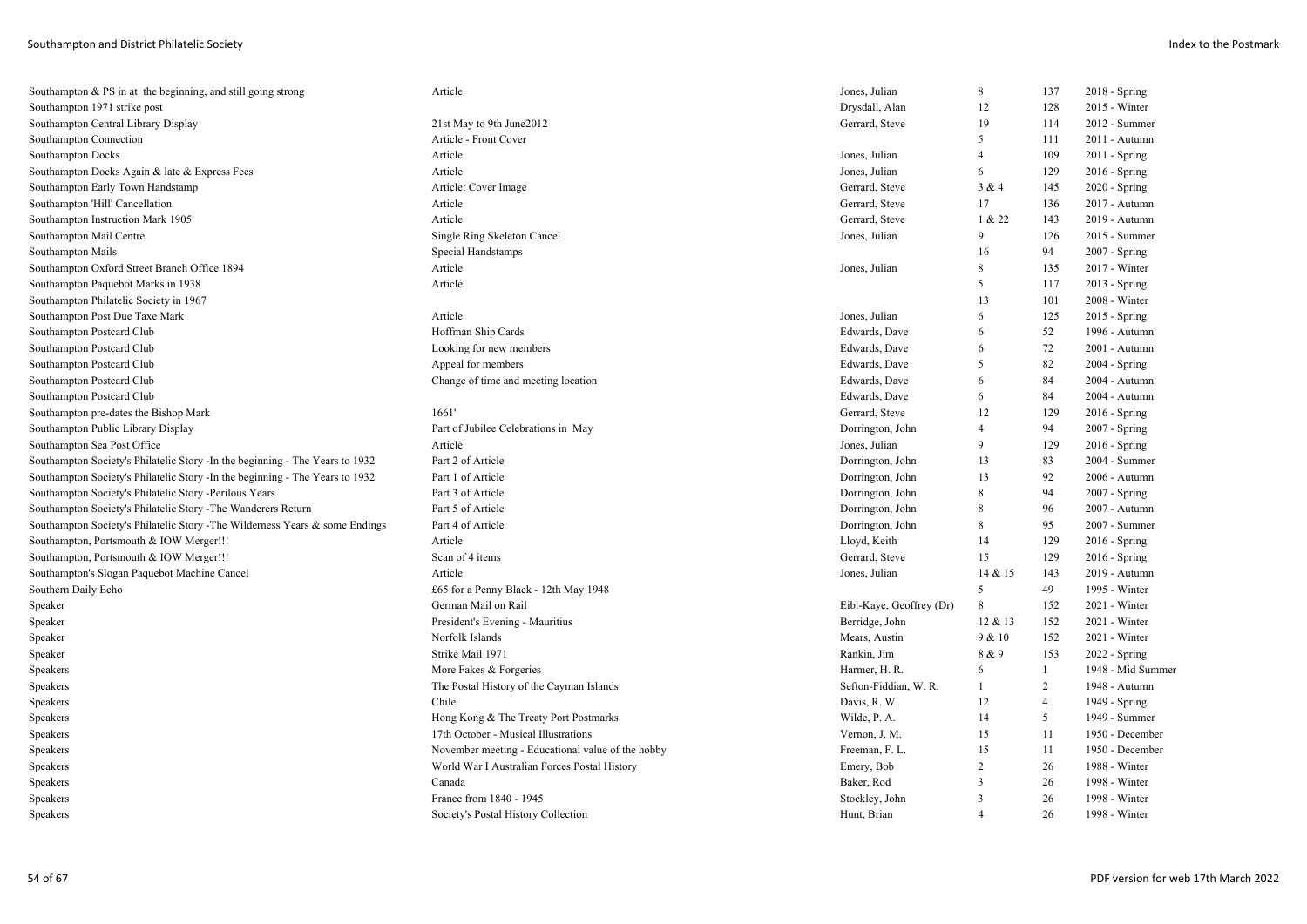| Speakers | Channel Islands Under German Occupation                  | Wilkinson, Douglas | 5              | 27 | 1989 - Spring |
|----------|----------------------------------------------------------|--------------------|----------------|----|---------------|
| Speakers | Hong Kong                                                | Vickery, Percy     | 5              | 27 | 1989 - Spring |
| Speakers | 200 Years of German Philately                            | Campbell, John     | 3              | 28 | 1989 - Spring |
| Speakers | Medicine on Stamps                                       | Sanderson, Dr      | 3              | 28 | 1989 - Spring |
| Speakers | <b>Atlantic Postal History</b>                           | Jones, Julian      | 1              | 29 | 1989 - Winter |
| Speakers | Falkland Islands                                         | Barton, Malcolm    | $\overline{2}$ | 29 | 1989 - Winter |
| Speakers | Olympic Games Germany 1936 & 1972                        | Faers, Mr          | 2              | 29 | 1989 - Winter |
| Speakers | The Bicycle                                              | Pegley, Frank      | 2              | 30 | 1990 - Spring |
| Speakers | Fun & Family - Robbie Lowe                               | Berridge, John     | 5              | 31 | 1990 - Autumn |
| Speakers | House of God                                             | Yandell, Len       | 5              | 31 | 1990 - Autumn |
| Speakers | Peru                                                     | Eddlestone, Colin  | 5              | 31 | 1990 - Autumn |
| Speakers | Paquebot Mail                                            | Hoskins, Roger     | 6              | 31 | 1990 - Autumn |
| Speakers | GB Victoriana                                            | Harding, John      | 3              | 32 | 1990 - Winter |
| Speakers | Gibraltar & Bosnia                                       | Warren, John       | $\overline{3}$ | 32 | 1990 - Winter |
| Speakers | Postcards - British Columbia & Alberta                   | Wood, Nigel        | 3              | 32 | 1990 - Winter |
| Speakers | Postcards - Kilkenny Town in Southern Ireland            | Miller, George     | 3              | 32 | 1990 - Winter |
| Speakers | Postcards - Ordnance Survey                              | Vaughan, Lorraine  | $\mathfrak{Z}$ | 32 | 1990 - Winter |
| Speakers | Postcards - Southampton & King Alfonso of Spain          | Stockley, John     | 3              | 32 | 1990 - Winter |
| Speakers | Postcards - Soviet Union                                 | Baker, Rod         | 3              | 32 | 1990 - Winter |
| Speakers | Postcards - White Star Liners                            | Pearce, Peter      | 3              | 32 | 1990 - Winter |
| Speakers | China                                                    | Buckle, Brian      | $\overline{4}$ | 32 | 1990 - Winter |
| Speakers | Making many books                                        | Buckle, Wendy      | $\overline{4}$ | 32 | 1990 - Winter |
| Speakers | Frano-Prussian War Balloon, Military and other Mail      | Levett, John       | 2              | 33 | 1991 - Spring |
| Speakers | Postal Jistory of Bermuda                                | Osborn, Geoffrey   | 2              | 33 | 1991 - Spring |
| Speakers | Hong Kong                                                | Scawin, William    | 2              | 34 | 1991 - Summer |
| Speakers | King George VI Varieties from Aden to Zanzibar           | Lockyer, Richard   | 2              | 34 | 1991 - Summer |
| Speakers | Toombssiana                                              | Waldock, Eric      | $\overline{2}$ | 34 | 1991 - Summer |
| Speakers | British Involvement in the Iberian Peninsula 1790 - 1868 | Downs, John        | $\mathfrak{Z}$ | 35 | 1991 - Winter |
| Speakers | Philatelic Constabulary 1622 - 1990                      | Holdman, Bob       | 3              | 35 | 1991 - Winter |
| Speakers | Trains and Boats and Planes                              | Baker, Rod         | 3              | 35 | 1991 - Winter |
| Speakers | French Railways                                          | Burgess, Ian       | $\overline{4}$ | 35 | 1991 - Winter |
| Speakers | Republican Spain                                         | Stockley, John     | 4              | 35 | 1991 - Winter |
| Speakers | Varieties of the Australian George V 1d                  | Warren, John       | $\overline{4}$ | 35 | 1991 - Winter |
| Speakers | Channel Islands                                          | McQueen, Ian       | 3              | 36 | 1992 - Spring |
| Speakers | GB Registered Mail & Telegraphs                          | Hiscock, David     | 3              | 36 | 1992 - Spring |
| Speakers | World War II                                             | Lowe, Robson       | $\overline{4}$ | 36 | 1992 - Spring |
| Speakers | Berlin Private Posts 1884 - 1929                         | Campbell, John     | $\overline{3}$ | 37 | 1992 - Summer |
| Speakers | German Aerophilately                                     | Coch, Graham       | 3              | 37 | 1992 - Summer |
| Speakers | South Africa                                             | Page, Alec         | $\overline{3}$ | 37 | 1992 - Summer |
| Speakers | Costa Rica                                               | Saundry, R (Dr.)   | 4              | 37 | 1992 - Summer |
| Speakers | A Hampshire Post Road                                    | Hill, Michael      | $\overline{c}$ | 38 | 1992 - Autumn |
| Speakers | China                                                    | Fowler, Tom        | $\overline{2}$ | 38 | 1992 - Autumn |
| Speakers | Music                                                    | Ayling, (Mr)       | 2              | 38 | 1992 - Autumn |
| Speakers | New Zealand                                              | Gibson, George     | 2              | 39 | 1992 - Winter |
| Speakers | The Great Exhibition of 1851 & 1951                      | Peskett, Fred      | 2              | 39 | 1992 - Winter |
| Speakers | Argentina 1858 to 1964                                   | Hall, Peter        | $\overline{2}$ | 40 | 1993 - Spring |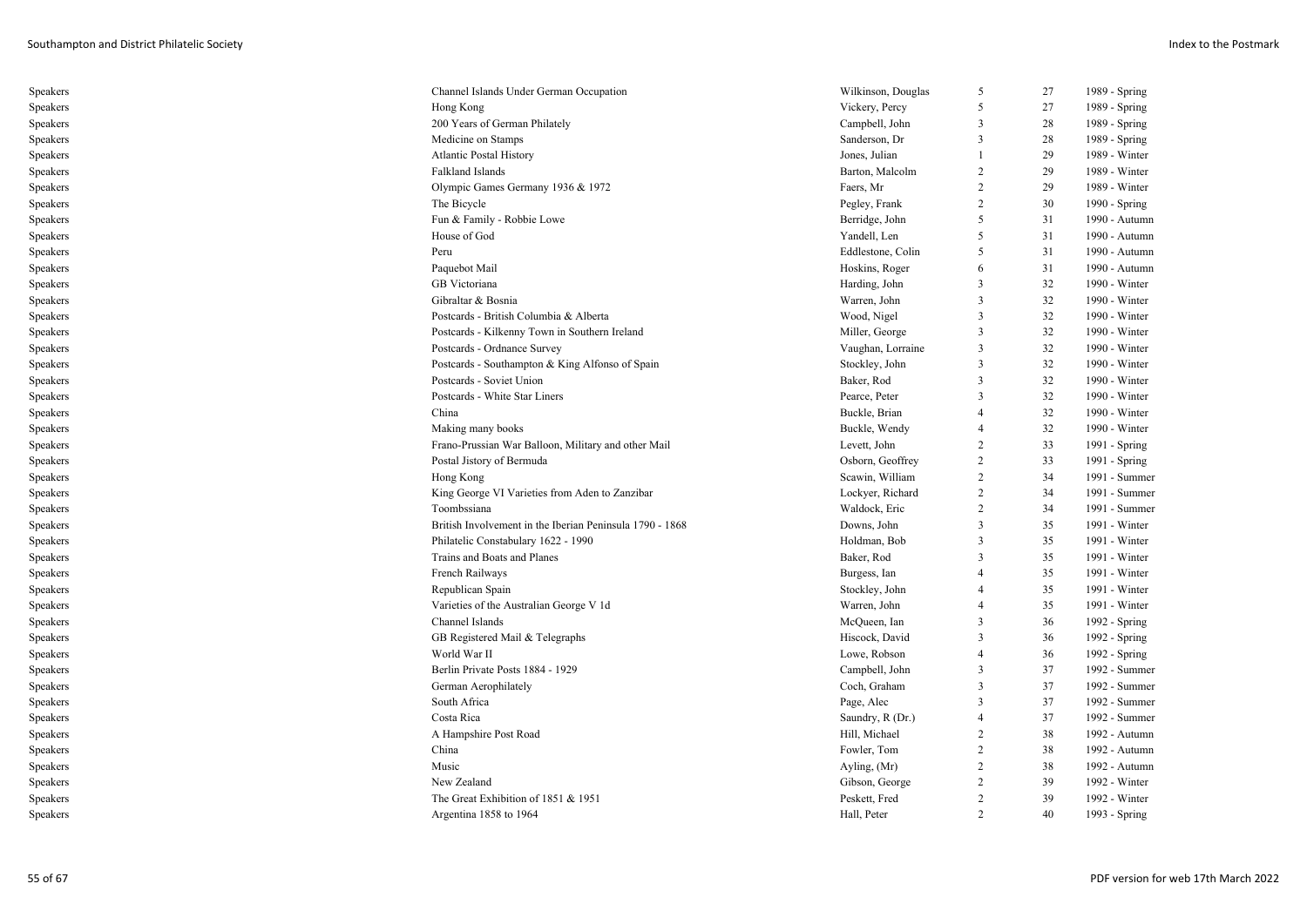| Speakers | Canadian Flag Cancels                                                   | Sessions, David   | 2              | 40 | 1993 - Spring |
|----------|-------------------------------------------------------------------------|-------------------|----------------|----|---------------|
| Speakers | Coins & Currency on Stamps                                              | Buckle, Brian     | 2              | 40 | 1993 - Spring |
| Speakers | Latvia 1861 - 1992                                                      | Buckle, Wendy     | 2              | 40 | 1993 - Spring |
| Speakers | Have Gavel, will Travel                                                 | Boyd, David       | 2              | 41 | 1993 - Summer |
| Speakers | American Airmails                                                       | Norton, John      | 2              | 42 | 1993 - Autumn |
| Speakers | Church Architecture on Stamps                                           | Yandell, Len      | 2              | 42 | 1993 - Autumn |
| Speakers | Malayan Air Mails                                                       | Elliott, Keith    | 2              | 42 | 1993 - Autumn |
| Speakers | The Grand Tour / It's got to be different & Round the World in 80 Cards | Buckingham, Keith | 3              | 42 | 1993 - Autumn |
| Speakers | Allied Occupation of Germany                                            | Faers, Colin      | 2              | 43 | 1994 - Summer |
| Speakers | Grasshopping                                                            | Dexter, Jim       | 2              | 43 | 1994 - Summer |
| Speakers | Newfoundland                                                            | Coles, Peter      | 2              | 43 | 1994 - Summer |
| Speakers | Hampshire Postal History                                                | Lacey, Malcolm    | 3              | 44 | 1994 - Summer |
| Speakers | Safety at Sea                                                           | Czuzman, Mike     | $\mathcal{R}$  | 44 | 1994 - Summer |
| Speakers | From the back of the book                                               | Elliott, Aubrey   |                | 44 | 1994 - Summer |
| Speakers | Gibraltar & Malta                                                       | Bradley, Dave     |                | 44 | 1994 - Summer |
| Speakers | Salisbury Philatelic Society - Japanese Occupation issues 1942 - 1945   | Boakes, David     | $\overline{2}$ | 45 | 1994 - Autumn |
| Speakers | Salisbury Philatelic Society - Money on Stamps                          | Glover, John      | 2              | 45 | 1994 - Autumn |
| Speakers | Salisbury Philatelic Society - New Zealand's 1935 Pictorial Issues      | Smith, John       | 2              | 45 | 1994 - Autumn |
| Speakers | Salisbury Philatelic Society - Scouting on Stamps                       | Bolton, Christine | 2              | 45 | 1994 - Autumn |
| Speakers | A Pig in the Post                                                       | Mount, Colin      | 2              | 46 | 1994 - Winter |
| Speakers | Argentina                                                               | Baker, Rod        | 2              | 46 | 1994 - Winter |
| Speakers | Gibraltar - The Links with the Sea                                      | Smith, Sam        | 2              | 46 | 1994 - Winter |
| Speakers | King Alphonso XIII - Period of Spain                                    | Stockley, John    | 2              | 46 | 1994 - Winter |
| Speakers | Transatlantic Mail to and from Canada                                   | Montgomery, M     | 3              | 46 | 1994 - Winter |
| Speakers | Ferndown & West Moors Philatelic & PC - Embossed Cameo Heads Gambia     | Leonard, Charles  |                | 47 | 1995 - Spring |
| Speakers | Ferndown & West Moors Philatelic & PC - German stamps used in Austria   | Turner, Mike      |                | 47 | 1995 - Spring |
| Speakers | Ferndown & West Moors Philatelic & PC - The Landrover                   | Tomkins, Geof     | $\overline{4}$ | 47 | 1995 - Spring |
| Speakers | Postal History of Switzerland                                           | Symonds, Ken      |                | 47 | 1995 - Spring |
| Speakers | The Boy King                                                            | Gee, Nancy        | $\overline{4}$ | 47 | 1995 - Spring |
| Speakers | Ferndown & West Moors Philatelic & PC - Malta                           | Judd, Graham      | 5              | 47 | 1995 - Spring |
| Speakers | Postal Mechanisation                                                    | Luscombe, Pauline | $\overline{2}$ | 48 | 1995 - Autumn |
| Speakers | South Africa                                                            | Painter, David    | 2              | 48 | 1995 - Autumn |
| Speakers | Winchester & District Philatelic Society - Postal History of Winchester | Whiting, Peter    | 2              | 48 | 1995 - Autumn |
| Speakers | Winchester & District Philatelic Society - RAF Flown Covers             | Warren, John      | 2              | 48 | 1995 - Autumn |
| Speakers | Winchester & District Philatelic Society - Stamps of France             | Woodson, John     | 2              | 48 | 1995 - Autumn |
| Speakers | French Airmails 1783 - 1983                                             | Hammonds, John    | 3              | 48 | 1995 - Autumn |
| Speakers | United States Revenue Stamps                                            | Lowe, Robson      | 3              | 48 | 1995 - Autumn |
| Speakers | 150 years of Mail to and from South Africa                              | Wingent, Peter    | 2              | 49 | 1995 - Winter |
| Speakers | Liverpool - Post-Box of the world                                       | Tabeart, C        | 2              | 49 | 1995 - Winter |
| Speakers | The Diamond Jubilee of Queen Victoria 1897                              | Whitehead, Chris  | 2              | 49 | 1995 - Winter |
| Speakers | <b>Bridging History</b>                                                 | Jones, Frank      | 2              | 50 | 1996 - Spring |
| Speakers | Field Posts & Foreign Legions f the Third Reich                         | Wood, Nigel       | 2              | 50 | 1996 - Spring |
| Speakers | Transvaal                                                               | Drysdall, Alan    | 2              | 50 | 1996 - Spring |
| Speakers | Gone to Blazes                                                          | Peck, Lee         | 2              | 51 | 1996 - Summer |
| Speakers | Mail Boats of the Channel Islands                                       | Dexter, Jim       | 2              | 51 | 1996 - Summer |
| Speakers | The First Republic Austria                                              | Rowland, Charles  |                | 51 | 1996 - Summer |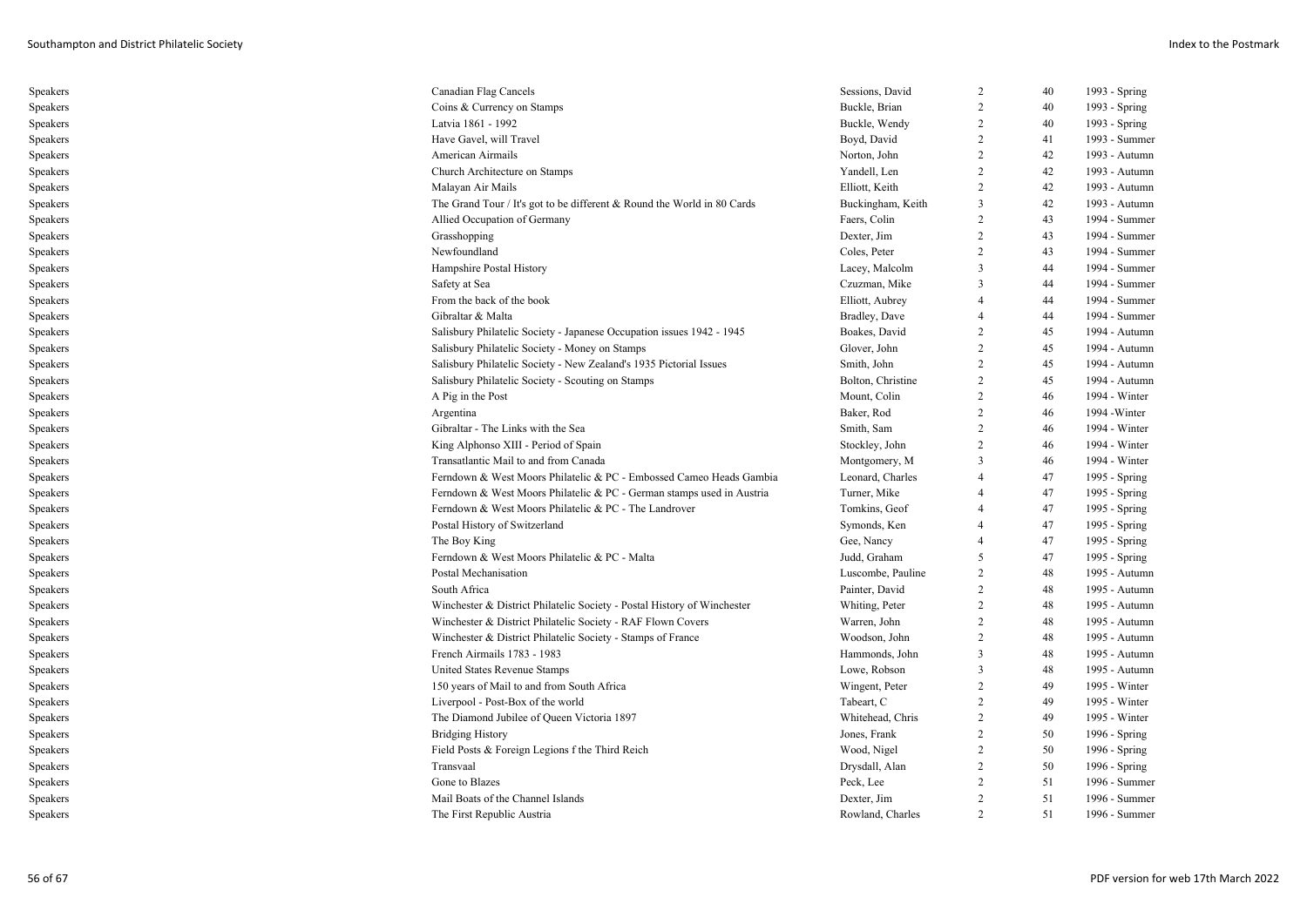| Speakers | The Swiss Post                                        | Payne, Alan            | 2              | 51 | 1996 - Summer |
|----------|-------------------------------------------------------|------------------------|----------------|----|---------------|
| Speakers | Poland                                                | Stockhill, M           | 3              | 51 | 1996 - Summer |
| Speakers | The Medical Development of the Heart                  | Boorn, Stephen         | 3              | 51 | 1996 - Summer |
| Speakers | <b>Aviation History</b>                               | Sterckx, Alan          | $\overline{2}$ | 52 | 1996 - Autumn |
| Speakers | Falkland Islands                                      | Moir, Geoffrey         | $\overline{2}$ | 52 | 1996 - Autumn |
| Speakers | Penny Black and Red from 1840-1855                    | Cruttenden, John       | 3              | 52 | 1996 - Autumn |
| Speakers | Rail Tour of the World                                | Shorey, John           | 3              | 52 | 1996 - Autumn |
| Speakers | Batavia to Bulawayo                                   | Berridge, John         | 2              | 53 | 1996 - Winter |
| Speakers | Hungary                                               | Benford, Mervyn        | 2              | 53 | 1996 - Winter |
| Speakers | New Zealand life insurance dept                       | Berry, Alan            | 2              | 53 | 1996 - Winter |
| Speakers | Airmails & postal history of Australia                | Brander, Tony          | 2              | 54 | 1997 - Spring |
| Speakers | Australia 1d Reds                                     | Mount, Colin           | 2              | 54 | 1997 - Spring |
| Speakers | Channel Islands                                       | Laurilland, Mr D       | 2              | 54 | 1997 - Spring |
| Speakers | Austro-Hungarian Navy                                 | Dennis, Bill           | $\overline{2}$ | 55 | 1997 - Summer |
| Speakers | Finland                                               | Keefe, Eric            | 2              | 55 | 1997 - Summer |
| Speakers | Fleet & North Hants Philatelic Soc. - France          | Willy, Stephen         | $\overline{2}$ | 55 | 1997 - Summer |
| Speakers | Fleet & North Hants Philatelic Soc. - Leeward Islands | Farmer, Tony           | $\overline{2}$ | 55 | 1997 - Summer |
| Speakers | History of Illuminated Manuscripts                    | Greening, Peter        | 2              | 56 | 1997 - Autumn |
| Speakers | Victorian Evening                                     | Ling N E               | 2              | 56 | 1997 - Autumn |
| Speakers | The Canadian Pacific                                  | Baker, Rod             | 3              | 56 | 1997 - Autumn |
| Speakers | GB & other weaknesses                                 | Cruttenden, John       | 2              | 57 | 1997 - Winter |
| Speakers | The Falklands Campaign                                | Hill, Mike             | 2              | 57 | 1997 - Winter |
| Speakers | <b>Transatlantic Postal History</b>                   | Jones, Julian          | 2              | 57 | 1997 - Winter |
| Speakers | Southampton Postcard Club - Dorking                   | Bayley, Sylvia         | $\overline{4}$ | 57 | 1997 - Winter |
| Speakers | Southampton Postcard Club - FGO Stuart Postcards      | Spearpoint, Rodney     | $\overline{4}$ | 57 | 1997 - Winter |
| Speakers | Southampton Postcard Club - J W S Postcards           | Edwards, Dave          | $\overline{4}$ | 57 | 1997 - Winter |
| Speakers | Southampton Postcard Club - Ships & Harbours          | Lea, Patrick           | $\overline{4}$ | 57 | 1997 - Winter |
| Speakers | Southampton Postcard Club - Spitfire                  | Gosling, Paul          | $\overline{4}$ | 57 | 1997 - Winter |
| Speakers | Southampton Postcard Club - The Railways/Trams of IOM | Bayley, Colin          | $\overline{4}$ | 57 | 1997 - Winter |
| Speakers | Monaco                                                | Larg, Yvonne           | 2              | 58 | 1998 - Spring |
| Speakers | Scouts & Guides                                       | Pickett, Ron           | 2              | 58 | 1998 - Spring |
| Speakers | The Weimar Republic                                   | Larg, Roberts          | 2              | 58 | 1998 - Spring |
| Speakers | Malta                                                 | Goodwin, Parry         | 2              | 59 | 1998 - Summer |
| Speakers | Portsmouth Philatelic Society - Danzig                | Campbell, John         | 2              | 59 | 1998 - Summer |
| Speakers | Portsmouth Philatelic Society - History of Printing   | Wright, Harry          | 2              | 59 | 1998 - Summer |
| Speakers | Portsmouth Philatelic Society - Rhodesia              | Wheatley, Cliff        | $\overline{2}$ | 59 | 1998 - Summer |
| Speakers | The Faroe Islands                                     | Oliver, Susan          | 3              | 59 | 1998 - Summer |
| Speakers | Propaganda & Forgeries                                | Coombes, Bob           | 2              | 60 | 1998 - Autumn |
| Speakers | Spanish Morocco                                       | Mar-Molinero, Cecillio | $\overline{c}$ | 60 | 1998 - Autumn |
| Speakers | Canal Zone                                            | Allen, David           | 2              | 61 | 1998 - Winter |
| Speakers | Captain Cook Part 1                                   | Wright, Harry          | 2              | 61 | 1998 - Winter |
| Speakers | Lucerne in Switzerland                                | Payne, Allen           | 2              | 61 | 1998 - Winter |
| Speakers | Guernsey & Alderney                                   | Robinson, Joe          | $\overline{2}$ | 62 | 1999 - Spring |
| Speakers | Indian Feudatory State                                | Bates, Derek           | $\overline{2}$ | 62 | 1999 - Spring |
| Speakers | Artwork & Proofs                                      | Goaman, Sylvia         | 2              | 63 | 1999 - Summer |
| Speakers | Columbia, but why?                                    | Harris, Eric           | $\mathcal{D}$  | 63 | 1999 - Summer |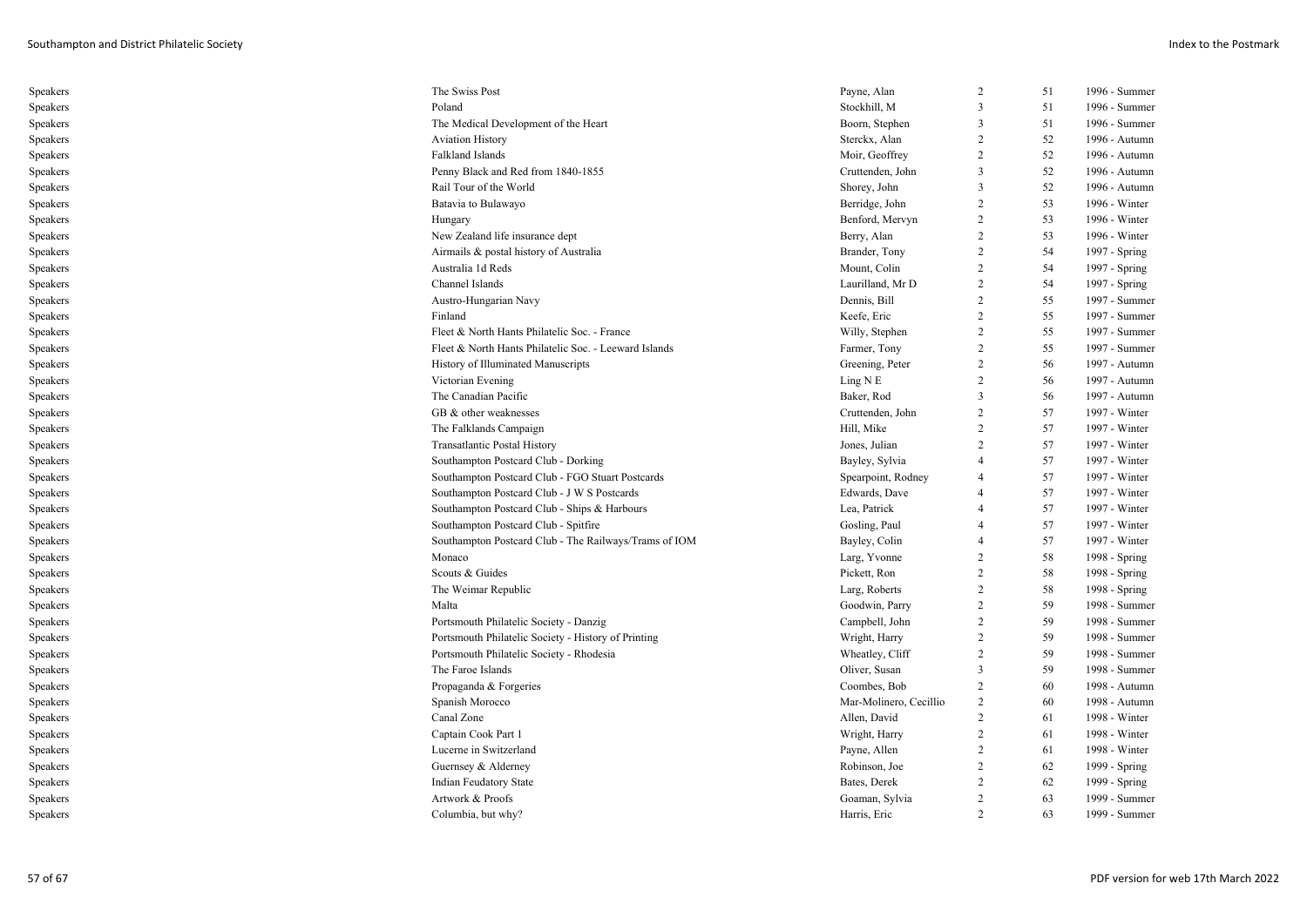| Speakers | Pacific South Sea                                            | Goaman, Michael          | 2              | 63       | 1999 - Summer                  |
|----------|--------------------------------------------------------------|--------------------------|----------------|----------|--------------------------------|
| Speakers | Palmer, Stephen (Canon)                                      | Falkland Islands         | $\overline{c}$ | 63       | 1999 - Summer                  |
| Speakers | Tasmania                                                     | Reid, Patrick (Dr)       | 3              | 63       | 1999 - Summer                  |
| Speakers | Union of South Africa                                        | Redpath, Brian           | 2              | 64       | 1999 - Autumn                  |
| Speakers | Australia                                                    | Gillespie, Tom           | 2              | 65       | 1999 - Winter                  |
| Speakers | Captain Cook Part 2                                          | Wright, Harry            | $\overline{2}$ | 65       | 1999 - Winter                  |
| Speakers | World War I                                                  | Presland, Brian          | $\overline{2}$ | 65       | 1999 - Winter                  |
| Speakers | Rhodesia: 1892 - 1924                                        | Wheatley, Cliff          | 2              | 66       | $2000 - Spring$                |
| Speakers | <b>Stamp Designer</b>                                        | Theobald                 | 2              | 66       | 2000 - Spring                  |
| Speakers | German Empire Issues: 1871 to 1874                           | Rapkin, Franceska        | 2              | 67       | 2000 - Summer                  |
| Speakers | <b>GB</b> Postal Stationary                                  | Norton, John             | $\overline{2}$ | 68       | 2000 - Autumn                  |
| Speakers | Go by Cycle                                                  | Sole, Brian              | 2              | 68       | 2000 - Autumn                  |
| Speakers | Ferndown Philatelic Society - Kedah                          | Elliott, Keith           | 3              | 68       | 2000 - Autumn                  |
| Speakers | Ferndown Philatelic Society - Ryde, The Iceland Story        | Laird, Bill              | 3              | 68       | 2000 - Autumn                  |
| Speakers | Ferndown Philatelic Society - The 1935 Silver Jubilee        | Judd, Graham             | 3              | 68       | 2000 - Autumn                  |
| Speakers | Ferndown Philatelic Society - WW2 Censor Marks etc           | Garrett, John            | 3              | 68       | 2000 - Autumn                  |
| Speakers | <b>British Guiana</b>                                        | Nathan, Derek            | $\overline{2}$ | 69       | 2000 - Winter                  |
| Speakers | <b>Federated Malay States</b>                                | Holley, Robin            | 2              | 69       | 2000 - Winter                  |
| Speakers | Jamaica                                                      | Jarvis, Steve            | 2              | 69       | $2000 - Winter$                |
| Speakers | Postal History Collection                                    | Greig, Ian               | 2              | 69       | $2000 - Winter$                |
| Speakers | Something for Everyone                                       | Springbett, David        | 2              | 69       | 2000 - Winter                  |
| Speakers | Mails from India to UK - 1800 to 1900                        | Eibl-Kaye, Geoffrey (Dr) | 3              | 69       | 2000 - Winter                  |
| Speakers | Cyprus                                                       | Dudeney, Chris           | 2              | 71       | 2001 - Summer                  |
| Speakers | Roses                                                        | Foster, Sheila           | 2              | 71       | 2001 - Summer                  |
| Speakers | The International Brigades in Spain: 1936/9                  | Shelley, Ron             | $\overline{2}$ | 71       | 2001 - Summer                  |
| Speakers | New Zealand                                                  | Stringer, Alan           | 3              | 71       | 2001 - Summer                  |
| Speakers | Up Periscope                                                 | Leathes, John            | 3              | 71       | 2001 - Summer                  |
| Speakers | 1951 Festival of Britain                                     | Preskett, Fred           | 2              | 72       | 2001 - Autumn                  |
| Speakers | Bohemia & Monrovia                                           | Hammond, John            | $\overline{2}$ | 72       | 2001 - Autumn                  |
| Speakers | Canada                                                       | Baker, Rod               | $\overline{2}$ | 72       | 2001 - Autumn                  |
| Speakers | Waterlooville Philatelic Society: American Civil War         | Davidson, Paul           | 3              | 72       | 2001 - Autumn                  |
| Speakers | Waterlooville Philatelic Society: Longcroft Papers           | Hill, Mike               | 3              | 72       | 2001 - Autumn                  |
| Speakers | Canadian Pacific                                             | Baker, Rod               | $\overline{2}$ | 73       | $2001 - Winter$                |
| Speakers | King George VI Postal History                                | Miller, Chris            | 2              | 73       | $2001 - Winter$                |
| Speakers | South African Airmails                                       | Smith, Barry             | 3              | 73       | $2001 - Winter$                |
| Speakers | Transvaal                                                    | Drysdall, Alan           | 3              | 73       | $2001 - Winter$                |
| Speakers | GB Victorian collection                                      | Harding, John            | $\overline{2}$ | 74       | 2002 - Spring                  |
| Speakers | Spitfire                                                     | Caryl, John              | $\overline{2}$ | 74       | 2002 - Spring                  |
| Speakers | The Golden Age of Exploration                                | Davidson, Paul           | 2              | 74       | 2002 - Spring                  |
| Speakers | Abraham Lincoln                                              | Lincoln, Angus           | 2              | 75       | 2002 - Summer                  |
|          |                                                              |                          | $\overline{2}$ | 75       | 2002 - Summer                  |
| Speakers | History of Writing                                           | Buckle, Wendy            | 2              |          |                                |
| Speakers | Poland                                                       | Buckle, Brian            | 3              | 75<br>75 | 2002 - Summer                  |
| Speakers | President's Evening - Airmails of the Dutch East Indies      | Berridge, John           | 3              |          | 2002 - Summer<br>2002 - Summer |
| Speakers | President's Evening - Netherlands first issue of William III | Kuitenbrouwer, Charles   |                | 75       |                                |
| Speakers | President's Evening - Netherlands Stamps                     | Baker, Rod               | 3              | 75       | 2002 - Summer                  |
| Speakers | New Forest Philatelic Society: Charity issues of Finland     | Cole, Michael            | $\overline{4}$ | 76       | 2002 - Autumn                  |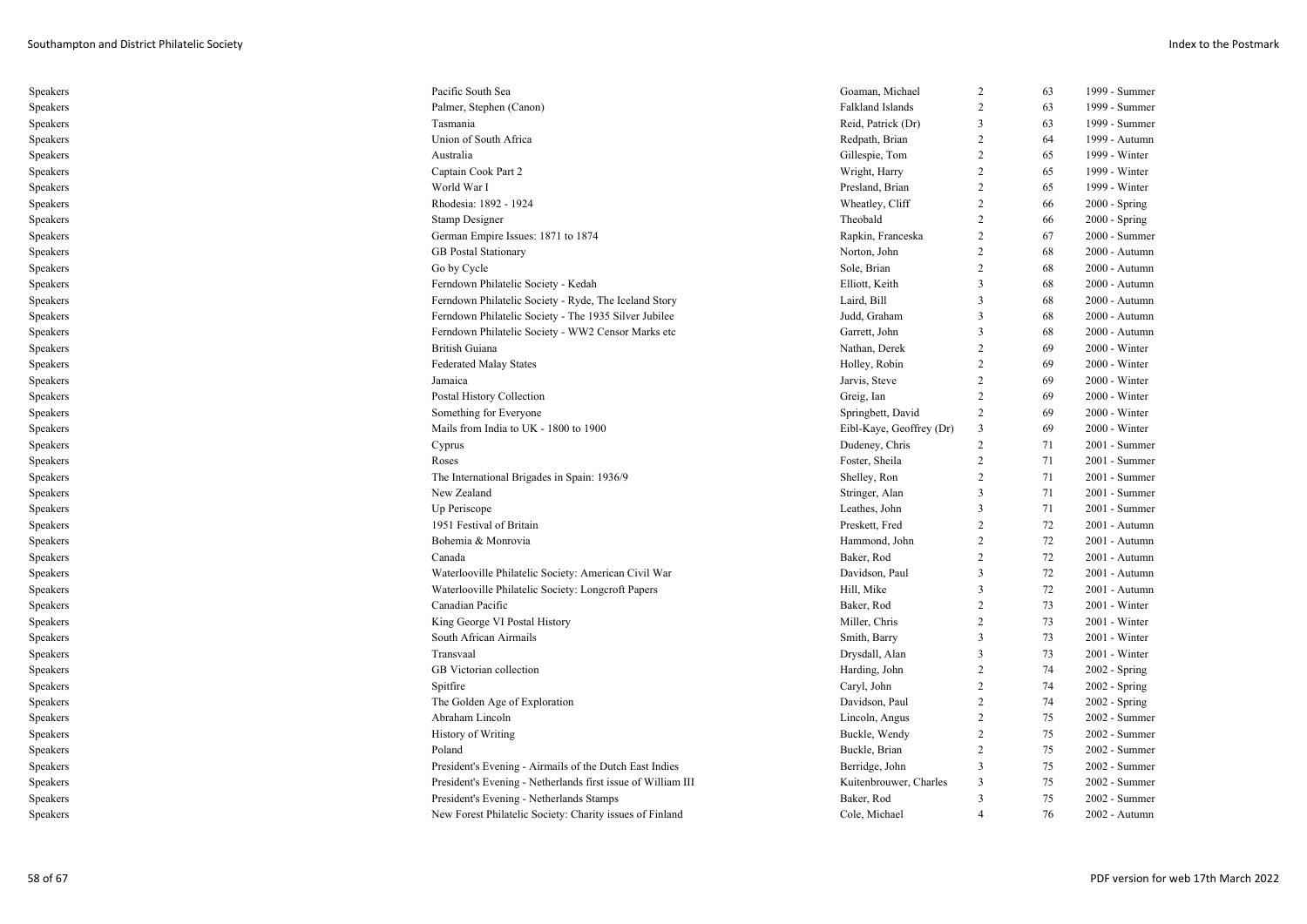| Speakers | New Forest Philatelic Society: Czech, Poland, Germany    | Cole, Michael          | $\overline{4}$           | 76 | 2002 - Autumn   |
|----------|----------------------------------------------------------|------------------------|--------------------------|----|-----------------|
| Speakers | New Forest Philatelic Society: Philatelic Cartoons       | Brearley, Richard      | $\overline{4}$           | 76 | 2002 - Autumn   |
| Speakers | New Forest Philatelic Society: Stamps of Australia       | Palmer, Peter          | $\overline{4}$           | 76 | 2002 - Autumn   |
| Speakers | Orange Free State Postal Stationary                      | Smith, Mike            | 5                        | 76 | 2002 - Autumn   |
| Speakers | Railways & TPOs of Australia                             | Killeen, Ken           | 2                        | 77 | 2002 - Winter   |
| Speakers | Royal Household Mail                                     | Shapiro, Ian           | 2                        | 77 | 2002 - Winter   |
| Speakers | Southampton Postal History                               | Dorrington, John       | 2                        | 77 | 2002 - Winter   |
| Speakers | My other job                                             | Mouser, David          | 2                        | 78 | $2003 - Spring$ |
| Speakers | Singapore                                                | Geden, Brian           | $\overline{2}$           | 78 | $2003 - Spring$ |
| Speakers | Baltic Airmails 1920 - 1940                              | Blincow, Frank         | $\overline{2}$           | 79 | 2003 - Summer   |
| Speakers | God's House - Church Architecture                        | Yandell, Len           | 2                        | 79 | 2003 - Summer   |
| Speakers | Argentina                                                | Hale, Peter            | 3                        | 79 | 2003 - Summer   |
| Speakers | <b>British Levant</b>                                    | Malim, Richard         | 3                        | 79 | 2003 - Summer   |
| Speakers | Chile                                                    | Cusworth, Martyn       | 3                        | 79 | 2003 - Summer   |
| Speakers | Dragons                                                  | Griffiths, David       | 2                        | 80 | 2003 - Autumn   |
| Speakers | President's Evening: Underneath the Arches               | Sessions, David        | 2                        | 80 | 2003 - Autumn   |
| Speakers | Ceylon                                                   | Robinson, Roy          | 2                        | 81 | 2003 - Winter   |
| Speakers | New Zealand                                              | Robinson, Jean         | 2                        | 81 | 2003 - Winter   |
| Speakers | Spanish Colonies                                         | Knight, Rodney         | 2                        | 81 | $2003 - Winter$ |
| Speakers | Spanish Railway System                                   | Knight, Edith          | $\overline{2}$           | 81 | 2003 - Winter   |
| Speakers | The Union Castle Line                                    | Hill, David            | 3                        | 81 | $2003 - Winter$ |
| Speakers | Ferndown & West Moors: Finnish Postal System             | Leonard, Charles       | $\overline{4}$           | 81 | $2003 - Winter$ |
| Speakers | Ferndown & West Moors: 1857 1d Rose-Red                  | Harding, John          | .5                       | 81 | 2003 - Winter   |
| Speakers | Ferndown & West Moors: Heraldry on stamps                | Hood, Geof             | -5                       | 81 | $2003 - Winter$ |
| Speakers | Ferndown & West Moors: Malaya-Borneo Exhibition          | Elliot, Keith          | 5                        | 81 | 2003 - Winter   |
| Speakers | Foreign (Consular) Post Offices of Egypt                 | Bertram, Robin         | 2                        | 82 | $2004 - Spring$ |
| Speakers | Philatelic Terms Illustrated                             | Jeffries, Hugh         | 2                        | 82 | $2004 - Spring$ |
| Speakers | Airmails                                                 | Wingate, Peter         | $\overline{2}$           | 83 | 2004 - Summer   |
| Speakers | Sarawak                                                  | Batty-Smith, Bill      | 2                        | 83 | 2004 - Summer   |
| Speakers | Ex Patriate Postal History of China to 1911              | Pratt, Richard (Major) | 3                        | 83 | 2004 - Summer   |
| Speakers | The Motorbike                                            | Hayward, John          | $\mathcal{R}$            | 83 | 2004 - Summer   |
| Speakers | Lighthouses                                              | Hiscocks, Dave         | 3                        | 84 | 2004 - Autumn   |
| Speakers | Textiles                                                 | Hiscocks, Pam          | 3                        | 84 | 2004 - Autumn   |
| Speakers | President's Evening: Transatlantic Mail 1890 - 1940      | Jones, Julian          | $\overline{4}$           | 84 | 2004 - Autumn   |
| Speakers | President's Evening: Airmail to ship's Passengers & Crew | Berridge, John         | $\overline{\phantom{1}}$ | 84 | 2004 - Autumn   |
| Speakers | Cinderellas of the World                                 | Kiddle, Francis        | 3                        | 85 | 2004 - Winter   |
| Speakers | Denmark & the Faeroe Islands                             | Spender, David         | 3                        | 85 | $2004 - Winter$ |
| Speakers | Poster Stamps                                            | Kiddle, Charles        | $\overline{4}$           | 85 | 2004 - Winter   |
| Speakers | Royal Navy                                               | Hill, Mike             | $\overline{4}$           | 85 | 2004 - Winter   |
| Speakers | German South West Africa                                 | Hagenbuch, John        | 5                        | 86 | 2005 - Spring   |
| Speakers | Of ice and men                                           | Wharton, Mary          | 6                        | 86 | $2005 - Spring$ |
| Speakers | Uruguay                                                  | New, Tony              | 6                        | 86 | 2005 - Spring   |
| Speakers | An Introduction to Social Philately                      | Grimwood-Taylor, Pat   | 2                        | 87 | 2005 - Summer   |
| Speakers | Newfoundland                                             | Edwards, Judith        | 2                        | 87 | 2005 - Summer   |
| Speakers | Aspects of Southern Africa                               | Trotter, Brian         | $\overline{c}$           | 88 | 2005 - Autumn   |
| Speakers | Sudan                                                    | Lee. Colin             |                          | 88 | $2005 -$ Autumn |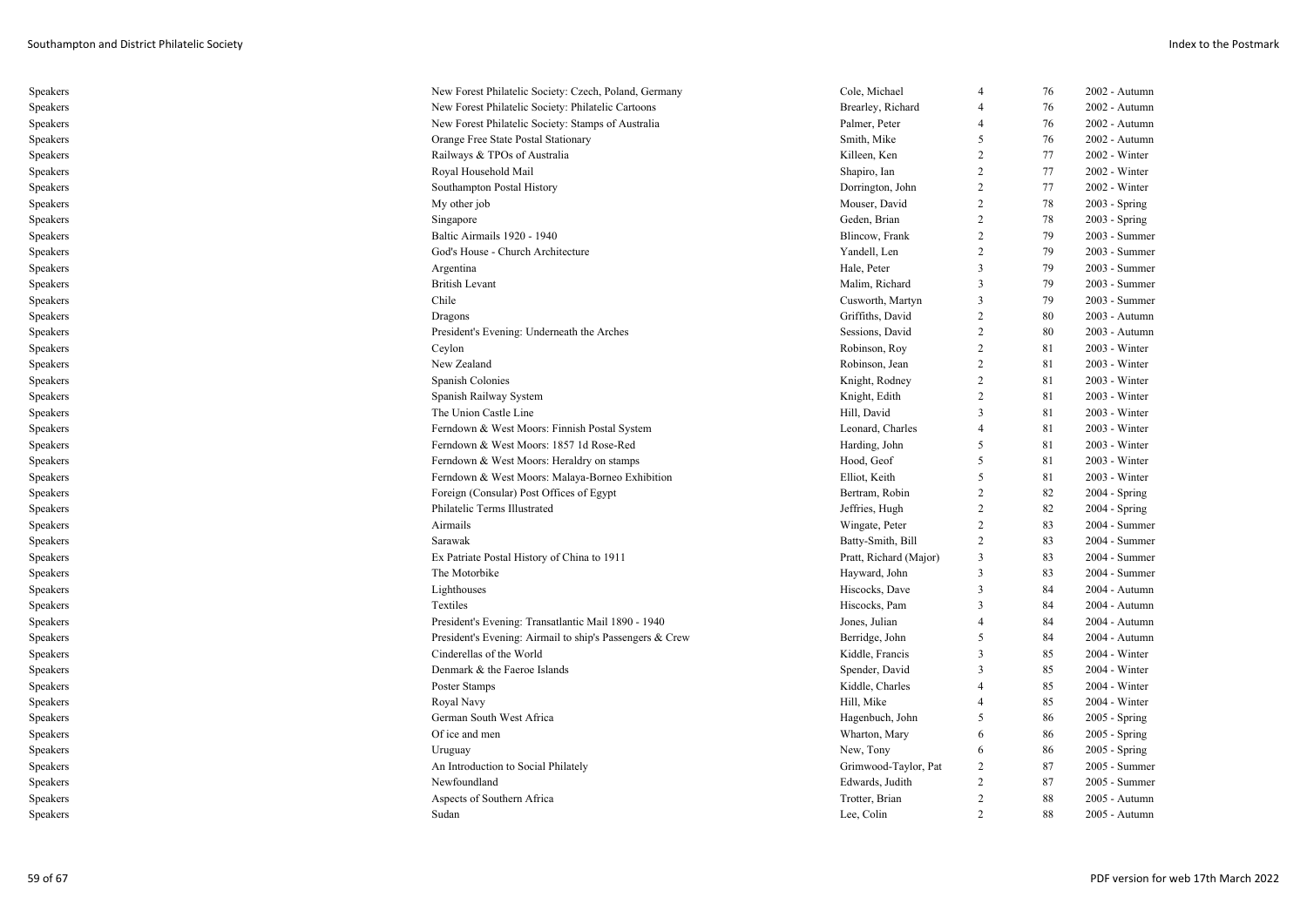| Speakers | President's Evening - Canadian Stamps                  | Baker, Rod               | 2              | 89  | $2005 - Winter$ |
|----------|--------------------------------------------------------|--------------------------|----------------|-----|-----------------|
| Speakers | The Netherlands in World War 1                         | Jobbins, Les             | 2              | 89  | 2005 - Winter   |
| Speakers | Fletcher Jones Correspondence                          | Drysdall, Alan           | 3              | 89  | 2005 - Winter   |
| Speakers | Postal History Collection                              | Dorrington, John         | 3              | 89  | 2005 - Winter   |
| Speakers | Society Archives                                       | Batty, Mike              | 3              | 89  | 2005 - Winter   |
| Speakers | Aspects of Russian Philately                           | Wood, Nigel              | $\overline{4}$ | 89  | $2005$ - Winter |
| Speakers | Aviation in France 1900 To 1910                        | Hames, Ian               | $\overline{4}$ | 89  | 2005 - Winter   |
| Speakers | Croatia 1941-45                                        | Bosworth, Tony           | $\overline{2}$ | 90  | 2006 - Spring   |
| Speakers | Kedah (and Perlis)                                     | Elliot, Keith            | 2              | 90  | $2006 - Spring$ |
| Speakers | British West Indies Revenue Stamps                     | Medlicott, Michael       | 3              | 90  | $2006 - Spring$ |
| Speakers | Farnham Philatelic Society                             | Wood, Nigel              | $\overline{3}$ | 90  | 2006 - Spring   |
| Speakers | King George VI Specimens                               | Cruttenden, John         | 3              | 90  | $2006 - Spring$ |
| Speakers | The Post Office went to War                            | Earle, Christine         | 3              | 90  | $2006 - Spring$ |
| Speakers | Banking & Finance                                      | Brown, Raymond           | 2              | 91  | 2006 - Summer   |
| Speakers | <b>British Honduras</b>                                | Rogers, Brian            | $\overline{2}$ | 91  | 2006 - Summer   |
| Speakers | Mexico Classics & Postal History                       | Walmsley, Jay            | $\mathfrak{Z}$ | 91  | 2006 - Summer   |
| Speakers | Persia & Iran                                          | Gooch, Nigel             | 10             | 92  | 2006 - Autumn   |
| Speakers | World War One                                          | Henderson, Stuart        | 11             | 92  | 2006 - Autumn   |
| Speakers | Damaged & Delayed Mail                                 | Luscombe, Pauline        | 8              | 93  | $2006 - Winter$ |
| Speakers | Methods of Stamp Printing                              | Eibl-Kaye, Geoffrey (Dr) | 8              | 93  | 2006 - Winter   |
| Speakers | Transatlantic Mail                                     | Cropp, Brian             | 8              | 93  | $2006 - Winter$ |
| Speakers | British Library Philatelic Collection                  | Beech, David             | 9              | 93  | 2006 - Winter   |
| Speakers | KLM Flight's to and from Malaya                        | Elliot, Keith            | $\mathbf{Q}$   | 93  | $2006 - Winter$ |
| Speakers | Norway                                                 | Laird, Bill              | 9              | 93  | $2006$ - Winter |
| Speakers | China up to 1950                                       | Davey, Paul              | 10             | 94  | 2007 - Spring   |
| Speakers | Italian Stamps & Postal History                        | Lindsay, Graham          | 10             | 94  | 2007 - Spring   |
| Speakers | The Seige of Paris 1870 - 1871                         | Lawrence, Ashley         | 11             | 94  | 2007 - Spring   |
| Speakers | Material from the Royal Collection                     | Sefi, Michael            | 12             | 94  | 2007 - Spring   |
| Speakers | An Introduction to Japanese Philately                  | Cowie, Alan              | 6              | 95  | 2007 - Summer   |
| Speakers | Selected aspects of British Postal Stationary          | Huggins, Alan (Dr)       | 6              | 95  | 2007 - Summer   |
| Speakers | Classic New Zealand                                    | Diamond, Derek (Prof.)   | $\tau$         | 95  | 2007 - Summer   |
| Speakers | History & early stamps of the USA                      | Wood, Bryan              | 10             | 96  | 2007 - Autumn   |
| Speakers | Scandinavia during the First World War                 | Partridge, Roger         | 10             | 96  | 2007 - Autumn   |
| Speakers | <b>Black Gold</b>                                      | McGrath, Millar          | 10             | 97  | 2007 - Winter   |
| Speakers | Fakes & Forgeries and their Creators                   | Harman, Christopher      | 10             | 97  | 2007 - Winter   |
| Speakers | French Establishments in India                         | Woods, Ron               | 10             | 98  | 2008 - Spring   |
| Speakers | Greece before 1900                                     | Wheatley, Cliff          | 10             | 98  | $2008 - Spring$ |
| Speakers | Churchill                                              | Tao, Barry               | 11             | 98  | $2008 - Spring$ |
| Speakers | Haiti                                                  | Shaw, John               | 10             | 99  | 2008 - Summer   |
| Speakers | Line-engraved Great Britain & other interesting pieces | Barrell, Bill            | 10             | 99  | 2008 - Summer   |
| Speakers | GB Printed Matter 1840 - 1880                          | Fryer, Gavin             | 11             | 99  | 2008 - Summer   |
| Speakers | The Sydney Chronicle                                   | Earle, Christine         | 11             | 100 | 2008 - Autumn   |
| Speakers | Berlin                                                 | Davey, Jack              | $\overline{4}$ | 101 | 2008 - Winter   |
| Speakers | Chile                                                  | Pugh, John               | $\overline{4}$ | 101 | 2008 - Winter   |
| Speakers | Postal History of Rutland                              | Viney, Bob               | $\overline{4}$ | 101 | 2008 - Winter   |
| Speakers | Siam                                                   | Manning, Jonathan        | 5              | 101 | $2008 - Winter$ |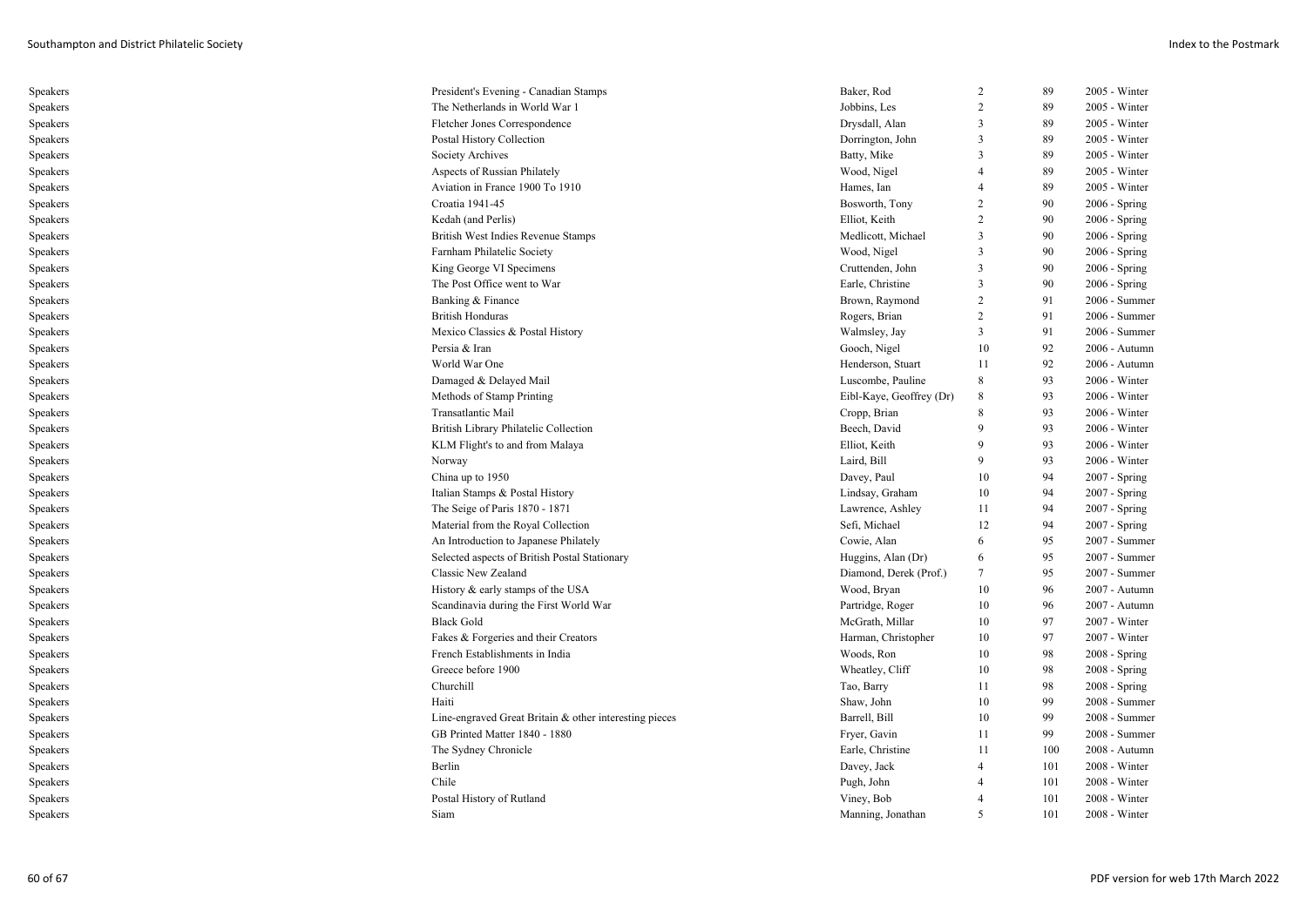| Speakers | Transatlantic Mail 1890 - 1940                       | Jones, Julian             | 5              | 101 | 2008 - Winter   |
|----------|------------------------------------------------------|---------------------------|----------------|-----|-----------------|
| Speakers | Inflation                                            | Eibl-Kaye, Geoffrey (Dr)  | 6              | 101 | 2008 - Winter   |
| Speakers | Danzig & Local Posts of Berlin                       | Campbell, John            | 8              | 102 | 2009 - Spring   |
| Speakers | Expertising Committee of RPS London                  | Pearson, Patrick          | 8              | 102 | 2009 - Spring   |
| Speakers | Aspects of GB                                        | Wood, Alan                | 9              | 102 | 2009 - Spring   |
| Speakers | Mermoz Line French Air Mail Service to South America | Nutley, Ian               | 9              | 102 | 2009 - Spring   |
| Speakers | Postal Forgeries & Postal Fraud                      | Ward, Paul Latham         | 9              | 102 | 2009 - Spring   |
| Speakers | Pro Juventute                                        | Harris, Ray               | 9              | 102 | $2009 - Spring$ |
| Speakers | Some travels in South America                        | Walmsley, Jay             | 6              | 103 | 2009 - Autumn   |
| Speakers | The 1936 Berlin Olympic Games                        | Bosworth, Tony            | 6              | 103 | 2009 - Autumn   |
| Speakers | Great Britain King George VI Dulac Issues            | Fryer, Gavin              | 4              | 104 | 2009 - Winter   |
| Speakers | Togo to 1922                                         | Martin, Jeremy            | $\overline{4}$ | 104 | 2009 - Winter   |
| Speakers | Perkins Bacon                                        | Harman, Christopher       | 10             | 105 | $2010 - Spring$ |
| Speakers | River Loire - Source to Sea                          | Ketchell, Alan            | 10             | 105 | $2010 - Spring$ |
| Speakers | The Story of Bulawayo                                | Berridge, John            | 10             | 105 | $2010 - Spring$ |
| Speakers | Malaya, Stamps and Postal History                    | Peters, Gordon            | 11             | 105 | $2010 - Spring$ |
| Speakers | Airmails of France                                   | Hammonds, John            | 8              | 106 | 2010 - Summer   |
| Speakers | New Zealand                                          | Marks, Peter              | 8              | 106 | 2010 - Summer   |
| Speakers | Sierra Leone                                         | Walton, Frank (FRPSL)     | 8              | 106 | 2010 - Summer   |
| Speakers | China                                                | Lloyd, Keith              | 9              | 107 | 2010 - Autumn   |
| Speakers | Prussia & Berlin                                     | Davey, Jack               | 9              | 107 | $2010 -$ Autumn |
| Speakers | Ireland 1900 To 1930 Troubles & Transition           | Wood, Peter               | 10             | 107 | 2010 - Autumn   |
| Speakers | St Helena                                            | Deakin, Robert            | 10             | 108 | $2010 - Winter$ |
| Speakers | King Alfonso XIII of Spain                           | Stockley, John            | 11             | 108 | $2010 - Winter$ |
| Speakers | KLM & the Dutch East Indies                          | Berridge, John            | 11             | 108 | $2010 - Winter$ |
| Speakers | Postal History of Barotseland                        | Drysdall, Alan            | 11             | 108 | $2010 - Winter$ |
| Speakers | France                                               | Burgess, Ian              | 5              | 109 | $2011 -$ Spring |
| Speakers | Morale - WW2                                         | Fryer, Gavin              | 5              | 109 | $2011 -$ Spring |
| Speakers | Palestine from 1918 - 1948                           | Lawrence, Ashley          | 10             | 110 | 2011 - Summer   |
| Speakers | The Swedish America Line                             | Perry, John               | 10             | 110 | 2011 - Summer   |
| Speakers | Crystal Palace, Exhibitions & Festival of Britain    | Peskett, Fred             | 11             | 111 | 2011 - Autumn   |
| Speakers | The 1867-68 British Expedition to Abyssinia          | Shapiro, Ian              | 11             | 111 | 2011 - Autumn   |
| Speakers | Tristan Da Cuna                                      | Mears, Austin             | 11             | 111 | 2011 - Autumn   |
| Speakers | The British & Indian Post Offices of Zanzibar        | Minns, John (FRPSL)       | 10             | 112 | $2011 - Winter$ |
| Speakers | Death By Post                                        | Scott, Claire             | 11             | 112 | 2011 - Winter   |
| Speakers | How to improve your Collection                       | Eibl-Kaye, Geoffrey (Dr)  | 11             | 112 | 2011 - Winter   |
| Speakers | Morocco to 1956                                      | Deakin, Robert (FRPSL)    | 11             | 112 | 2011 - Winter   |
| Speakers | <b>Topographical Writing Paper</b>                   | Scott, John               | 11             | 112 | $2011 - Winter$ |
| Speakers | A Bit of Belgium                                     | Smith, Miller             | 9              | 113 | 2012 - Spring   |
| Speakers | Belgium                                              | Wright, Harry             | 9              | 113 | $2012$ - Spring |
| Speakers | Post Soviet Russia                                   | Johnson, Tony             | 9              | 113 | $2012 - Spring$ |
| Speakers | Semi-Official Canada Airs                            | Wheatley, Cliff           | 9              | 113 | 2012 - Spring   |
| Speakers | The use of 1/2d on GB Mail                           | Campbell, Pat             | 10             | 113 | $2012 - Spring$ |
| Speakers | GB KGVI to and from the islands                      | Fryer, Gavin (RDP, FRPSL) | - 6            | 114 | 2012 - Summer   |
| Speakers | The Write Stuff                                      | Buckley, Wendy            | 6              | 114 | 2012 - Summer   |
| Speakers | Scottish Islands                                     | Hudson, Norman            | 9              | 115 | 2012 - Autumn   |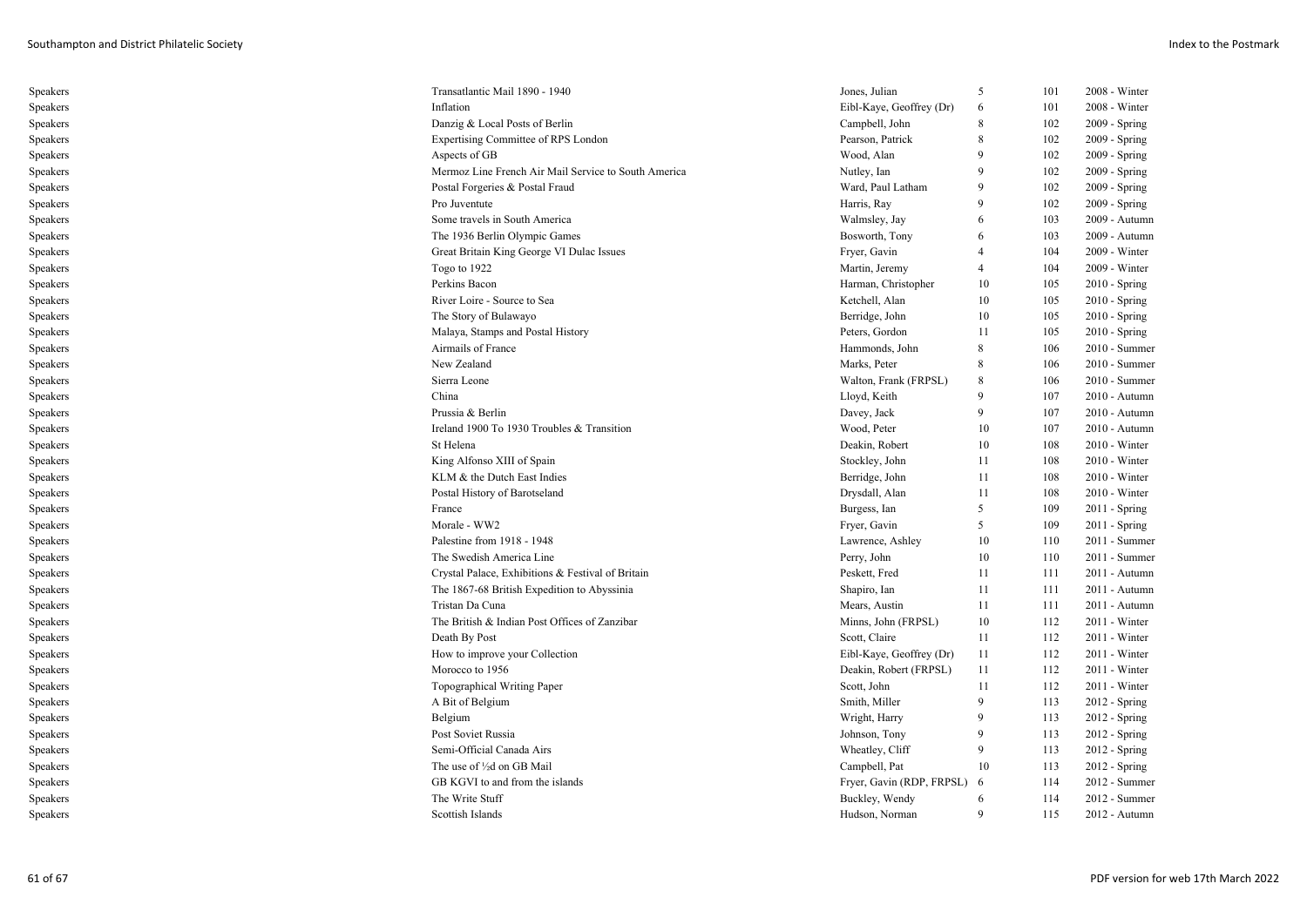| Speakers | Airmails to ships 1932                                         | Berridge, John           | 10 | 116 | $2012 - Winter$ |
|----------|----------------------------------------------------------------|--------------------------|----|-----|-----------------|
| Speakers | Chinese Cultural Renaissance Movement                          | Rooke, Geoff             | 10 | 116 | 2012 - Winter   |
| Speakers | French Aviation Postcards 1900 - 1914                          | Hames, Ian               | 10 | 116 | 2012 - Winter   |
| Speakers | Newfoundland                                                   | Doyle, Mel               | 10 | 116 | $2012 - Winter$ |
| Speakers | Philatelic Terms Illustrated                                   | Jefferies, Hugh          | 10 | 116 | 2012 - Winter   |
| Speakers | Proof items relating to the issues of Northern Rhodesia        | Drysdall, Alan           | 10 | 116 | 2012 - Winter   |
| Speakers | Southampton Airmails                                           | Wingent, Peter           | 10 | 116 | 2012 - Winter   |
| Speakers | Trans-Atlantic Mails 1927 - 1935                               | Jones, Julian            | 10 | 116 | 2012 - Winter   |
| Speakers | Wartime Mail from China 1037 - 1945                            | Sibley, David            | 10 | 116 | $2012 - Winter$ |
| Speakers | The New Zealand Marine Post Office                             | King, Beverly            | 7  | 117 | 2013 - Spring   |
| Speakers | Advertising through the post                                   | Baker, Colin             | 8  | 117 | $2013 - Spring$ |
| Speakers | Advertising through the Post                                   | Baker, Colin             | 7  | 118 | 2013 - Summer   |
| Speakers | Postal History of Memel Gebiet                                 | Eibl-Kaye, Geoffrey (Dr) | 8  | 118 | 2013 - Summer   |
| Speakers | Napoleon's birth to the Battle of the Nile & Egyptian Campaign | Meares, Austen           | 10 | 118 | 2013 - Summer   |
| Speakers | Hungary                                                        | Stockley, John           | 7  | 119 | 2013 - Autumn   |
| Speakers | Astronomy & Astronomers                                        | Morris, Margaret         | 8  | 119 | 2013 - Autumn   |
| Speakers | Triest / Trieste                                               | Asquith, Brian           | 9  | 119 | 2013 - Autumn   |
| Speakers | Jamaica                                                        | Jarvis, Steve (FRPSL)    | 11 | 119 | 2013 - Autumn   |
| Speakers | Ascension Island                                               | Whitehouse, David        | 6  | 120 | 2013 - Winter   |
| Speakers | British Post Offices Abroad                                    | Gannon, John             | 6  | 120 | 2013 - Winter   |
| Speakers | <b>KGVI High Values</b>                                        | Grunland, Hew            | 6  | 120 | 2013 - Winter   |
| Speakers | 20th Century Quueens                                           | Edwards, Dave            | 7  | 120 | 2013 - Winter   |
| Speakers | Birmingham                                                     | Hyde, Tony               | 7  | 120 | $2013 - Winter$ |
| Speakers | Floating Across the River                                      | Gerrard, Steve           | 7  | 120 | 2013 - Winter   |
| Speakers | Kensitas Silk Flowers                                          | Bayley, Sylvia           | 7  | 120 | $2013 - Winter$ |
| Speakers | Memorial Drinking Fountain                                     | Leonard, Alan            | 7  | 120 | $2013 - Winter$ |
| Speakers | Ships & Southampton & Southbourne                              | Pain, Jeffery            | 7  | 120 | 2013 - Winter   |
| Speakers | <b>Transporter Bridges</b>                                     | Bayley, Colin            | 7  | 120 | 2013 - Winter   |
| Speakers | Egypt                                                          | Todd, Gregory            | 8  | 120 | $2013 - Winter$ |
| Speakers | Faroes Islands                                                 | Hague, Brian             | 8  | 120 | 2013 - Winter   |
| Speakers | Mail between Great Britain & India                             | Eibl-Kaye, Geoffrey (Dr) | 9  | 120 | 2013 - Winter   |
| Speakers | Posted in Advance of Christmas                                 | Campbell, Pat            | 8  | 121 | $2014 - Spring$ |
| Speakers | The Coronation of King George VI                               | Berry, Richard           | 9  | 121 | 2014 - Spring   |
| Speakers | Barbados                                                       | Stupples, Richard        | 10 | 121 | $2014 - Spring$ |
| Speakers | An evening of two halves                                       | Kiddle, Francis          | 13 | 122 | 2014 - Summer   |
| Speakers | GB - Something Different                                       | Horsey, John (Dr)        | 14 | 122 | 2014 - Summer   |
| Speakers | South African Airmails                                         | Arrow, Nicholas          | 9  | 123 | 2014 - Autumn   |
| Speakers | Channel Islands - 19th Century Postal History                  | Bailey, Mark             | 10 | 123 | 2014 - Autumn   |
| Speakers | Through Swamp & Mountains - Railway TPO's                      | Hobbs, Barry             | 11 | 123 | 2014 - Autumn   |
| Speakers | WW1 as seen through Civilian & POW Mail                        | Mark, Graham             | 10 | 124 | $2014 - Winter$ |
| Speakers | They also served - women at war                                | Earle, Christine         | 11 | 124 | 2014 - Winter   |
| Speakers | King George VI Airmails                                        | Fryer, Gavin             | 12 | 124 | $2014 - Winter$ |
| Speakers | Classic GB Line Engraved                                       | Barrell, Bill            | 12 | 125 | 2015 - Spring   |
| Speakers | British & Foreign Treaty Ports in China                        | Gaskell, Jeremy          | 10 | 126 | 2015 - Summer   |
| Speakers | George VI Airmails - High values 1941 - 1943                   | Fryer, Gavin             | 10 | 126 | 2015 - Summer   |
| Speakers | Samoan Islands                                                 | Walker, Alex             | 11 | 126 | $2015$ - Summer |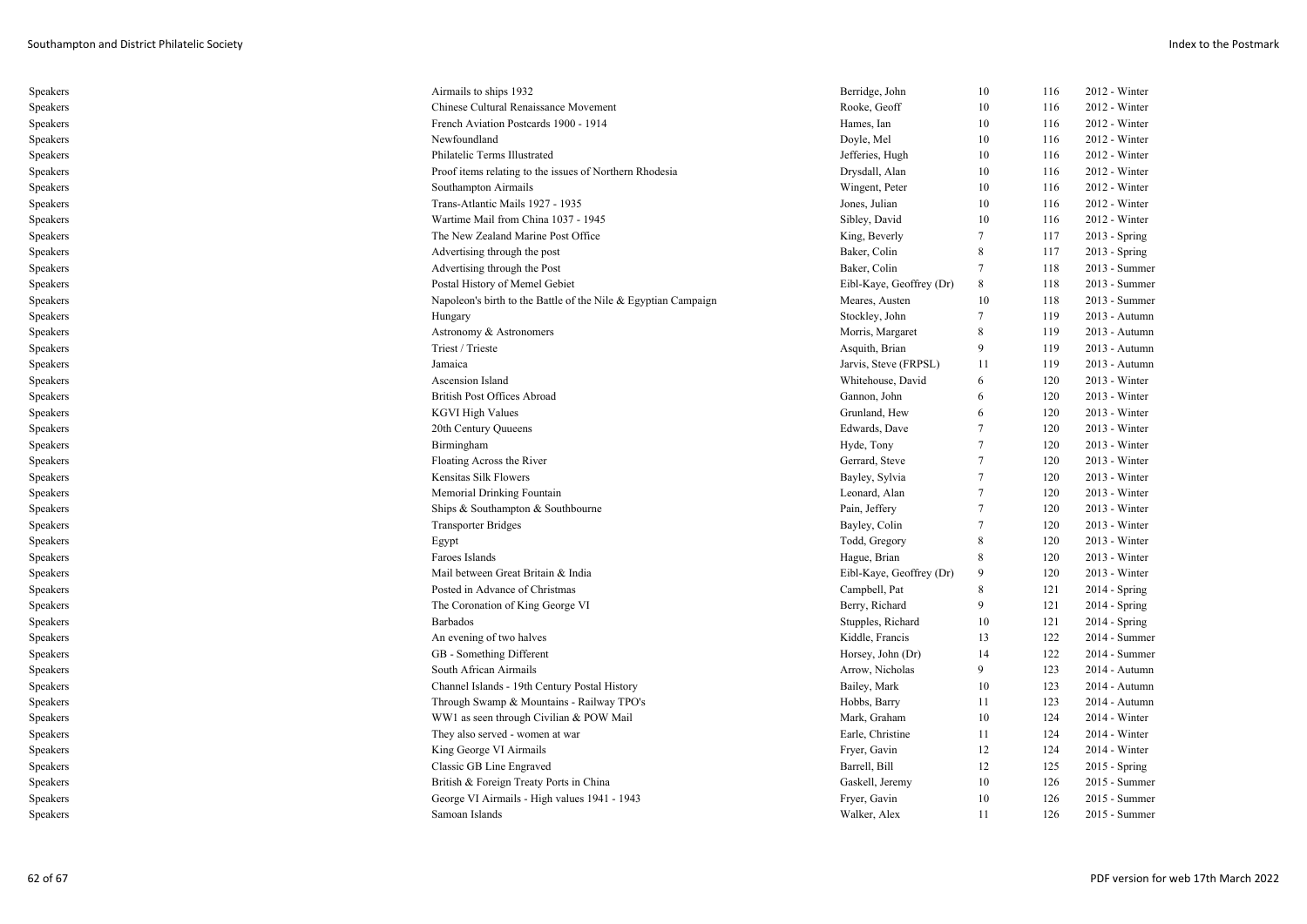| Speakers                                          | Pages from Peace                                                | Davies, Grace            | 5       | 127 | 2015 - Autumn   |
|---------------------------------------------------|-----------------------------------------------------------------|--------------------------|---------|-----|-----------------|
| Speakers                                          | Royal Navy Mail from 1920 including U-Boat menace               | Tabeart, Colin           | 6       | 127 | 2015 - Autumn   |
| Speakers                                          | And still I don't know to collect!                              | Latham-Warde, Paul       | 7       | 127 | 2015 - Autumn   |
| Speakers                                          | Oil River Protectorate                                          | Buckell, Trevor          | 7       | 127 | 2015 - Autumn   |
| Speakers                                          | London Coffee Houses                                            | Gascoyne, Malcolm        | 9       | 128 | 2015 - Winter   |
| Speakers                                          | Rocks to Riches                                                 | Stammers, Anne           | 9       | 128 | 2015 - Winter   |
| Speakers                                          | L.s. Lowry                                                      | Edwards, Dave            | 10      | 128 | 2015 - Winter   |
| Speakers                                          | Netley Hospital                                                 | Gerrard, Steve           | 10      | 128 | 2015 - Winter   |
| Speakers                                          | Space                                                           | Hames, Ian               | 10      | 128 | 2015 - Winter   |
| Speakers                                          | Three virtues "Faith, Hope & Charity"                           | Leonard, Alan            | 10      | 128 | 2015 - Winter   |
| Speakers                                          | Tower, Bridge                                                   | Bayley, Colin            | 10      | 128 | 2015 - Winter   |
| Speakers                                          | What's written on a postcard?                                   | Gosling, Paul            | 10      | 128 | 2015 - Winter   |
| Speakers                                          | Aviation History & Airmails of Bulawayo                         | Berridge, John           | 14      | 128 | 2015 - Winter   |
| Speakers                                          | <b>GB</b> Coil Stamps                                           | Eibl-Kaye, Geoffrey (Dr) | 14      | 128 | 2015 - Winter   |
| Speakers                                          | Portsmouth                                                      | Campbell, John           | 10      | 129 | $2016 -$ Spring |
| Speakers                                          | Southampton Postal History                                      | Dorrington, John         | 10      | 129 | $2016 -$ Spring |
| Speakers                                          | Carriage Labels Oxbridge College Stamps                         | Harman, Chris            | 11      | 129 | $2016$ - Spring |
| Speakers                                          | Anschluss (Union) German Occupation of Austria 1938             | Hickey, Tony             | 10      | 131 | 2016 - Autumn   |
| Speakers                                          | King George VI High Values Part 3                               | Fyer, Gavin              | 10      | 131 | 2016 - Autumn   |
| Speakers                                          | Fiji - Aviation & Airmail History (Early years to 1960)         | Jones, Bryan             | 11      | 131 | 2016 - Autumn   |
| Speakers                                          | Effects of Price Increases & Hyperinflation on Stamp production | Eibl-Kaye, Geoffrey (Dr) | 10      | 132 | 2016 - Summer   |
| Speakers                                          | German LZ129 Hindenberg                                         | Berridge, John           | 10      | 132 | 2016 - Summer   |
| Speakers                                          | Latvia 1745 - 1945                                              | Buckle, Wendy            | 4       | 134 | 2017 - Summer   |
| Speakers                                          | Finland at War                                                  | Elliott, Michael         | 8       | 134 | 2017 - Summer   |
| Speakers                                          | 6th March 2018                                                  | Buckle, Wendy            | 7       | 136 | 2017 - Autumn   |
| Speakers                                          | 6th March 2018                                                  | Wheeler, Chris           | 7       | 136 | 2017 - Autumn   |
| Speakers                                          | Great Britain Travelling Post Offices                           | Jones, Clive             | 13      | 140 | $2018 - Winter$ |
| Speakers                                          | Ferndown Society                                                |                          | 6 & 7   | 147 | 2020 - Autumn   |
| Speakers Corner                                   | German Catapult Mail of the North Atlantic                      | Spicer, Eddie            | 12      | 135 | 2017 - Winter   |
| Speakers Corner                                   | Society's Collection - Curator's choice                         | Gerrard, Steve           | 10      | 137 | $2018 - Spring$ |
| <b>Speakers Corner</b>                            | The 1890 Penny Postage Jubilee                                  | Davies, John             | 10      | 137 | $2018 -$ Spring |
| Speakers Corner                                   | GB Revenues from 1694 to Queen Victoria                         | Harman, Chris            | 12      | 139 | 2018 - Autumn   |
| Speakers Corner                                   | Engraver Czeslaw Slania                                         | Hague, Brian             | 16      | 140 | 2018 - Winter   |
| Speakers for visits to other societies            | Members to talk to other societies                              | Cruttenden, John         | 4       | 86  | 2005 - Spring   |
| Speakers Highlights                               | 2018 - First Quarter                                            | Chard, Kevin             | $\tau$  | 136 | 2017 - Autumn   |
| Speakers Highlights                               | Second Quarter 2018                                             | Chard, Kevin             | 16      | 137 | $2018 - Spring$ |
| Speakers Highlights                               | Balance of 2018                                                 | Chard, Kevin             | 8       | 139 | 2018 - Autumn   |
| Speakers Highlights                               | First Quarter 2019                                              | Chard, Kevin             | 19      | 140 | 2018 - Winter   |
| Speakers Highlights                               | Second Quarter 2019                                             | Chard, Kevin             | 17 & 18 | 141 | 2019 - Spring   |
| Speakers Highlights                               | Balance of 2018                                                 | Chard, Kevin             | 10 & 23 | 143 | 2019 - Autumn   |
| Speakers Highlights                               | First Quarter - 2020                                            | Chard, Kevin             | 18      | 144 | 2019 - Winter   |
| Speakers Highlights                               | Forthcoming Events                                              | Chard, Kevin             | 13      | 145 | $2020 - Spring$ |
| Speakers Wanted                                   |                                                                 | Chard, Kevin             | 6       | 128 | 2015 - Winter   |
| Stamp & Coin Mart                                 | Article                                                         | Hague, Brian             | 14      | 138 | 2018 - Summer   |
| Stamp bids by radio and cable to the "Queen Mary" | The Philatelist at Sea - May 1966                               |                          | 11      | 127 | 2015 - Autumn   |
| Stamp Box Study Circle                            | Article                                                         | Linskey, Bill            | 19      | 145 | $2020 - Spring$ |
|                                                   |                                                                 |                          |         |     |                 |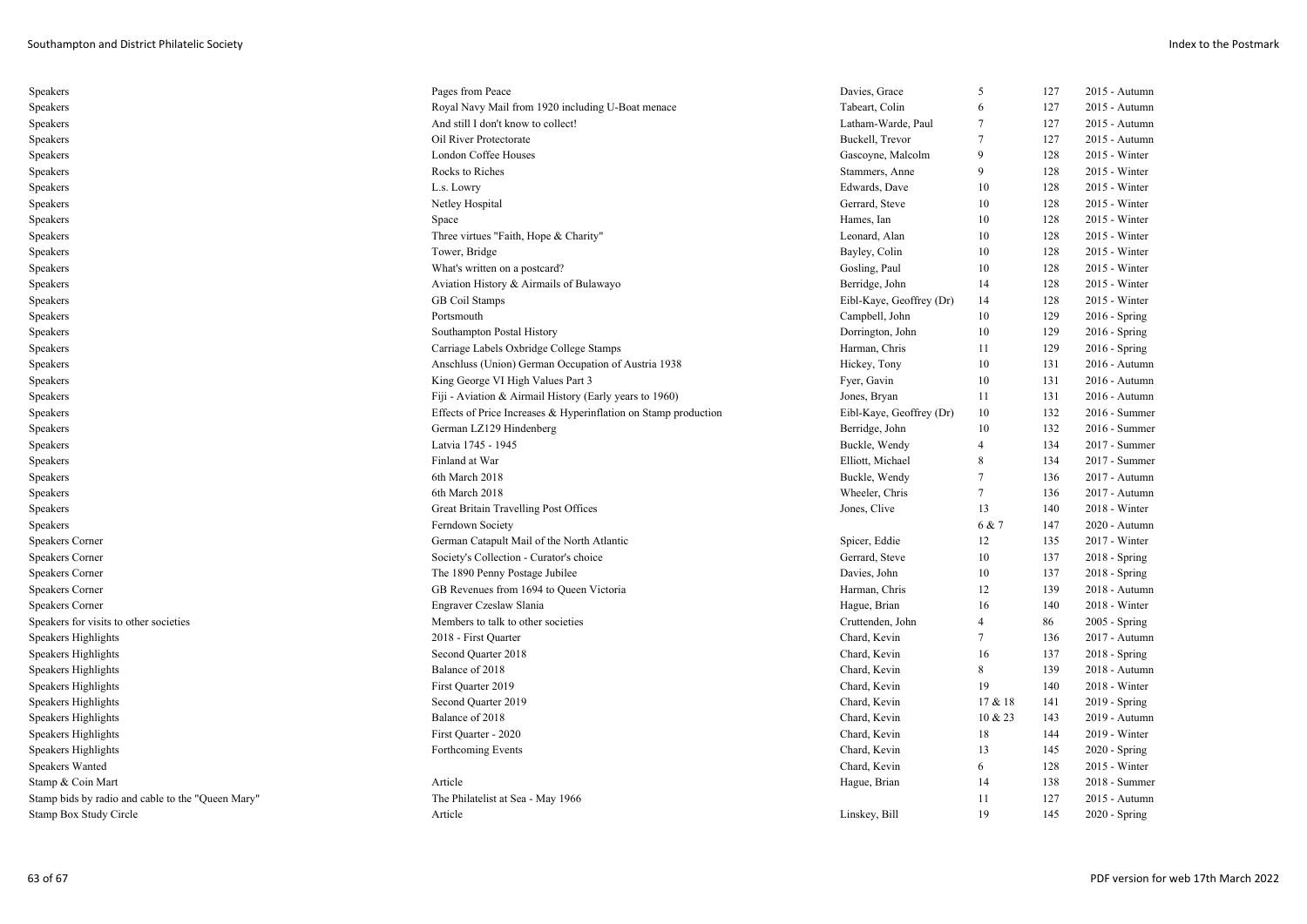| Stamp Forum                                 | www.stamptalk.co.uk                                            | Shaw, Richard      | $\overline{4}$ | 113    | $2012$ - Spring |
|---------------------------------------------|----------------------------------------------------------------|--------------------|----------------|--------|-----------------|
| Stampex 1994                                | 35 Members, Wives & Friends                                    | Shorey, John       | 3              | 45     | 1994 - Autumn   |
| Stampex 2016                                | September 14th To 16th                                         | Sims, Lorraine     | 9              | 132    | 2016 - Summer   |
| Stampex 2019                                |                                                                | Sims, Lorraine     | 23             | 144    | 2019 - Winter   |
| Stamps & The Portuguese Navigators          | Article - An article for the Thematic Collector                | Davis, R. W.       | 6              | 9      | 1950 - May      |
| Stamps at half price                        | Article                                                        |                    | 3              | $\tau$ | 1949 - December |
| Stamps for cash                             | ATM dispenses postage stamps instead of cash                   | Arnold, Paul (Rev) | 5              | 131    | 2016 - Autumn   |
| Stamps of the Empire                        | March 1938 - Extract from                                      | Todd, T            | 5              | 80     | 2003 - Autumn   |
| Statement of accounts                       | Year ending 31st December 1950                                 | Small, P. S.       | 13             | 12     | 1951 - February |
| Statement of accounts                       | Year ending 31st December 1951                                 | Small, P. S.       | 8              | 16     | 1952 - February |
| Statement of accounts                       | Year ending 31st December 1952                                 | Small, P. S.       | 8              | 20     | 1953 - February |
| Steady Progress in Congress Year            | President reviews activity                                     | Thorne, Gordon. L. | 1              | 20     | 1953 - February |
| Submissions for Postmark                    | 2020 & 2021                                                    | Gerrard, Steve     | 13             | 146    | 2020 - Summer   |
| Subscriptions                               | <b>Future Subscriptions</b>                                    | Atherton, Bill     | 3              | 21     | 1988 - Summer   |
| Subscriptions                               |                                                                | Gaiger, Stuart     | 3              | 49     | 1995 - Winter   |
| Subscriptions                               | Now Due                                                        | Gaiger, Stuart     | 3              | 65     | 1999 - Winter   |
| Subscriptions                               | 2001 Subs due                                                  | Gaiger, Stuart     | $\mathbf{1}$   | 68     | 2000 - Autumn   |
| Subscriptions                               | Subs increased to £5.00                                        | Berridge, John     |                | 69     | 2000 - Winter   |
| Subscriptions                               |                                                                | Gaiger, Stuart     | 6              | 92     | 2006 - Autumn   |
| Subscriptions                               |                                                                | Vinecombe, H       | 3              | 94     | 2007 - Spring   |
| Subscriptions                               | 2008 - Complete Bankers Standing Order Forms                   | Gaiger, Stuart     | 14             | 96     | 2007 - Autumn   |
| Subscriptions                               | 2009                                                           | Gaiger, Stuart     | 8              | 101    | 2008 - Winter   |
| Subscriptions                               | 2010                                                           | Gaiger, Stuart     | 8              | 104    | 2009 - Winter   |
| Subscriptions                               | Not Received                                                   | Gaiger, Stuart     | 6              | 105    | $2010 - Spring$ |
| Subscriptions                               | 2011                                                           | Gaiger, Stuart     | $\overline{4}$ | 108    | 2010 - Winter   |
| Subscriptions                               | Reminder                                                       | Hindson, Jack      | 9              | 112    | 2011 - Winter   |
| Subscriptions                               | Annual Subscription                                            |                    | 15             | 120    | 2013 - Winter   |
| Subscriptions                               |                                                                |                    | $\tau$         | 124    | 2014 - Winter   |
| Subscriptions                               | Membership Subscription                                        | Vokes, Mike        | 7              | 128    | 2015 - Winter   |
| Such a very English Postcard                | Article                                                        | Harris, Roger      | 7 & 8          | 141    | 2019 - Spring   |
| Sunrise at Mount Alishan                    | Article                                                        | Edwards, Dave      | 16             | 124    | 2014 - Winter   |
| Swindle (The)                               |                                                                | Kitchen, Norman    | 7              | 81     | 2003 - Winter   |
| Swindle (The)                               |                                                                |                    | 6              | 87     | 2005 - Summer   |
| Swindle (The)                               | Wished to retire                                               | Kitchen, Norman    | 3              | 93     | 2006 - Winter   |
| Swindle (The)                               | By the Artful Swindler                                         | Westcott, Paul     | 4              | 94     | 2007 - Spring   |
| Talking of Perfs                            | Article                                                        | Major Variety      | 17             | 13     | 1951 - May      |
| Talks to other Societies                    | 10th March 2020 - Milford on Sea Stamp Club                    | McGrath, Millar    | 15             | 144    | 2019 - Winter   |
| Talks to other Societies                    | 12th February 2020 - Fareham & District Philatelic Society     | Jones, Julian      | 15             | 144    | 2019 - Winter   |
| Talks to other Societies                    | 16th July 2020 - Poole & Bournemouth Stamp & Postcard Club     | Hague, Brian       | 15             | 144    | 2019 - Winter   |
| Talks to other Societies                    | 20th February 2020 - Poole & Bournemouth Stamp & Postcard Club | Yandell, Len       | 15             | 144    | 2019 - Winter   |
| Talks to other Societies                    | 20th January 2020 - Portsmouth & District Philatelic Society   | Yandell, Len       | 15             | 144    | 2019 - Winter   |
| Talks to other Societies                    | 4th June 2020 - Poole & Bournemouth Stamp & Postcard Club      | McGrath, Millar    | 15             | 144    | 2019 - Winter   |
|                                             | Article                                                        | Jones, Julian      | 10             | 122    | $2014$ - Summer |
| Telling the time by telegraphic codes       | Article                                                        | Gerrard, Steve     | 20             | 141    | 2019 - Spring   |
| The 1848 Anglo-American Postal Treaty       |                                                                |                    |                |        |                 |
| The 'I' Newspaper                           | What future for stamps, asks postal service Sept '13           | Gerrard, Steve     | 12             | 121    | 2014 - Spring   |
| The New York Postmaster's Provisional Issue | Article                                                        | Jones, Julian      | 19 & 20        | 141    | 2019 - Spring   |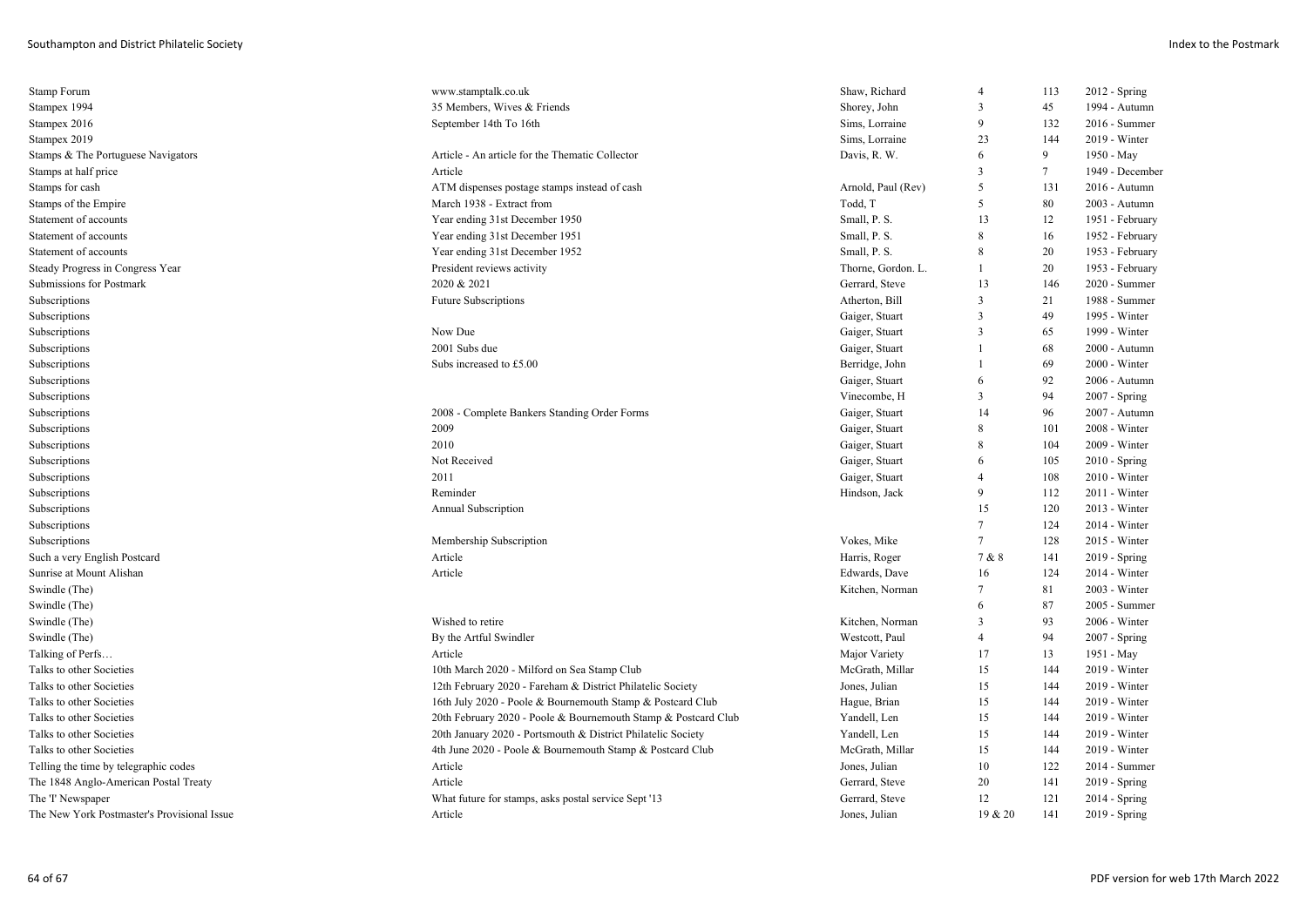| The Postal History of the Solent                          | Article                                                | Montgomery, Malcolm | 27 & 28        | 146            | 2020 - Summer    |
|-----------------------------------------------------------|--------------------------------------------------------|---------------------|----------------|----------------|------------------|
| The Southampton 'A' Handstamp                             | Article                                                | Harris, Roger       | 18 To 23       | 146            | 2020 - Summer    |
| The Whole world is my searching ground                    | Article - Ships & Stamps                               | E. A. H.            | $\overline{4}$ | 13             | 1951 - May       |
| Thematic Workshop                                         | 21st March 2009                                        |                     | 8              | 101            | 2008 - Winter    |
| Things they are a-changing                                | Article                                                | Mays, Eddie         | 13             | 129            | $2016 -$ Spring  |
| Third Quarter Programme                                   |                                                        | Chard, Kevin        | 14 To 16       | 142            | 2019 - Summer    |
| This old hobby of ours                                    | Article                                                | Holley, Robin       | 5              | 99             | 2008 - Summer    |
| This stamp Collecting                                     | Article - An article to show to non-collectors         | Davis, R. W.        | 12             | 8              | 1950 - February  |
| Thorne, Gordon Lewis (1888 - 1958)                        | A short biography of our founder                       | Dorrington, John    | 4              | 95             | 2007 - Summer    |
| Three Members of the Society Describe                     | My Best Bargain                                        | Clarke, A. H.       | 10             | 12             | 1951 - February  |
| Three Members of the Society Describe                     | My Best Bargain                                        | H. P. S.            | 10             | 12             | 1951 - February  |
| Three Members of the Society Describe                     | My Best Bargain                                        | R. W. D.            | 10             | 12             | 1951 - February  |
| Tidings from the treasurer                                | How to spend our money                                 | Dorrington, John    | 6              | 59             | 1998 - Summer    |
| Transatlantic Airmail Post                                | Article                                                | Jones, Julian       | 13             | 121            | $2014 - Spring$  |
| Transatlantic Cover from Millbrook To Massachusetts, 1859 | See front cover                                        | Jones, Julian       | 5              | 107            | 2010 - Autumn    |
| Transvaal                                                 | Article                                                | Drysdall, Alan      | 6              | 37             | 1992 - Summer    |
| <b>Treasurers Report</b>                                  | 1995 proposals agreed                                  |                     | 4              | 46             | 1994 - Winter    |
| Trollope and the Pillar-Box                               | Article                                                | Jones, Julian       | 6              | 128            | 2015 - Winter    |
| Two Different Days in Southampton Life                    | Article                                                | Hunt, Brian         | 1              | 28             | 1989 - Spring    |
| Two for the price of one                                  | Article                                                | Gerrard, Steve      | 15             | 137            | $2018 -$ Spring  |
| Uncrowned King of Forgers (The)                           | Newspaper cutting 1957                                 | Sperati, Jean de    | 5              | 83             | 2004 - Summer    |
| University of Southampton Golden Jubilee                  | Special Meter Mark                                     | Baker, Rod          | 7              | 74             | $2002 - Spring$  |
| Using the Internet to find out what's on                  |                                                        | Jones, Julian       | 14             | 140            | 2018 - Winter    |
| Vector Exchange Club                                      | Article                                                | Carey, Mike         | 28 & 29        | 147            | 2020 - Autumn    |
| Victory Celebrations!                                     | Article                                                | Jones, Julian       | 7              | 126            | 2015 - Summer    |
| Visit to the British Library                              | 18th August 2007                                       | Batty, Mike         | 6              | 96             | 2007 - Autumn    |
| Visit to the Royal Philatelic Society London              | Society visit                                          | Batty, Mike         | 12             | 95             | 2007 - Summer    |
| Visit to the Southampton Oceanography Centre              | Society visit                                          | Westcott, Paul      | 10             | 95             | 2007 - Summer    |
| Visit to Waterlooville & District Philatelic Society      | Mike Batty, Keith Lloyd, Juklian Jones & John Berridge | Berridge, John      | 15             | 137            | $2018 - Spring$  |
| Visits to Exhibitions & Fares                             | Bradshaw, Mel                                          | Bradshaw, Mel       | 6              | 142            | 2019 - Summer    |
| Vote of Thanks                                            | <b>Steve Gerrard</b>                                   | Bradshaw, Mel       | 11             | 147            | 2020 - Autumn    |
| Wants                                                     |                                                        | Cruttenden, John    | 6              | 82             | $2004 - Spring$  |
| Wants                                                     |                                                        | Berridge, John      | 5              | 83             | 2004 - Summer    |
| Washington 2006 - A Personal View                         | Article                                                | Jones, Julian       | 8              | 92             | 2006 - Autumn    |
| Watermark Detector & Ultra-Violet Lamp                    | <b>Recently Purchased</b>                              |                     | $\overline{4}$ | 21             | 1988 - Summer    |
| What I collect & why                                      | Article - USA Collector                                | Buckett, L. S.      | 8              | $\overline{3}$ | 1948 - Christmas |
| What I collect & why                                      | Article - To Specialise - or not to Specialise         | Kelly, W. Hyde      | 8              | $\overline{4}$ | 1949 - Spring    |
| What I collect & why                                      | Article - There are no uninteresting stamps            | Davis, R. W.        | 10             | 5              | 1949 - Summer    |
| What I collect & why                                      | Article - Specialist in Australia                      | Gee, R              | $\overline{c}$ | 6              | 1948 - Autumn    |
| What I collect & why                                      |                                                        | Berridge, John      | $\tau$         | 55             | 1997 - Summer    |
| What's in a name                                          | Article - Aboriginal words                             | Gee, R.             | 9              | 19             | 1952 - December  |
| When Heracles met Hindenburg                              | Article                                                | Berridge, John      | 12             | 123            | 2014 - Autumn    |
| When the president became the charman                     | Article                                                | Berridge, John      | 23             | 133            | 2017 - Spring    |
| Where do you buy your accessories?                        | Article                                                | Lloyd, Keith        | 7 & 8          | 143            | 2019 - Autumn    |
| Why a Specialist Society                                  | Article                                                | Pain, Jeffery       | $\overline{4}$ | 29             | 1989 - Winter    |
| Why Compete?                                              | Article                                                | Holley, Robin       | 11             | 103            | 2009 - Autumn    |
|                                                           |                                                        |                     |                |                |                  |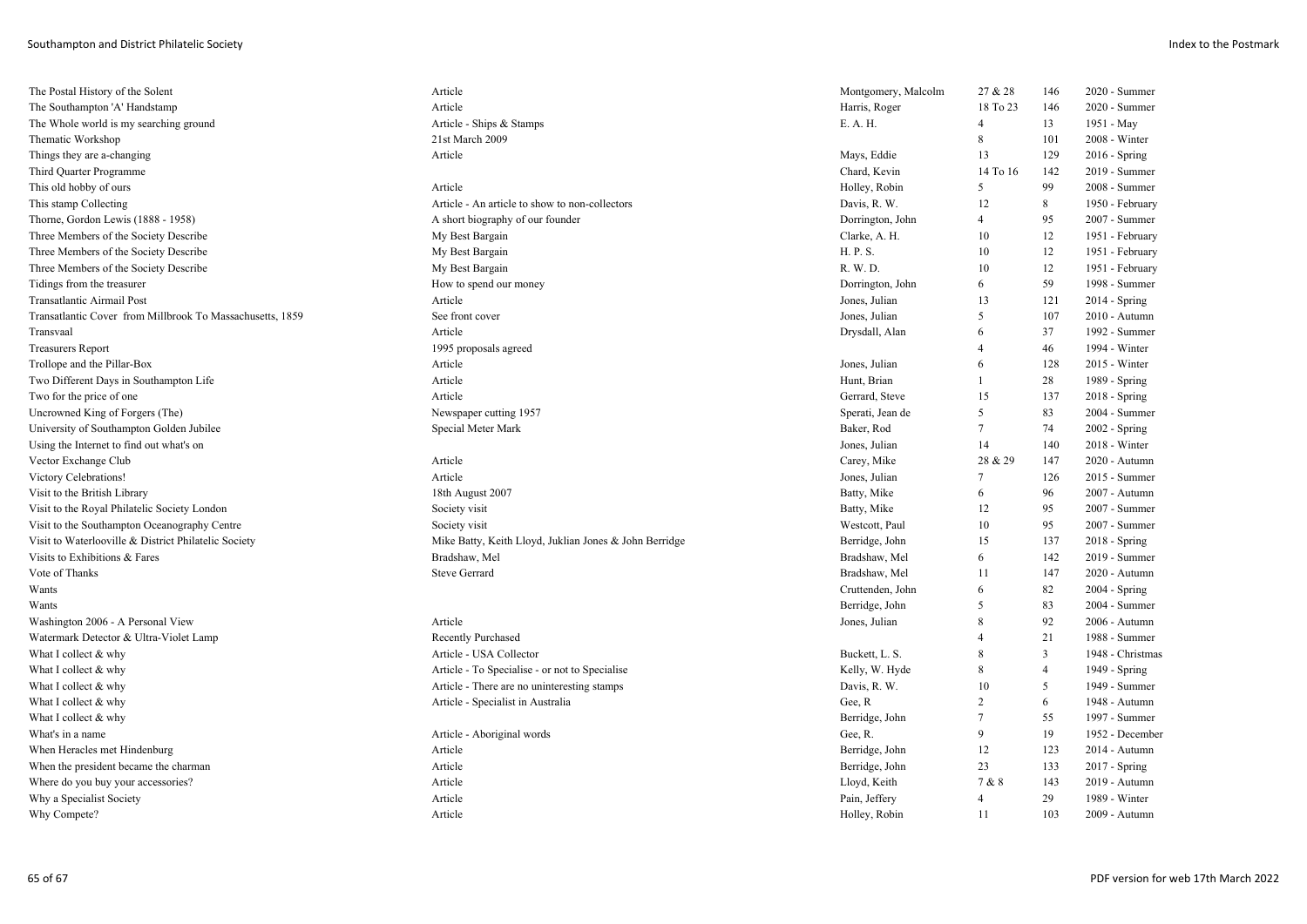| Why Enter Society Competitions?                   | Article                                                              | Gerrard, Steve           | 20             | 143 | 2019 - Autumn    |
|---------------------------------------------------|----------------------------------------------------------------------|--------------------------|----------------|-----|------------------|
| Why I Collect                                     | Article - Was this a Best Seller in Lhasa?                           | Shorey, John             | $\overline{4}$ | 43  | 1994 - Spring    |
| Why not circulate those magazines?                | Article - Fourpence - a week scheme                                  | Judd, Fred. G.           | -1             | 15  | 1951 - December  |
| Why not collect Israel?                           | Article - A suggestion                                               | Barron, G. L.            | 10             | 17  | 1952 - May       |
| Wife for Stamps                                   | Wellington Evening Post - 30th October 1936                          | King, Beverly            | 13             | 117 | $2013 - Spring$  |
| Wild Swans                                        | Prologue                                                             | Findley, Phil            | 6              | 48  | 1995 - Autumn    |
| Wild Swans                                        | Review - Continued - Author Jung Chang                               | Findley, Phil            | 7              | 49  | 1995 - Winter    |
| Winchester Philatelic Society                     | New Group                                                            | Rowlands, Rev. H. R.     | 15             | 3   | 1948 - Christmas |
| Winnipeg Police 'Paddy Wagon'                     | Article                                                              | King, Dave               | 5              | 51  | 1996 - Summer    |
| Wonderful City of Southampton                     | Article                                                              | Arnold, Paul (Rev)       | 11             | 134 | 2017 - Summer    |
| Wonderful Collection of Cayman Islands            | Royal Philatelic Society London Speaker James Podger FRPSL           |                          | 13             | 138 | 2018 - Summer    |
| Word Search                                       |                                                                      | Bayley, Sylvia           | 5              | 98  | $2008 - Spring$  |
| Word Search                                       | <b>Competition Results</b>                                           | Bayley, Sylvia           | 6              | 99  | 2008 - Summer    |
| Word Search                                       | Number 2                                                             | Bayley, Colin            | 10             | 101 | 2008 - Winter    |
| World Stamp News                                  | Web Site                                                             | Gerrard, Steve           | 12             | 121 | $2014 - Spring$  |
| Would you like some interesting speakers in 2016? |                                                                      | Hague, Brian             | 5              | 123 | 2014 - Autumn    |
| Writing up for display and competition            |                                                                      | Berridge, John           | 13             | 125 | $2015 -$ Spring  |
| Your President Looks Back                         | 25yrs Ago I became a member                                          | Stockley, John           | 2              | 25  | 1988 - Autumn    |
| Youth Development                                 |                                                                      | Simms, Lorraine          | 7              | 104 | 2009 - Winter    |
| Zepplin Mail                                      |                                                                      |                          | 11             | 132 | 2016 - Summer    |
| Z-Grill                                           | Article                                                              |                          | 13             | 132 | 2016 - Summer    |
| <b>Zoom Presentations</b>                         | Early Transatlantic between the US & Europe                          | Jones, Julian            | 7              | 147 | 2020 - Autumn    |
| <b>Zoom Presentations</b>                         | The German Occupation of the Channel Islands                         | Whittaker, Alan          | 7              | 147 | 2020 - Autumn    |
| <b>Zoom Presentations</b>                         | The Early Postal History (1868-1920) of the Sudanese Port of Suakin  | Coe, Malcolm             | 8              | 147 | 2020 - Autumn    |
| <b>Zoom Presentations</b>                         | Forces Mail during the Indonesian Conflict 1963 - 66                 | Anderson, Tom            | 9              | 147 | 2020 - Autumn    |
| Zoom Presentations                                | German Allied Zones Between 1945 - 1948                              | Torreggiani, Mike        | 9              | 147 | 2020 - Autumn    |
| <b>Zoom Presentations</b>                         | Lighthouses of the Faroe Islands                                     | Hague, Brian             | 9 & 10         | 147 | 2020 - Autumn    |
| <b>Zoom Presentations</b>                         | Anglo-US Postal Treaty between Feb. 1849 & Dec. 1867                 | Jones, Julian            | 7              | 148 | 2020 - Winter    |
| Zoom Presentations                                | Forthcoming Presentations 1st December to 20th April (2021)          | Mays, Eddie              | 11             | 148 | 2020 - Winter    |
| <b>Zoom Presentations</b>                         | Fackellauf (Torch Run) for the 1972 Munich Olympics                  | Burton, Keith            | $10 \& 23$     | 148 | 2020 - Winter    |
| <b>Zoom Presentations</b>                         | Imperial Airways Empire Flying Boats at Southampton 1836 - 1940      | Wingate, Peter           | 7 & 8          | 148 | 2020 - Winter    |
| Zoom Presentations                                | Lithographic & Photogravure Stamp Printing Processes                 | Eibl-Kaye, Geoffrey (Dr) | 8 & 9          | 148 | 2020 - Winter    |
| <b>Zoom Presentations</b>                         | Military Postage Services in Egypt during the period 1932 - 1935     | Coe, Malcolm             | 9 & 10         | 148 | 2020 - Winter    |
| <b>Zoom Presentations</b>                         | Allied Zones Germany - Russian Zone                                  | Torreggiani, Mike        | 7              | 149 | 2021 - Spring    |
| <b>Zoom Presentations</b>                         | Federation of Rhodesia & Nyasaland (1953-1963)                       | Wills, John              | $\tau$         | 149 | 2021 - Spring    |
| Zoom Presentations                                | 12 Letters into London during the reign of Queen Elizabeth the First | Gascoyne, Malcolm        | 11             | 149 | $2021 -$ Spring  |
| Zoom Presentations                                | Postcards of the Peoples of Sarawak                                  | Anderson, Tom            | 7 & 8          | 149 | 2021 - Spring    |
| <b>Zoom Presentations</b>                         | Malaysian Perfins                                                    | Cockburn, Peter          | 89&10          | 149 | $2021 -$ Spring  |
| Zoom Presentations                                | Labuan Pictorials 1896 - 1906                                        | Higgins, Jon (Dr)        | 7              | 150 | 2021 - Summer    |
| <b>Zoom Presentations</b>                         | Women on US Stamps                                                   | Lambert, Sue             | 7              | 150 | 2021 - Summer    |
| Zoom Presentations                                | German Hyperinflation in 1922 - 1923                                 | Tait, Bill               | 11             | 150 | 2021 - Summer    |
| <b>Zoom Presentations</b>                         | The Boston Gang Forgers at Work                                      | Druett, David            | 11             | 150 | 2021 - Summer    |
| <b>Zoom Presentations</b>                         | The Postal History of the Beglian Congo during world War II          | Marriner, Gerald         | 10 & 11        | 150 | 2021 - Summer    |
| <b>Zoom Presentations</b>                         | Underground Postal System of the Polish Solidarity Movement          | Gibson, Maria            | 11 & 12        | 150 | 2021 - Summer    |
| <b>Zoom Presentations</b>                         | <b>Egyptian Hotel Post Offices</b>                                   | Wheatley, Richard        | 7 & 8          | 150 | 2021 - Summer    |
| Zoom Presentations                                | 11 Frames 11 Classes                                                 | Winters, Graham          | 9 & 10         | 150 | $2021 - Summer$  |